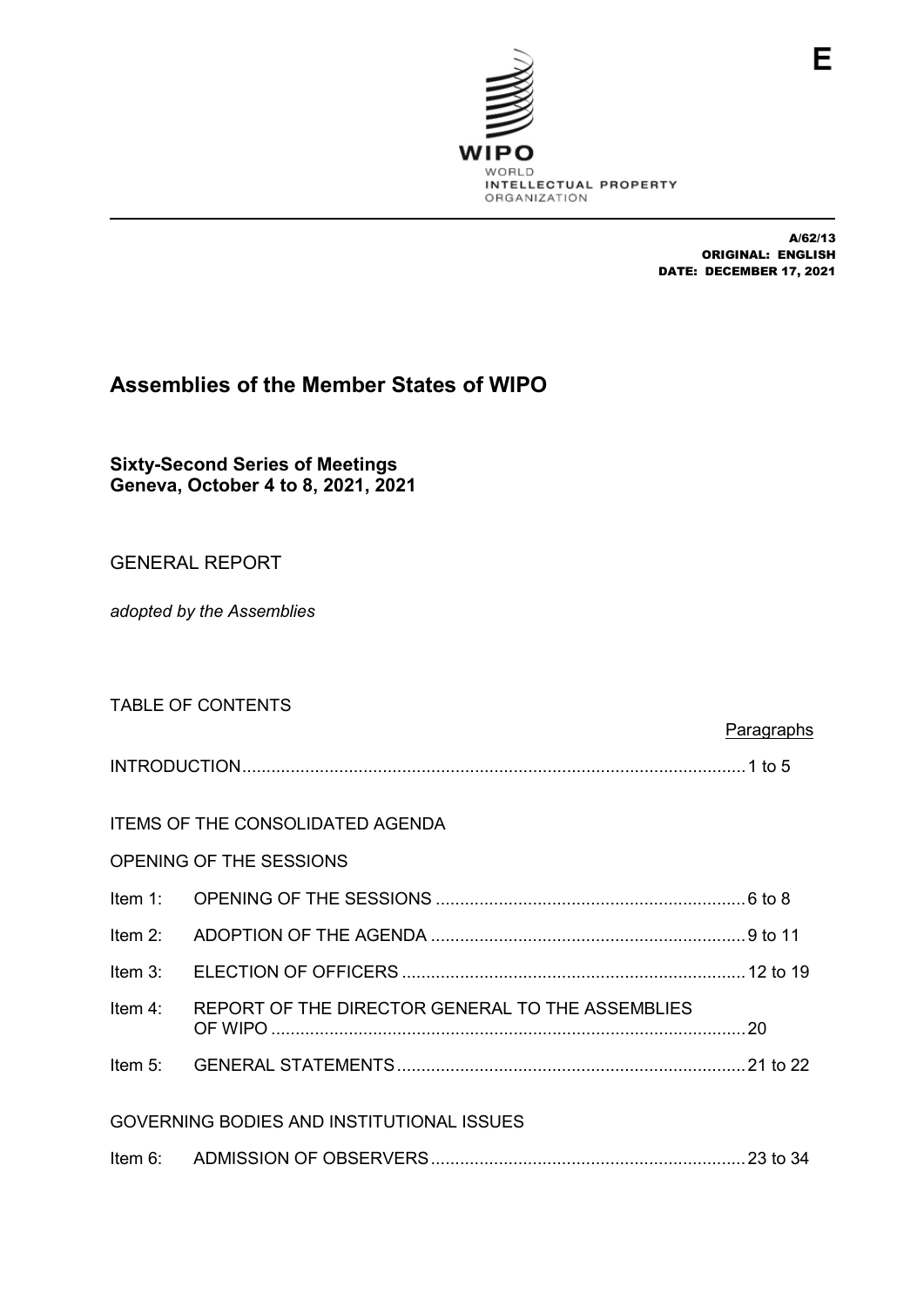| Item $7:$   |                                                                                                                                               |  |
|-------------|-----------------------------------------------------------------------------------------------------------------------------------------------|--|
| Item 8:     | COMPOSITION OF THE WIPO COORDINATION COMMITTEE,<br>AND OF THE EXECUTIVE COMMITTEES OF THE PARIS                                               |  |
| Item 9:     | COMPOSITION OF THE PROGRAM AND BUDGET COMMITTEE 60                                                                                            |  |
|             | PROGRAM, BUDGET AND OVERSIGHT MATTERS                                                                                                         |  |
| Item $10$ : |                                                                                                                                               |  |
| Item $11$ : | REPORT ON THE PROGRAM AND BUDGET COMMITTEE (PBC)  71 to 89                                                                                    |  |
| Item $12$ : |                                                                                                                                               |  |
|             | WIPO COMMITTEES AND INTERNATIONAL NORMATIVE FRAMEWORK                                                                                         |  |
| Item $13$ : | REPORT ON THE STANDING COMMITTEE ON COPYRIGHT                                                                                                 |  |
| Item $14$ : | REPORT ON THE STANDING COMMITTEE ON THE LAW                                                                                                   |  |
| Item $15$ : | REPORT ON THE STANDING COMMITTEE ON THE LAW<br>OF TRADEMARKS, INDUSTRIAL DESIGNS AND                                                          |  |
| Item 16:    | MATTERS CONCERNING THE CONVENING OF A<br>DIPLOMATIC CONFERENCE FOR THE ADOPTION                                                               |  |
| Item $17$ : | REPORT ON THE COMMITTEE ON DEVELOPMENT AND<br>INTELLECTUAL PROPERTY (CDIP) AND REVIEW OF THE<br>IMPLEMENTATION OF THE DEVELOPMENT AGENDA      |  |
| Item $18$ : | REPORT ON THE INTERGOVERNMENTAL COMMITTEE ON<br>INTELLECTUAL PROPERTY AND GENETIC RESOURCES,<br>TRADITIONAL KNOWLEDGE AND FOLKLORE (IGC)  108 |  |
| Item $19$ : | REPORT ON THE COMMITTEE ON WIPO STANDARDS (CWS)                                                                                               |  |
| Item $20$ : | REPORT ON THE ADVISORY COMMITTEE ON                                                                                                           |  |
|             | <b>GLOBAL INTELLECTUAL PROPERTY SERVICES</b>                                                                                                  |  |
| Item $21$ : |                                                                                                                                               |  |
| Item 22:    |                                                                                                                                               |  |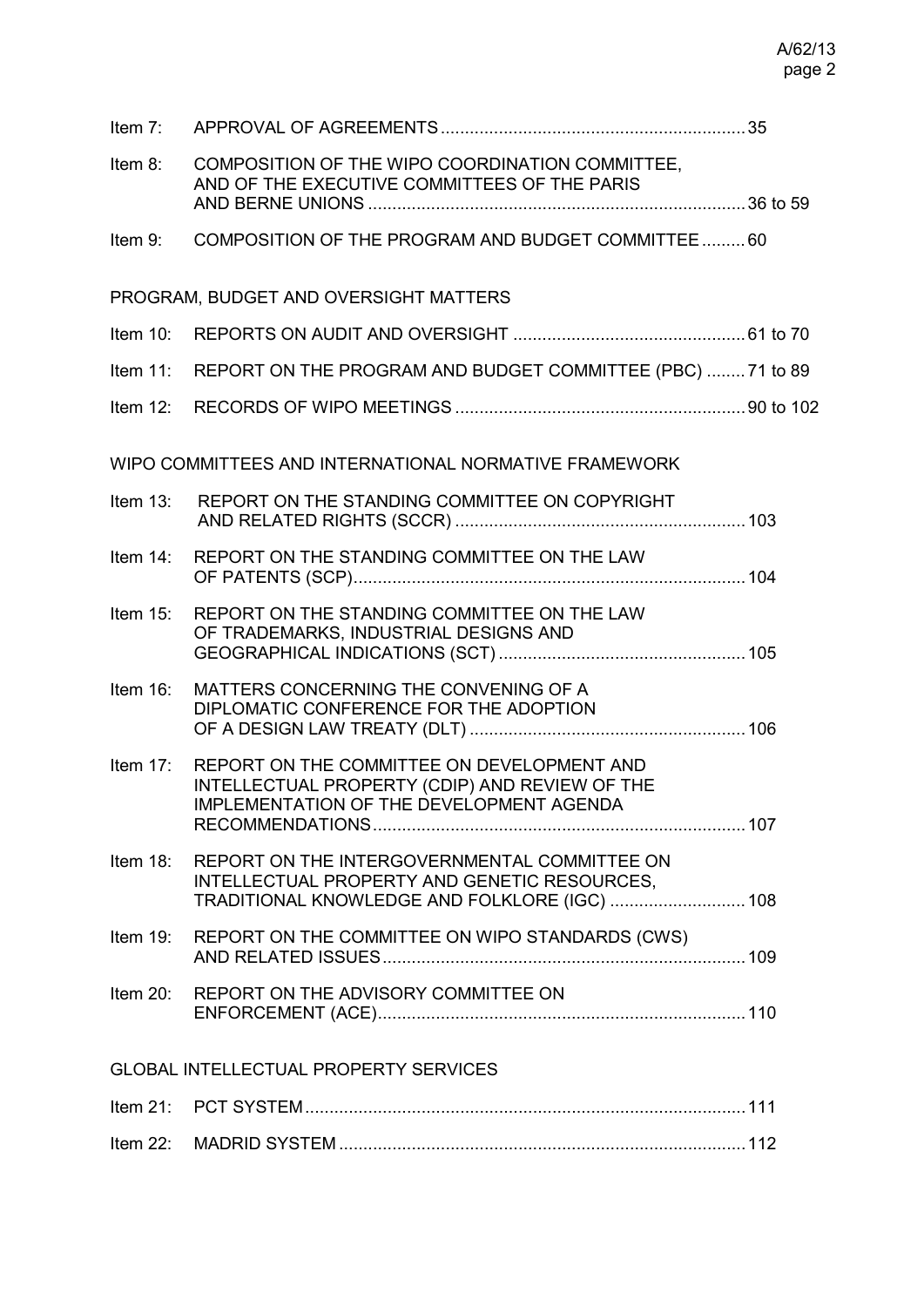| Item $25$ :                    | WIPO ARBITRATION AND MEDIATION CENTER, INCLUDING                                                         |  |  |  |  |
|--------------------------------|----------------------------------------------------------------------------------------------------------|--|--|--|--|
| OTHER ASSEMBLIES AND TREATIES  |                                                                                                          |  |  |  |  |
| Item 26:                       |                                                                                                          |  |  |  |  |
| Item $27$ :                    | SINGAPORE TREATY ON THE LAW OF TRADEMARKS (STLT)  117                                                    |  |  |  |  |
| Item $28$ :                    | MARRAKESH TREATY TO FACILITATE ACCESS TO PUBLISHED<br>WORKS FOR PERSONS WHO ARE BLIND, VISUALLY IMPAIRED |  |  |  |  |
|                                | Item 29: BEIJING TREATY ON AUDIOVISUAL PERFORMANCES (BTAP) 119                                           |  |  |  |  |
| <b>STAFF MATTERS</b>           |                                                                                                          |  |  |  |  |
|                                |                                                                                                          |  |  |  |  |
|                                | Item 31: AMENDMENTS TO STAFF REGULATIONS AND RULES 121                                                   |  |  |  |  |
| <b>CLOSING OF THE SESSIONS</b> |                                                                                                          |  |  |  |  |
|                                |                                                                                                          |  |  |  |  |
|                                |                                                                                                          |  |  |  |  |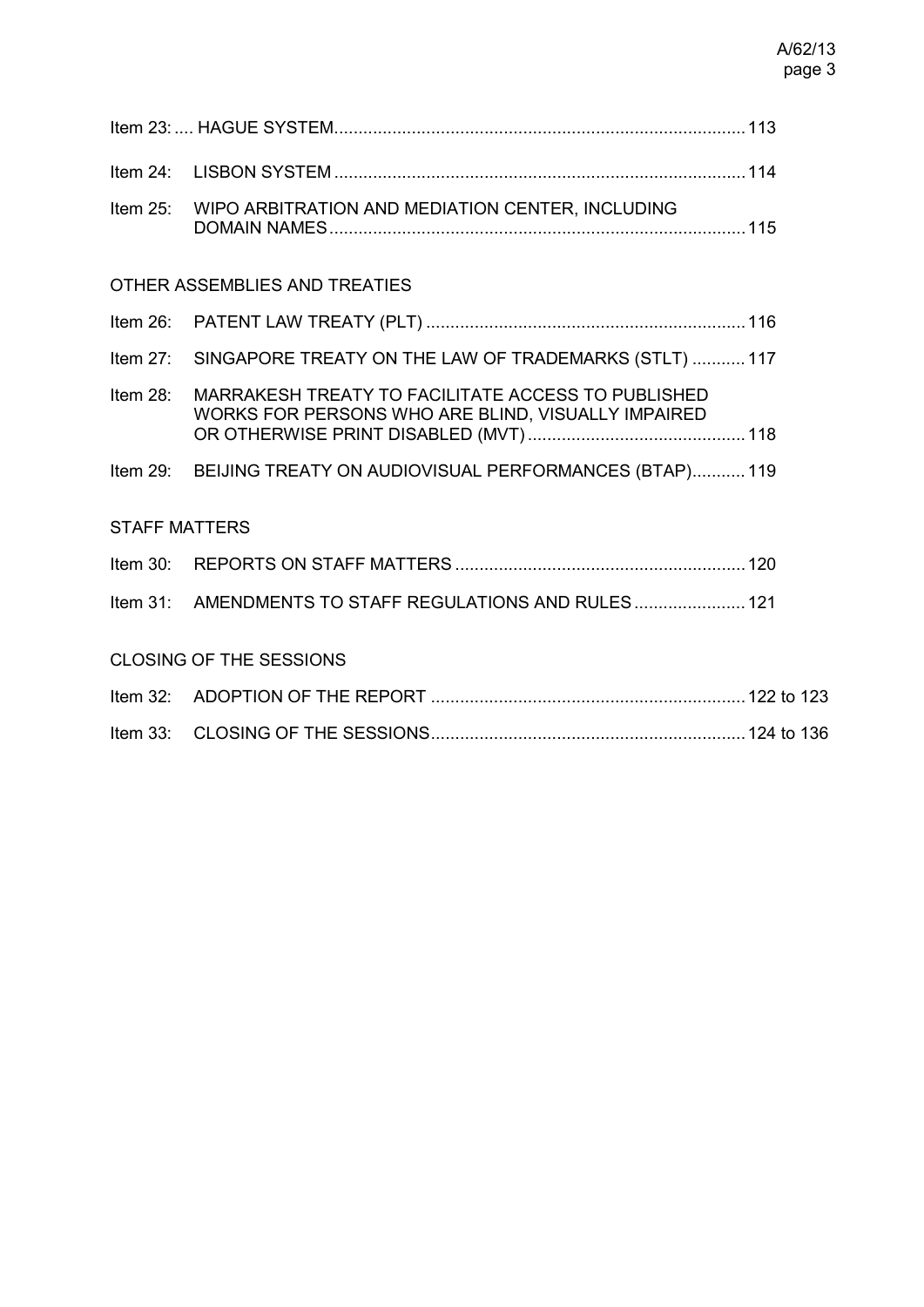### **INTRODUCTION**

1. This General Report records the deliberations and decisions of the following

- 22 Assemblies and other bodies of the Member States of WIPO (the "Assemblies"):
	- (1) WIPO General Assembly, fifty-fourth (25<sup>th</sup> ordinary) session (2) WIPO Conference, forty-second (25<sup>th</sup> ordinary) session
	- (2) WIPO Conference, forty-second  $(25<sup>th</sup>$  ordinary) session (3) WIPO Coordination Committee, eightieth (52<sup>nd</sup> ordinary)
	- (3) WIPO Coordination Committee, eightieth (52<sup>nd</sup> ordinary) session (4) Paris Union Assembly, fifty-seventh (25<sup>th</sup> ordinary) session
	- (4) Paris Union Assembly, fifty-seventh (25<sup>th</sup> ordinary) session (5) Paris Union Executive Committee, sixty-first (57<sup>th</sup> ordinary)
	- (5) Paris Union Executive Committee, sixty-first (57<sup>th</sup> ordinary) session (6) Berne Union Assembly, fifty-first (25<sup>th</sup> ordinary) session
	- Berne Union Assembly, fifty-first (25<sup>th</sup> ordinary) session
	- (7) Berne Union Executive Committee, sixty-seventh  $(52<sup>nd</sup>$  ordinary) session
	- (8) Madrid Union Assembly, fifty-fifth ( $24<sup>th</sup>$  ordinary) session
	- (9) Hague Union Assembly, forty-first  $(23<sup>rd</sup>$  ordinary) session
	- (10) Nice Union Assembly, forty-first  $(25<sup>th</sup>$  ordinary) session
	- $(11)$  Lisbon Union Assembly, thirty-eighth (24<sup>th</sup> ordinary) session
	- $(12)$  Locarno Union Assembly, forty-first  $(24<sup>th</sup>$  ordinary) session
	- (13) IPC [International Patent Classification] Union Assembly, forty-second  $(23<sup>rd</sup>$  ordinary) session
	- (14) PCT [Patent Cooperation Treaty] Union Assembly, fifty-third  $(23<sup>rd</sup>$  ordinary) session
	- (15) Budapest Union Assembly, thirty-eighth (21 $st$  ordinary) session
	- (16) Vienna Union Assembly, thirty-fourth (21 $\mathrm{st}$  ordinary) session
	- (17) WCT [WIPO Copyright Treaty] Assembly, twenty-first (10<sup>th</sup> ordinary) session
	- (18) WPPT [WIPO Performances and Phonograms Treaty] Assembly, twenty-first  $(10<sup>th</sup>$  ordinary) session
	- (19) PLT [Patent Law Treaty] Assembly, twentieth  $(9<sup>th</sup> \text{ ordinary})$  session
	- (20) Singapore Treaty [Singapore Treaty on the Law of Trademarks] Assembly, fourteenth  $(7<sup>th</sup>$  ordinary) session
	- (21) Marrakesh Treaty [Marrakesh Treaty to Facilitate Access to Published Works for Persons Who Are Blind, Visually Impaired or Otherwise Print Disabled] Assembly, sixth  $(6<sup>th</sup>$  ordinary) session.
	- (22) BTAP [Beijing Treaty on Audiovisual Performances] Assembly, second (2nd ordinary) session

The Assemblies of the Member States met in Geneva from October 4 to 8, 2021, and decisions were made in joint meetings of two or more of the said Assemblies and other bodies convened (hereinafter referred to as "the joint meeting(s)" and "the Assemblies" respectively).

2. In addition to this General Report, separate Reports have been drawn up on the sessions of the WIPO General Assembly (WO/GA/54/15), WIPO Coordination Committee (WO/CC/80/5), PCT Union Assembly (PCT/A/53/4), Madrid Union Assembly (MM/A/55/2), Hague Union Assembly (H/A/41/2), Lisbon Union Assembly (LI/A/38/3), Singapore Treaty Assembly (STLT/A/14/2) Marrakesh Treaty Assembly (MVT/A/6/2) and the Beijing Treaty Assembly (BTAP/A/2/2). Furthermore, consolidated reports of the sessions of the other bodies have also been drawn up, as follows: WIPO Conference (WO/CF/42/1), Paris Union Assembly (P/A/57/1), Paris Union Executive Committee (P/EC/61/1), Berne Union Assembly (B/A/51/1), Berne Union Executive Committee (B/EC/67/1), Nice Union Assembly (N/A/41/1), Locarno Union Assembly (LO/A/41/1), IPC Union Assembly (IPC/A/42/1), Budapest Union Assembly (BP/A/38/1), Vienna Union Assembly (VA/A/34/1), WIPO Copyright Treaty Assembly (WCT/A/21/1), WIPO Performances and Phonograms Treaty Assembly (WPPT/A/21/1), Patent Law Treaty Assembly (PLT/A/20/1).

3. The list of the members and observers of the Assemblies, as of October 8, 2021, is set forth in document A/62/INF/1 Rev.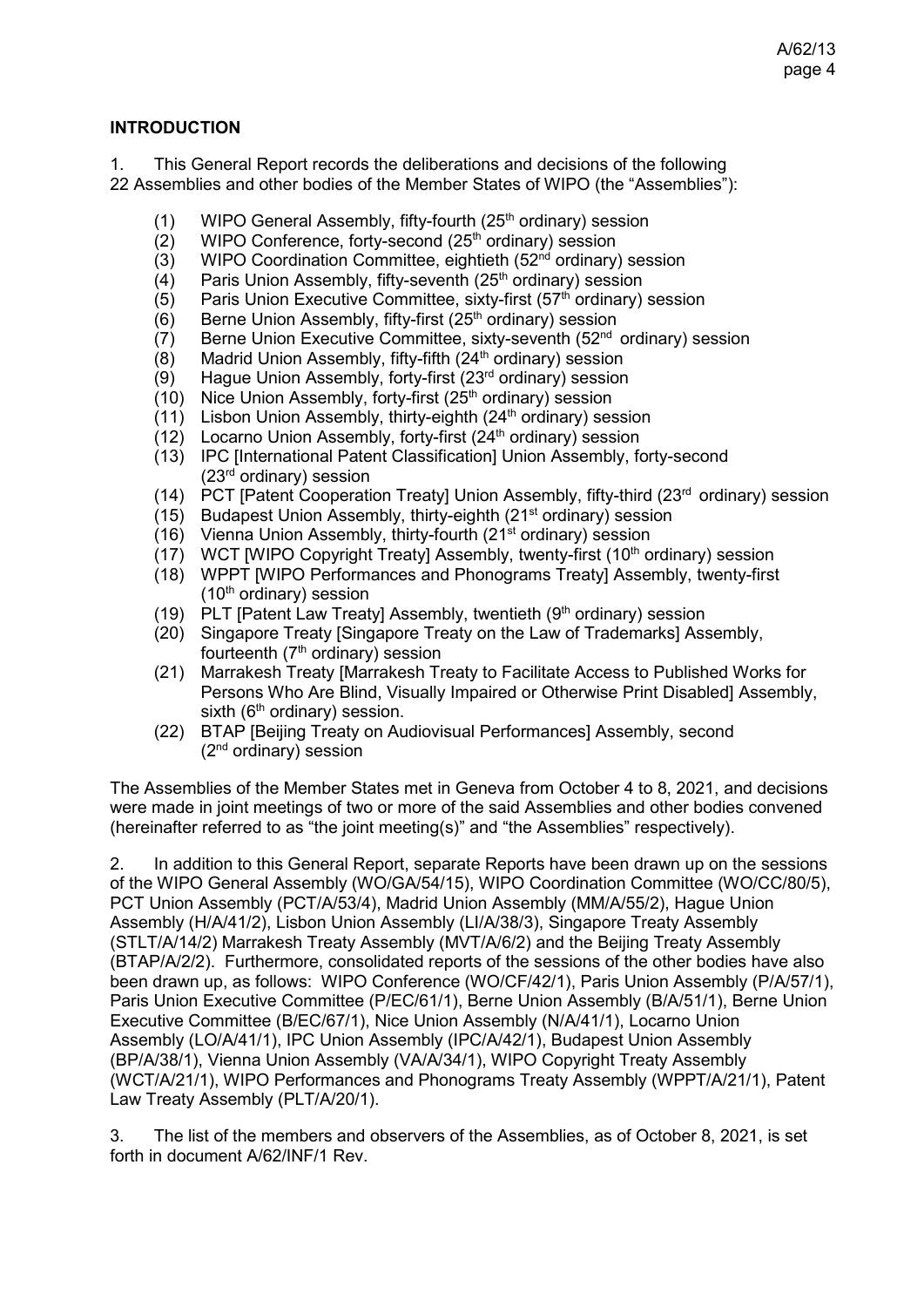4. The meetings dealing with the following items of the Agenda (document [A/62/1\)](https://www.wipo.int/about-wipo/en/assemblies/2021/a_62/doc_details.jsp?doc_id=552473) were presided over by the following Chairs:

| Items 1, 2, 3, 4, 5, 6, 9, 10, 11, 12,<br>13, 14, 15, 16, 17, 18, 19, 20, 25, 26,<br>32 and 33 | Ambassador Omar Zniber (Mr.) (Morocco),<br>Chair of the WIPO General Assembly                                                                        |
|------------------------------------------------------------------------------------------------|------------------------------------------------------------------------------------------------------------------------------------------------------|
| Items 7, 30 and 31                                                                             | Ambassador Kadra Ahmed Hassan (Ms.)<br>(Djibouti), Chair of the WIPO Coordination<br>Committee                                                       |
| Item 8                                                                                         | Shayea A. Alshayea (Mr.) (Saudi Arabia),<br>Chair of the WIPO Conference, and, in his<br>absence, Mercy K. Kainobwisho (Ms.)<br>(Uganda), Vice-Chair |
| Item 21                                                                                        | María Loreto Bresky (Ms.) (Chile), Chair of<br>the PCT Union Assembly                                                                                |
| Item 22                                                                                        | Philippe Cadre (Mr.) (France), Chair of the<br><b>Madrid Union Assembly</b>                                                                          |
| Item <sub>23</sub>                                                                             | David R. Gerk (Mr.) (United States of<br>America), Chair of the Hague Union<br>Assembly                                                              |
| Item 24                                                                                        | Pascal Faure (Mr.) (France), Chair of the<br><b>Lisbon Union Assembly</b>                                                                            |
| Item 27                                                                                        | Lucía Estrada (Ms.) (Uruguay), Chair of the<br><b>Singapore Treaty Assembly</b>                                                                      |
| Item 28                                                                                        | Ali Alshanqeeti (Mr.) (Saudi Arabia), Chair of<br>the Marrakesh Treaty Assembly                                                                      |
| Item 29                                                                                        | María Gabriela Campoverde (Ms.) (Ecuador),<br>Chair of the Beijing Treaty Assembly                                                                   |

5. The agenda, as adopted, and the list of participants appear in documents A/62/1 and A/62/INF/5, respectively.

ITEM 1 OF THE CONSOLIDATED AGENDA

OPENING OF THE SESSIONS

6. The Sixty-Second Series of Meetings of the Assemblies was convened by the Director General of WIPO, Mr. Daren Tang (hereinafter referred to as "the Director General").

7. The sessions were opened in a joint meeting of all the 22 Assemblies and other bodies concerned by Ambassador Omar Zniber (Mr.) (Morocco), Chair of the WIPO General Assembly.

8. The opening statement of the Chair is recorded as follows:

"Mr. Daren Tang, Director General of the Organization, "Your Excellencies, the Heads of Delegations,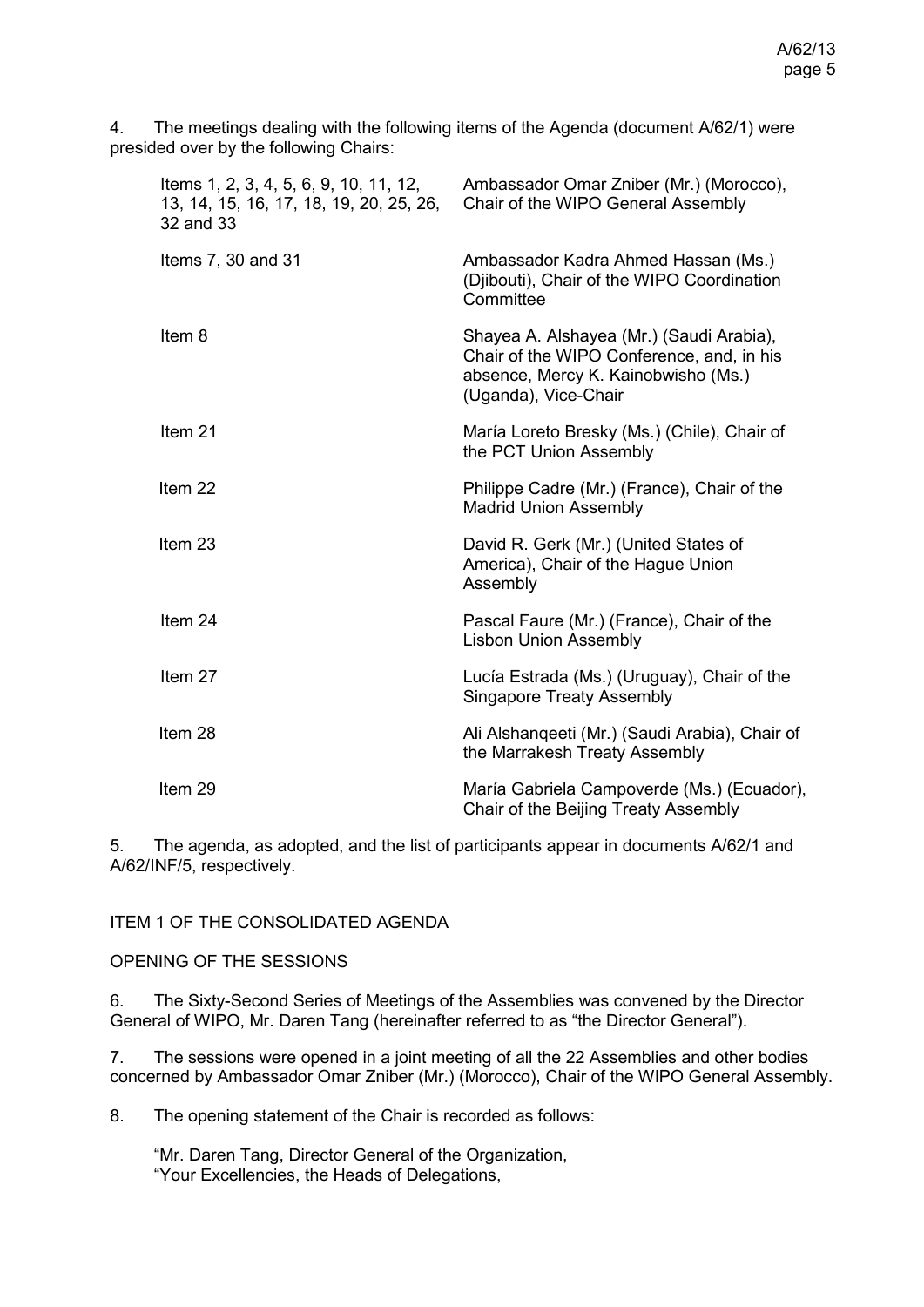"Dear Colleagues, Members of the Secretariat, "Ladies and Gentlemen,

"It gives me great pleasure to announce the opening of the sixty-second series of meetings of the Assemblies of the Member States of WIPO. I would like to welcome all of you, and everyone who is following from afar, to the session, which is being held amid the ongoing global COVID-19 pandemic.

"As the term of Morocco as Chair of this General Assembly nears its end, allow me to express to all delegations my profound gratitude for their confidence and continuous support, which have underpinned our work throughout this mandate, taking place as it has in such unprecedented times.

"Our common, steady determination has enabled us to steer a path through this period judiciously and with foresight. We have managed, in spite of the pandemic, to work together to achieve the goals that we had set for ourselves. Indeed, the pandemic pushed us in good measure to adapt our capabilities and devise new ways of striving to achieve those goals. I would like to make at least four points in that regard:

> • "First: Throughout the pandemic, the Organization continued to hold its meetings. More recently, we have seen a gradual return to work as normal, as in the case of the Program and Budget Committee and, now, at this session;

• "Second: We have ensured that our key events have been held according to the set timetable. In particular, I would like to mention the two ordinary general assemblies, the convening of which is linked to the work of the committees, and the extraordinary General Assembly that led to the appointment of the new Director General;

• "Third: Since assuming the Chair of this General Assembly, I have made it a point to intensify regular consultative meetings on a broad range of subjects, including some of considerable urgency. Bilateral and multilateral meetings were held at various levels: ambassadors, experts and regional coordinators. The Secretariat of the Organization, and in particular the Director General, made a valuable contribution in providing the necessary support to the Chair in that regard;

• "Fourth. The feedback from and significant interaction by the representatives of the missions in Geneva with the Chair over the past two years show just how much the approach by Morocco as Chair of the General Assembly has helped to enhance understanding of the normative and institutional issues at hand and the related political and economic challenges. This approach has also helped to boost interest in the issues dealt with by the Organization.

"Without a doubt, what we have achieved thus far is due to the efforts of the group coordinators, your positive and constructive engagement and the able support of the Secretariat. Equally important has been the support of my deputy and assistants, who have contributed greatly to the ongoing consultations, and of course that of the committee chairs. To all, I would like to extend my sincere thanks for their valuable efforts. We mean to continue on this path, aware of our grave responsibility, during this session and beyond, and to build on what he have achieved in order strengthen the role of our organization, WIPO, going forward.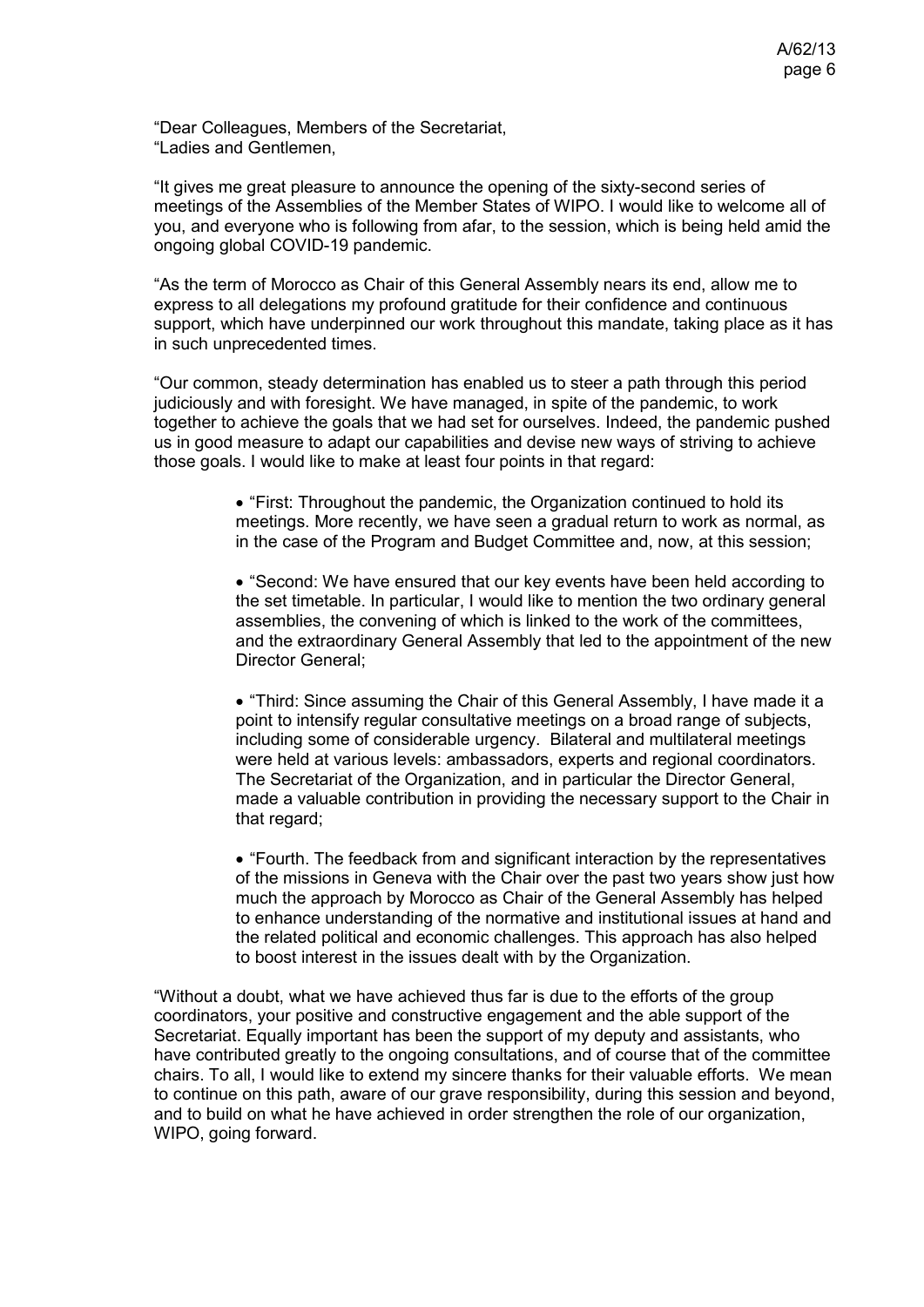"Excellencies, ladies and gentlemen,

"At this session, we shall focus on discussing the important issues set forth in the agenda. The agenda is balanced and reflects the concerns of all regional groups, as expressed during the various preparatory consultative meetings. This will help to ensure smooth proceedings.

"I would call on all participants to show the necessary flexibility and to bear in mind the circumstances in which we are working, and therefore to respect the health guidelines put in place in accordance with the directives of the Swiss authorities regarding social distancing, the mandatory wearing of masks and the reporting of any possible symptoms. Please also follow any other rules that the Secretariat may announce as necessary.

"The success of this session, as ever, depends on the support and cooperation of all participants so as to achieve the optimum outcome, while ensuring the health and safety of all."

### ITEM 2 OF THE CONSOLIDATED AGENDA

### ADOPTION OF THE AGENDA

9. Discussions were based on document A/62/1 Prov.2.

10. The Delegation of China, observing that the current session of the Assemblies was being held in a hybrid format and had been compressed into a shorter period than was customary, that certain items, such as the composition of the Coordination Committee and of the Program and Budget Committee and the issue of convening a diplomatic conference to adopt the Design Law Treaty, were complicated and required extensive consultations. The Delegation also noted the difficulties posed by the participation in meetings of delegates of the Member States in different time zones, said that the limited time available should be used to focus on the core tasks and future development of WIPO. A certain organization had resubmitted, in spite of concerns raised by the Delegation at the previous session of the Assemblies, its application for observer status. The Delegation recalled that decisions on the admission of observers had always been, and should continue to be, taken by consensus among Member States and said that it would again raise its concerns under Agenda Item 6.

11. The Assemblies of WIPO, each as far as it is concerned, adopted the agenda as proposed in document A/62/1 Prov.2 (referred to in this document as "the Consolidated Agenda").

### ITEM 3 OF THE CONSOLIDATED AGENDA

#### ELECTION OF OFFICERS

12. Discussions were based on document [A/62/INF/1 Rev.](https://www.wipo.int/about-wipo/en/assemblies/2021/a_62/doc_details.jsp?doc_id=550920)

13. Introducing the agenda item, the Legal Counsel wished to recall that at the current year's Assemblies, Member States were to elect officers, that is, one chair and two vice-chairs for each of the 22 Assemblies and other bodies of the Member States of WIPO and of the Unions. The Legal Counsel recalled that all officers, with the exception of those of the WIPO Coordination Committee and the Paris and Berne Executive Committees, were appointed to a two-year term. The Chair and Vice-Chairs of the WIPO Coordination Committee and the Paris and Berne Executive Committees, however, served a one-year term. The Legal Counsel also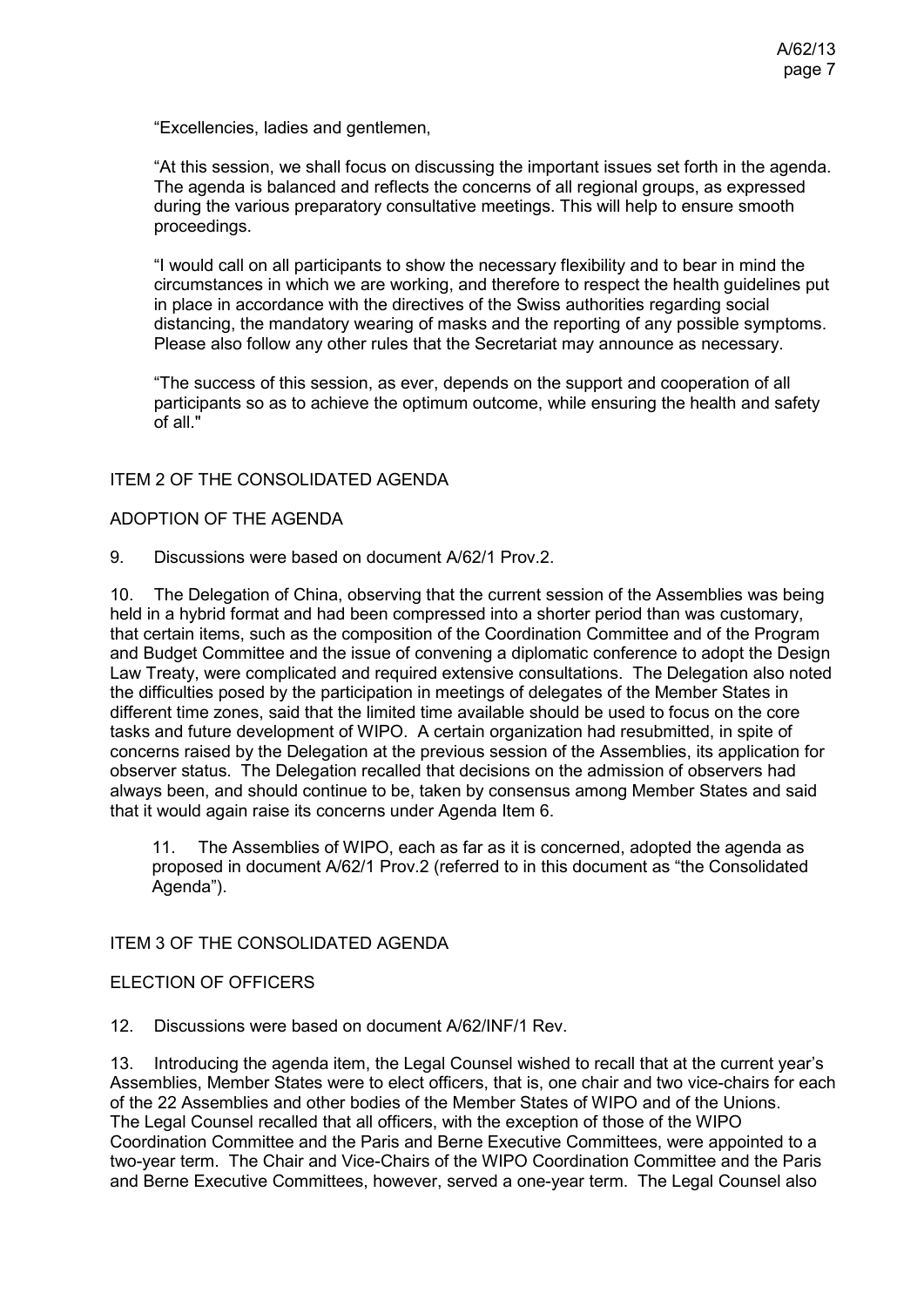reminded Member States that, in accordance with the election cycle of the officers of the WIPO General Assembly as provided in Rule 6 of the Special Rules of Procedure of the WIPO General Assembly, their term of office would begin following the final meeting of the WIPO General Assembly at its, present, Fifty-Fourth (25th ordinary) Session. He was pleased to announce that Member States had reached consensus in respect of some of the officers to be elected and went on to read out the names of the nominations for positions that the Secretariat had, so far, received.

14. The Chair proposed that the Assemblies first endorse the names as read out by the Legal Counsel, which had already gathered consensus among Group Coordinators, and revert to the agenda item at a later stage to complete the elections for the outstanding positions of officers. In the meantime, he encouraged delegations to submit the remaining nominations and to inform the Secretariat accordingly.

15. As there was no objection, the Chair gaveled the elected officers and announced that the meeting would revert to the agenda item at a later stage.

16. Reverting to the agenda item on the last day of the Assemblies, the Chair invited the Legal Counsel to provide the meeting with an update on the nominations and consultations for the remaining vacant position of officers.

17. The Legal Counsel announced that Member States had reached consensus on officers to be elected and read out their names, which concluded the nominations for officer positions during the Assemblies. He also informed that the names of the officers to the bodies were contained in the informal document that had been circulated to all delegates, through Group Coordinators, earlier in the morning.

18. The Chair then proposed that the Assemblies endorse the nominations read out by the Legal Counsel that had gathered consensus among Group Coordinators.

19. The Assemblies of WIPO, each as far as it is concerned, elected their respective officers as appears in document [A/62/INF/2.](https://www.wipo.int/about-wipo/en/assemblies/2021/a_62/doc_details.jsp?doc_id=552831)

### ITEM 4 OF THE CONSOLIDATED AGENDA

### REPORT OF THE DIRECTOR GENERAL TO THE ASSEMBLIES OF WIPO

20. The Address of the Director General is recorded as follows:

"Your Excellency, Ambassador Zniber, Chair of the WIPO General Assembly, "Honorable Ministers, Excellencies, "Distinguished Delegates,

"It is my great pleasure to warmly welcome you to the Sixty Second Assemblies of the WIPO Member States.

"I would like to thank you, Ambassador Zniber, as the Chairperson of the WIPO General Assembly, for your valued guidance in advance of this week, as well as throughout my first year as the new Director General.

"Special mention must also be made of Ambassador Sabri Bachtobji, whose able and adroit guidance of the Program and Budget Committee have helped us as the new Administration to achieve support from the Committee for many important program and work related proposals.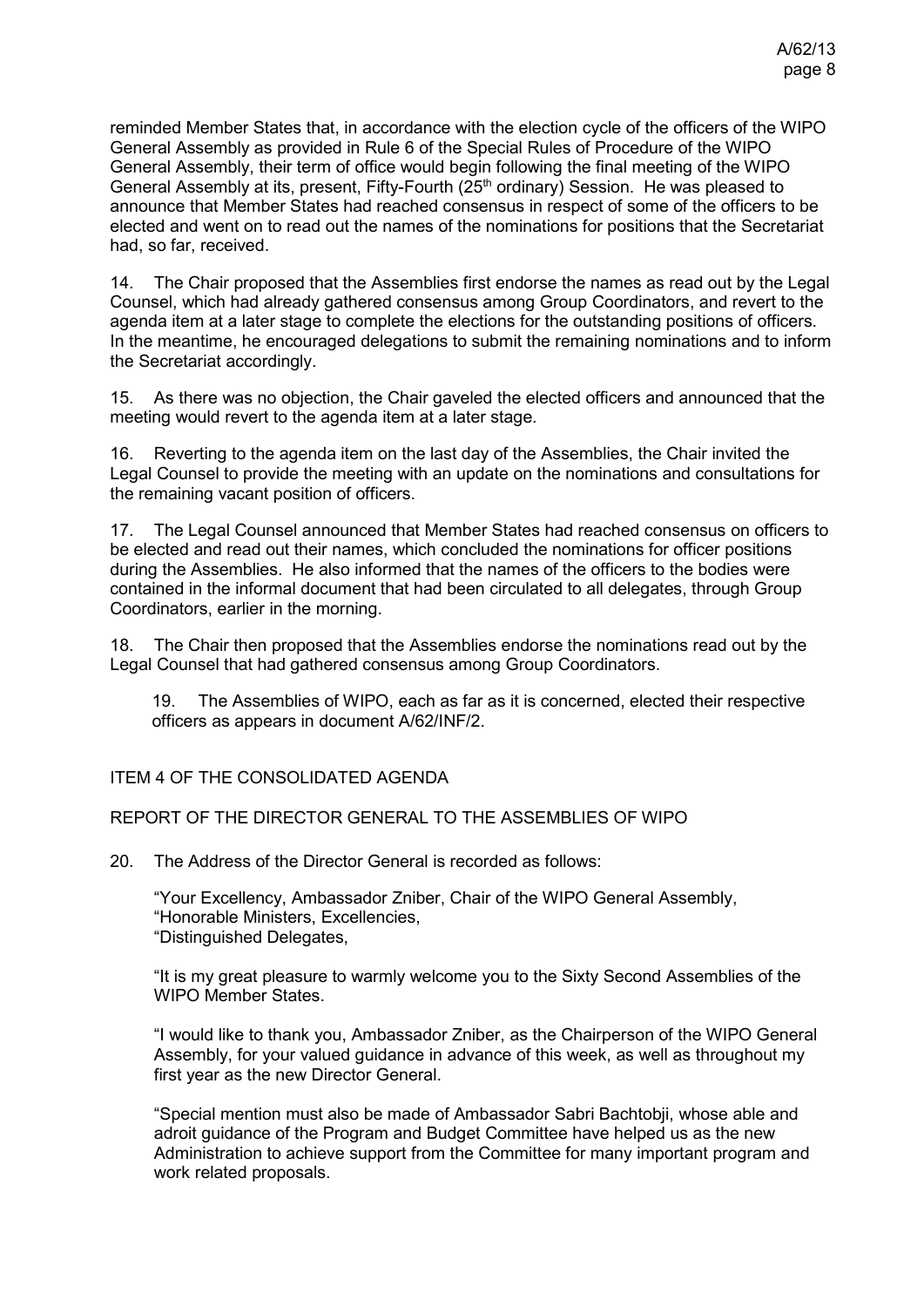"I would also like to take this opportunity to thank all of the Presiding Officers of WIPO committees, working groups and other bodies for your leadership and engagement over the last year, as well as the Regional Coordinators for the arduous but critical task of coordinating your respective regional groups.

"Finally, I wish to also express deep appreciation for those of you from capitals who are calling in, or are with us in Geneva. Your support is key to our delivery of impact to your economies, and your continued engagement with WIPO, sometimes at great distances from Geneva and even through these difficult times, reminds us that this is indeed a global IP community, and a global WIPO family.

#### "Excellencies,

"Along with the rest of the UN family, and indeed, the world, the past year has been dominated by the COVID-19 pandemic. This has presented this Organization and my fellow colleagues with novel and difficult challenges.

"Beyond the disruptions caused to WIPO's work, we join you in mourning the lives lost to the pandemic and the devastating impact it continues to have on economies and societies the world over.

"But rather than overwhelm us, our shared grief must inspire in us a steadfast and common resolve to overcome the pandemic and build back better.

"To do this, we must envision the opportunities before us and seize them, even as we work to overcome the current crisis.

"While the pandemic has impacted lives and livelihoods, it has also accelerated pre-pandemic trends towards the use IP, innovation and creativity as engines of growth.

"As revealed by WIPO's 2021 Global Innovation Index, IP filings, R&D expenditure and venture capital deals all grew in 2020, despite the deepest economic contraction of modern times.

"At the same time, we face global challenges that threaten the very existence of our lives, and our planet – the pandemic, climate change, unequal growth and others enshrined in the UN SDGs.

"In these times, the work of WIPO, and indeed for all of us, cannot be business as usual. "In these times, we must harness our energies and deploy our expertise to help to overcome these global challenges as well as lay the foundations for future growth.

#### "Excellencies,

"In June, we published a new five-year Medium Term Strategic Plan, in which we laid out WIPO's new Vision and Mission.

"The aim of the MTSP is twofold:

"….to reinforce WIPO's traditional areas of strength, as the provider of global IP services and the convener of the international IP community.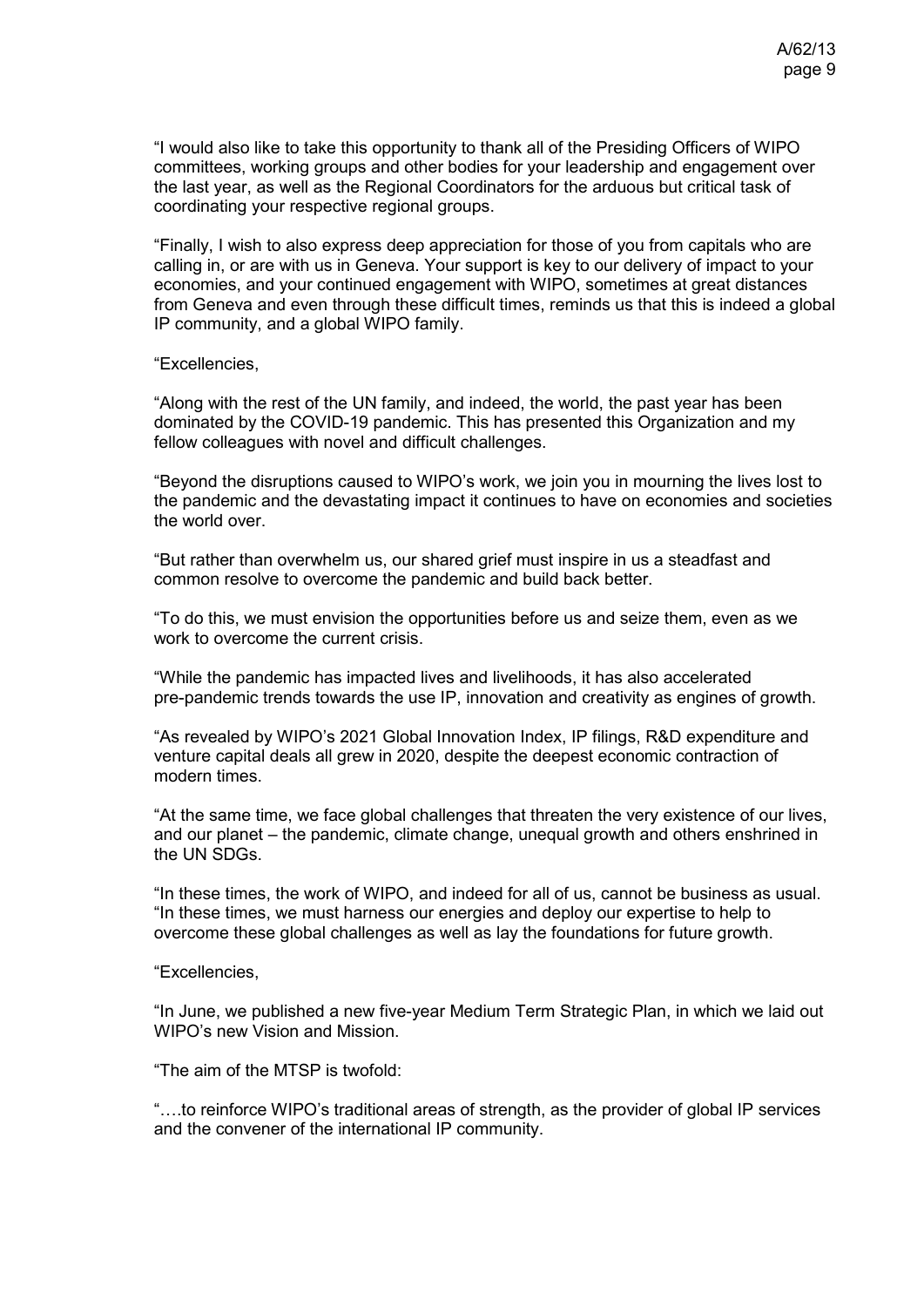"…and to ensure that IP acts as a powerful catalyst for jobs, investments, economic development and social vibrancy in all economies and in every region of the world.

"To achieve these aims, our work will be built around four Strategic Pillars, underpinned by a Foundation.

"Under our first pillar, WIPO is broadening our communications and engagement strategy so that we connect with new audiences, in new ways.

"At the heart of this approach is making IP relevant and relatable to everyone, everywhere.

"From the young Kenyan entrepreneur Navalayo Osembo-Ombati who is using IP to grow her running shoes business.

"…to Kim Haneul who is transforming discarded face masks into a new furniture brand in the Republic of Korea.

"…to Maria Sanchez Amono who is part of the Argentinean team that has patented a new type of roof tile made from recycled materials.

"IP is lifting up people and communities around the world, and we need to share these stories.

"As we move forward, we will continue to find new ways of reaching groups such as youth, women and small and medium sized enterprises who have too often been on the margins of the IP ecosystem.

"This year's World IP Day was centered on the theme of "SMEs – taking your ideas to market". It was the most successful IP Day in WIPO's history, with the greatest number of engagements all over the world as we worked with all of you to bring the IP message to this important community.

"Our work to serve the underserved will continue, and I can share with you that the theme for next year's World IP Day will be on IP and Youth.

"Many of you have also underlined the importance of IP and Gender issues, and I take this opportunity to reiterate our full support in finding concrete ways to bring greater gender inclusivity to the global IP ecosystem.

"Under our second pillar, WIPO will continue to play an active role as a shaper of global IP norms and standards, and be the global convener for the discussion of IP issues.

"While these roles have faced challenges over the last twelve months, WIPO will continue to find new ways of bringing the international community together to advance the normative agenda, build respect for IP and share perspectives on emerging issues such as IP and Frontier Technologies.

"More broadly, the number of Member States joining WIPO-administered treaties continues to expand, with 45 accessions and ratifications in the last year and a further 26 accessions and ratifications during the first half of 2021.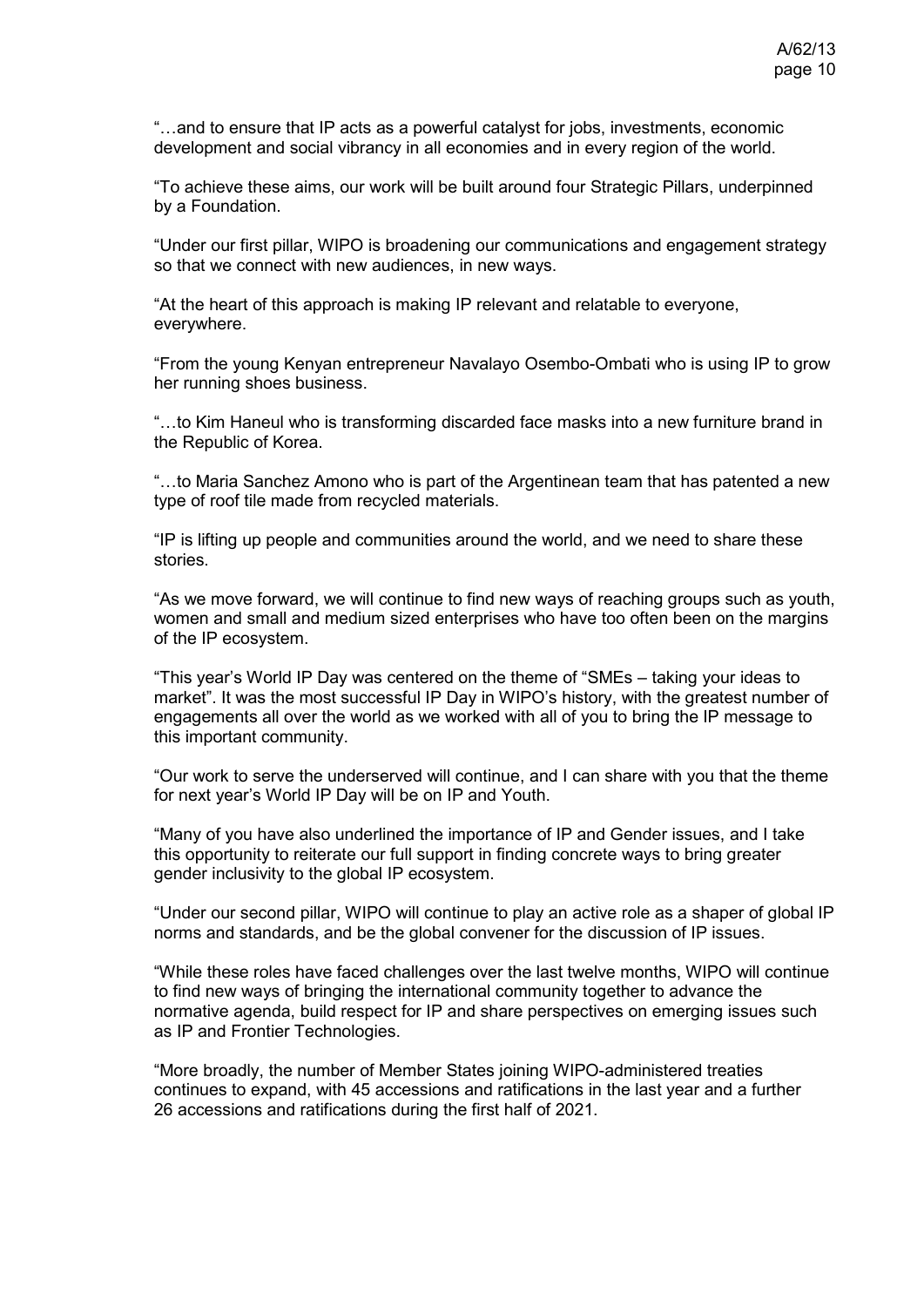"The Marrakesh Treaty, which expands learning and education possibilities for the over 250 million people who are blind, visually impaired or otherwise print disabled, remains WIPO's fastest growing Treaty.

"In just five years, it has grown to cover 107 countries worldwide.

"But when it comes to Marrakesh – and the work of WIPO's Accessible Books Consortium – it is not the statistics that take center stage but the people whose lives it has changed around the world.

"From supporting young people in their education, to boosting and furthering careers, to delivering new leisure and learning possibilities, the Marrakesh Treaty is another powerful example of IP in action.

"WIPO has also stepped-up our engagement with other intergovernmental organizations over the last twelve months.

"Through our enhanced trilateral cooperation with the World Health Organization and the World Trade Organization, we are supporting societies and economies to overcome the pandemic and rebuild.

"WIPO's stance has been clear and consistent: we believe in vaccine equity and that no one is safe until everyone is safe.

"But the goal of achieving vaccine equity is complex and multi-faceted.

"This is why in June, the Directors General of the World Health Organization and the World Trade Organization and I met and we agreed to strengthen our cooperation by developing cohesive cross-Agency solutions to the challenges that our economies face in overcoming the pandemic.

"We agreed to organize a series of technical capacity-building workshops and to combine our expertise on health, IP and trade matters in a joint platform of trilateral technical assistance.

"The first trilateral workshop on technology transfer and licensing took place last week with over 200 participants from around the world.

"This enhanced trilateral cooperation sits alongside WIPO's own package of COVID-19 response measures, which will see an additional 3 million Swiss francs being set aside over the next biennium.

"Through tailored technical assistance and capacity building support, including on vital issues such as tech transfer, WIPO is stepping up our measures to support its Members in containing the devastating impact of the COVID-19 pandemic and to build back better.

"Under our third pillar, we will work to strengthen the provision of global IP services, knowledge and data.

"In spite of the challenges presented by the pandemic, PCT filings grew by almost 4 per cent last year, with only marginal declines in both the Madrid and Hague systems.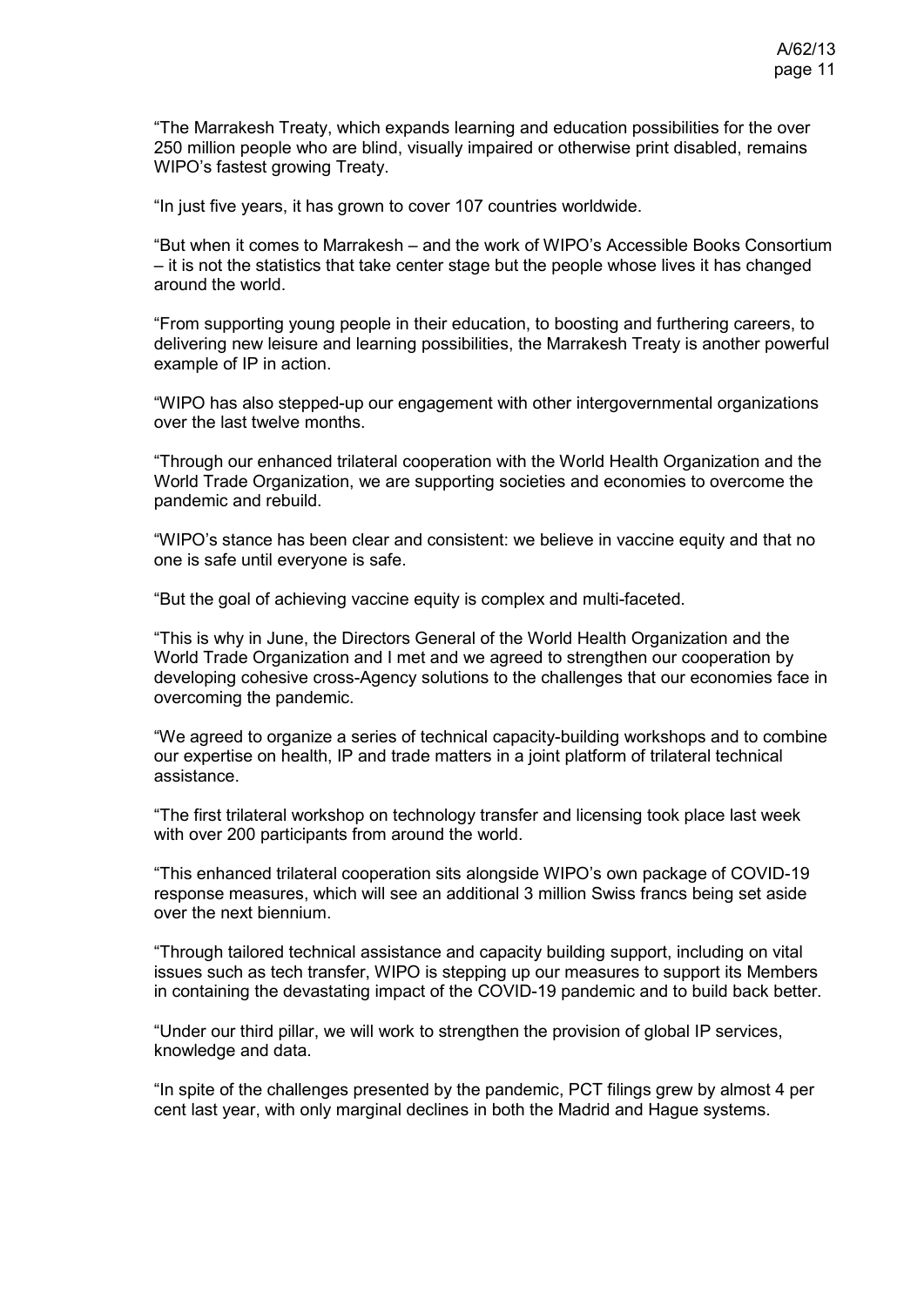"PCT filings are up a further 2 per cent during the first six months of 2021. And we have seen a strong rebound in Madrid and Hague filings up 18 per cent and 10 per cent respectively, year-on-year.

"WIPO will continue to modernize the provision of our global IP services, with a strong emphasis on engaging more extensively with our customers, so that we will be able to serve them – the innovators and creators of the world, more effectively.

"We will also support the development of key reports such as the Global Innovation Index, as well our WIPO GREEN and WIPO Re:Search platforms that are helping to address global challenges and making progress towards achieving the Sustainable Development Goals.

"Under the fourth pillar, WIPO's Development Agenda will look at how we can be impact-driven, rather than just activity-driven. We will not do this in a one-size-fits-all approach, but customize it so that it is tailored to the specific needs of individual Member States.

"Our ambition is to enable all countries – especially developing countries and LDCs – to use IP as a powerful tool for economic and social development.

"To give just one example of this approach, I would like to speak briefly about WIPO's program on Women Entrepreneurs and IP in the least developed countries.

"Working in close collaboration with a Ugandan NGO – which itself was established by an alumni of a previous WIPO project – the program began by providing mentorship to a group of female entrepreneurs on how IP can help their business to grow.

"With WIPO's support, individual action plans have been created for each member of the group, with a focus on issues such as business registration and trademark filing.

"Caroline Matovu is one of the entrepreneurs we are supporting.

"Caroline created a homemade detergent in her back garden, Trion, which is being used by hospitals, supermarkets and schools to keep surfaces clean and protect public health as Uganda fights the pandemic.

"Instead of just a short seminar or workshop lasting days, our relationship with the incountry NGO is enabling us to provide more intensive on the ground support for these entrepreneurs lasting weeks and months.

"In Caroline's case, she has quickly created a strong brand that people have come to trust. Thanks to her involvement in the program Caroline is currently pursuing a trademark to underpin the quality of her product.

"Last month, we began a similar project in Sudan and are in the process of rolling this out in other countries too.

"The power of this approach is that it transforms IP into a clear driver of business growth – allowing innovators and creators from anywhere to recognize IP as a powerful tool for realizing their hopes and aspirations.

"The Foundation of the Four Pillars and all this work is the exceptional people that make up WIPO.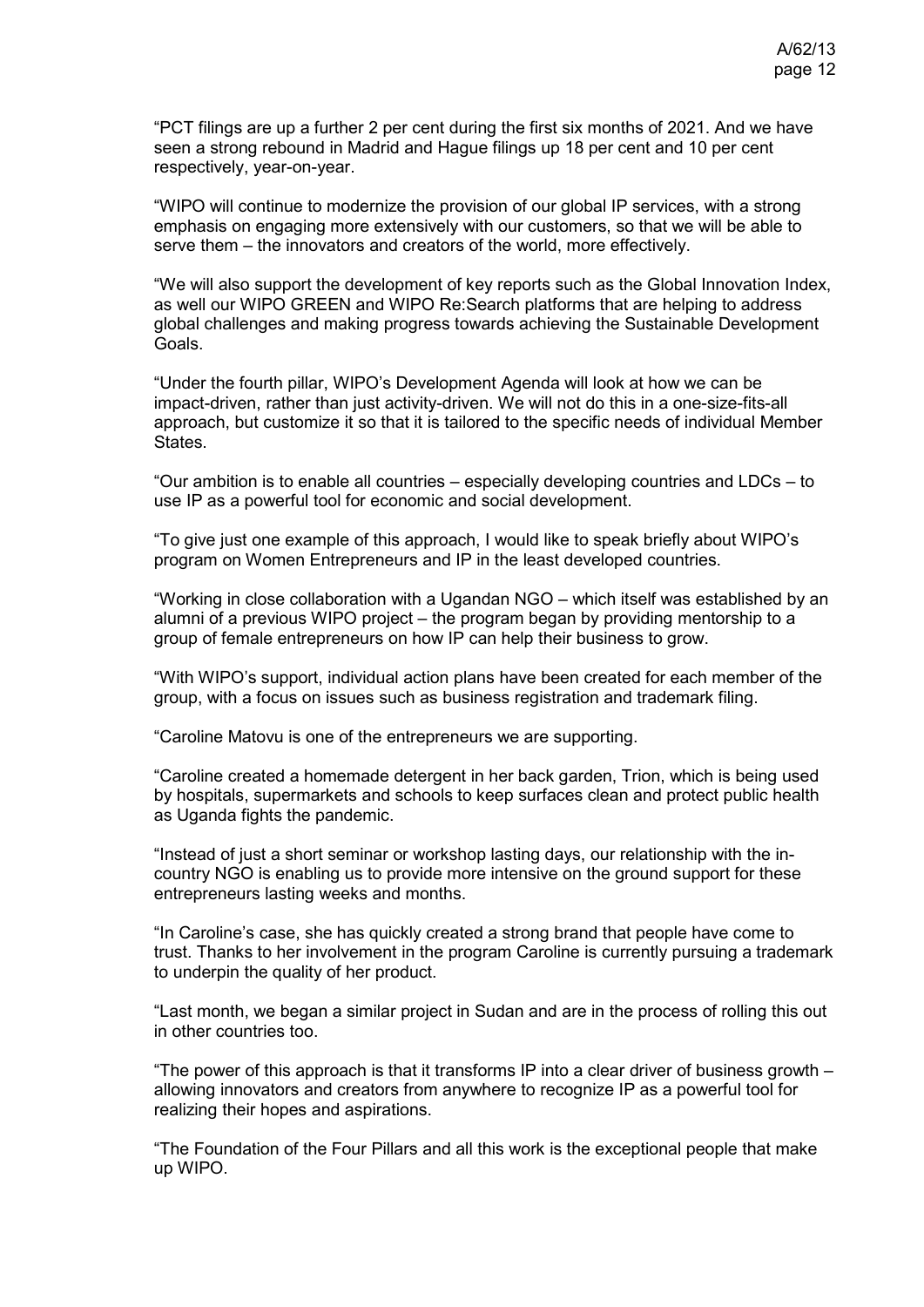"Time and again the staff of WIPO have risen to meet the challenges we have faced over the last twelve months.

"My deepest gratitude goes to my colleagues throughout the organization for their professionalism, resilience and commitment, which has enabled WIPO to adapt to a different way of working whilst delivering the results you as Members have come to expect.

"But this Foundation can be made even stronger.

"Through our new HR Strategy we have made a very candid assessment of how WIPO's organizational culture needs to evolve, and how we are committed to fostering an open, collaborative and inclusive culture – one that suits an organization whose mission is to support innovators and creators around the world.

"Diversity will remain an important goal for us, as I believe that it is a source of strength and will allow us to better connect with all regions in the world.

"Even as the COVID-19 pandemic continues to disrupt global economies, I am gratified to share with you that WIPO has maintained a healthy financial position over the last twelve months. Our surpluses last year were at the highest ever in the history of the Organization.

"However, healthy financials is not a state of affairs we can take for granted given the uncertainties of the global economy.

"Moreover, we owe it to Members to ensure that we continue using our resources responsibly, efficiently and prudently, so that we can invest in future infrastructure and skills, in order to continue serving you well.

"Coupled with strong governance that will draw on the best practices within the UN family and beyond, we will manage and administer the organization in an efficient, effective and energetic manner.

"Excellencies,

"As always, you have an extremely busy agenda ahead of you this week.

"You will take a number of important decisions for the Organization, including on our program of work and budget, and on the work plans of our committees and working groups over the coming year.

"I would also like to reiterate the great importance that WIPO attaches to multilingualism as a core value of the UN system.

"The administration sees multilingualism as firmly linked to our broader efforts at engaging a wider audience with the important work we are undertaking here at WIPO. Multilingualism helps to drive multilateralism and we are delighted that the revised policy on languages has been recommended for approval.

"Dear Colleagues and Friends,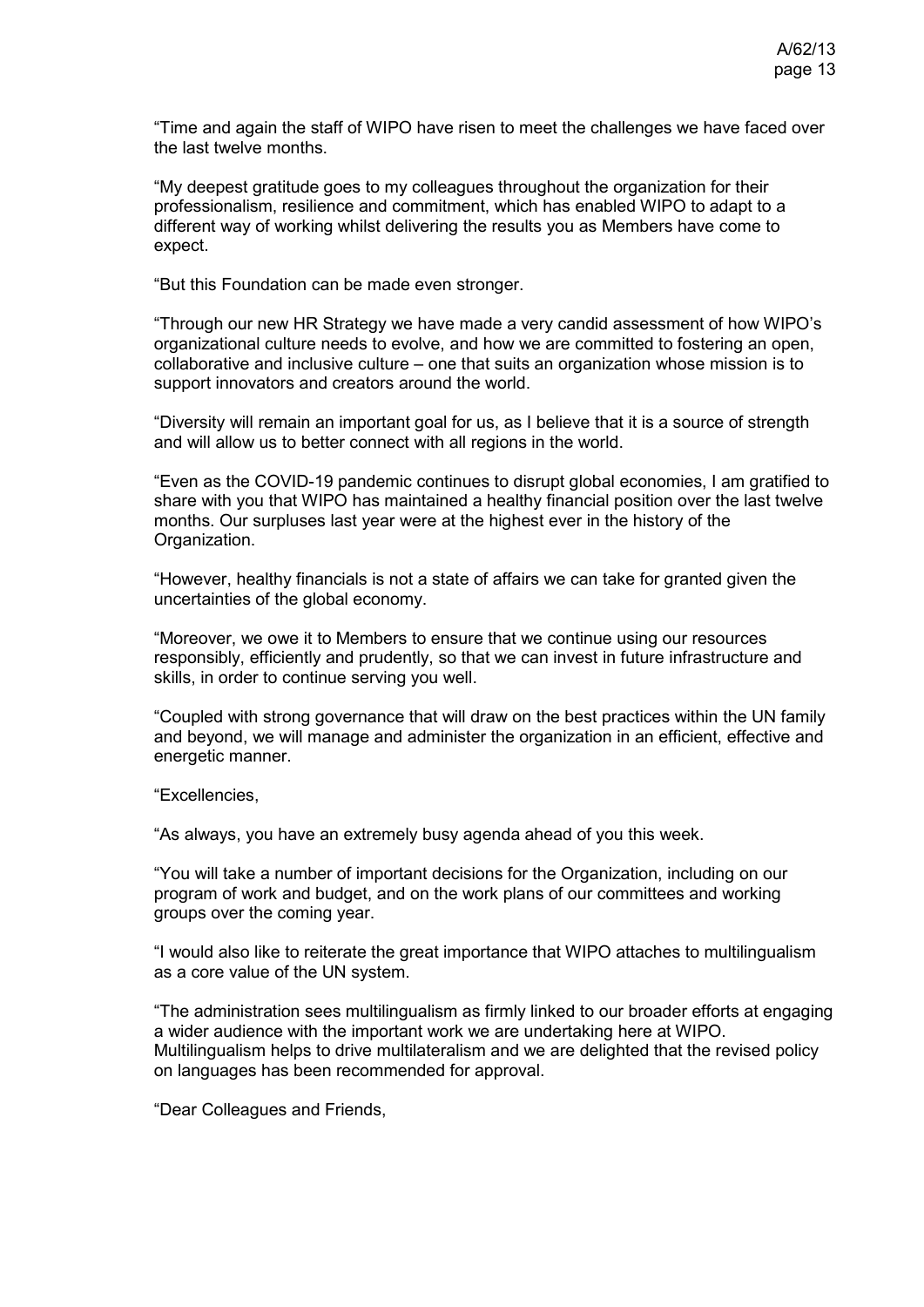"We meet against the backdrop of the greatest challenge humanity has faced in modern times – an inflection point which will come to define our collective future and that of generations to come.

"While the path ahead will not be easy, it is through innovation and creativity that we will overcome the pandemic and build back in a fair, inclusive and sustainable way.

"But innovation and creativity need to be carefully and skillfully nurtured, in order that they may truly create impact.

"If we do this right, our future can truly be one where every WIPO Member uses IP as a powerful tool to create jobs, attract investments, grow businesses, and ultimately develop economies and societies.

"With your steadfast support, active encouragement, and strong partnership, I am confident that we will bring about this change, and together achieve our vision of a world where innovation and creativity from anywhere is supported by IP for the good of everyone.

"Thank you."

### ITEM 5 OF THE CONSOLIDATED AGENDA

#### GENERAL STATEMENTS

21. The Delegations and Representatives of the following 111 States, two intergovernmental organizations and 10 non-governmental organizations provided oral or written statements under this agenda item: Albania, Algeria, Argentina, Armenia, Australia, Austria, Azerbaijan, Bangladesh, Belarus, Botswana, Brazil, Brunei Darussalam, Burkina Faso, Cambodia, Canada, Chile, China, Colombia, Congo, Costa Rica, Côte d'Ivoire, Croatia, Cuba, Czech Republic, Democratic People's Republic of Korea, Denmark, Dominican Republic, Ecuador, Egypt, El Salvador, Eswatini, Ethiopia, Finland, France, Gabon, Gambia (the), Georgia, Germany, Ghana, Greece, Guatemala, Hungary, Iceland, India, Indonesia, Iran (Islamic Republic of), Iraq, Israel, Italy, Jamaica, Japan, Jordan, Kenya, Kazakhstan, Kyrgyzstan, Lebanon, Lesotho, Liberia, Lithuania, Madagascar, Malawi, Malaysia, Mexico, Mongolia, Montenegro, Morocco, Mozambique, Namibia, Nepal, New Zealand, Nigeria, Norway, Oman, Pakistan, Paraguay, Peru, Philippines, Poland, Portugal, Qatar, Republic of Korea, Republic of Moldova, Romania, Russian Federation, Rwanda, San Marino, Saudi Arabia, Serbia, Singapore, Slovakia, Slovenia, South Africa, Spain, Sudan, Sweden, Switzerland, Syrian Arab Republic, Thailand, Trinidad and Tobago, Tunisia, Turkey, Uganda, Ukraine, United Arab Emirates, United Kingdom, United Republic of Tanzania, United States of America, Uruguay, Uzbekistan, Viet Nam, Zimbabwe, African Regional Intellectual Property Organization (ARIPO), Patent Office of the Cooperation Council for the Arab States of the Gulf (GCC Patent Office), Inter-American Association of Industrial Property (ASIPI), Emirates Intellectual Property Association (EIPA), Health and Environment Program (HEP), IP Justice, Japan Intellectual Property Association (JIPA), Knowledge Ecology International (KEI), Latin American School of Intellectual Property (ELAPI), League of Arab States (LAS), Organization of Islamic Cooperation (OIC) and South Centre (SC).

22. The Statements on this agenda item are included in the Annex.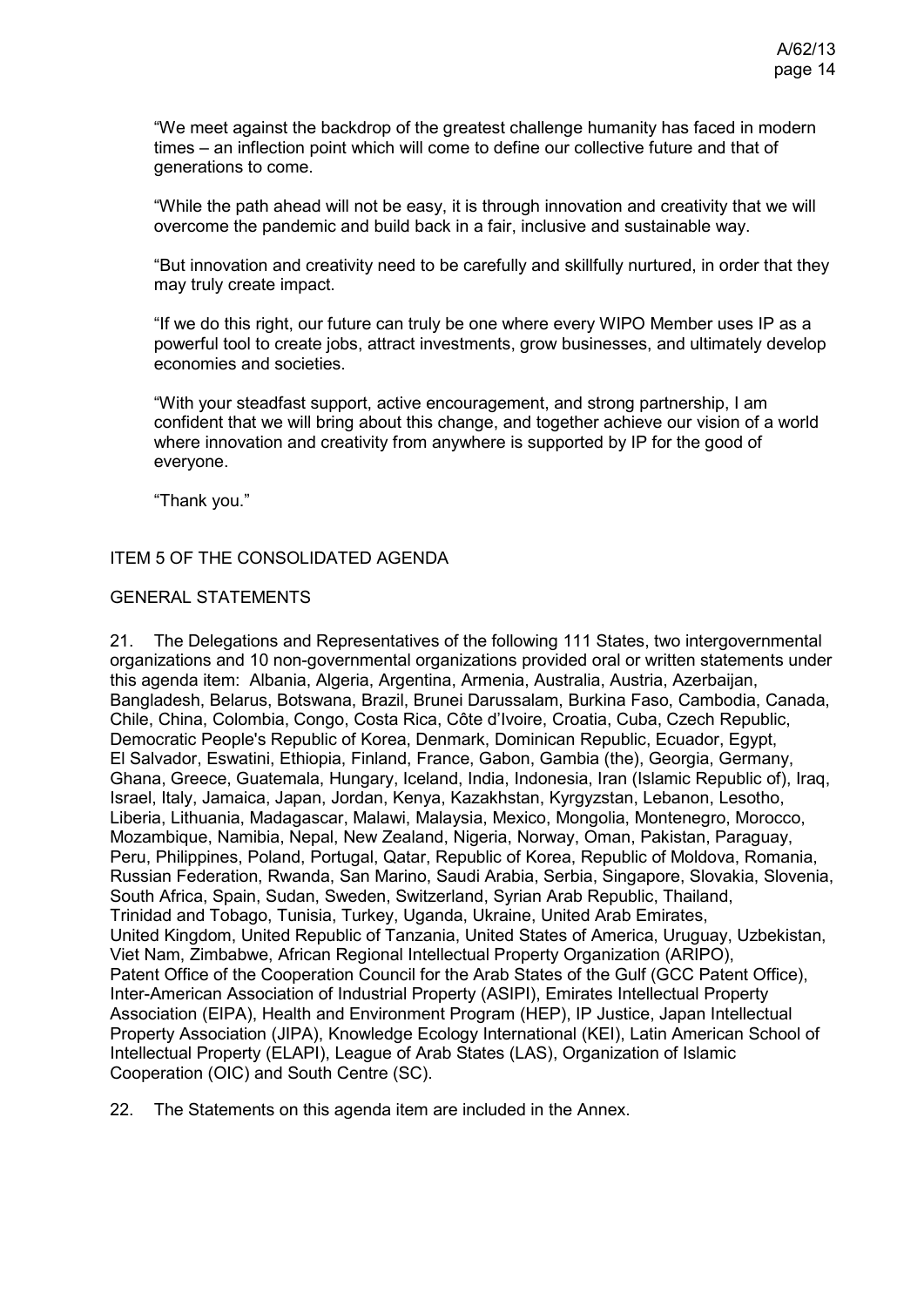# ITEM 6 OF THE CONSOLIDATED AGENDA

### ADMISSION OF OBSERVERS

23. Discussions were based on documents [A/62/3](https://www.wipo.int/about-wipo/en/assemblies/2021/a_62/doc_details.jsp?doc_id=550676) Rev. and [A/62/4](https://www.wipo.int/about-wipo/en/assemblies/2021/a_62/doc_details.jsp?doc_id=551260) Rev.

24. Introducing the agenda item, the Legal Counsel drew the attention of delegations to document A/62/3 Rev., and recalled that the Assemblies of the Member States of WIPO were invited to consider applications by five international non-governmental organizations (NGOs) and six national NGOs, as listed in paragraph 4 of the said document, for observer status in the meetings of the Member States of WIPO.

25. The Delegation of China wished to make a statement regarding the request for observer status by the Wikimedia Foundation (WMF). The Delegation recalled that during last year's Assemblies, China had already pointed out that the affiliated websites of WMF contained a large amount of content and misinformation that ran counter to the one-China principle, United Nations (UN) General Assembly Resolution 2758, as well as the long-standing position of WIPO on Taiwan-related issues. The Delegation noted that it was aware of the additional information provided by WMF, in an attempt to demonstrate that WMF did not have any direct management relations regarding its affiliates. The Delegation believed that the additional content was still not clear regarding the nature of the affiliates and that it did not solve the serious concern of China about the Taiwan-related issues. Therefore, the Delegation could not accept WMF's application for observer status. The Delegation further pointed out that WIPO, being a specialized agency of the UN, should observe UNGA Resolution 2758 as well as the long-standing position of the Organization on the Taiwan issue, that is the one-China principle. Considering the above, the Delegation expressed the view that WMF should not be admitted as an observer in WIPO and stressed that it did not agree with the acceptance of WMF to be an observer in WIPO. The Delegation also wished to recall that, in the past, the admission of organizations as observers had always been made on the basis of consensus among the Member States and the Delegation hoped that all parties would continue to observe this principle, when discussing this issue.

26. The Delegation of the United States of America expressed its support for the approval of the full list of applications for observer status as it appeared in document A/62/3 Rev. The Delegation noted that observers were meant to enrich debates and bring diverse and informed views which link to, and support, the activities and objectives of WIPO. In the Delegation's understanding all the applicant organizations listed in the working document met the requirements requested by WIPO, otherwise the Secretariat would not have published their applications. It understood that one organization was requested to submit additional information regarding its application and had done so, fully answering the questions posed. The Delegation noted that WMF was similar to many other NGOs who had views on copyright-related issues and who had already been granted observer status in WIPO. Regarding this applicant organization, the Delegation further explained that it had also already clearly demonstrated its interest in the field of intellectual property (IP) and its organization's link to WIPO's work. The Delegation pointed out that WMF had submitted input to WIPO artificial intelligence (AI) and IP call for public input and used the WIPO Arbitration and Mediation services frequently. Therefore, the Delegation reiterated its call to make the UN, including these bodies, the Assemblies of the Member States of WIPO, more transparent and accessible for civil society organizations and to ensure that its processes remain focused on enriching the work of this Organization. The Delegation believed that WMF's observer status should be decided on the merits of its application and its ability to contribute to WIPO discussions on IP issues, which it had proven. The Delegation said it had no information that would lead it to believe that any of the applications would not be able to contribute to the consultations and debates about current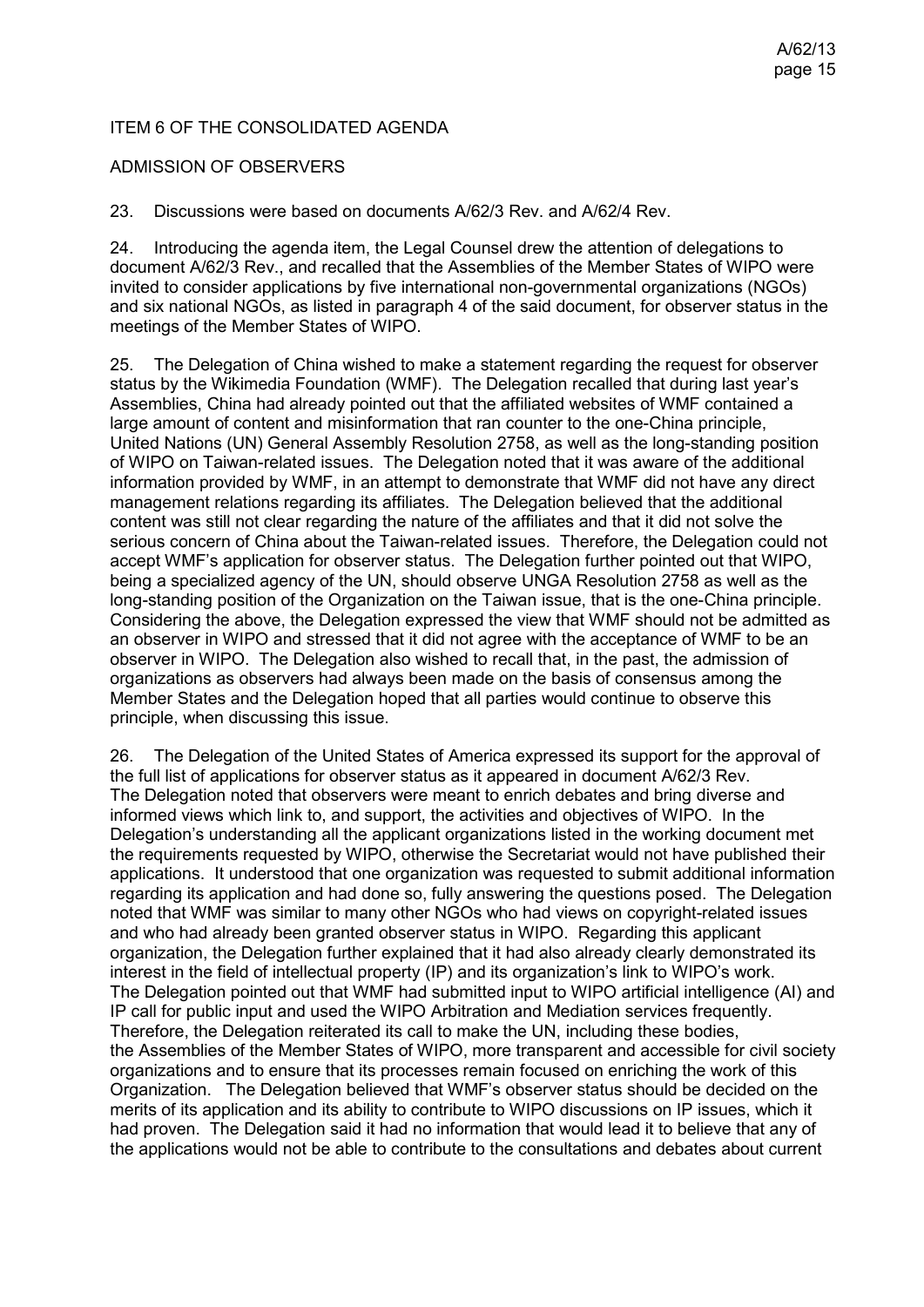IP issues and therefore urged the meeting to approve, at this session, all the applicant organizations as contained in the working document.

27. Speaking on behalf of Group B, the Delegation of the United Kingdom thanked the Secretariat for the preparation of document A/62/3 Rev. and expressed its support for all requests for observer status contained therein. The Delegation observed that the document set out that all requests for observer status received by the Secretariat contained the requisite information and that, to the understanding of Group B, this would mean information necessary to enable the consideration, and subsequent granting of, observer status. The Delegation noted that it was therefore Group B's view that the published requests had complied with all proper procedures. It further pointed out that all organizations in the document met the admission criteria and procedures for applying for observer status at WIPO, as indicated on the WIPO website. Observer organizations brought technical expertise and insights to the deliberations of WIPO and if they were able to show the direct relationship between their objectives and the field of IP, the Delegation believed that it was important that such organizations would be able to observe and contribute to proceedings. It highlighted that it had been a common practice at WIPO to welcome the involvement of a wide diversity of NGOs, intergovernmental organizations, industrial groups and other stakeholders in consultation processes and discussions regarding current IP issues. The Delegation pointed out that this had been part and parcel of the transparency and inclusiveness Member States cherished in WIPO. The Delegation noted that Group B was unware of any information that would lead its members to believe that any of the organizations listed in the working document would not be able to bring valuable contribution to the deliberations on current IP issues. Together with the compliance regarding the procedural steps, the Group therefore urged the approval of the full list of applications as was listed in document A/62/3 Rev.

28. The Delegation of Iran (Islamic Republic of) took note of the information provided in document A/62/3 Rev. on the agenda item relating to requests received from different entities to attend the meetings in WIPO as observers. The Delegation said it wished to recall that, as rightly mentioned by the distinguished Delegation of China, the decision concerning admission of observers to the meetings of WIPO had always been taken by consensus and the Delegation therefore understood the concern raised by some Member States. It stated that consensus among Member States for the admission of observers was lacking with regard to the application by one particular entity, and that such consensus would be needed to grant observer status.

29. The Delegation of the Russian Federation said that it believed in the principle of the admission of observers as a technical matter and recalled that at the previous year's session of the Assemblies there had been discussions on the request for observer status by WMF. In its view, the provision of additional information was not sufficient to adopt a decision on this matter at this juncture. The Delegation reiterated that decisions on the matter of the admission of observers were taken by consensus and that such procedure had to be respected, as a number of delegations had already stated. It further reaffirmed that this practice existed in the Organization and so this Organization should not create any precedent. The Delegation noted that once the decision had been adopted there was no way of impeding anything, the meeting had to abide by the principles of transparency and inclusiveness. Therefore, it then reiterated the fundament importance of adopting all agenda items of the Assemblies on the basis of consensus. In that regard, its Delegation supported the proposal, made by a number of delegations, to postpone the decision regarding this specific organization to a later date.

30. The Delegation of Pakistan acknowledged the contributions of the NGOs to the work of WIPO and explained that the granting of observer status to a large number of NGOs to participate in the work of the Organization was the recognition of their important contribution. The Delegation noted that the granting of observer status was possible with the agreement of all Member States, and in the particular case, it wished to underline the importance of agreement among all WIPO Member States and echoed the views expressed earlier on the matter.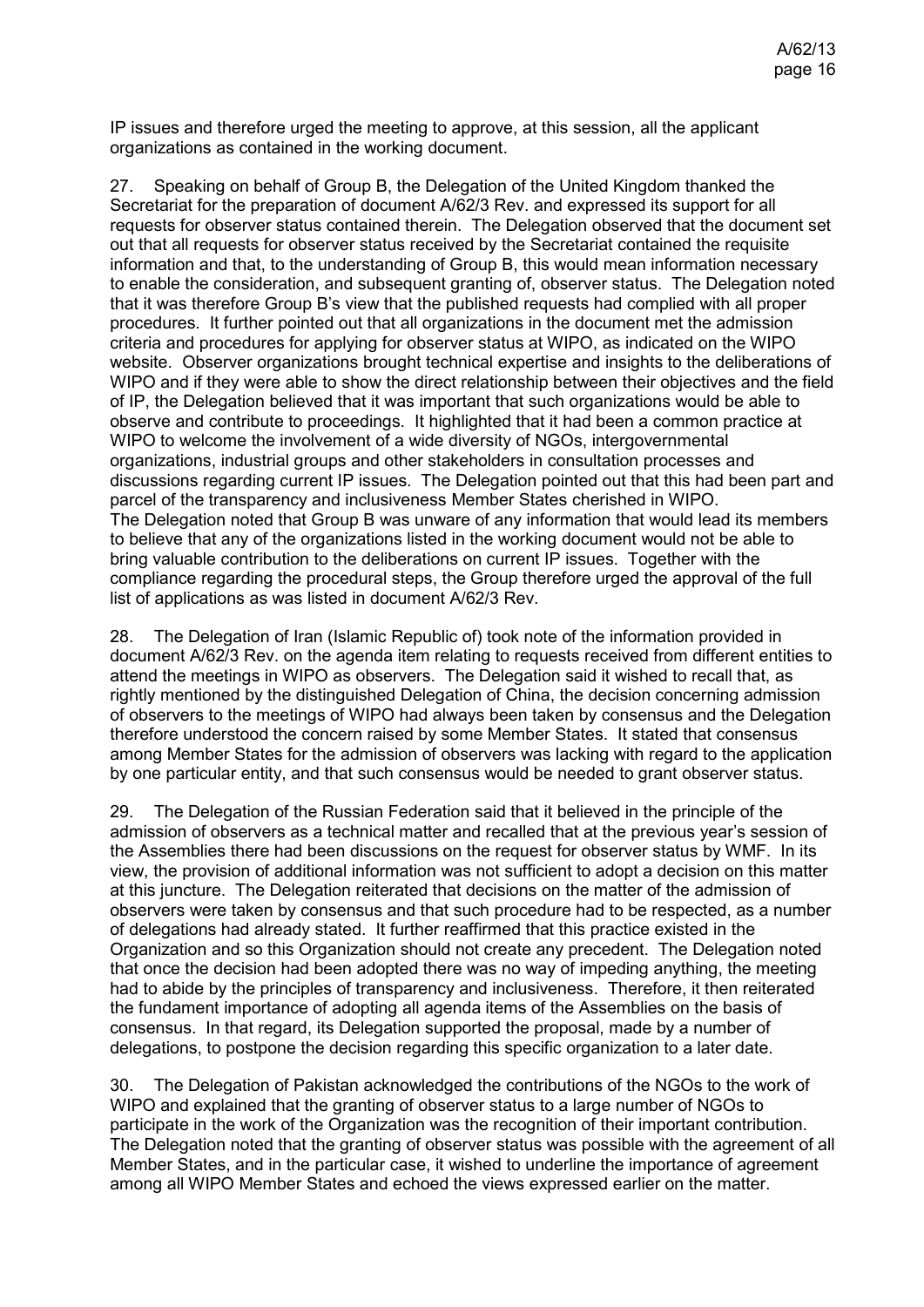31. Observing that there were no more delegations wishing to take the floor, the Chair took note that consensus had been reached on all the requests for observer status, except for one, namely the request for observer status by the Wikimedia Foundation. Therefore, the Chair proposed the following decision paragraph, which reflected the proposal contained in document A/62/3 Rev., with the exception of the request by the Wikimedia Foundation.

32. The Assemblies of WIPO, each as far as it is concerned, decided to grant observer status to the following:

(a) International non-governmental organizations:

(i) Cumulus, The International Association of Universities and Colleges of Art, Design and Media (CUMULUS);

(ii) Latin American Audiovisual Authors Societies Federation (FESAAL);

(iii) *Union des Fabricants pour la Protection Internationale de la Propriété Intellectuelle* (UNIFAB); and

- (iv) World Federation of the Sporting Goods Industry (WFSGI).
- (b) National non-governmental organizations:
	- (i) Brazilian Intellectual Property Association (ABPI);
	- (ii) Denver Museum of Nature & Science (DMNS);
	- (iii) Korea Intellectual Property Association (KINPA);
	- (iv) Korea Intellectual Property Strategy Agency (KISTA);
	- (v) *Ordre Suprême des Ancêtres* (OSA); and
	- (vi) *Société des Auteurs dans les Arts Graphiques et Plastiques* (ADAGP).

33. Next, the Legal Counsel drew the attention of the delegations to document A/62/4 Rev., under the same agenda item, which provided a report on the process and results of the update of the list of NGOs admitted as observers at WIPO, and which was based on the decision taken by the Assemblies at their Fifty-Eighth Series of meetings in 2018. Regarding the process, the Secretariat distributed an initial survey in May 2019, requesting all NGOs admitted as observers at WIPO that did not participate in the Assemblies of WIPO or WIPO Committees during the period between 2013 and 2017, to confirm that they remained interested in the work at WIPO and wished to retain their status as observers. This initial communication was followed by two reminders in late 2019 and 2020 addressed to NGOs that had not yet replied. An additional third reminder was sent in March 2021 to a remaining group of NGOs that had not replied to any of the three previous communications and for which the Secretariat had found new or additional contact details. Subsequently, in April 2021, the Secretariat informed the NGOs concerned that in accordance with the above-mentioned decision adopted by the Assemblies in 2018, the absence of any response to the survey and follow-up communications had been considered as indication that the NGO did not wish to be retained as an observer at WIPO. Consequently, the NGOs concerned were removed from the list of organizations admitted as observers at WIPO. However, this process did not affect an organization's status as *ad hoc* observer if such status had previously been granted by a WIPO Committee. In total, 104 NGOs were removed from the list of observers, not counting three NGOs that resumed their observer status under the "restoration principle", after initial removal. Together with the newly-admitted NGO observers in recent years, this resulted in a total number of 268 NGOs, consisting of 189 international and 79 national NGOs currently admitted as observers at WIPO by the Assemblies. Within a period of one year after the dispatch of the communication regarding the removal from the list of observers, that is, until April 16, 2022, affected NGOs may petition to resume their observer status at WIPO, without a new observer status application. The NGOs concerned were informed accordingly.

34. The Assemblies of WIPO, each as far as it is concerned, took note of the document entitled "Update of the list of the non-governmental organizations admitted as observers at WIPO" (document A/62/4 Rev).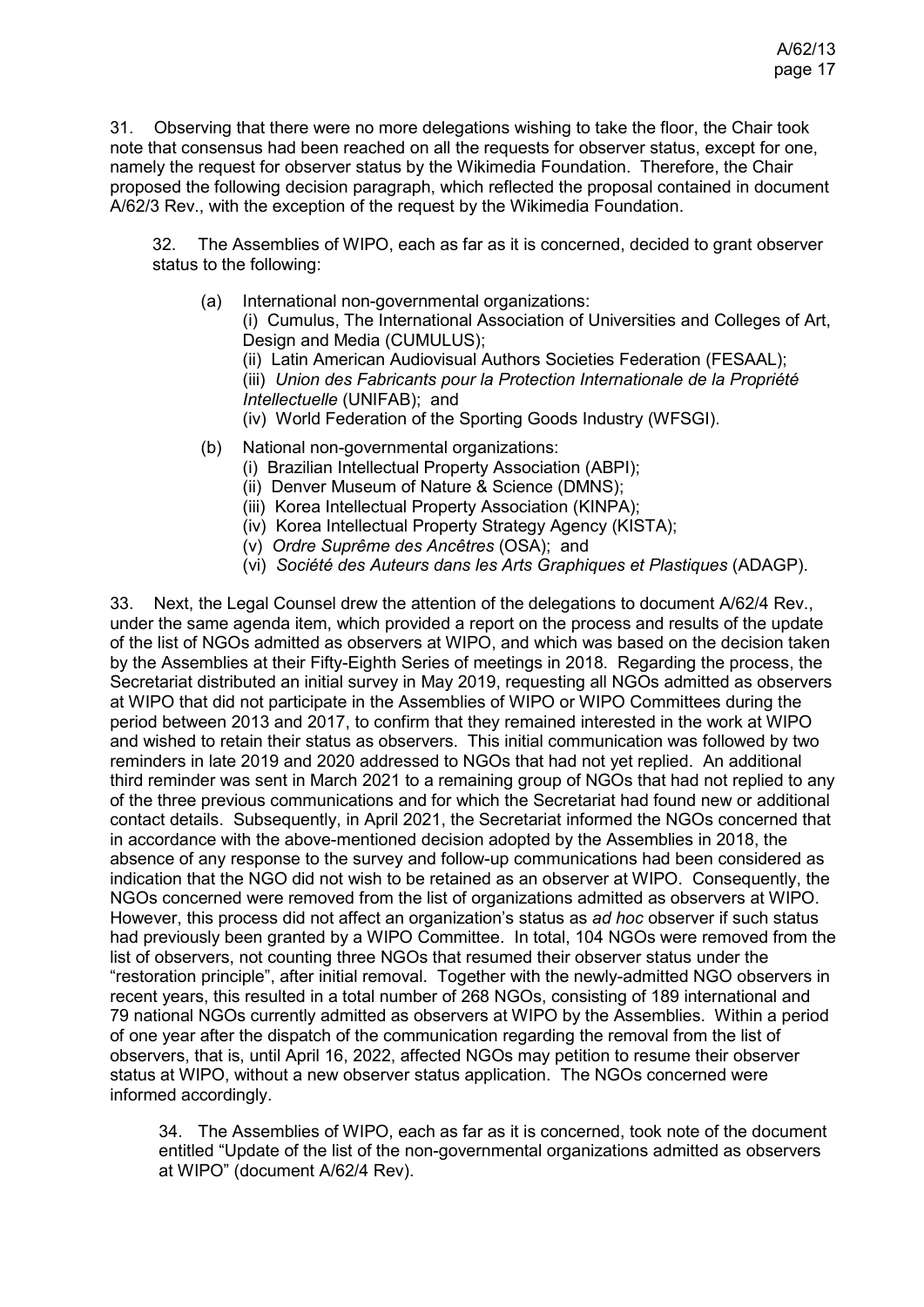### ITEM 7 OF THE CONSOLIDATED AGENDA

APPROVAL OF AGREEMENTS

35. See the report of the session of the WIPO Coordination Committee (document WO/CC/80/5).

ITEM 8 OF THE CONSOLIDATED AGENDA

### COMPOSITION OF THE WIPO COORDINATION COMMITTEE, AND OF THE EXECUTIVE COMMITTEES OF THE PARIS AND BERNE UNIONS

36. Discussions were based on documents [A/62/5,](https://www.wipo.int/about-wipo/en/assemblies/2021/a_62/doc_details.jsp?doc_id=547733) [A/62/10](https://www.wipo.int/about-wipo/en/assemblies/2021/a_62/doc_details.jsp?doc_id=545395) and [A/62/11.](https://www.wipo.int/about-wipo/en/assemblies/2021/a_62/doc_details.jsp?doc_id=551553)

37. Opening the agenda item, the Chair of the WIPO Conference, Mr. Shayea A. Alshayea (Saudi Arabia) thanked Member States for having elected him as Chair of the WIPO Conference and invited the Legal Counsel to introduce the item.

38. Introducing the agenda Item, the Legal Counsel drew the attention of delegations to document A/62/5. He recalled that membership of the Coordination Committee was established once every two years, at the ordinary sessions of the Assemblies of WIPO, and consisted of members of the Paris and Berne Union Executive Committees; *ad hoc* members designated by the WIPO Conference, that is, States that are parties to the WIPO Convention but not Members of the Paris or Berne Unions; and Switzerland, as the host state, as *ex officio* member. He recalled that the terms of office of the present members of the Paris and Berne Executive Committees and of the WIPO Coordination Committee would expire at the close of the present session of the Assemblies. New members were therefore to be elected during the present Assemblies to serve for two years. He pointed out that as explained in the working document, the new composition of the Coordination Committee was to consist of 89 members, an increase above the current membership of 83.

39. The Delegation of Bangladesh, speaking on behalf of the Asia and the Pacific Group (APG) recalled that the APG had made its position clear since the beginning of the discussion on this particular issue. In allocating the additional seats of the Coordination Committee among regional groups, the principles of fairness, equitable geographical representation, and rectifying the gaps among the regional groups should be duly regarded. The Group pointed out that those principles were also reflected in relevant WIPO legal texts. The Group recalled that the legal basis for the composition of the Coordination Committee was found in Article 8(1)(a) and Article 11(9)(a) of the WIPO Convention and that the members of the Coordination Committee were drawn from the Executive Committees of the Paris and Berne Unions, one-fourth of the States party to the WIPO Convention that were not member of any of the Unions administered by WIPO, and Switzerland as an *ex officio* member. Article 14(4) of the Paris Convention and Article 23(4) of the Berne Convention also stated that "[i]n electing the members of the Executive Committee, the Assembly shall have due regard to an equitable geographical distribution and to the need for countries party to the Special Agreements established in relation with the Union to be among the countries constituting the Executive Committee". The Delegation pointed out that despite such straightforward guidance by the relevant Conventions, its Group regretted to note that the number of allocated seats in the Coordination Committee had remained at 83 since 2011. According to its Group, the number should by now be at 89 based on the applicable legal texts. In this regard, APG had proposed, at the last two meetings of the Assemblies, to allocate the vacant seats in the Coordination Committee so as to align the number of actual seats in the Coordination Committee with the principles as stipulated in the WIPO Convention. The Delegation recalled that the APG with the African Group, had further submitted the joint proposal in document A/62/11 and reiterated that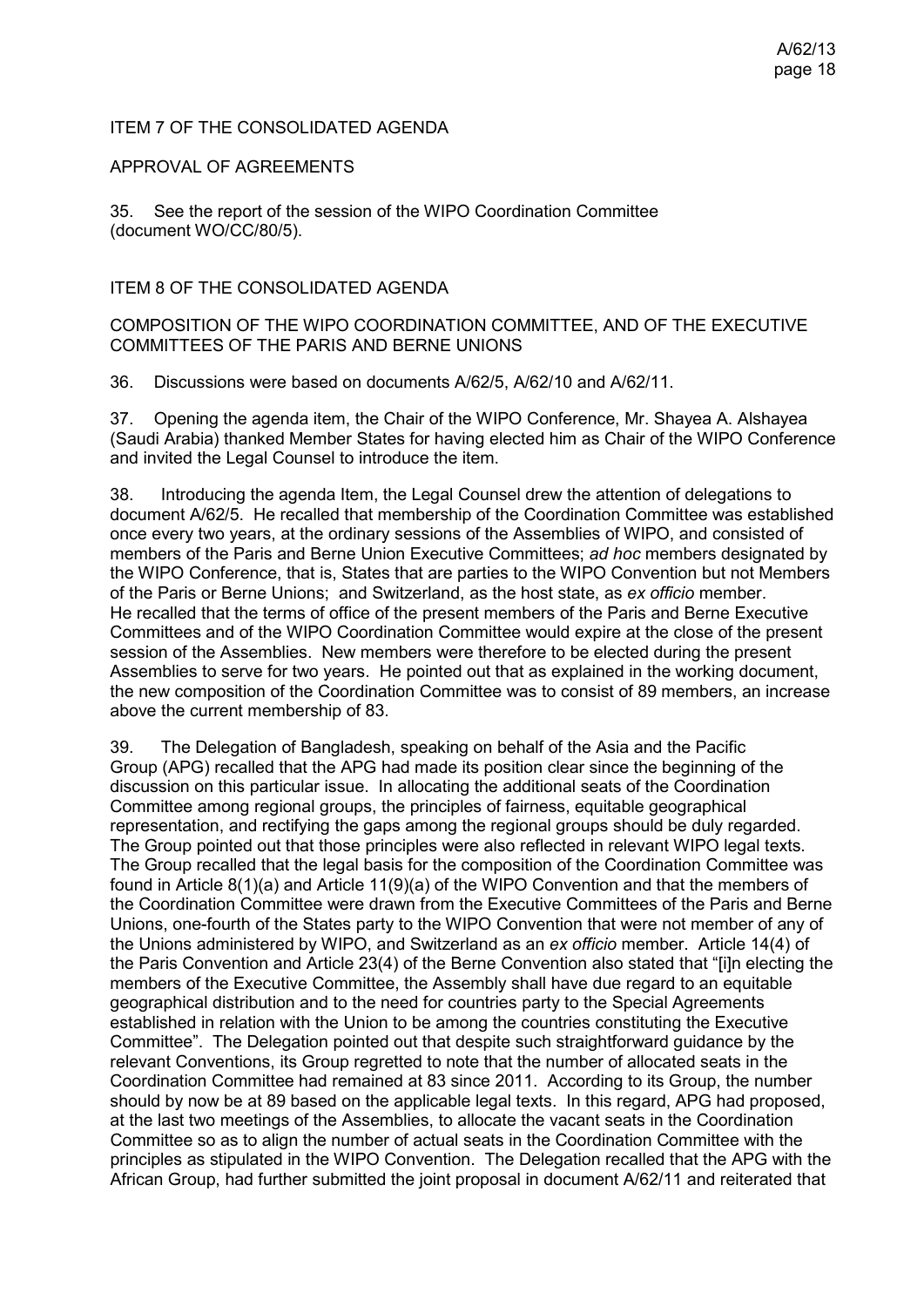its Group had always remained engaged in discussions with the spirit of flexibility and solidarity, as well as with the aim of finding an amicable way forward. The Group was happy to see that the Facilitator, Ambassador Mr. Sabri Bachtobji (Tunisia), had come up with "a middle ground" solution. The proposal by the Facilitator was reflected in the joint proposal of the APG and the African Group. The APG therefore asked regional groups and Member States to support the joint proposal in document A/62/11 and to join consensus in making a recommendation on the allocation of the vacant seats of the Coordination Committee in the present session.

40. The Delegation of the United Kingdom, speaking on behalf of Group B, took note of the proposal of the APG and the African Group in document A/62/11. The Group observed that there had been a series of expansions of the WIPO Coordination Committee in the past and that some Groups had benefited from those expansions more than others. It pointed out that some delegations focused on a single criterion of geographical representation. Its Group was of the view that geographic representation was only one of several elements to consider in the Coordination Committee membership, as noted in the proposal contained in document A/62/10. The Group further explained that there were multiple principles regarding the election of the membership of the Paris and Berne Executive Committees envisioned in Article 14 of the Paris Convention and Article 23 of the Berne Convention, as well as points raised in subsequent discussions among WIPO Member States over the years. The proposal to allocate the six vacant seats to each of the regional groups seemed the most sensible and fair approach. That said, the Group strongly believed that Member States could discuss the allocation of future seats and thus resolve the issue once and for all. The Group reiterated that it was ready to engage with other regional groups to find a solution acceptable to all.

41. The Delegation of Georgia, speaking on behalf of the Central European and the Baltic States (CEBS) Group, noted that the issue had been on the Organization's agenda for several years and had been the subject of lengthy discussions between Member States. The reasons why the CEBS Group deserved an additional seat in the WIPO Coordination Committee were well known and had been recognized by all regional groups on many occasions, including through a formal joint proposal put forward by two regional groups. Keeping in mind WIPO's specificities and the function of the WIPO Coordination Committee, which was to deal with all the administrative matters of the Organization and its unions, the CEBS Group believed that the allocation could not be based only on one criterion but on several of them, including rational and solid ones, such as the number of accessions to or ratifications of WIPO-administered treaties, in respect of which the CEBS Group was in second place with more than 360 accessions. When looking at the numbers available, as it was the nature of figures and numbers to unveil the reality, it was hard to ignore and easy to recognize the underrepresentation of its Group in the Coordination Committee. The composition of the Coordination Committee had remained the same since 2011 despite having additional seats allocated for eight years now. Believing that 2021 was the moment when an agreement could be reached and a consensual decision found on the matter, the CEBS Group together with three other regional groups submitted, in July 2021, a joint proposal. While reflecting the Groups' views with regard to the allocation of the current six available seats, the present proposal opened a new window of opportunity and took into account not only the position of its Group but at the same time considered the results of several rounds of consultations of the WIPO Member States. The Group believed and hoped that the joint proposal would lead Member States towards a consensual decision and it was of the view that its Group had provided a sound basis for future negotiations. The Group noted and thanked the African Group and the APG for their proposal, and expressed their readiness to find a solution in a timely manner, for which it was ready to engage extensively in the discussions and negotiations.

42. The Delegation of Belarus, speaking on behalf of the Central Asian, Caucasus and Eastern European Countries (CACEEC), noted that colleagues from the CEBS Group had expressed their main position, which was part of the joint proposal of the four Groups. With regard to the composition of the Coordination Committee, CACEEC stated that its position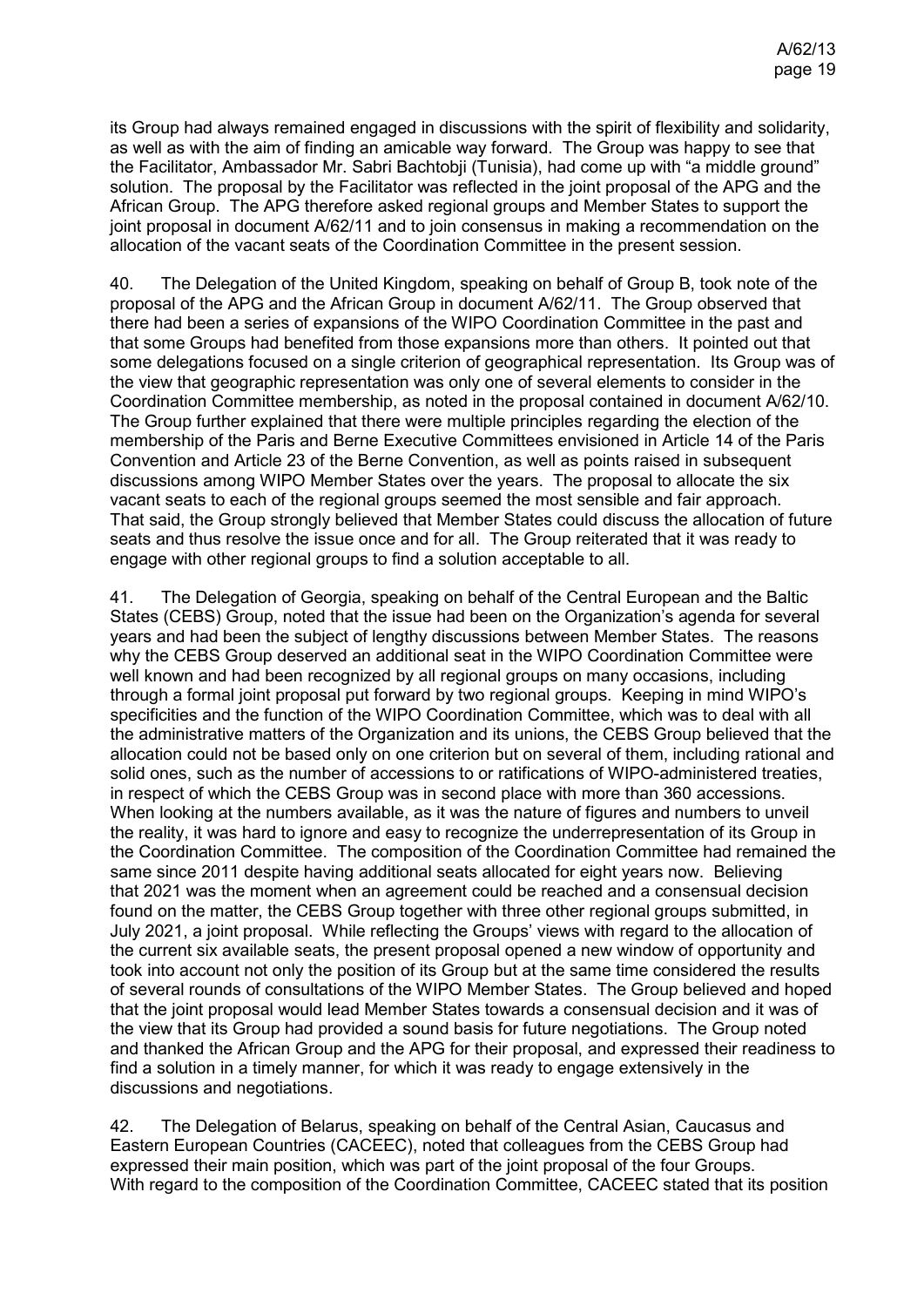had not changed, as the history of its proposal was something it had tried to express and on which it was quite clear, which began in 2001. CACEEC agreed that the geographical principle was one criterion, but there were also other criteria that were important in the allocation of seats on the Coordination Committee. In developing its proposal, CACEEC had tried to show flexibility and was ready to discuss the possibility of having three proposals if the other colleagues supported its proposal. In conclusion, CACEEC also wished to quote the Director General, who had said that today was really the time for Member States to solve the issue, as it was not an election year. Thus, there was the possibility of agreement and ensuring that everyone benefited from the Assemblies' decision so that they could come up with six seats for six groups. The Group reiterated that its position was, in its view, a step forward towards the other colleagues and added that CACEEC stood ready for constructive dialogue on the issue.

43. The Delegation of South Africa, speaking on behalf of the African Group, noted that it was aware that there had been differing views on the composition of WIPO Coordination Committee and as a result, no consensus had yet been reached on the allocation of the vacant seats. The Group took the opportunity to extend its gratitude to the Facilitator, Ambassador Bachtobji for his efforts and wisdom in coming up with the proposed allocation following consultations with regional groups. The African Group wished to stress the importance it attached to the Coordination Committee as a key governing body of WIPO. The Group was hopeful that Member States would overcome the differences and reach an agreement on the allocation of the vacant seats and in that regard reiterated its appreciation to the Groups that made proposals to move the issue forward. The African Group was of the view that the allocation of current vacant seats should be guided by the principle of equitable geographical representation and take into account the size of different regional groups with the view to correct the existing imbalances among them. In that respect, as Africa was one of the most underrepresented in numerical terms, it believed that its region should be given priority in the distribution of available seats in order to catch up with other regions. While the Group acknowledged and thanked the four regional groups that had submitted a joint proposal for the vacant seats to be allocated equally among six regional groups, the African Group was unable to support the proposal as it only served to maintain the *status quo*. On the other hand, the joint proposal by the African Group and the APG, which was premised on the Facilitator's proposal, provided a pathway for Member States to partially address the imbalance that existed in the composition of the Coordination Committee. The Group therefore urged all other groups to be pragmatic and to acknowledge that the continued underrepresentation of some groups in the key governing bodies of WIPO went against the principles of fairness, inclusiveness and universality, which it believed, should guide the work of WIPO. That being said, the African Group stood ready to work constructively with all groups to reach a mutually acceptable solution to the matter.

44. The Delegation of Paraguay, speaking on behalf of the Group of Latin American and Caribbean Countries (GRULAC) pointed out that this agenda item was a point of great importance for its Group. GRULAC thanked the Chair and his facilitators for all the efforts and meetings that had been devoted to the subject. It was with the same spirit of consistency, flexibility and good faith always displayed by GRULAC, that it had presented together with Group B, CACEEC and the CEBS Group, a proposal in document A/62/10, which was aimed at moving forward on the basis of a proposal that contained one component of allocating current vacant seats, and a second component of allocating three vacancies in the future. GRULAC wished to thank the African Group and the APG for their proposal in document A/62/11, which raised the issue of a seat for GRULAC, which its Group appreciated. GRULAC wished to express its confidence in the Chair and its willingness to continue seeking a decision on this agenda item.

45. The Delegation of China expressed the view that the WIPO Coordination Committee was one of the most important decision-making bodies of WIPO and it should reflect, to the extent possible, Member States' representation, in particular, that of many developing countries.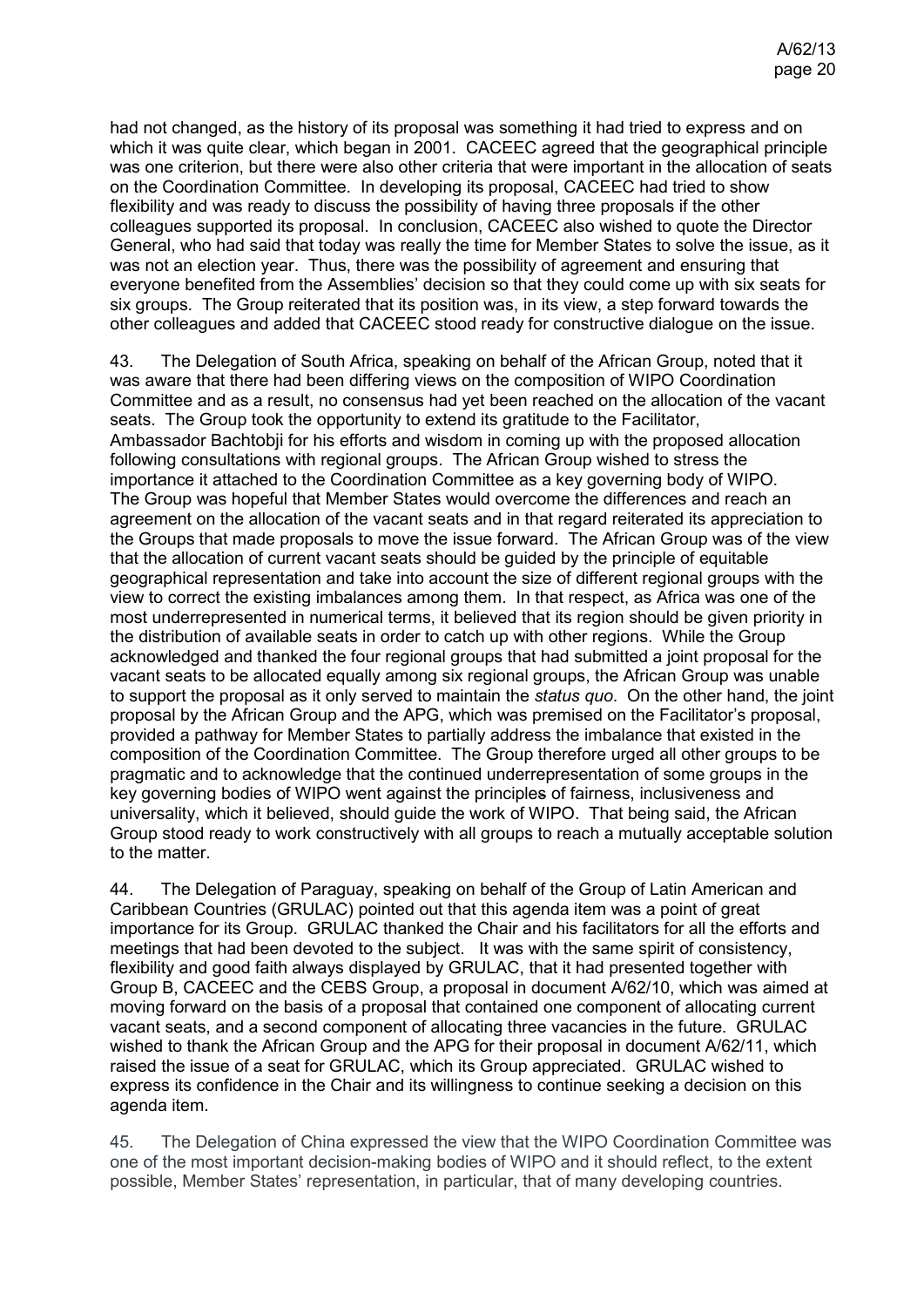Furthermore, on the allocation of new seats, priority should be given to regional groups that were underrepresented. The Delegation hoped that Member States could uphold the principle of flexibility and openness so as to reach an agreement on the allocation of new seats on the WIPO Coordination Committee.

46. The Delegation of Pakistan aligned itself with the statement delivered by the Delegation of Bangladesh on behalf of the APG. The Delegation noted that that there were asymmetries concerning the presentation of various regional groups in the WIPO Coordination Committee. As one of the largest regional groups in WIPO, the APG was significantly underrepresented in the WIPO Coordination Committee. Moreover, the composition of the body had remained the same since 2011 despite the availability of additional seats since 2013. It was important to note that an increase in the number of seats since 2011 had arisen mostly from accessions from the APG. Since the WIPO Coordination Committee did not meet very often, its composition should be extended, in principle, to the entire membership of WIPO. There were six additional seats available that needed to be filled and should be filled on the basis of equitable geographical representation and with a view to rectifying the glaring asymmetries among regional groups. The Delegation said that the APG had submitted a proposal for the last two years of the Assemblies and in the present year its Group had submitted a joint proposal with the African Group. The joint proposal was in alignment with the proposal of the facilitator on the matter. The Delegation was not in favour of linking currently available seats with those that would arise in the future as it would not only maintain the *status quo* and would also accentuate the existing asymmetries. The Delegation therefore urged all the regional groups and Member States to support the joint proposal of the African Group and the APG for a resolution of the issue on the available vacancies.

47. The Delegation of the Russian Federation expressed its support for the statement delivered by the Delegation of Belarus on behalf of CACEEC and for the proposal in document A/62/10 put forward by CACEEC, the CEBS Group, Group B and GRULAC, which called for allocating the six additional seats, that is, one per regional group. The proposal contained the element of flexibility that provided for an automatic distribution of the seats and in the Delegation's view the proposal allowed for a balanced approach. Taking that into account, the Delegation hoped there could be further dialogue so as to take a decision on it as soon as possible.

48. The Delegation of the Republic of Korea wished to align itself with the statement made by the Delegation of Bangladesh on behalf of the APG. It wished to emphasize the importance of equitable geographical representation that would reflect new accessions to the Paris and Berne Conventions. The Delegation therefore hoped that every regional group would show the utmost flexibility regarding the allocation of the vacant seats in the WIPO Coordination Committee and reach consensus during the present Assemblies.

49. The Delegation of Bangladesh, speaking in its national capacity, noted that the WIPO Coordination Committee was one of the most important governing bodies of WIPO and it had a substantial role in making constructive contributions to WIPO matters. For that it should have a composition that was balanced in terms of geographical distribution, which was not the case, in its view. The Delegation aligned itself with the statement delivered by the APG and it wished to reiterate that membership of the WIPO Coordination Committee should be allocated based on the principle of geographical distribution, which had a solid constitutional basis as stipulated in the relevant Articles of the WIPO Convention, the Paris Convention and the Berne Convention. Unfortunately, the reality was that not all regional groups, including the APG, were well represented in the Committee. One could not ignore the fact that the highest number of accessions to the Paris and Berne Conventions since 2011 had come from the APG. These accessions were not reflected in the composition of the Coordination Committee. In view of that, the Delegation of Bangladesh extended its full support to the joint proposal submitted by the African Group and the APG as contained in document A/62/11. The proposal made by both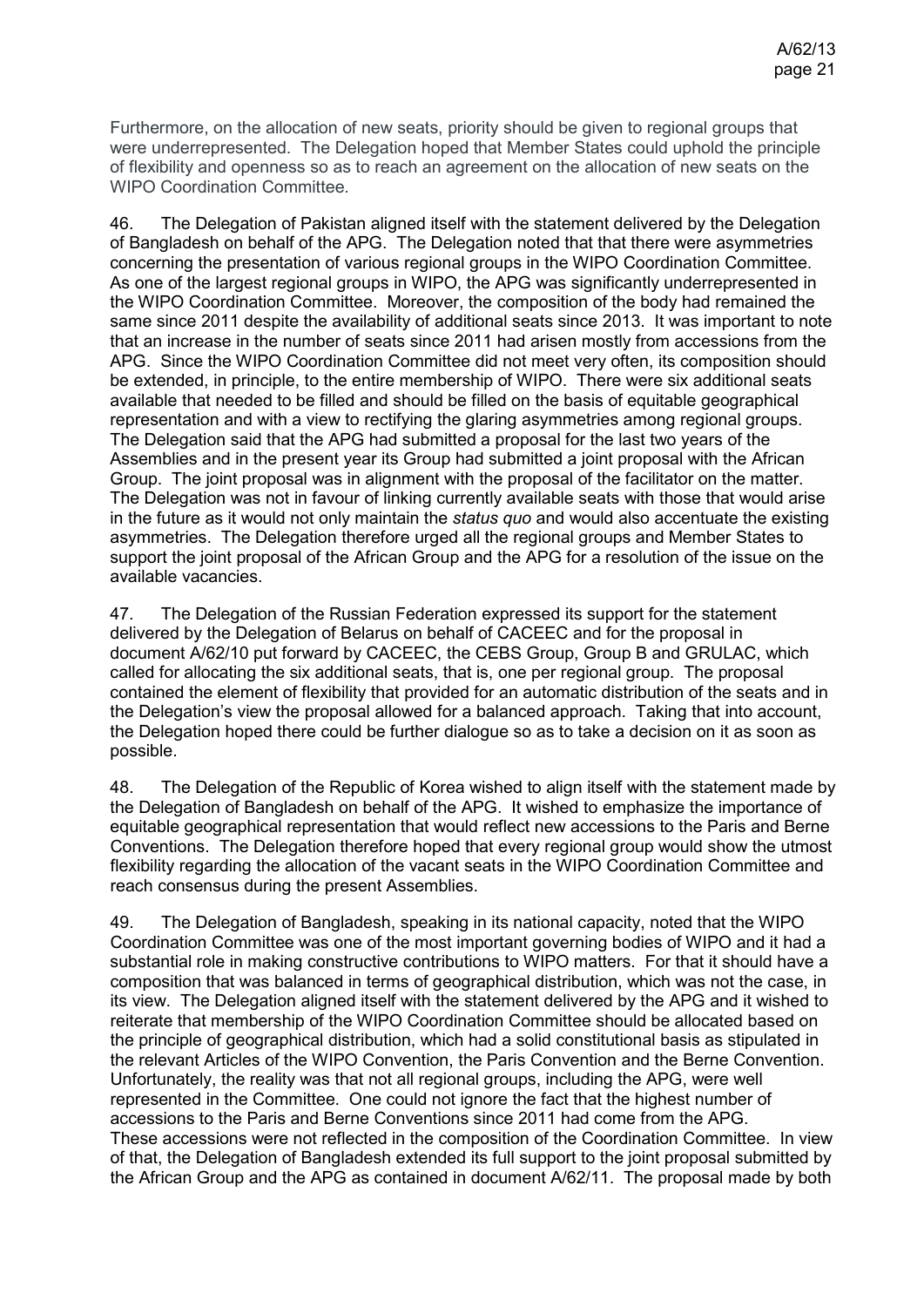regional groups had merit in terms of legal basis, and the Delegation also wished to point out that both regional groups had shown their utmost flexibility. The Delegation therefore asked Member States to join in consensus and agreed to the proposal in the Assemblies.

50. The Chair of the WIPO General Assembly wished to give his views on the informal consultations and on the discussions concerning the composition of the WIPO Coordination Committee. He recalled that when he was elected Chair of the WIPO General Assembly, Member States had mandated him to carry out consultations on the subject so as to put an end to the rather lengthy discussions that had taken place, with a view to finding a solution for the composition of the WIPO Coordination Committee, in accordance with the relevant treaty provisions. Despite the COVID-19 pandemic, those involved in the informal consultations on this matter reacted as swiftly as possible. The Chair recalled that Member States had previously decided to convene an extraordinary session with a specific agenda but, also with a view to making progress on other issues that might be raised in the framework of the extraordinary session. It was unfortunately also hard hit by the health circumstances that affected everyone. The WIPO General Assembly that was held a year ago was also handicapped, considering the large number of issues the WIPO General Assembly had to consider, as Member States commonly shared the decision not to enter into substantive issues. That never prevented him, as Chair, from engaging in consultations with all the Group Coordinators, and with all the delegations that were willing to contribute to the process. The Chair noted that in the present session, Member States had heard the statements made and the arguments put forward concerning the criteria to be applied and the need to find a solution. He observed that from the afternoon's discussion, the meeting was not in a position to take a decision immediately. He therefore reiterated his hope that before the end of the work of the Assemblies, he would shoulder his full responsibilities as Chair with a view to trying to comply with the mandate that was given to him, that is, to find a solution. He was sure that he would fulfil his part and regarding the Member States' part, there was need for pragmatism, flexibility, and good faith. He said that he heard all the criteria and the objectives described, and wondered why a solution could not be found. He wondered if perhaps the parties involved had not been sufficiently creative or innovative. The Chair thanked Ambassador Bachtobji, Friend of the Chair, who had worked extremely arduously at all levels, engaging in consultations with experts and Ambassadors, and always drawing upon the Secretariat for wise opinions on the subject because it was the guarantor of the future of the Organization. The Chair noted that, in his view, the two proposals on the table and, what he considered to be a third category of proposals, were not mutually exclusive; he was of the view that Member States could find points of convergence. He said that this was the logic and he would be guided by it and he would push delegations, with their assistance and, of course, with everyone's agreement. He pointed out that he would not craft any kind of solution that did not meet with Member States' approval but observed that there was need to find a solution that was convincing for everyone. He also expressed agreement and welcomed what had been said by the Director General, earlier that morning, that there were a certain number of subjects of vital importance, on which the Organization was focusing its work for future generations, for all countries, for the well-being of multilateralism and for the mutual understanding of all. He was of the view that despite the importance of the present subject, which had been stressed greatly in the present session, delegations should put it in perspective; and the only way they could deal with it to come up with a solution was to see it as a relative issue. He then asked for a few additional hours to discuss the issue with the Coordinators. He recalled, as had been stated extremely eloquently earlier that morning by the Director General, that the Organization was steered by its Member States, but that the steering should be done on a consensual basis, which was the wisest way of proceeding. He pointed out that consensus should not prevent delegations from taking decisions. He said that like a good pilot, facing troubled waters and turbulence, he had to take account of the elements that had to be dealt with and take the necessary decisions. That was why he would, once again, ask delegations for flexibility, understanding, and goodwill, so that they could, hopefully, come back in the next few hours with a decision that could be accepted and supported by all.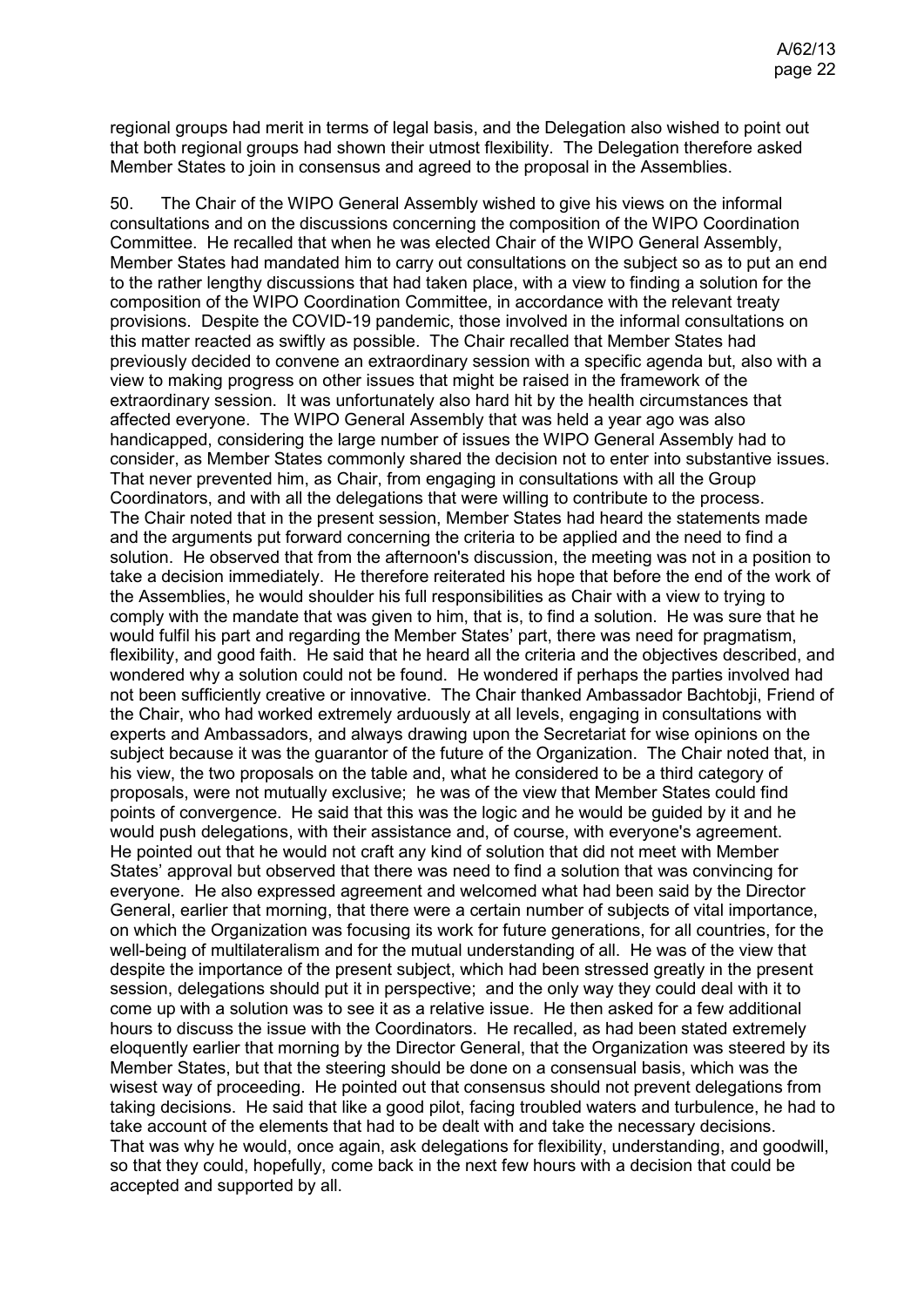51. The Chair of the WIPO Conference said that it was clear that the meeting could not conclude the item at that stage. He therefore proposed to suspend the item to allow Member States to continue their informal consultations and would keep the plenary informed of any developments. He recalled that the issue had been the subject of long discussions in the two previous Assemblies and during the informal consultations conducted since then. He reassured delegations that there would be ample time to make further statements when the agenda item reopened and he would proceed that way if it were agreeable to all.

52. Reverting to the agenda item, Ms. Mercy Kainobwisho (Uganda), Vice-Chair of the WIPO Conference, recalled that the agenda item was opened on the second day of the Assemblies. At that time, delegations had agreed to engage in further informal sessions in the margins of the Assemblies and delegations had been actively consulting on the matter since then. In that respect, she wished to thank the Group Coordinators and delegations involved for their cooperation. She also wished to take the opportunity to invite the Chair of the WIPO General Assembly to provide an update on the agenda item.

53. The Chair of the WIPO General Assembly said that he was not in a position to announce any expansion in the composition of the Coordination Committee but wished to warmly thank the delegations and the Secretariat who supported very actively his endeavors to that end.

54. The Delegation of Bangladesh, speaking on behalf of APG, wished to stress that the Group had expressed its positions and its principles on the important issue in the statements made under the agenda item when it was first opened on the second day of the meeting. The Group had expressed and shared the same views in various informal meetings. In addition to that, the Group regretted that its request, which was based on the principles of equitable geographical distribution and rectification of underrepresentation and overrepresentation in the WIPO Coordination Committee, was not duly reflected in the proposed decision paragraphs during those informal sessions. However, its Group was still hopeful that members would be able to find common ground in a spirit of flexibility and solidarity to resolve the issue in the coming days. However, the Group recognized the hard efforts and the hard work by the Chair of the WIPO General Assembly as well as the constructive engagement of the regional groups.

55. The Delegation of Iran (Islamic Republic of) recalled that the APG was the most underrepresented Group in terms of membership of the WIPO Coordination Committee. Any proposal should take into account the issue instead of widening the huge imbalance of geographical representation in the WIPO Coordination Committee and try to fill that gap. The Group's proposal, as rightly mentioned by the Delegation of Bangladesh, was based on a solid legal argument, namely a balanced geographical representation. The Delegation was hopeful that in the remaining time Member States could find common ground to move forward in that regard.

56. The Delegation of Pakistan aligned itself with the statement delivered by the APG and wished to echo the arguments and interventions made by the Delegation of Iran (Islamic Republic of). The Delegation wished to state that the future formula for the expansion of the WIPO Coordination Committee, as well as other important bodies of WIPO, should be based on equitable geographical distribution and any formula or proposal should be aimed at rectifying the glaring asymmetries that currently exist with respect to the underrepresentation of the APG, although it was one of the largest Groups in WIPO.

57. Noting that there were no further requests for the floor, the Vice-Chair thanked all groups for their cooperation on the matter and all the delegations that had been involved in the consultations that had taken place during the Assemblies. Commenting on the remarks of the Chair of the WIPO General Assembly, she wished to point out that, as explained in document A/62/5, the new composition of the Coordination Committee was to consist of 89 members, an increase above the current membership of 83. However, in the absence of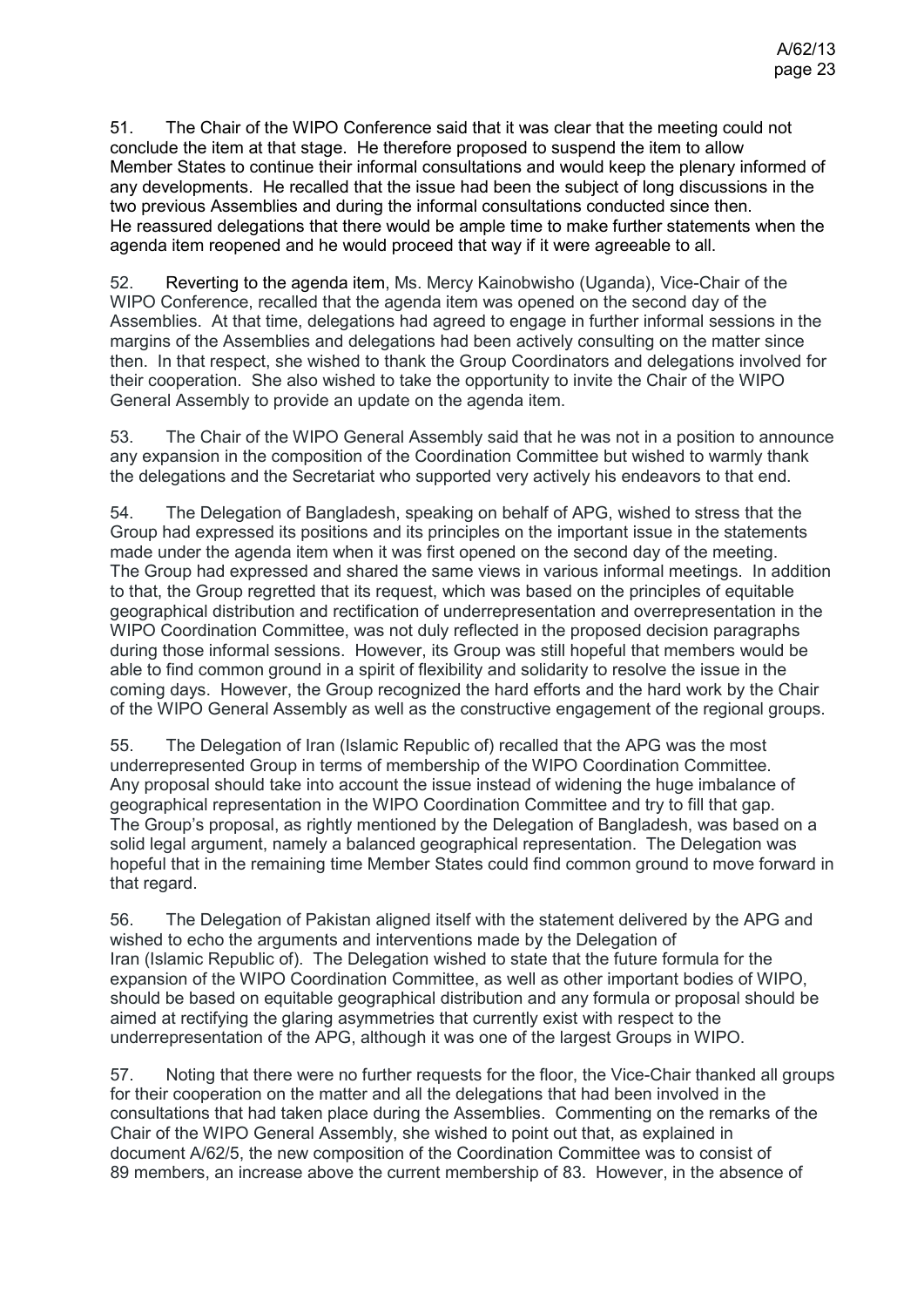agreement on how to best allocate the remaining six additional seats of the WIPO Coordination Committee, consensus among Member States had been that the WIPO Coordination Committee should exceptionally remain at 83 members. Further, if approved by the Paris Union and the Berne Union Assemblies as well as the WIPO Conference, the proposed composition of membership in the Paris and Berne Executive Committees and the Coordination Committee would take effect from the close of the present session of the Assemblies until the close of the 2023 sessions.

58. Following informal consultations among Member States,

(i) The Paris Union Assembly unanimously elects the following States as *ordinary* members of the *Paris Union Executive Committee*: Algeria, Armenia, Australia, Austria, Azerbaijan, Bangladesh, Belgium, Cambodia, China, Canada, Croatia, Democratic People's Republic of Korea, Denmark, Ecuador, Egypt, El Salvador (2022-2023), France, Gambia (the), Germany, Guatemala, India, Indonesia, Jamaica, Lesotho, Luxembourg, Malawi, Namibia, Netherlands, New Zealand, Norway, Panama, Poland, Paraguay (2021-2022) Portugal, Serbia, South Africa, Spain, Trinidad and Tobago, Turkey, Uganda, United Kingdom, Viet Nam (41);

(ii) The Berne Union Assembly unanimously elects the following States as *ordinary* members of the *Berne Union Executive Committee*: Argentina, Belarus, Bolivia (Plurinational State of ), Brazil, Chile, Colombia, Costa Rica, Côte d'Ivoire, Cuba, Czech Republic, Djibouti, Finland, Ghana, Hungary, Iceland, Iran (Islamic Republic of), Ireland, Italy, Japan, Kenya, Liberia, Malaysia, Mexico, Mongolia, Morocco, Nigeria, Pakistan, Qatar, Republic of Korea, Romania, Russian Federation, Saudi Arabia, Singapore, Sudan, Sweden, Tunisia, United Arab Emirates, United States of America, Venezuela (Bolivarian Republic of), Zimbabwe (40);

(iii) The WIPO Conference unanimously designates the following State as *ad hoc* member of the *WIPO Coordination Committee*: Eritrea (1);

(iv) The WIPO Conference and the Assemblies of the Paris and Berne Unions note that Switzerland will continue to be an *ex officio* member of the *Paris Union Executive Committee* and of the *Berne Union Executive Committee*.

As a consequence, the WIPO Coordination Committee for the period October 2021 to October 2023 is composed of the following States:

Algeria, Argentina, Armenia, Australia, Austria, Azerbaijan, Bangladesh, Belarus, Belgium, Bolivia (Plurinational State of ), Brazil, Cambodia, Canada, Chile, China, Colombia, Costa Rica, Côte d'Ivoire, Croatia, Cuba, Czech Republic, Democratic People's Republic of Korea, Denmark, Djibouti, Ecuador, Egypt, El Salvador (2022-2023), Eritrea (*ad hoc*), Finland, France, Gambia (the), Germany, Ghana, Guatemala, India, Indonesia, Iran (Islamic Republic of), Hungary, Iceland, Ireland, Italy, Jamaica, Japan, Kenya, Lesotho, Liberia, Luxembourg, Malawi, Malaysia, Mexico, Mongolia, Morocco, Namibia, Netherlands, New Zealand, Nigeria, Norway, Pakistan, Panama, Paraguay (2021-2022), Poland, Portugal, Qatar, Republic of Korea, Romania, Russian Federation, Saudi Arabia, Serbia, Singapore, South Africa, Spain, Sudan, Sweden, Switzerland (*ex officio*), Trinidad and Tobago, Tunisia, Turkey, Uganda, United Arab Emirates, United Kingdom, United States of America, Venezuela (Bolivarian Republic of), Viet Nam, Zimbabwe (83)

59. The Assemblies of WIPO, each in so far as it is concerned, decided that the Chair of the WIPO General Assembly will undertake consultations with Member States on the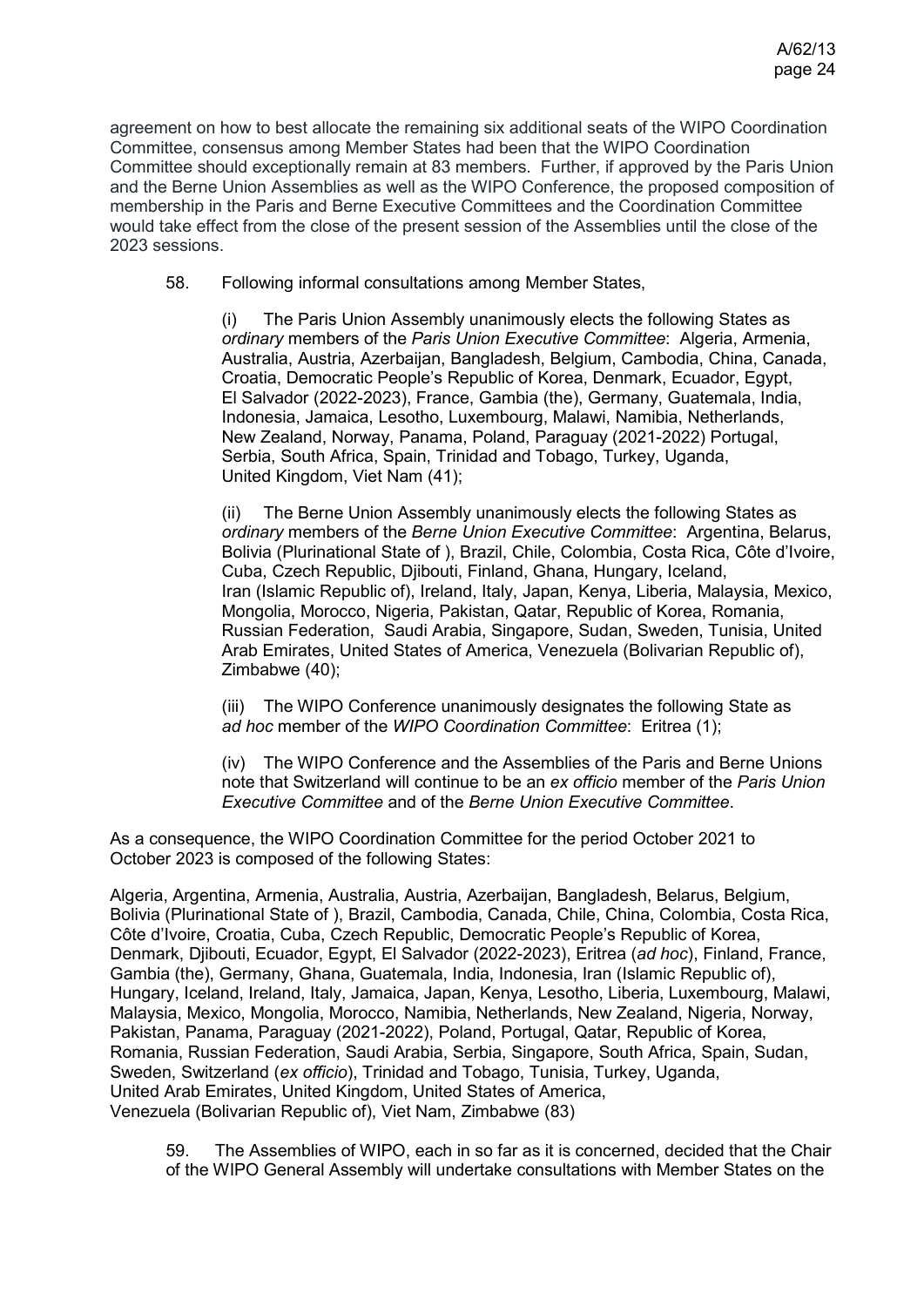allocation of the vacant seats at the WIPO Assemblies in 2023, for the election of the composition of the WIPO Coordination Committee, and of the Executive Committees of the Paris and Berne Unions, at the same WIPO Assemblies.

# ITEM 9 OF THE CONSOLIDATED AGENDA

# COMPOSITION OF THE PROGRAM AND BUDGET COMMITTEE

60. See the report of the session of the WIPO General Assembly (document WO/GA/54/15).

# ITEM 10 OF THE CONSOLIDATED AGENDA

# REPORTS ON AUDIT AND OVERSIGHT

- (i) Report by the Independent Advisory Oversight Committee (IAOC)
- 61. See the report of the session of the WIPO General Assembly (document WO/GA/54/15).
- (ii) Report by the External Auditor
- 62. Discussions were based on documents [A/62/6](https://www.wipo.int/about-wipo/en/assemblies/2021/a_62/doc_details.jsp?doc_id=/547753) and [A/62/7.](https://www.wipo.int/about-wipo/en/assemblies/2021/a_62/doc_details.jsp?doc_id=551574)

63. On behalf of the External Auditor, Mr. Damian Brewitt, Director, National Audit Office (NAO) of the United Kingdom, delivered his report as follows:

"On behalf of the Comptroller and Auditor General of the United Kingdom, I am pleased to have this opportunity to present the findings from our audit, following our earlier presentation to the Program and Budget Committee. It continues to be important to engage you on the issues we highlight from our audit, as a means of providing you with independent and objective insight.

"In my presentation I will cover the three main areas of our work, firstly the audit of the financial statements and financial management, and then I will cover the two substantive topics which are contained in our report, namely governance and internal control and our review of the Capital Master Plan (CMP).

"Turning first to the results of our audit of the financial statements. I am again pleased to confirm that the External Auditor's opinion was unqualified. WIPO's financial statements and accompanying financial commentary remain of high quality, supported by sound systems of internal controls and reporting. The preparation of financial statements and their audit were completed remotely which resulted in additional effort by WIPO colleagues and the NAO team.

"On financial management, WIPO continues to enjoy a strong financial position and positive cashflows, supported by a steady future revenue stream. Considering the healthy reserve and cash position the Organization is well placed to respond to the continued global economic uncertainty. However, the differing financial performance of each Union demonstrates how reliant the Organization continues to be on the PCT and Madrid Unions which compensate for the deficits reported by the Hague and Lisbon Unions.

"Our report this year highlights the continued growth of the employee benefits liabilities. During 2020, the overall liability for these staff benefits increased to some CHF 495 million. If current assumptions remain consistent, WIPO forecasts that the liability for the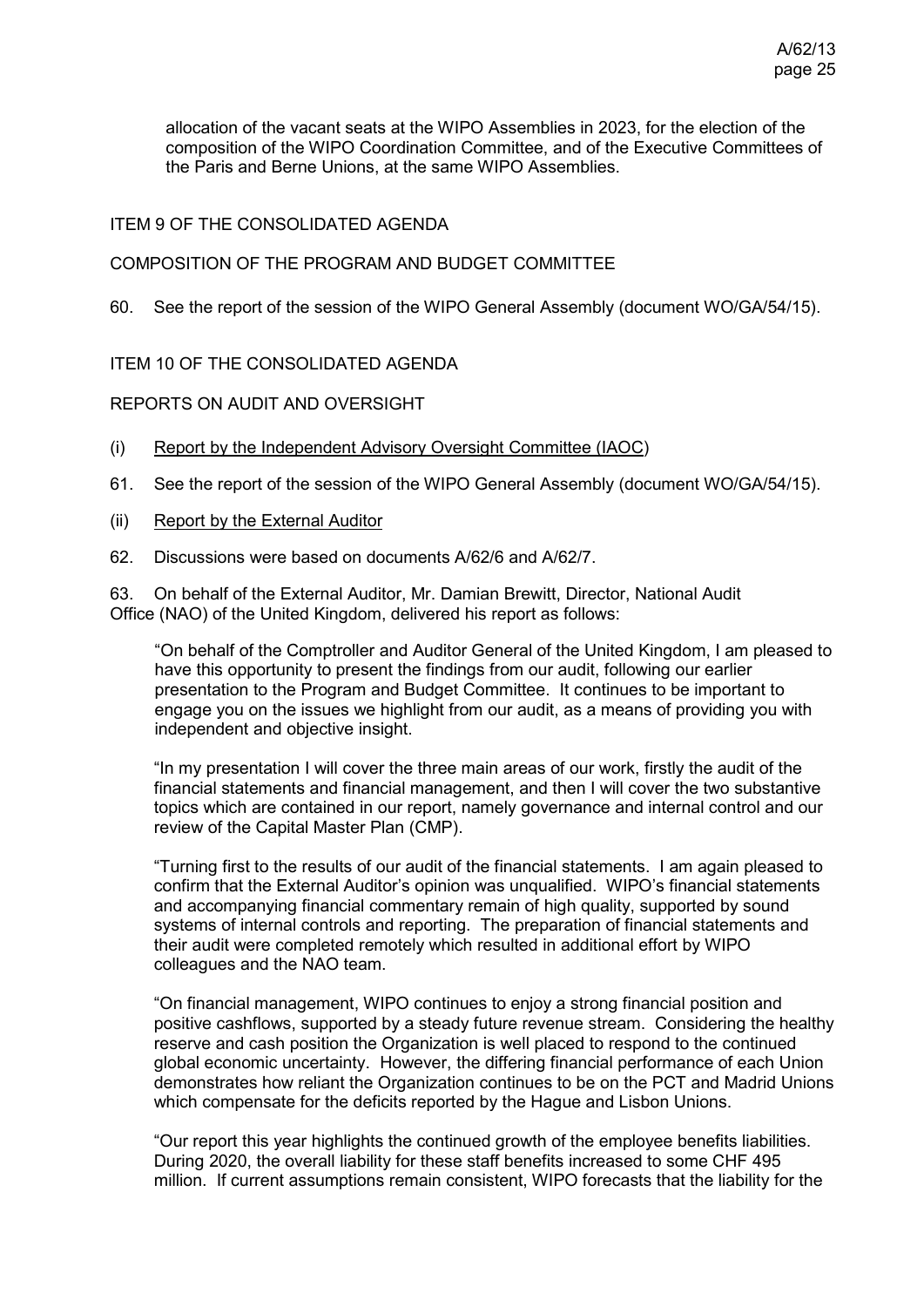After-service health insurance (ASHI) is projected to increase to CHF 580 million by 2024. These benefits will consume a growing proportion of WIPOs future revenues and we have highlighted this and the future trends in our long form report as key financial risks.

"Moving now to the first topic area of our performance reporting, which speaks to the issues of governance and internal control, which helps to provide Member States with confidence and assurance over the management of resources.

"We have continued to be impressed by the pro-active approach WIPO takes in developing its internal control framework, its second line of defense and the approach to the quality of the Statement on Internal Control. The Statement remains aligned to the seven components of the Accountability Framework, providing a clarity and transparency over the control processes. Important highlights in the 2020 statement included details of the key risks and mitigations, with particular focus on the program delivery and financial risks faced by WIPO. The Director General also highlighted that the business continuity arrangements worked effectively, with the Organization moving to a virtual working environment during the pandemic.

"The Statement could be further enhanced by highlighting the results of the IOD's work – including an overall opinion based on its findings and as highlighted by the positive external quality assessment undertaken in 2020.

"We considered WIPO's organizational preparedness for the pandemic. In line with many other organizations, WIPO had a documented framework in place bringing together the main components of its preparedness and resilience planning. In its risk register, WIPO had identified the risk of significant business disruption caused by an external event with appropriate mitigations. As a consequence, WIPO was relatively well placed to respond to the pandemic. WIPO expects to complete a comprehensive review of lessons learned from WIPO's business continuity response in 2021.

"Turning now to our observations on the projects financed from reserves, we examined WIPO's approach to its Capital Master Plan (CMP) and its links to wider strategy and decision-making. We concluded that the CMP had not historically been integrated with strategic planning.

"Over time, the funds dedicated to the CMP have been increasing and the project portfolio has become increasingly ambitious. Unlike many other international organizations, WIPO does not have the same incentives or pressures to demonstrate the need for prioritization or cost efficiency. This makes it more important that the CMP and the individual project business cases are transparent and robust, subject to effective challenge processes and to ensure that outcomes will be evaluated to feedback into the CMP and project management processes.

"We could not clearly determine how projects had been prioritized against other opportunities, or the relativity between individual projects within the CMP. Investment decisions should be driven by need, and a clear identification of opportunities linked to WIPO's objectives. WIPO should consider the level of funds dedicated to projects alongside other investment options, such as enhancing its technical co-operation, minimizing the financial risk to the organization by reducing its employee benefit liabilities or reviewing its fee structure.

"In an earlier definition, special projects had to be "extra-ordinary" which stressed the importance of the uniqueness of the investment. Member States broadened this out to a wider more encompassing definition. This has meant that projects could be funded for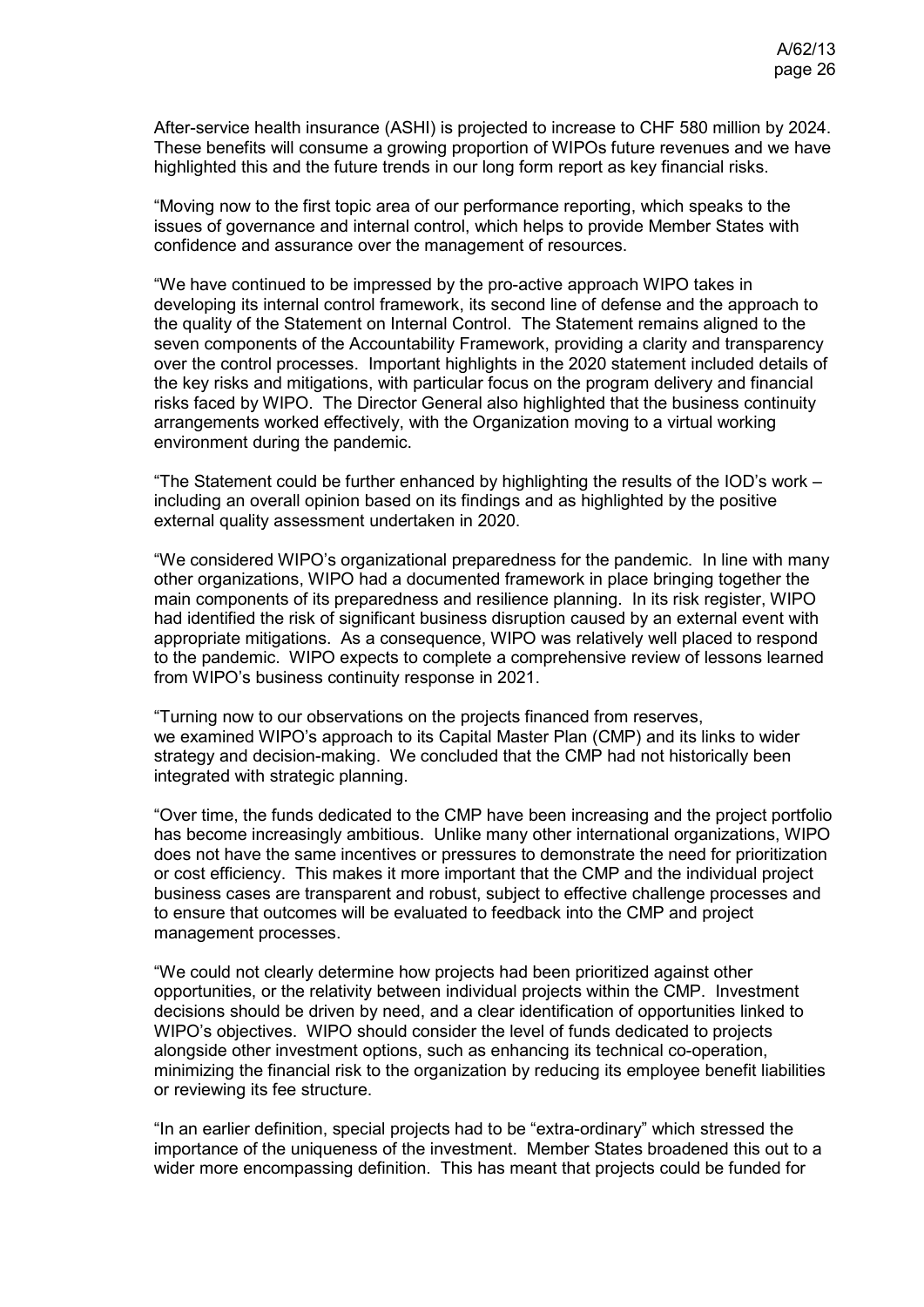more general purposes, such as estate maintenance. We found that in some cases there was a strong rationale for a proposed project to be funded as part of the CMP, but less so in others; especially projects to maintain facilities and systems which would normally be part of a regular budget strategy. Such a mix risks losing strategic focus and challenges the concept of the CMP being based upon a coherent portfolio of special and significant projects. Similarly, we observed that there was little differentiation between very large investments and those of a much smaller scale.

"The preparation of a business case is an important step in any project: to confirm alignment with organizational priorities and objectives; to quantify the amount and timing of resources; and to set expected outcomes. Good business plans enable decision makers to make informed judgements on whether projects should progress.

"From our review we felt that the consideration of options should have been more detailed and that alternative ways to deliver the outcomes should have been more fully considered. We also identified the need for more detailed articulation of targets and measurement criteria without which it is difficult for WIPO to demonstrate that the overall project objectives have been achieved and value for money obtained.

"We found that project budgets were high level with little granularity and limited information on the full lifecycle costs. We found that many risks were generic in nature and not necessarily tailored to the individual project.

"The 2018/19 Performance Report set out the progress of CMP project activities during 2019, including the key milestones reached and resource utilization rates for 20 ongoing projects. These projects had total budgets of CHF84 million and associated expenses to that date of CHF44 million. We noted some significant changes in risk and budgets from the initial proposals and that the status reports lacked real impact measurement. In our view, while the Status report clearly highlights project attributes, it could provide Member States with a greater measure of added value.

"Management have responded well to the recommendation we made and have sought to begin to address these issues in new proposals to Member States. We consider this will enable WIPO to better demonstrate the impact of the use of reserves and how they meet the objectives of the Organization, increasing transparency and accountability over the use of the funds. We look forward to reviewing the outcome of the changes made to the process and oversight of the CMP during the course of our next audit cycle.

"To conclude, I can confirm that progress was made in closing and implementing six recommendations from previous years, with 13 recommendations remaining in progress. These mostly relate to our 2018 recommendations on Human Resources Management and our recommendations made last year on External Offices which have future implementation dates. Given the importance of HR management to the Organization it is our intention to perform a substantive follow-up of HR developments during our 2021 audit.

"Finally, I wish to express my thanks to the Director General and the staff of WIPO for their support and co-operation in facilitating our audit in the challenging circumstances of the pandemic, enabled us to ensure we met the timetable for our report to you. Thank you for your kind attention and I would be happy to take any questions or to provide further background to our audit. Thank you."

64. The Delegation of the United Kingdom, speaking on behalf of Group B, thanked the External Auditor for the report contained in document WO/PBC/33/5 (A/62/6) and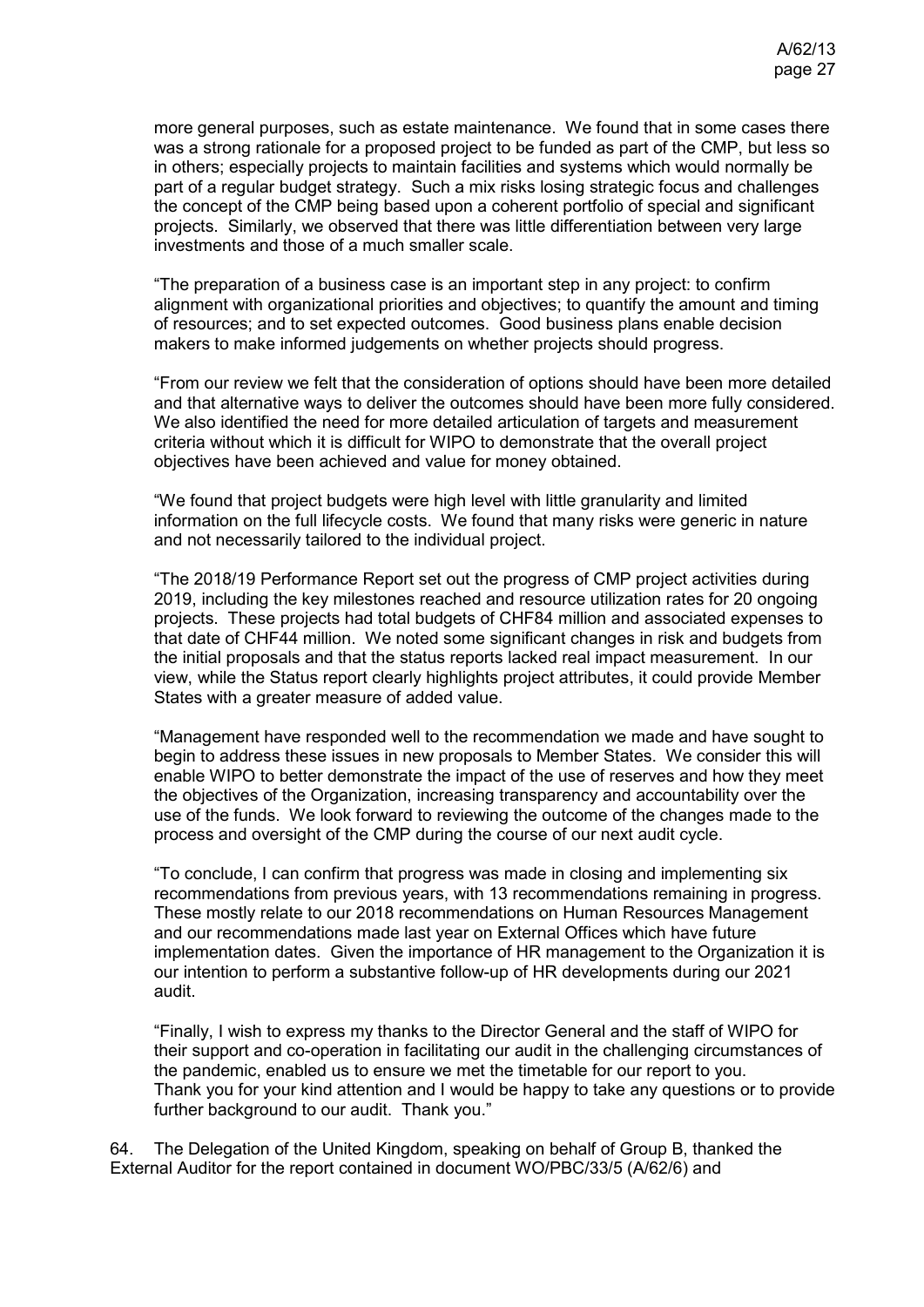Mr. Damian Brewitt, Director, NAO, United Kingdom for his presentation of the document. The Group stated that it was aware that the External Auditor had issued an unqualified opinion regarding the audit on WIPO's financial statements and congratulated the Secretariat and the Financial Division for the result. The Group noted the challenges in providing access to appropriate information during the COVID-19 pandemic. Regarding financial management, the Group was pleased that the External Auditor had assessed the financial health of WIPO and concluded that the Organization was well-placed to respond to continued global uncertainty. The Group was particularly pleased to see that the overall budget surplus each year was considerably higher than the original expectations, and welcomed the External Auditor's review of governance and internal control mechanisms. The Group noted the positive assessment of many of those mechanisms, and expressed its pleasure with the External Auditor's assessment of WIPO's level of preparedness for a pandemic as strong. The Group then stated that it was ready to support the review of lessons learned from WIPO's business continuity response to the pandemic in 2021. With regard to pending recommendations of previous years, the Group noted with satisfaction that six recommendations had been implemented and considered closed. The Group was aware that the External Auditor had advised that many of the 13 outstanding recommendations could not be implemented within the previous year. Nonetheless, the Group echoed the importance of Human Resources management and supported the External Auditor's intention to perform a substantial follow-up on those recommendations and the review of the status of WIPO's people strategy during the 2021 audit. The Group also thanked the External Auditor for its in-depth review and assessment of projects financed from reserves and recalled Group B's statement for that file at the  $33<sup>rd</sup>$  PBC session. The Group closed by stating that it was ready to work with the Secretariat to understand the needs and costs and to plan those projects with care.

65. The Delegation of South Africa, speaking on behalf of the African Group, expressed its appreciation to the External Auditor for the comprehensive audit report. The Group welcomed the sound financial standing of WIPO and noted with appreciation that the financial statements of WIPO presented fairly in all material aspects the financial position of the Organization. The Group recognized that the audit process and results provided assurance to the Member States of WIPO's financial management and governance. The Group was pleased that the Organization was found to be well placed to respond to the continued global economic uncertainty. The Group further noted that the External Auditor had found WIPO's level of preparedness in relation to the COVID-19 pandemic to be strong compared to other bodies. The Group also agreed with the External Auditor's observation that options should be explored to increase its efficiency for mitigating the potential future growth in the After-Service Health Insurance (ASHI) Liabilities. The Group noted that the External Auditor's had observed that there remained more scope for WIPO to further complement existing communications to provide relevant insight, in a more holistic view of what had been delivered with resources, such as including more Key Performance Indicators (KPIs) on the outcomes from its operational activities and to amplify commentary on key financial risks. The Group noted the various recommendations made by the External Auditor on different aspects of the Organization's operations, including the recommendation on the Capital Master Plan (CMP). For the CMP, the Organization should consider mapping individual projects under the CMP against WIPO's core objectives and ranking them to enable Member States to better understand the priority areas for investment. The Group believed that all the recommendations were useful and could contribute to improvements in the governance and management systems of WIPO. The Group concluded by reiterating its thanks to the External Auditor for the audit report and stated that it looked forward to updates by the Secretariat on the implementation of the recommendations of the External Auditor.

66. The Delegation of Spain thanked the External Auditor for the report and the presentation. The Delegation congratulated WIPO for the unqualified opinion of the financial results of the Organization at December 31, 2020. The Delegation was pleased to see that the financial statements of the Organization continued to be of a high quality and that they were based on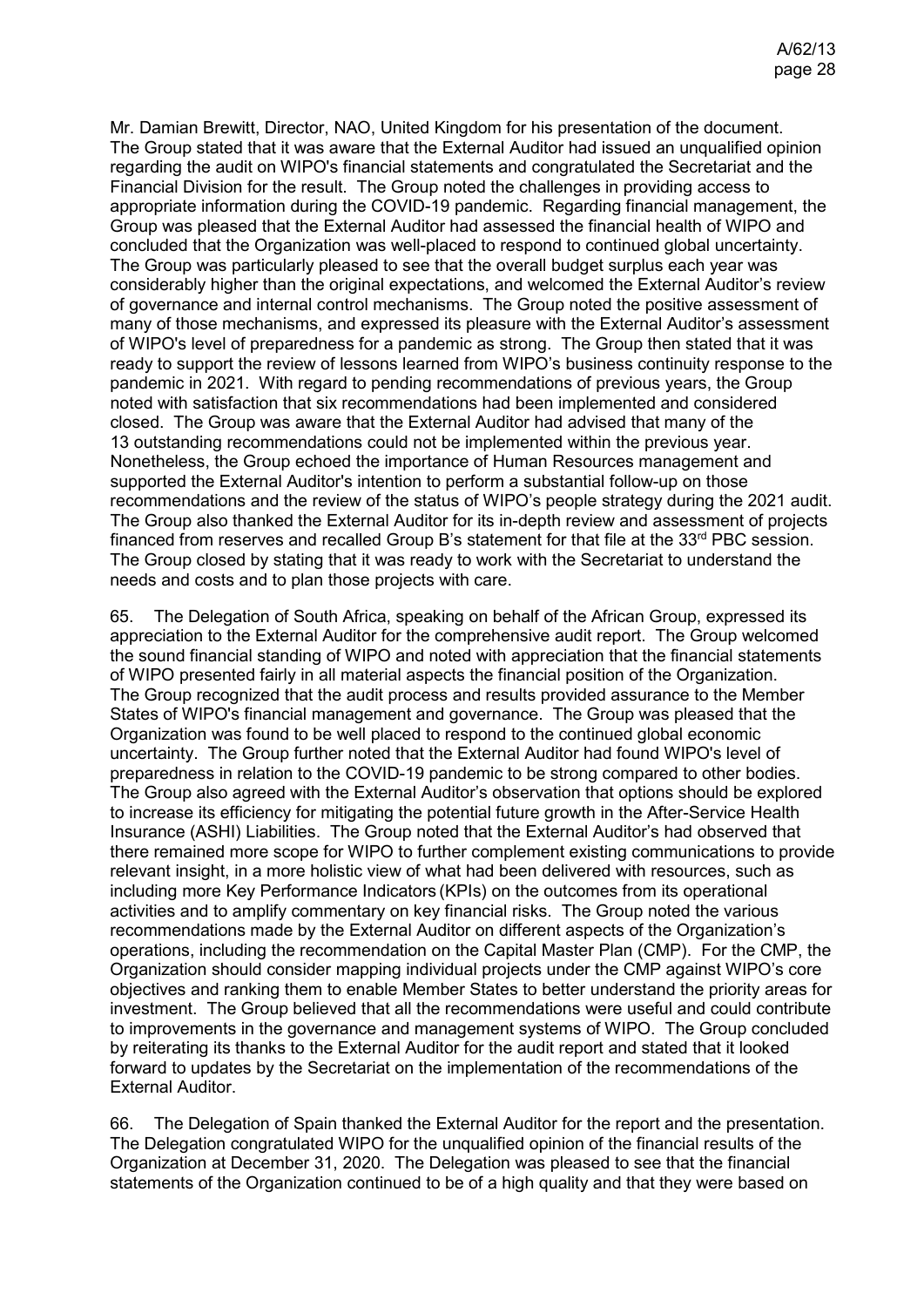sound internal control and systems. However, the Delegation recommended that if possible to improve the performance of the Organization it supported what the External Auditors had indicated in its report about considering the importance of studying the best way to promote the Organization and Member States objectives, and to manage risks provided they remained within a financially prudent framework.

67. The External Auditor thanked the delegations for their kind comments on the audit process for that year. The External Auditor reassured Member States that he would pay close attention to the follow-up of recommendations made in previous years, and observe progress on the CMP over the following year's cycle. The External Auditor noted that the report recognized that the previous year was a challenging one, with Human Resources busy managing the inevitable significant challenges arising from the COVID-19 pandemic. Nonetheless, there had already been some constructive conversations progress being made in those areas. Additionally, as per the presentation, there were some productive conversations with WIPO finance colleagues regarding progress around the CMP. In response to comments by the Delegation of Spain, the External Auditor stated that they were looking more closely in the following year's audit cycle around budget processes and budget reporting. The External Auditor hoped that he would be able to provide confidence and assurance with the following year's review.

68. The Chair thanked the External Auditor for his clarifications.

69. The Assemblies of WIPO, each as far as it is concerned, took note of the "Report by the External Auditor" (document A/62/6).

(iii) Report by the Director of the Internal Oversight Division (IOD)

70. See the report of the session of the WIPO General Assembly (document WO/GA/54/15).

### ITEM 11 OF THE CONSOLIDATED AGENDA

### REPORT ON THE PROGRAM AND BUDGET COMMITTEE (PBC)

71. Discussions were based on document [A/62/7.](https://www.wipo.int/about-wipo/en/assemblies/2021/a_62/doc_details.jsp?doc_id=551574)

72. The Chair noted that the item covered all Program and Budget Committee (PBC) matters. One document was considered under the item, as stated in the List of Documents, namely document A/62/7, "List of Decisions Adopted by the Program and Budget Committee" which contained all decisions taken at the 32<sup>nd</sup> and 33<sup>rd</sup> PBC sessions.

73. The Secretariat stated that 2021 was a budget year and the two PBC sessions were held in July and September, respectively. The PBC agenda covered a number of items as listed in document A/62/7. The items included: WIPO Performance Report 2020; Medium-Term Strategic Plan 2022-2026; Revised Policy on Languages at WIPO; Proposed Revision of the Selection Procedure for the Members of the WIPO Independent Advisory Oversight Committee (IAOC); Proposed Revisions to the WIPO Internal Oversight Charter; Progress Report on the Implementation of the Joint Inspection Unit's (JIU) Recommendations; Proposed Program of Work and Budget for 2022/23; Capital Master Plan for 2022-23; United Nations Sustainable Development Group (UNSDG) Membership; and Annual Financial Report and Financial Statements 2020 and the Status of the Payment of Contributions as at June 30, 2021. In this connection, document A/62/INF/4 provided an update to the Status of the Payment of Contributions as at August 31, 2021. Furthermore, since September 1 and as of October 5, the following contributions had been received: Bangladesh, 1,424; Trinidad and Tobago, 5,697; Malaysia 22,789; Côte d'Ivoire 231; Gabon, 105; Mali, 63; Niger, 63; Greece, 51,277;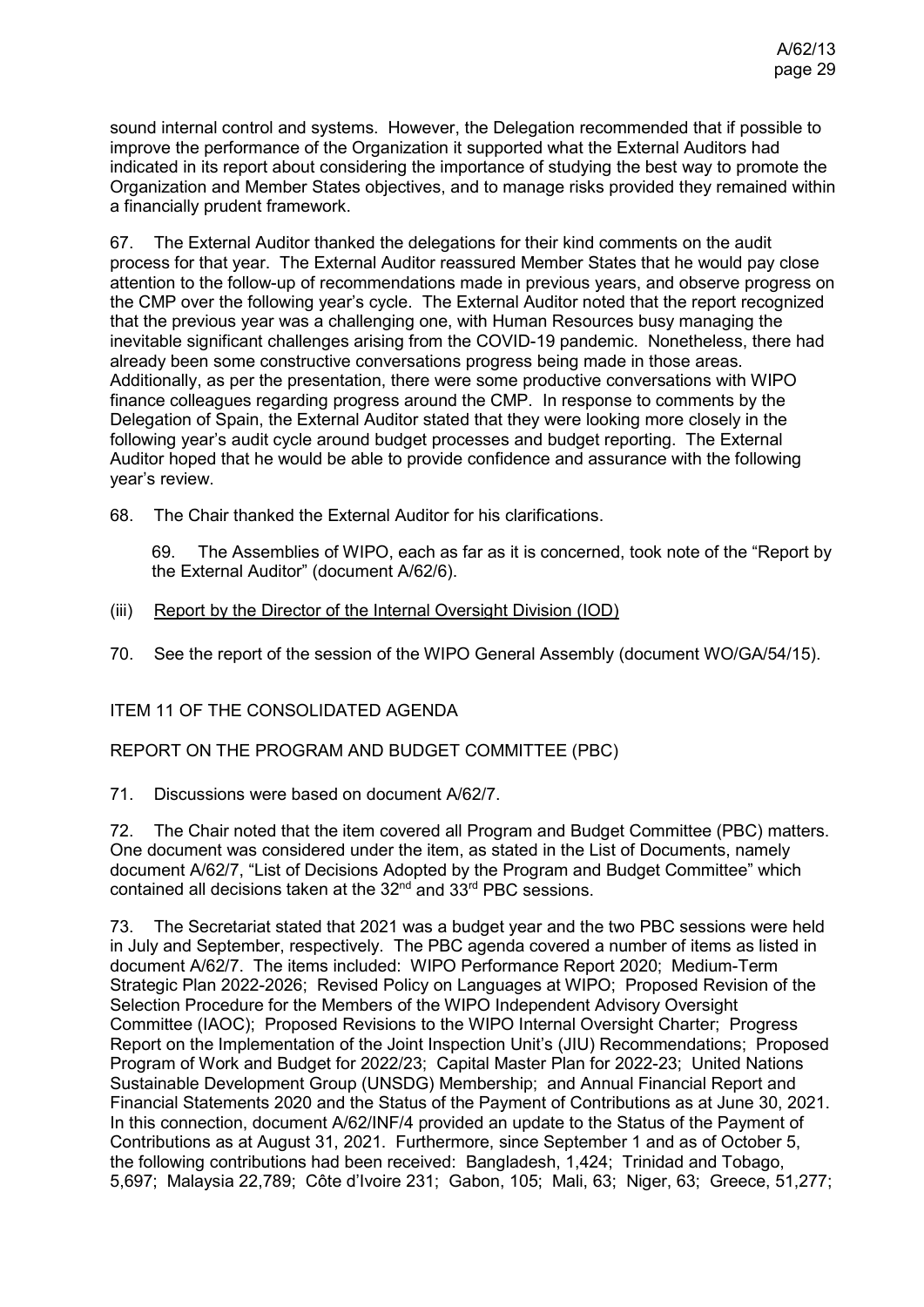Peru, 11,395; Brazil, 87,661; Seychelles, 5,698; and Uruguay 5,697. The arrears, as a result of those payments, stood at approximately 7.5 million Swiss francs. Finally, there were two PBC 33 agenda items, which were a follow up of decisions of the  $31<sup>st</sup>$  and  $32<sup>nd</sup>$  sessions of the PBC, and the 2020 Assemblies. These included the Update on the status and progress of submissions by Member States on views on the preparations of the Terms of Reference (ToR) of the 2021 Evaluation of WIPO External Offices; and the Methodology for Allocation of Income and Expenditure by Union. On the ToR of the 2021 Evaluation of WIPO External Offices item, the PBC took note of the Member States views and requested the Secretariat to develop a preliminary draft of the ToR and submit it to the Member States at least six months before the 34<sup>th</sup> PBC session. On the Methodology for Allocation of Income and Expenditure by Union item, the PBC decided to continue discussion on this matter at the 34<sup>th</sup> PBC session.

74. The Chair thanked the Secretariat for the presentation of the item. The Chair recalled that delegations had already engaged very constructively and had ample opportunity to express their views on all PBC matters at the 32nd and 33rd PBC sessions. Their statements at the PBC sessions had been duly recorded and would be reproduced in their entirety in the report.

75. The Delegation of the United Kingdom, speaking on behalf of Group B, thanked the Secretariat for the presentation and thanked the PBC Chair and Vice-Chair for their leadership during the  $32<sup>nd</sup>$  and  $33<sup>rd</sup>$  PBC sessions, and for conducting and concluding the sessions successfully with a number of key decisions taken. The Group congratulated the PBC for agreeing to recommend to the Assemblies the approval of the Proposed Program of Work and Budget for 2022/23. The Group was pleased that the PBC continued its work during the pandemic set out in WIPO's response to COVID-19, which was discussed in the 32<sup>nd</sup> and 33<sup>rd</sup> PBC sessions. The Group was also pleased to see that the PBC recommended that the WIPO General Assembly accept the invitation to become a member of the UNSDG. The Group looked forward to annual reporting of the Secretariat of the implementation, achievements, challenges, and policy development impacts of WIPO's UNSDG membership. Progress by the PBC on the ToR on the 2021 Evaluation of WIPO External Offices was a welcome development. The Group looked forward to seeing a preliminary draft on the ToR to be prepared by the Secretariat, taking into account all relevant documents as noted in the  $33<sup>rd</sup> PBC$ decision.

76. The Delegation of Georgia, speaking on behalf of the CEBS Group, noted that 2021 had been extraordinary and challenging in many ways and the Group particularly thanked the Chair of the PBC for leading the PBC through the 32<sup>nd</sup> and 33<sup>rd</sup> sessions. The PBC had achieved significant progress through the sessions and adopted the vast majority of decisions. The Group commended the work done and believed the PBC would maintain a constructive spirit in the future. The Group noted the projected surplus for the 2022/23 biennium and a significant increase in income compared to the Program and Budget for the 2020/21 biennium. The Group also believed that the prudent increase of the proposed expenditure for the 2022/23 biennium reflected good governance. The Group welcomed the sound performance of WIPO and appreciated the fact that the Organization enjoyed such positive financial results. The Group looked forward to the continuation of this strength. The Group was pleased to recall the decision on the WIPO UNSDG membership and the approval of the decision on the preparation of the ToR of the 2021 Evaluation of WIPO External Offices. The Evaluation of WIPO External Offices must be done in a highly transparent, independent and objective manner. The Group was glad that the PBC was in a position to adopt the decision. The Group reiterated that the support and engagement of the Secretariat were vital in this process. In line with the PBC 33<sup>rd</sup> decision on the Capital Master Plan 2022-23, the Group was in a position to approve from the WIPO reserves the funding of the projects presented in that document.

77. The Delegation of Paraguay, speaking on behalf of GRULAC, thanked the PBC Chair and Vice-Chair for their leadership. The Group welcomed the results reflected in the Report of the PBC session, and in spite of the circumstances, the PBC had managed to adopt the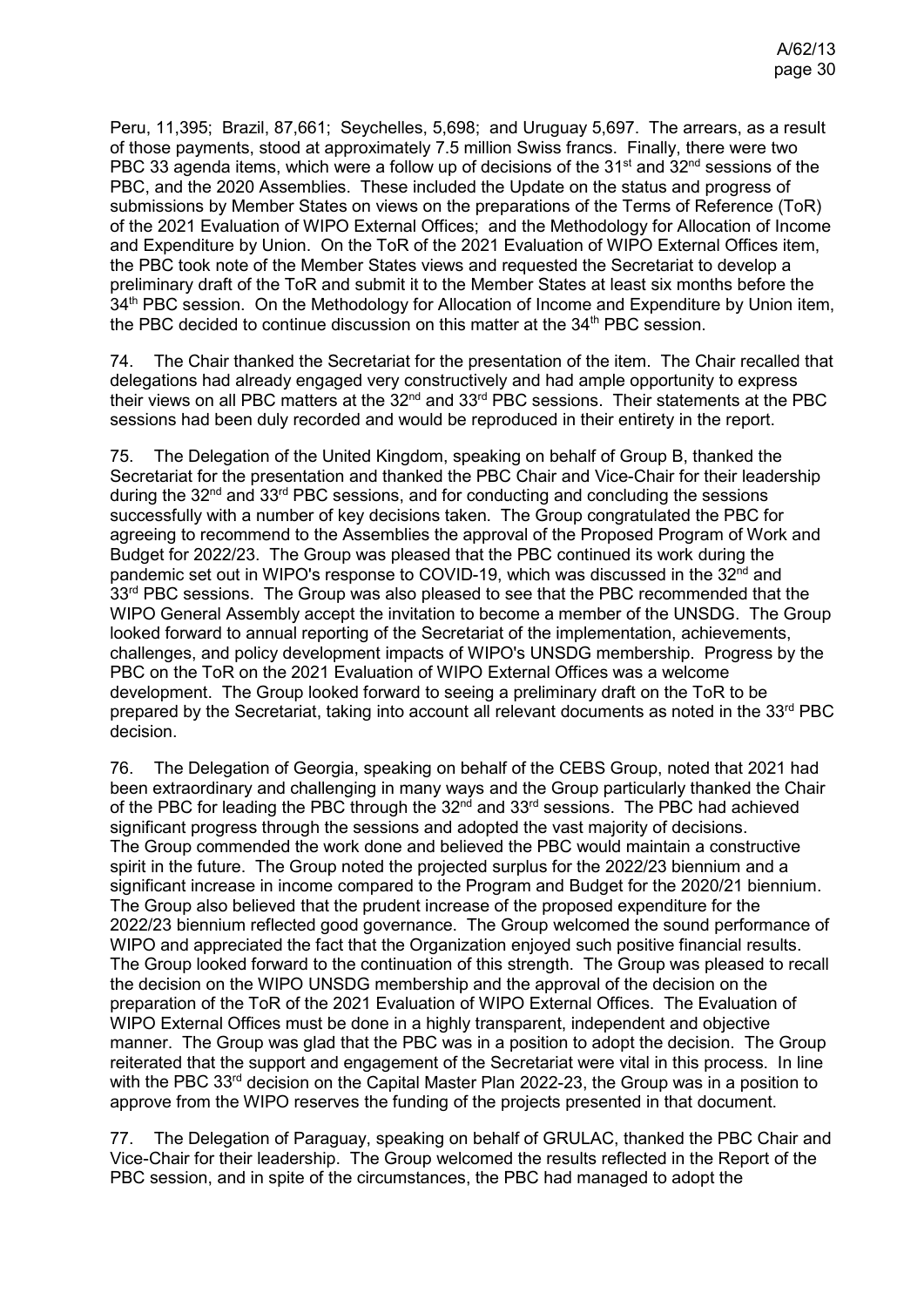Medium-Term Strategic Plan (MTSP) 2022-2026, the Proposed Program of Work and Budget for 2022/23, UNSDG Membership, and the provisions on the Evaluation of WIPO External Offices and other Items. The Group was convinced of the usefulness of WIPO External Offices to move forward the agenda of the Organization in the different regions and extend its services and strengthen cooperation. The Group wished to go back to the process initiated in 2016 for opening an External Office in Colombia. The Group trusted that with the adoption of those PBC decisions, WIPO would have the tools to achieve its vision, "A world where innovation and creativity from anywhere is supported by Intellectual Property, for the good of everyone," and mission, "WIPO leads the development of a balanced and effective global intellectual property ecosystem to promote innovation and creativity for a better and more sustainable future."

78. The Delegation of Bangladesh, speaking on behalf of the APG, thanked the PBC Chair, Vice-Chair and the Secretariat for their excellent work done to support the PBC and for the preparation of the documents under that agenda item as contained in document A/62/7. The Group thanked the Secretariat for the presentation of the item. The Group noted and appreciated that the PBC made a number of important recommendations to the 2021 Assemblies which included, but were not limited to, taking note of the MTSP 2022-2026, the adoption of the Revised Policy on Languages at WIPO, the approval of the Proposed Program of Work and Budget for 2022/23, which included WIPO's response to COVID-19, and to accept the invitation to become a UNSDG member. The Group appreciated the Director General and the Secretariat's efforts in providing the PBC with a simple framework of the Proposed Program of Work and Budget for 2022/23. The Group believed that the new format would help ensure more accountability and transparency in the overall activities of the Organization. The Group recalled its statements at the 32<sup>nd</sup> and 33<sup>rd</sup> PBC sessions that since the new format had taken a sector-wide approach, the cross-sectoral collaboration should not be compromised in any way. The Group hoped that Member States would duly consider all recommendations made by the PBC.

79. The Delegation of China thanked the Secretariat for the presentation and the efficient preparation and publication of the PBC documents. Despite the severe impact of the COVID-19 pandemic, and the fact that the  $32<sup>nd</sup>$  and  $33<sup>rd</sup>$  PBC sessions were held in a hybrid format, the meetings had resulted in many positive outcomes, including the adoption of the Proposed Program of Work and Budget for 2022/23 and the Capital Master Plan for 2022-23. On the Capital Master Plan for 2022-23, the Delegation wished to express its congratulations. The Delegation appreciated the efficient and effective Chairmanship of the PBC Chair and Vice-Chair, the constructive participation and flexibility shown by all participants and the wealth of information, presentations, and clarifications provided to Member States by the Director General, the Secretariat, the IAOC and the External Auditor before and during those PBC sessions. The Delegation was of the view that the MTSP 2022-2026 served as important guidance to the implementation of WIPO's work for the following five years. The Program of Work and Budget, which had undergone major adjustments in terms of structure and length, had incorporated a large number of proposals for Member States, particularly in relation to WIPO's response to COVID-19. The Delegation hoped that WIPO, in the preparation of future Program of Work and Budgets, would continue to seek and strike a balance between efficiency and transparency. With regard to the Capital Master Plan for 2022-23, the Delegation appreciated the pragmatic approach of the Secretariat to the PCT Resilient and Secure Platform project and its commitment to ensuring user's data security. The Delegation reiterated that in implementing the cloud first strategy, important interests such as user's data security of WIPO's global IP services system should be considered first before other factors such as cost and lead-time are taken into account. The Delegation thanked the Delegations of the Russian Federation and Spain for their valuable and constructive comments on this issue at the 33rd PBC session. The Delegation stood ready to continue discussions with the Secretariat and interested delegations to explore an appropriate solution. In terms of the Revised Policy on Languages at WIPO, the Delegation hoped that WIPO would give favorable consideration to the Delegation's proposal put forward at the 32<sup>nd</sup> PBC session, which was to translate, as far as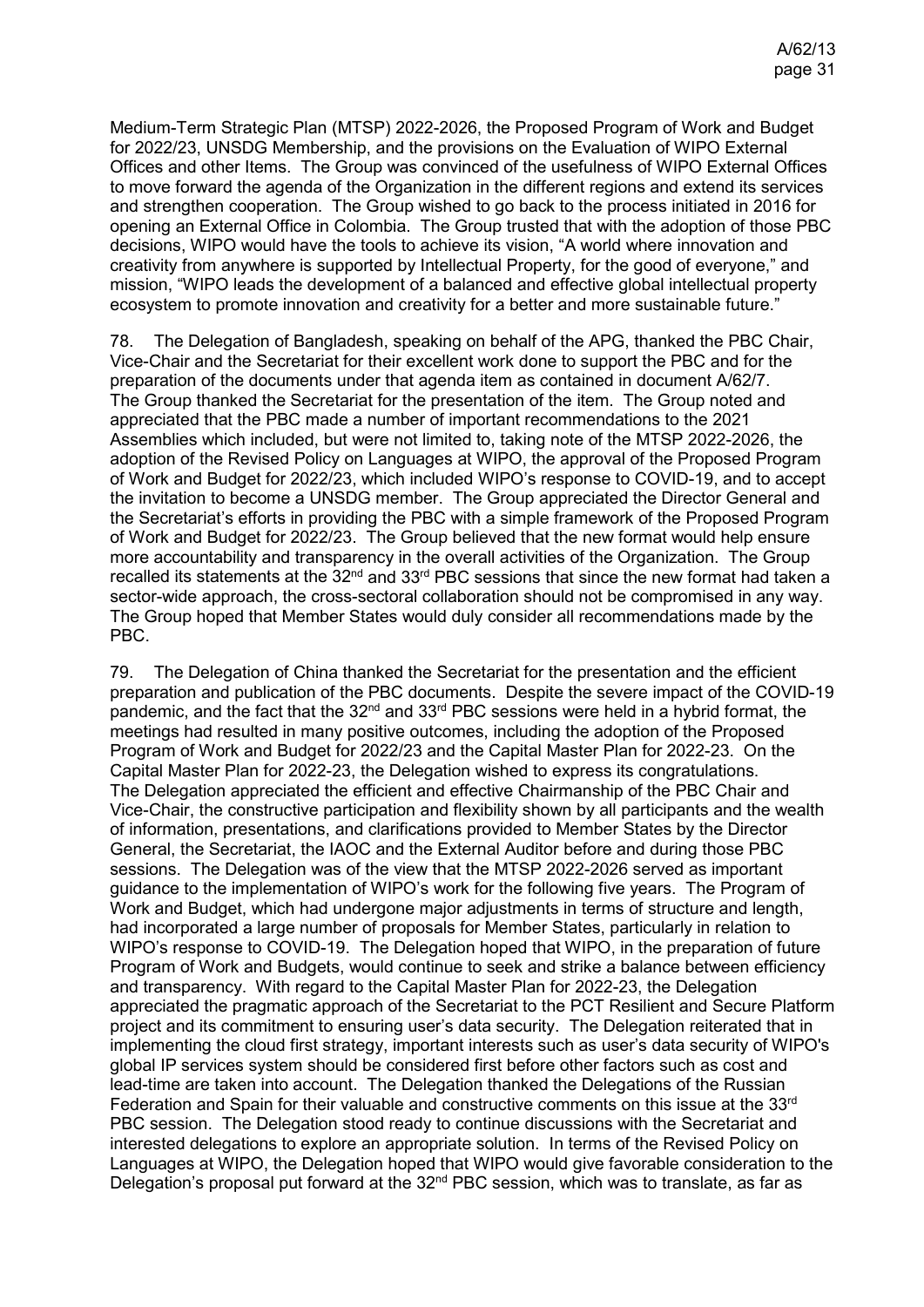possible, the relevant official legal and procedural documents relating to the Global Intellectual Property services system into all six official UN languages.

80. The Delegation of South Africa, speaking on behalf of the African Group, thanked the Secretariat for the preparation of document A/62/7 and for introducing the item. The Group thanked the PBC Chair and Vice-Chair for the efficient and skillful manner with which they guided the PBC, which lead to the recommendation of the adoption of the Proposed Program of Work and Budget for 2022/23 to the Assemblies. The Group was excited about the Proposed Program of Work and Budget for 2022/23 as it would continue to guide the work of WIPO towards the implementation of development activities which sought to help developing countries and a wide-ranging stakeholders to be key players in a more inclusive IP ecosystem. The Group thanked the Director General for the MTSP 2022-2026, particularly its mission and vision. The Group noted with appreciation that a strong culture of cross-sectoral collaboration had been strongly encouraged in the new administration, and this had resulted in the MTSP 2022-2026 and Proposed Program of Work and Budget for 2022/23 being a truly collective effort from all areas in WIPO. The Group believed that all WIPO Sectors had a crucial role to play to advance the mandate of WIPO and contribute to the mainstreaming of the Development Agenda (DA) and the implementation of the Sustainable Development Goals (SDGs). The Group thanked the Member States for contributing to shaping the Proposed Program of Work and Budget for 2022/23, which was discussed during the  $32<sup>nd</sup>$  and  $33<sup>rd</sup>$  PBC sessions, held in July and September 2021. Those two sessions were held in the midst of the ongoing COVID-19 pandemic which had affected all facets of life and it was imperative that the Proposed Program of Work and Budget for 2022/23 had specific measures that the Organization would put in place to respond to the pandemic. Those measures would be supplemented by the proposals and inputs of Member States. The PBC was able to agree to post COVID-19 response measures and the Group looked forward to the implementation of WIPO's response to the COVID-19 response, as well as other important programs and initiatives contained in the Proposed Program of Work and Budget for 2022/23. The Group welcomed the positions taken by the PBC and the recommendations to the WIPO General Assembly which was invited to note or approve those items. The Group was pleased to see the recommendation of the adoption of the Revised Policy on Languages at WIPO as well as the recommendation for WIPO to join the UNSDG. The Group noted and appreciated the progress made towards the Evaluation of the WIPO External Offices, and looked forward to the next steps in the process as outlined in the decision of the 33<sup>rd</sup> PBC session. The Group reiterated the need for a ToR for the Evaluation of the WIPO External Offices to be balanced, fair and transparent and for the evaluation to take into account amongst others the context and different circumstances of each External Office.

81. The Delegation of Pakistan welcomed the report and thanked the Secretariat for their efforts, hard work and dedication towards the successful outcome of the PBC. The  $33<sup>rd</sup>$  PBC session had made some important progress, including on the draft ToR for the Evaluation of WIPO External Offices. The Delegation attached great importance to this evaluation and as requested by the  $32<sup>nd</sup> PBC$ , the Delegation submitted its views on the draft ToR. There were convergences on a number of aspects, and different views had been expressed concerning the objectives and scope of the evaluation. There were also differences as to which entity would conduct the evaluation. The Delegation asked the Secretariat to reflect the different views in the preliminary draft. In addition to measuring the performance of the External Offices, the evaluation would also prove to be extremely valuable in guiding the future of PBC and the WIPO General Assembly. The External Auditor Report submitted to the PBC in 2020 highlighted some very serious issues on the existing network of the WIPO External Offices and made useful comments and recommendations for the process of opening new External Offices such as the absence of a standard template and the subsequent inability of the Secretariat to present a factual and technical report against each new application. The Guiding Principles of 2015 mandated the Secretariat to present a technical and factual report on each of the new applications. Without prejudging the outcome of the evaluation, it was important to have a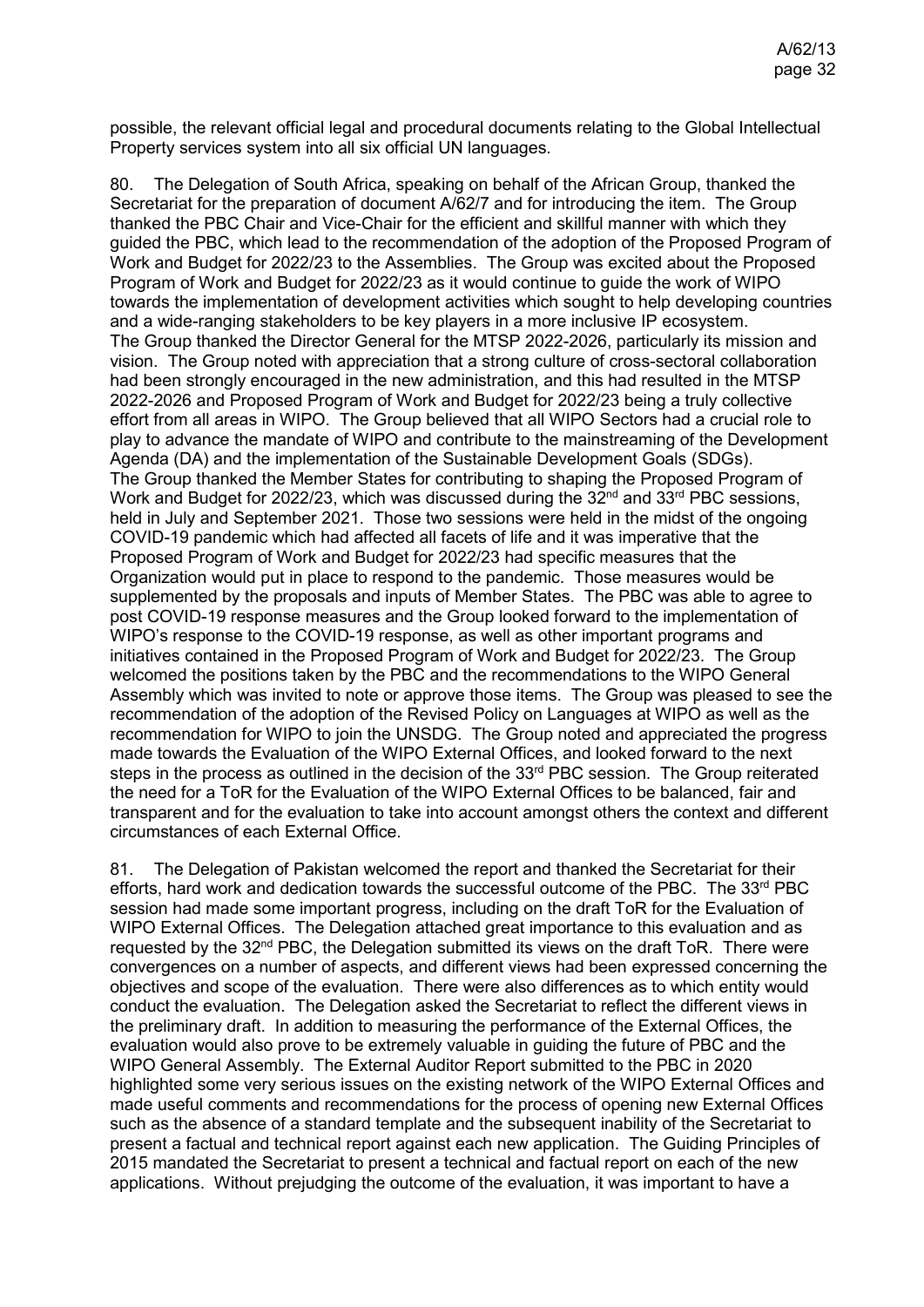standard template for new applications. It would not only allow the Secretariat to compare the required report but would facilitate the Member States to make an objective comparison of different applications. Therefore, the Delegation urged the Member States to commence discussions on the issue of standard templates in the 34<sup>th</sup> PBC session and mandate the Secretariat to prepare a preliminary draft of the template. The Delegation welcomed the Proposed Program of Work and Budget for 2022/23 and the MTSP 2022-2026. The Delegation thanked the Secretariat and its partners for the publication of the 2021 Global Innovation Index (GII). While the Index is useful as it provided a comprehensive outlook of several sub-indicators, there was an underlying subjectivity with regard to the selection of sub-indicators. Some sub-indicators, particularly the input sub-indicators, had no direct relevance to the output and especially for innovation. Many countries had been performing well with regard to innovation but this growth was not truly reflected in the GII as the input indicators weighed down the performance of many developing countries as more weight was given to the input indicators rather than the actual output that was innovation. Therefore, the GII in principle should only measure, in line with its name and objective, only output sub-indicators. The Delegation reiterated its proposal for an enhanced collaboration with concerned Member States before the data collection phase to ensure timely transmission of data sets to relevant international organizations.

82. The Delegation of Brazil indicated its support for the Proposed Program of Work and Budget for 2022/23 and the MTSP 2022-2026 to the Assemblies. As pointed out by the WIPO Financial Report for 2020, the Organization continued to enjoy a sound financial position with good performance and encouraging results from the main registration systems. The financial situation put it in a good position to invest resources for the DA. The Delegation congratulated the Director General for using the Program of Work and Budget for 2022/23 for this purpose, using WIPO's prosperity for the benefit of individual members and the IP ecosystems in developing countries. All this was without prejudice to investments in the digital transformation of the Organization and the improvement of services infrastructure, guaranteeing that WIPO continued to provide strategic services for the Global IP system to the benefit of all. The Delegation supported WIPO joining the UNSDG and hoped that this mechanism could continue to improve coordination with UN agencies in order to ensure that the UN System as a whole works effectively to pursue the SDGs. The Delegation expressed support to the new strategies for the use of languages and interpretation services at WIPO for the following years. The Delegation welcomed the growing use of technological resources, an important tool to costeffectively expand WIPO's work in non-official UN languages. The Delegation was convinced that efforts to promote multilingualism improved the overall relevance of the services and programs of the Organization. With regard to the network of WIPO External Offices, the Delegation supported the solution negotiated by the PBC, which gave the Secretariat the role of drawing up a preliminary draft of the ToR for the Evaluation of WIPO External Offices. The Delegation believed that a successful evaluation of the WIPO External Offices could bring added value to the functioning of those offices and continue to improve the services that they provided. In these evaluations, it is extremely important that existing offices have a voice and the opportunity to contribute to the analysis and offer suggestions on how they can improve their performance and, eventually, increase the scope of their activities in a coordinated and complementary manner to operations at WIPO headquarters in Geneva.

83. The Delegation of Algeria thanked the Secretariat, particularly the Assistant Director General of the Administration, Finance and Management Sector and his team for the hard work done in preparing the Proposed Program of Work and Budget for 2022/23. The Delegation welcomed the innovative direction that had been proposed within the MTSP 2022-2026. This reflected WIPO's wish to extend the scope and impact its activities to a greater number of stakeholders with an innovative and creative ecosystem. The Delegation was happy to note the new methodology adopted for the Program of Work and Budget for 2022/23 and how it is divided into sectors, strategic pillars and expected results. The Delegation was convinced this would improve governance in WIPO and strengthen the ability to meet the aspirations of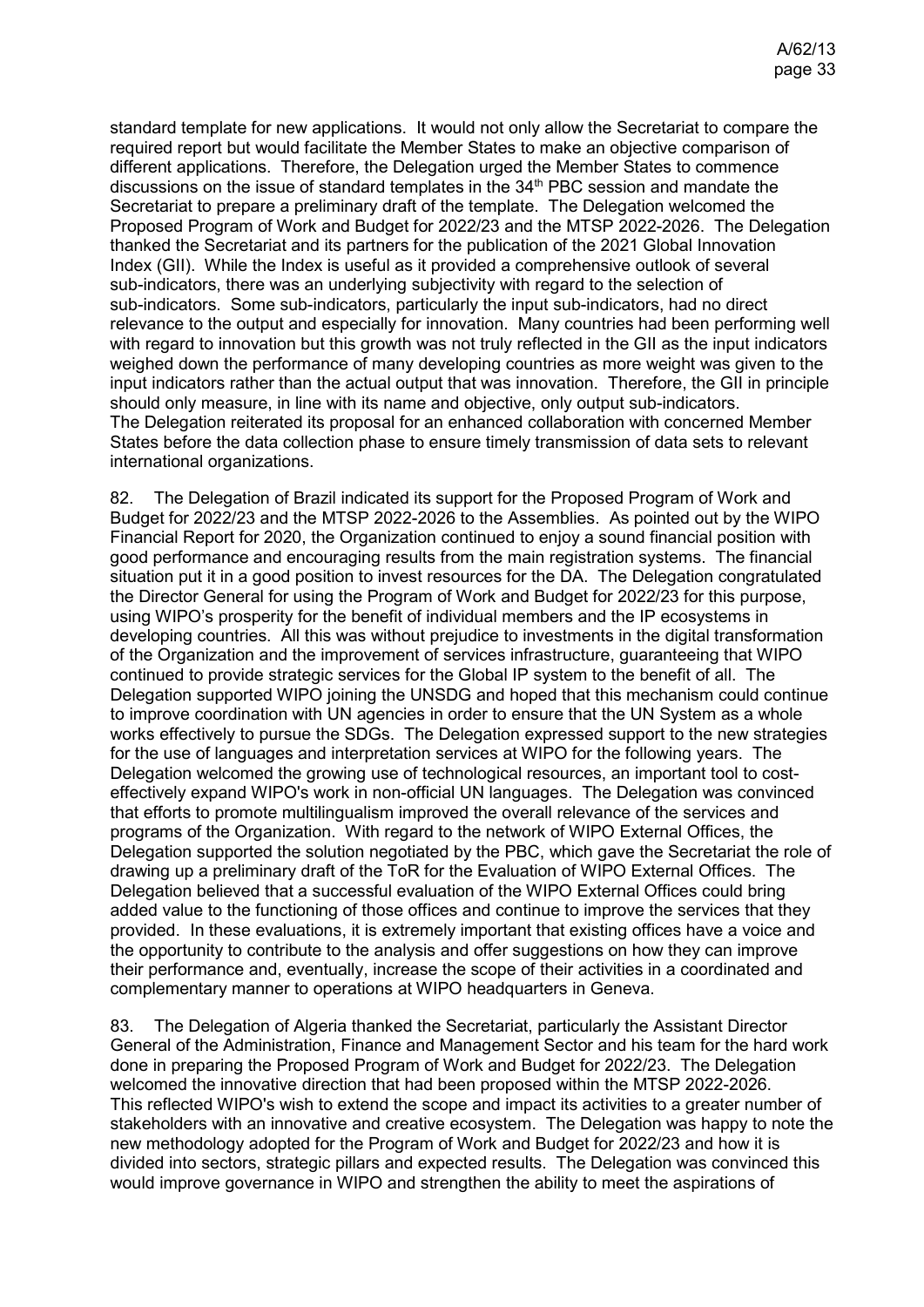Member States by offering tailor-made services. The Delegation recognized the robust financial situation that exists within WIPO and were delighted to see the development of expenditure within the Program of Work and Budget for 2022/23 amounted to 18.5 per cent of total expenditure which was a slight increase over the previous biennium. The Delegation noted WIPO's tireless commitment to integrate the DA within all programs and activities undertaken by the Organization. The Delegation emphasized that the WIPO External Offices could make a substantial contribution to the overall results obtained by WIPO in the framework of the four strategic pillars. The intention being to connect everyone and create pathways, which allowed the Organization to reach out to key players in the global IP ecosystem. The Delegation believed it was important to strengthen the human and financial resources of the WIPO External Office in Algiers, Algeria. The Delegation believed it was important because this External Office continued to provide valuable services to local IP players and others in the region. The Delegation believed that strengthening international cooperation within the UN System would be the best possible thing that WIPO could do which would take forward the 2030 Sustainable Development Agenda. Participation of WIPO within the UNSDG would be very much to WIPO's advantage and would allow for the enhanced role and profile of WIPO in the attainment of the SDGs.

84. The Delegation of the Russian Federation thanked WIPO for having prepared and conducted the 32<sup>nd</sup> and 33<sup>rd</sup> PBC sessions in 2021. Those sessions were particularly important ones where the PBC had agreed to the MTSP 2022-2026 and the Program of Work and Budget for 2022/23. There were new areas of work for WIPO that were of interest to its Delegation and other delegations. The MTSP 2022-2026 outlined building an ecosystem and support for small and medium-sized enterprises (SMEs), youth and the developing the competences and practical skills on economic aspects of IP. The Delegation was happy to note that one key issue is that of continuing to promote multilingualism and thanked the delegations for expressing their support for that approach which allowed for the achievement of the goal set. The Delegation considered it particularly important that support for multilingualism be reflected within the five-year plan and that support be given to dialogue for expanding the language regime within the Madrid and Hague Systems. The Delegation welcomed the Revised Language Policy of WIPO. The Delegation noted that there could be an extended amount of translation using automated translation resources such as AI. Within the Program of Work and Budget for 2022/23 some key indicators on the translation of WIPO publications into all six official UN languages were included. The Delegation was grateful to the Director General and the Secretariat for their commitment to multilingualism as a fundamental UN value and hoped to continue this commitment in the future as it is exceptionally important. The Delegation noted the adoption of important decisions on oversight issues and noted the importance to continue monitoring the implementation of recommendations made by the internal and external audits, and recommendations from the Joint Inspection Unit (JIU). The Delegation noted that the amendments adopted to the ToR of the IAOC strengthened the key principles that applied to establishing the membership of the IAOC which should focus attention on Regional Group representation. The Delegation noted that WIPO would be joining the UNSDG and the way in which WIPO participates in that body would be closely monitored. The Delegation stated that it counted on future productive work on the mandate and the ToR for the WIPO External Offices. The Delegation concluded by thanking the PBC Chair for his leadership and for his active work in leading consultations as part of the operations of the PBC.

85. The Delegation of Spain supported the statement made by the Delegation of the United Kingdom on behalf of Group B. The Delegation thanked the delegations for their constructive engagement in participating in discussions to reach agreements, which made it possible for the Assemblies to adopt the Proposed Program of Work and Budget for 2022/23. There were many decisions taken in the 32<sup>nd</sup> and 33<sup>rd</sup> PBC sessions in which the Delegation fully participated. The Delegation welcomed the efforts of the PBC Chair and Vice-Chair. The Delegation welcomed the positive results of the budget of the Organization, which was a testament to the valuable efforts to maintain prudent and diligent management to WIPO's resources.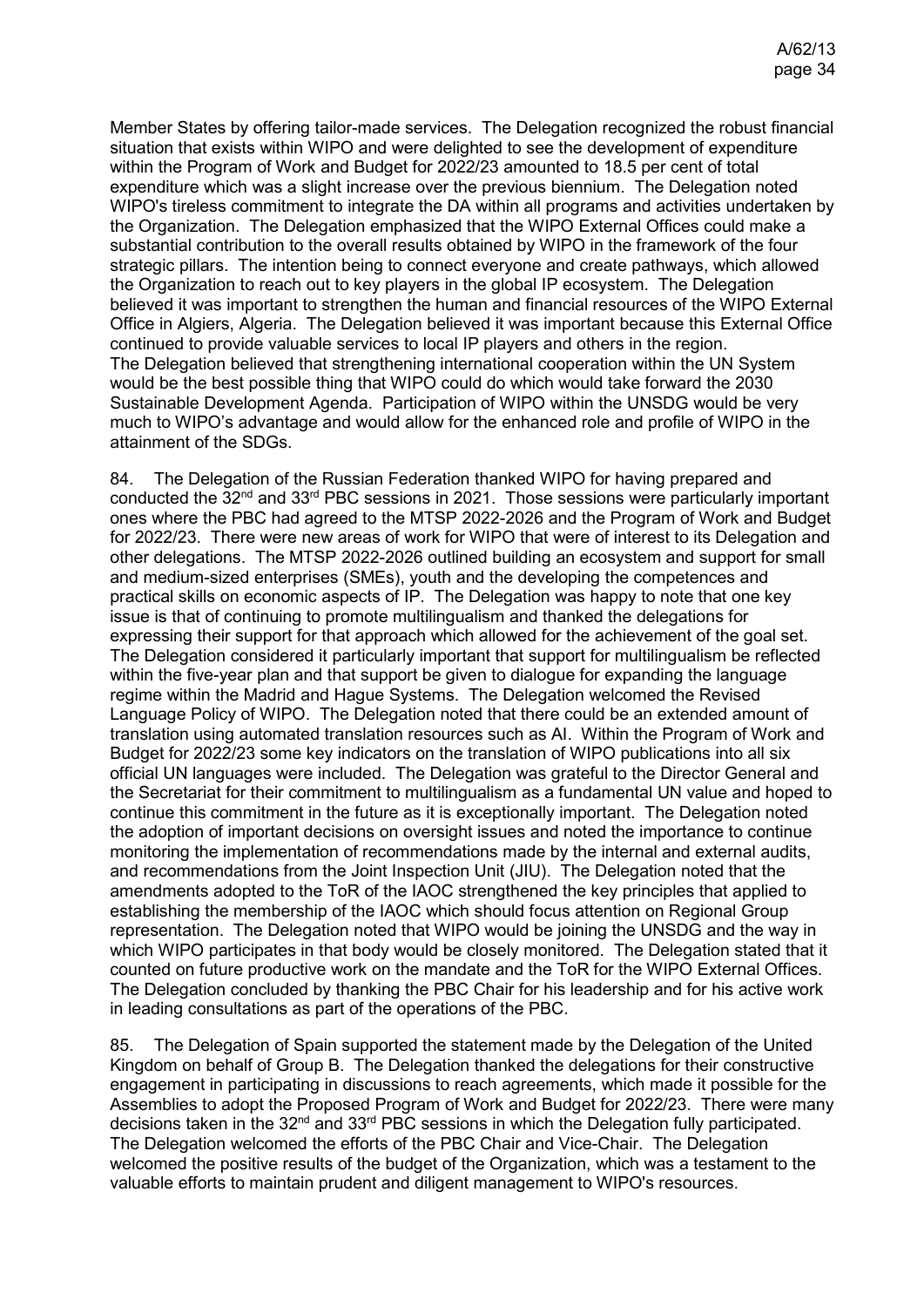The Delegation fully supported the Program of Work and Budget for 2022/23, because it believed it responded to the intellectual and industrial needs. The Delegation believed it helped improve accountability on the part of the Organization as well as clarifying and streamlining its structure. The Delegation emphasized that gender equality and multilingualism should continue to play a central role within the Organization. The Organization should continue to disseminate the advantages of the international protection systems and make better efforts to improve coordination between WIPO and Member States to ensure that systems achieved their expected outcomes. In addition, to ensure that IP could contribute to social economic development which needed to go hand-in-hand with effective management based on financial prudence and sustainability.

86. The Delegation of Ghana noted and appreciated the increased attention to COVID-19 assistance to Member States. The Delegation welcomed the Trilateral Cooperation between the World Health Organization (WHO), WIPO and the World Trade Organization (WTO), as it relates to decisions taken by the three Directors General. The Delegation welcomed the Proposed Program of Work and Budget for 2022/23, which guided the work of WIPO towards the implementation of development activities to assist developing countries and diverse stakeholders. The Delegation aligned itself with the statement made by the Delegation of South Africa on behalf of the African Group. The Delegation was pleased with the MTSP 2022-2026, with its theme of an inclusive IP ecosystem that benefits everyone. The Delegation also welcomed the decision for WIPO to join the UNSDG.

87. The Delegation of Nigeria aligned itself with the statements made by the Delegation of South Africa on behalf of the African Group. The Delegation thanked the PBC Chair and Vice-Chair in expertly steering the work of the PBC. The Delegation welcomed the Program of Work and Budget for 2022/23. In particular, the Delegation noted that the programs aligned with the spirit and tone of the Director General's MTSP 2022-2026. The Delegation looked forward to supporting the Secretariat in any way it could to ensure the fruitful actualization of the Program of Work and Budget for 2022/23. The Delegation was pleased that WIPO would be joining the UNSDG. It was welcomed, as there is a 10-year period for the decade of action and delivering of the SDGs. The Delegation would be looking keenly into how WIPO engages with the UNSDG, particularly the activities WIPO will be engaging in, and seeing clear footprints of WIPO as a member of that Group. On the Evaluation of the WIPO External Offices, the Delegation stated that like many delegations that have spoken earlier on that matter, the Delegation thanked the other delegations for their submission of views and looked forward to the preliminary draft that would be put forward by the Secretariat. The Delegation stated that the preliminary draft should reflect the ideas in a balanced way, because the previous selection of WIPO External Offices showed that a number of those Offices had different needs to meet and to ensure they were working and adding to the Program of Work and Budget of the Organization. It was important to take that into account when developing the initial draft which should be a balanced document that pointed out the mandates of different profiles, and the additional activities that needed to be engaged in by WIPO to ensure that all WIPO External Offices would be able to be profitable for the Organization in terms of supporting growth of IP on the ground. This was especially important with respect to the WIPO External Office in Nigeria, because when the Nigeria and Algeria External Offices were selected, it was mainly to facilitate the use of IP for development. The Delegation hoped that the ToR would reflect this mandate for the different WIPO External Offices.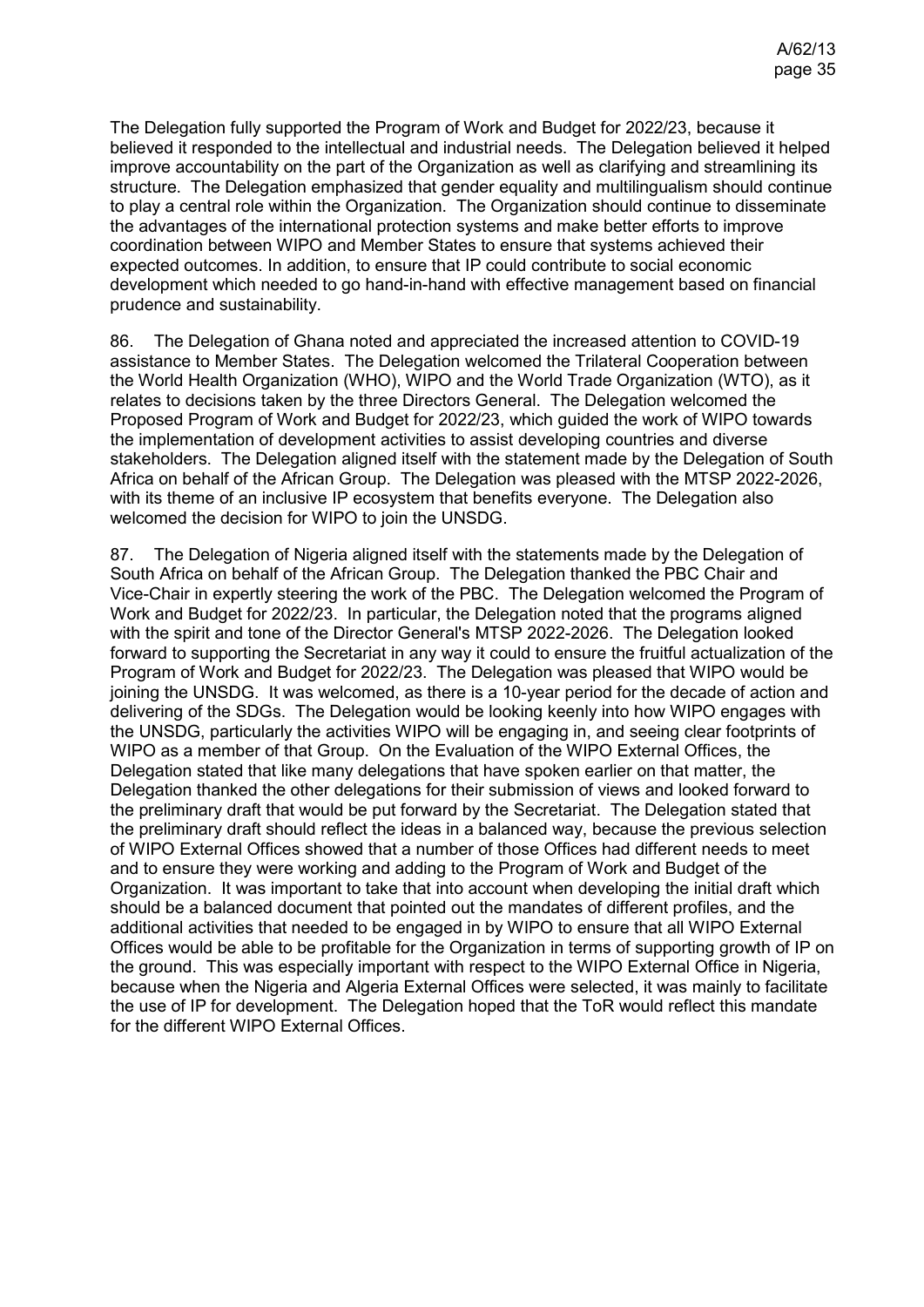- 88. The Secretariat thanked the delegations for their comments on the item.
	- 89. The Assemblies of WIPO, each as far as it is concerned:

(i) took note of the "List of Decisions Adopted by the Program and Budget Committee" (document A/62/7); and

(ii) approved the recommendations made by the Program and Budget Committee as contained in the same document.

ITEM 12 OF THE CONSOLIDATED AGENDA

#### RECORDS OF WIPO MEETINGS

90. Discussions were based on document [A/62/9.](https://www.wipo.int/about-wipo/en/assemblies/2021/a_62/doc_details.jsp?doc_id=547754)

91. The Secretariat stated that document A/59/9 was presented and approved during the 59<sup>th</sup> Series of Meetings of the Assemblies in 2019. It was a proposal designed to leverage advances in digital technologies in order to improve the speed and quality of services in relation to the production of WIPO meeting records, while aiming to achieve significant cost efficiencies. In addition, the document proposed to pilot a new approach to provide enriched digitally indexed and searchable conference video recordings, complemented by automatically generated text records in the six UN languages, using WIPO's AI tools. The Secretariat recalled that Member states had approved the proposed document for an initial trial phase for two sessions of the Standing Committee on the Law of Patents (SCP/31 and SCP/32), and for two sessions of the Committee on Development and Intellectual Property (CDIP/24 and CDIP/25). Information and feedback received on the trial phase were available in document A/62/9, and Member States were invited to consider proceeding to Phase Two, namely the phased discontinuation of the resource-intensive human production of verbatim meeting reports.

92. The Delegation of the United Kingdom, speaking on behalf of Group B, thanked the Secretariat for preparing the document under consideration, stating that it gave a useful overview of the circumstances, which had led to the approval of the proposal to improve the speed, quality and cost efficiency of producing WIPO meeting records. The Group thanked WIPO for implementing the proposal in a trial phase, the outcomes of which were clearly identified in the document, such as the enriched video-on-demand (VoD) recordings with digital indexing and the creation of speech-to-text transcripts. The Group noted the cost savings and the use of new technology platforms during CDIP/25 and SCP/32. Furthermore, the Group noted that meetings had been more widely accessible with increasingly more people having insight into the global IP system, which was one of the key deliverables of the Organization and part of the Director General's new vision. The Group also took note of the features designed to overcome problems in localities where Internet connection was slow or unreliable. It welcomed the oversight of those technologies in terms of quality and means to verify the original record in case of doubt. Bearing in mind the increased accessibility in the cost savings and the other efficiencies identified, the Group supported the replacement of verbatim reports of WIPO meetings by automated speech-to-text transcripts and translations.

93. The Delegation of Georgia, speaking on behalf of the CEBS Group, thanked the Secretariat for preparing and presenting document A/62/9. The CEBS Group recalled that at the 59<sup>th</sup> Series of Meetings, WIPO Member States had decided to start a pilot system to replace the production of the verbatim report with the automated speech-to-text transcription and translation. The first phase results showcased that the new system enabled access to meeting recourse in all six interpretation channels, and the estimated cost savings for the four pilot meetings held in hybrid format amounted to approximately 355'000.00 Swiss francs. The CEBS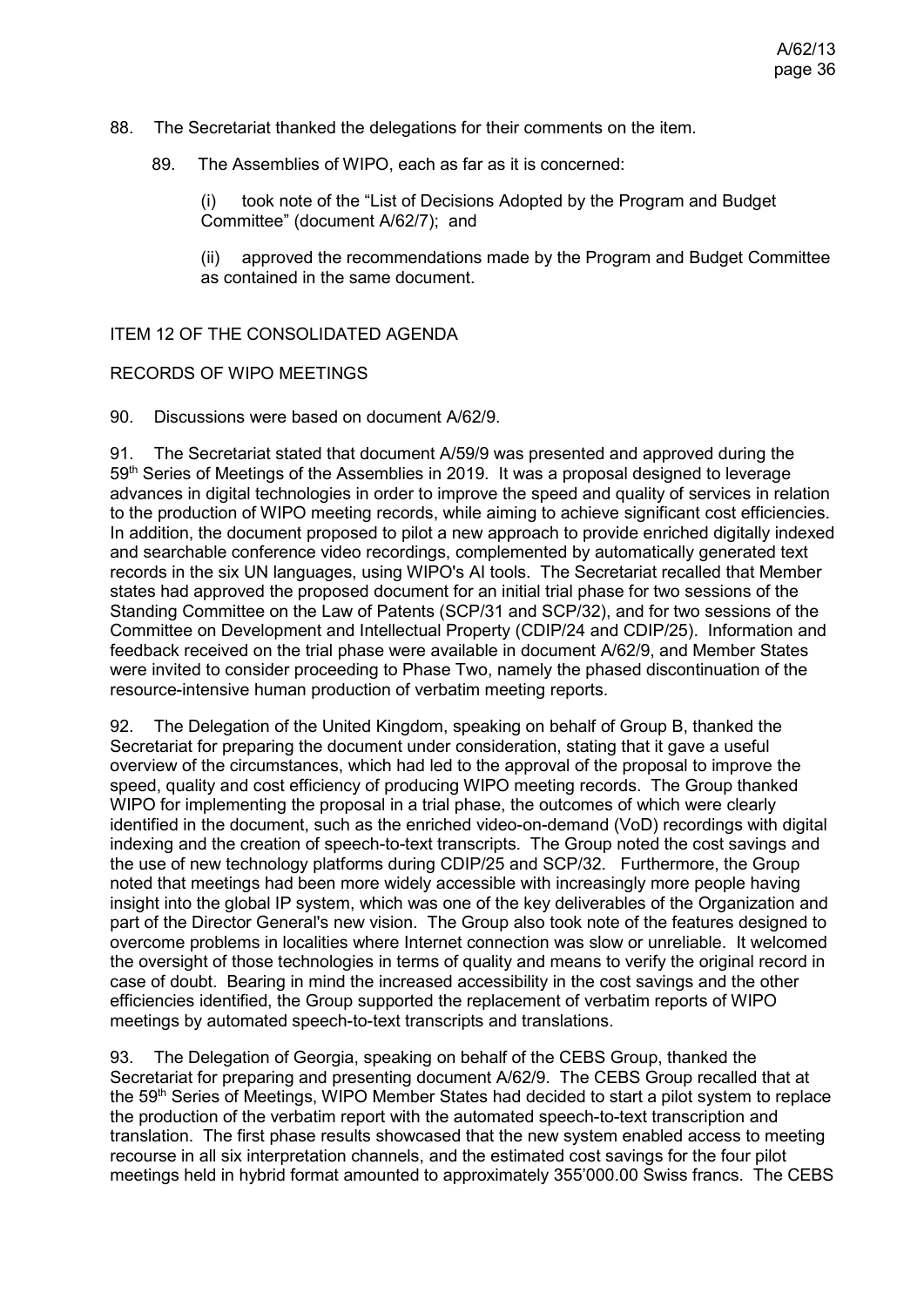Group took note and supported the proposal to proceed to the second phase and extend the system for all WIPO meetings, standing committees and working groups, with the exception of the Assemblies and other WIPO Governing Bodies, and of diplomatic conferences.

94. The Delegation of Bangladesh, speaking on behalf of the APG, thanked the Secretariat for the brief introduction of document A/62/9. The Group wished to express its sincere and deepest appreciation to the Secretariat for its timely and comprehensive records of WIPO meetings, which were invaluable to the work of the Organization and its Member States. The Group also appreciated the Secretariat's commitment to reduce technology and digital gaps in accessing and sharing records of WIPO meetings while maintaining security and integrity of data. The Group took note of document A/62/9 which details the outcome of the trial phase of the technological platforms of the enhanced webcasting, VoD and the automated speech-to-text system. The Group stated that since the first phase had proven a cost-effective service, Member States might decide to proceed to the second phase, as proposed by the Secretariat. However, the Group looked forward to hearing the views and comments from Member States, as well as the response from the Secretariat regarding the practicality of the implementation.

95. The Delegation of South Africa, speaking on behalf of the African Group, thanked the Secretariat for the preparation and introduction of document A/62/9. It noted that the topic of the Records of WIPO Meetings had been discussed in the 2019 Assemblies, resulting in the decision to agree to pilot a new approach, namely to provide enriched recordings of WIPO conferences, using commercially available audiovisual technologies complemented by automatically generated text records in all six UN languages using WIPO's AI tools. The Group was pleased with the results of the said pilot phase that covered CDIP/24, SCP/31, CDIP/25 and SCP/32. The Group was cognizant of the significant cost savings associated with the replacement of verbatim reports, with the fully automated speech-to-text transcripts and translations. The Group also took positive note of the enhanced audiovisual recordings of meetings enabling access to meeting recordings in all six interpretation channels, which exceeded the original target of that phase. The Group welcomed the very useful features as indicated in paragraphs 3 and 10 of the document, the ability to access specific agenda items or interventions and the integrated link to the documents under discussion. In its opinion, further improvements had to be made to better facilitate navigation and connectivity. The Group appreciated that the Secretariat recognized that challenges caused by the digital divide could impact the sharing of records of WIPO meetings by those on the negative side of the digital divide. It was therefore pleased that the platform enabled the downloading of full or precise parts of a given meeting after it had taken place. Overall, the Group applauded WIPO for this innovative technological solution that ensured efficiency while still guaranteeing transparency in the work of WIPO. The Group supported the extension of the pilot phase to other meetings.

96. The Delegation of Brazil stated that it is enthusiastic about the speech-to-text tool and its multiple possible functionalities not only for WIPO but also for other multilateral organizations and for Member States. By expressing its support for the start of the second phase of the project, which will extend the application of the tool to a broader list of committees and deliberative bodies of the Organization, the Delegation registered the need to continue to improve the system's functionalities and its presentation, not to mention the accuracy of the transcripts. The Delegation noted, in particular, the need to integrate both the webcasting and speech-to-text platforms. One of the missing aspects of speech-to-text today is precisely the indexing of transcripts, which would facilitate the navigability of the text. Furthermore, the Delegation reiterated its interest in developing projects with WIPO for the use of the speech-to-text tool in Portuguese and expressed its availability to assist with training material or other aspects to develop the skills of the tool in the Portuguese language.

97. The Delegation of China stated that, while holding an open attitude and based on the results of the four trial meetings, it was not satisfied with the accuracy and quality of the Chinese speech-to-text records. The Delegation believed that accurate text to records of meetings could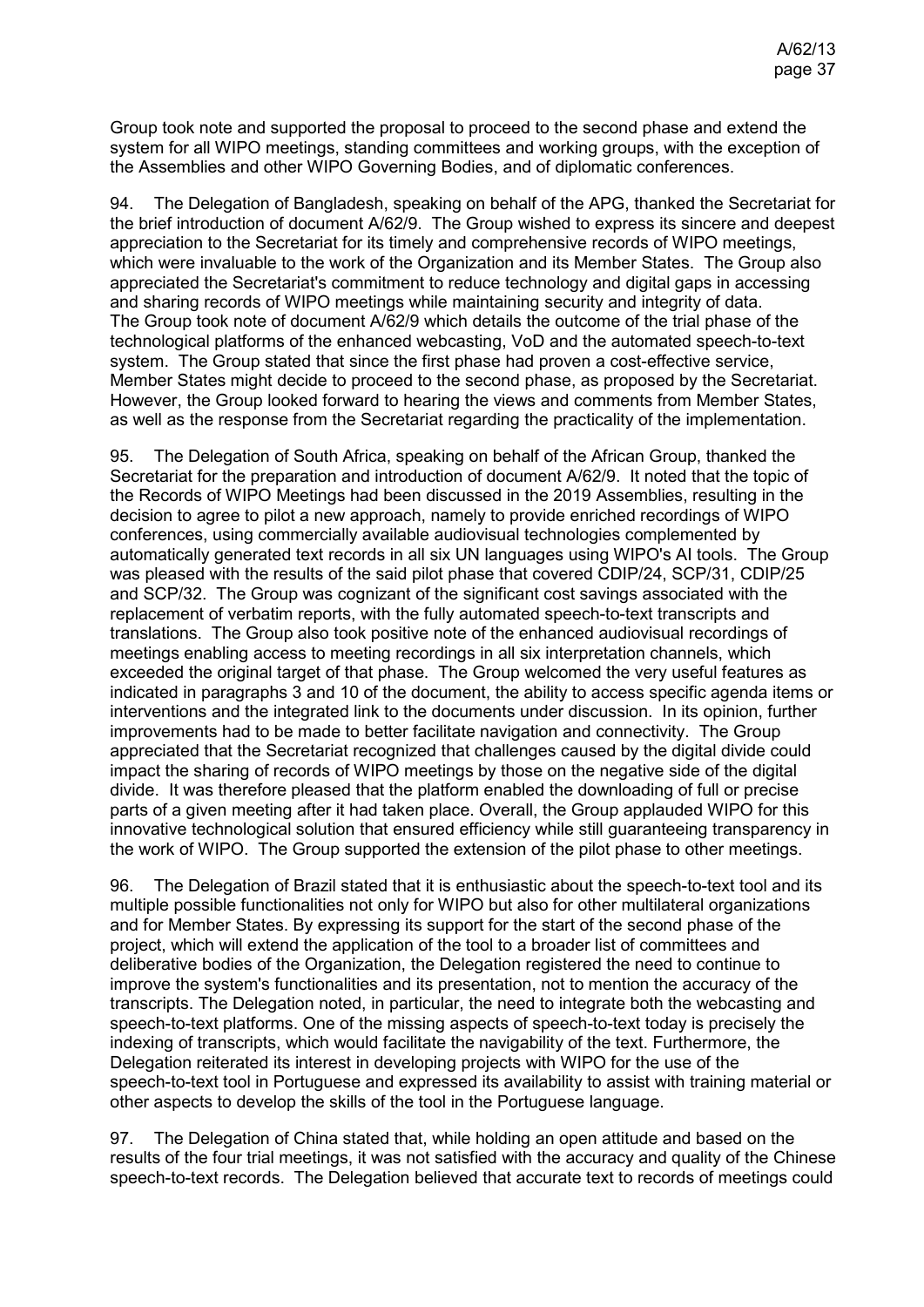help Member States and other stakeholders to follow the proceedings in a faster and more convenient manner, and would facilitate future reviews. However, it was not appropriate to significantly sacrifice the accuracy and quality of meeting records for the sake of efficiency and cost-saving. The Delegation urged the Secretariat to adopt the necessary measures to improve the accuracy and quality of speech-to-text transcripts and automated translations. Meanwhile, the Secretariat should provide Member States with the possibilities to correct or supplement statements delivered orally. The Delegation said that cost-saving gained from the new system should be allocated mainly to the implementation of WIPO's multilingual policy and to the improvement of the quality and coverage of WIPO's language services. Considering that the PBC discussions touches upon important matters such as WIPO's Program and Budget and the use of financial resources, the Delegation believed that the verbatim reports should be maintained for the PBC meetings.

98. The Delegation of the Republic of Korea expressed its appreciation to the Secretariat for the preparation of document A/62/9. The Delegation supported the Secretariat's proposal on the replacement of verbatim reports of WIPO meetings by automated speech-to-text transcripts and translations with some exceptions, as this would improve the speed and quality of the services in relation to the production of WIPO meeting records.

99. The Delegation of Saudi Arabia, while supporting the efforts made by the Organization, believed that it was vital for the Organization to adopt glossaries and dictionaries in all six official languages in order to improve the quality of translations. The Delegation informed that it had developed its first glossary for industrial property in Arabic, which could be used as a basis for other lexical projects.

100. The Delegation of the Russian Federation valued the new systems for preparing reports for WIPO meetings from the viewpoint of economies of time and effort. The Delegation nevertheless wished to stress the importance of producing reports in all six official languages of the UN system. In its opinion, the PBC should be excluded from the report production of using automated translation. The Delegation said that the PBC played a key role in the work of WIPO, therefore it was important to ensure that delegations and interested persons had access to high-quality reports prepared manually.

101. The Secretariat thanked all delegations for their interventions. It stated that it had taken due note of all the comments made and would be working on improving navigation, access and overall functionalities, as well as the quality which had come out as a major issue. It was looking forward to receiving feedback from all delegates and delegations on the quality and functionality of the system proposed in order to continue on improving it. With particular reference to the demand made by the Delegation of Brazil, the Secretariat stated that it would look internally into the possibility of adding the Portuguese language. The Secretariat also stressed that it would ensure that the accuracy was improved. The Secretariat took note that the PBC would be added to the exception list of WIPO meetings which would still use verbatim reports. Finally, it looked forward to the possibility of collaborating with Member States to add language references to the indexing or search functionality.

102. The Assemblies of WIPO, each as far as it is concerned, decided on the replacement of verbatim reports of WIPO meetings by automated speech-to-text transcripts and translations, except for WIPO meetings taking place in the framework of the Assemblies, meetings of WIPO Governing Bodies, the Program and Budget Committee (PBC) and of Diplomatic Conferences, as of October 2021.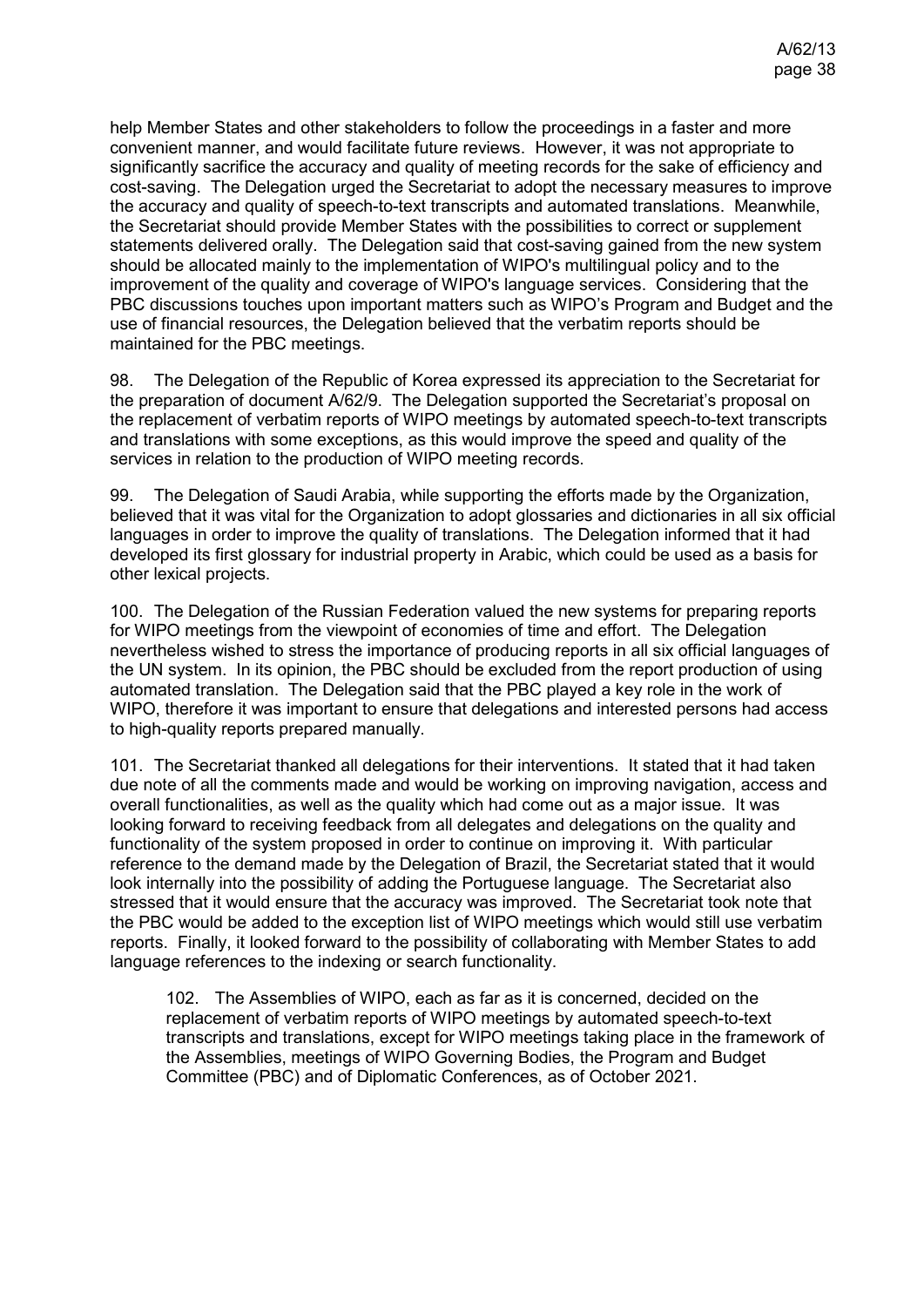ITEM 13 OF THE CONSOLIDATED AGENDA

REPORT ON THE STANDING COMMITTEE ON COPYRIGHT AND RELATED RIGHTS (SCCR)

103. See the report of the session of the WIPO General Assembly (document WO/GA/54/15).

ITEM 14 OF THE CONSOLIDATED AGENDA

REPORT ON THE STANDING COMMITTEE ON THE LAW OF PATENTS (SCP)

104. See the report of the session of the WIPO General Assembly (document WO/GA/54/15).

ITEM 15 OF THE CONSOLIDATED AGENDA

REPORT ON THE STANDING COMMITTEE ON THE LAW OF TRADEMARKS, INDUSTRIAL DESIGNS AND GEOGRAPHICAL INDICATIONS (SCT)

105. See the report of the session of the WIPO General Assembly (document WO/GA/54/15).

ITEM 16 OF THE CONSOLIDATED AGENDA

MATTERS CONCERNING THE CONVENING OF A DIPLOMATIC CONFERENCE FOR THE ADOPTION OF A DESIGN LAW TREATY (DLT)

106. See the report of the session of the WIPO General Assembly (document WO/GA/54/15).

ITEM 17 OF THE CONSOLIDATED AGENDA

REPORT ON THE COMMITTEE ON DEVELOPMENT AND INTELLECTUAL PROPERTY (CDIP) AND REVIEW OF THE IMPLEMENTATION OF THE DEVELOPMENT AGENDA RECOMMENDATIONS

107. See the report of the session of the WIPO General Assembly (document WO/GA/54/15).

ITEM 18 OF THE CONSOLIDATED AGENDA

REPORT ON THE INTERGOVERNMENTAL COMMITTEE ON INTELLECTUAL PROPERTY AND GENETIC RESOURCES, TRADITIONAL KNOWLEDGE AND FOLKLORE (IGC)

108. See the report of the session of the WIPO General Assembly (document WO/GA/54/15).

ITEM 19 OF THE CONSOLIDATED AGENDA

REPORT ON THE COMMITTEE ON WIPO STANDARDS (CWS) AND RELATED ISSUES

109. See the report of the session of the WIPO General Assembly (document WO/GA/54/15).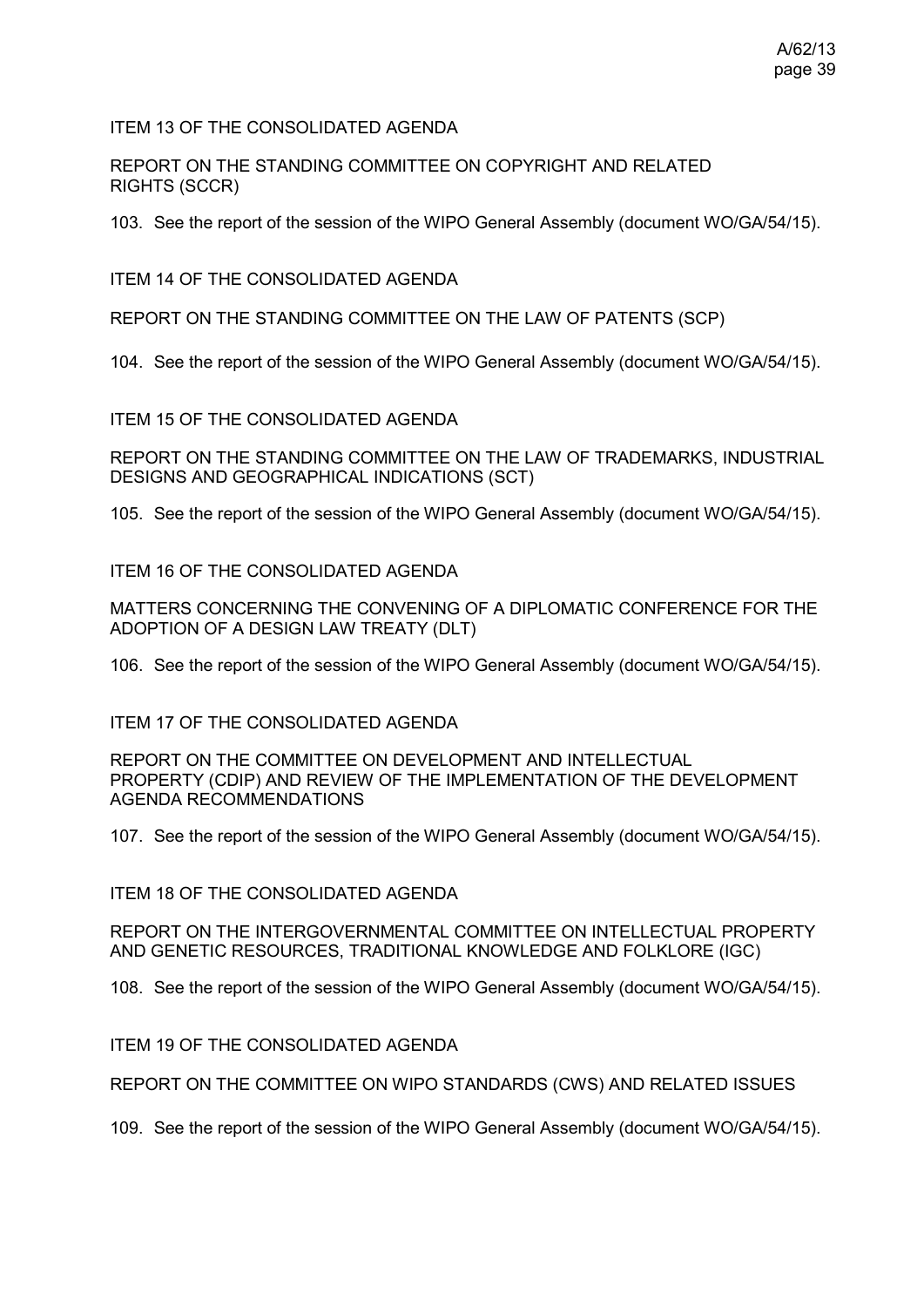#### A/62/13 page 40

# ITEM 20 OF THE CONSOLIDATED AGENDA

REPORT ON THE ADVISORY COMMITTEE ON ENFORCEMENT (ACE)

110. See the report of the session of the WIPO General Assembly (document WO/GA/54/15).

ITEM 21 OF THE CONSOLIDATED AGENDA

PCT SYSTEM

111. See the report of the session of the PCT Union Assembly (document PCT/A/53/4).

ITEM 22 OF THE CONSOLIDATED AGENDA

MADRID SYSTEM

112. See the report of the session of the Madrid Union Assembly (document MM/A/55/2).

ITEM 23 OF THE CONSOLIDATED AGENDA

HAGUE SYSTEM

113. See the report of the session of the Hague Union Assembly (document H/A/41/2).

ITEM 24 OF THE CONSOLIDATED AGENDA

LISBON SYSTEM

114. See the report of the session of the Lisbon Union Assembly (document LI/A/38/3).

ITEM 25 OF THE CONSOLIDATED AGENDA

WIPO ARBITRATION AND MEDIATION CENTER, INCLUDING DOMAIN NAMES

115. See the report of the session of the WIPO General Assembly (document WO/GA/54/15).

ITEM 26 OF THE CONSOLIDATED AGENDA

PATENT LAW TREATY (PLT)

116. See the report of the session of the WIPO General Assembly (document WO/GA/54/15).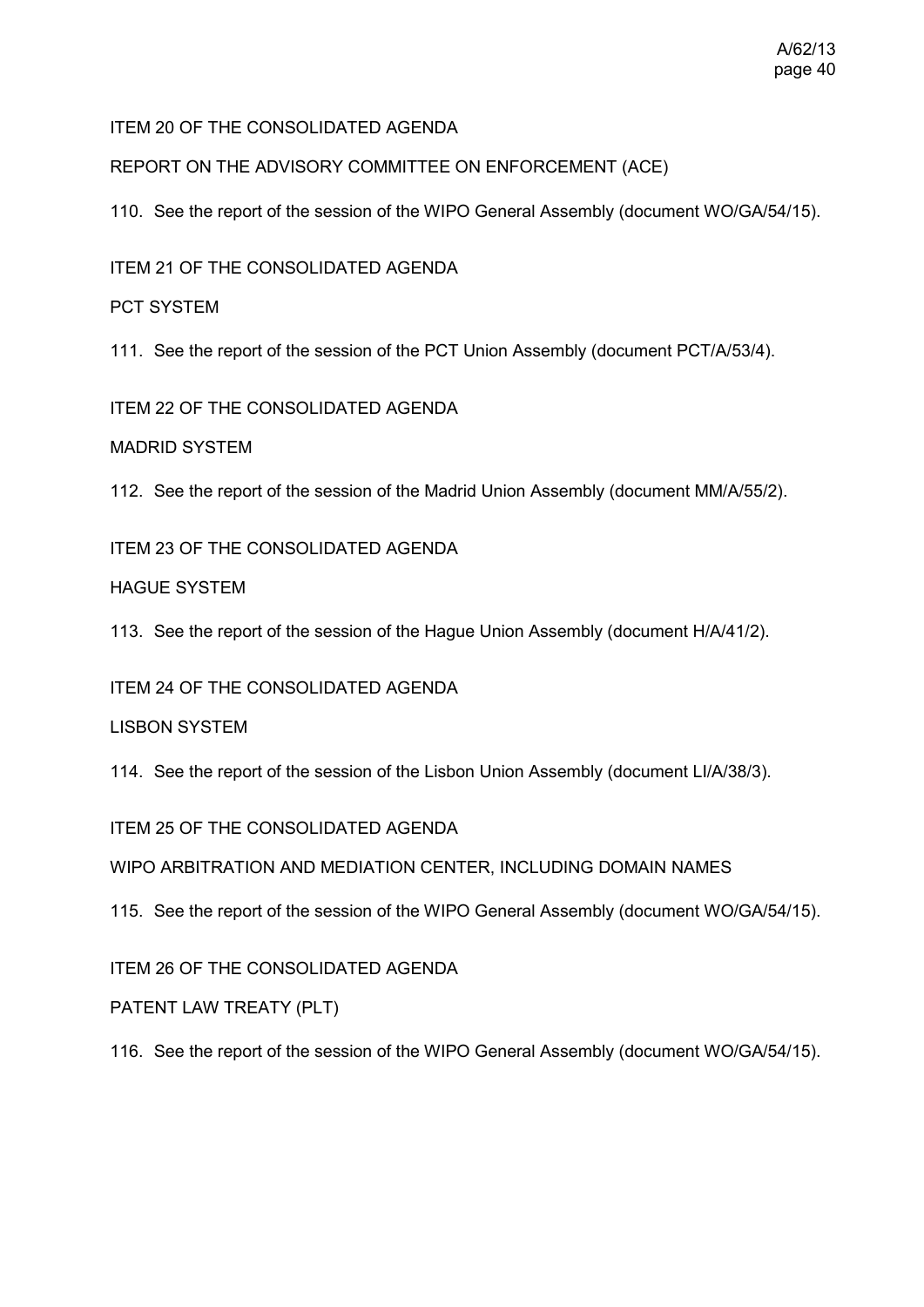## ITEM 27 OF THE CONSOLIDATED AGENDA

SINGAPORE TREATY ON THE LAW OF TRADEMARKS (STLT)

117. See the report of the session of the Singapore Treaty Assembly (document STLT/A/14/2).

ITEM 28 OF THE CONSOLIDATED AGENDA

MARRAKESH TREATY TO FACILITATE ACCESS TO PUBLISHED WORKS FOR PERSONS WHO ARE BLIND, VISUALLY IMPAIRED OR OTHERWISE PRINT DISABLED (MVT)

118. See the report of the session of the Marrakesh Treaty Assembly (document MVT/A/6/2).

ITEM 29 OF THE CONSOLIDATED AGENDA

BEIJING TREATY ON AUDIOVISUAL PERFORMANCES (BTAP)

119. See the report of the session of the Beijing Treaty Assembly (document BTAP/A/2/2).

ITEM 30 OF THE CONSOLIDATED AGENDA

REPORTS ON STAFF MATTERS

120. See the report of the session of the WIPO Coordination Committee (document WO/CC/80/5).

ITEM 31 OF THE CONSOLIDATED AGENDA

AMENDMENTS TO STAFF REGULATIONS AND RULES

121. See the report of the session of the WIPO Coordination Committee (document WO/CC/80/5).

ITEM 32 OF THE CONSOLIDATED AGENDA

ADOPTION OF THE REPORT

122. Discussions were based on document [A/62/12.](https://www.wipo.int/about-wipo/en/assemblies/2021/a_62/doc_details.jsp?doc_id=552851)

123. The Assemblies of WIPO, each as far as it is concerned,

(i) adopted the Summary Report (document A/62/12); and

(ii) requested the Secretariat to finalize the Extensive Reports, post them on the WIPO website and communicate them to Member States by November 5, 2021. Comments should be submitted to the Secretariat by December 3, 2021, after which the final reports will be deemed adopted by December 17, 2021.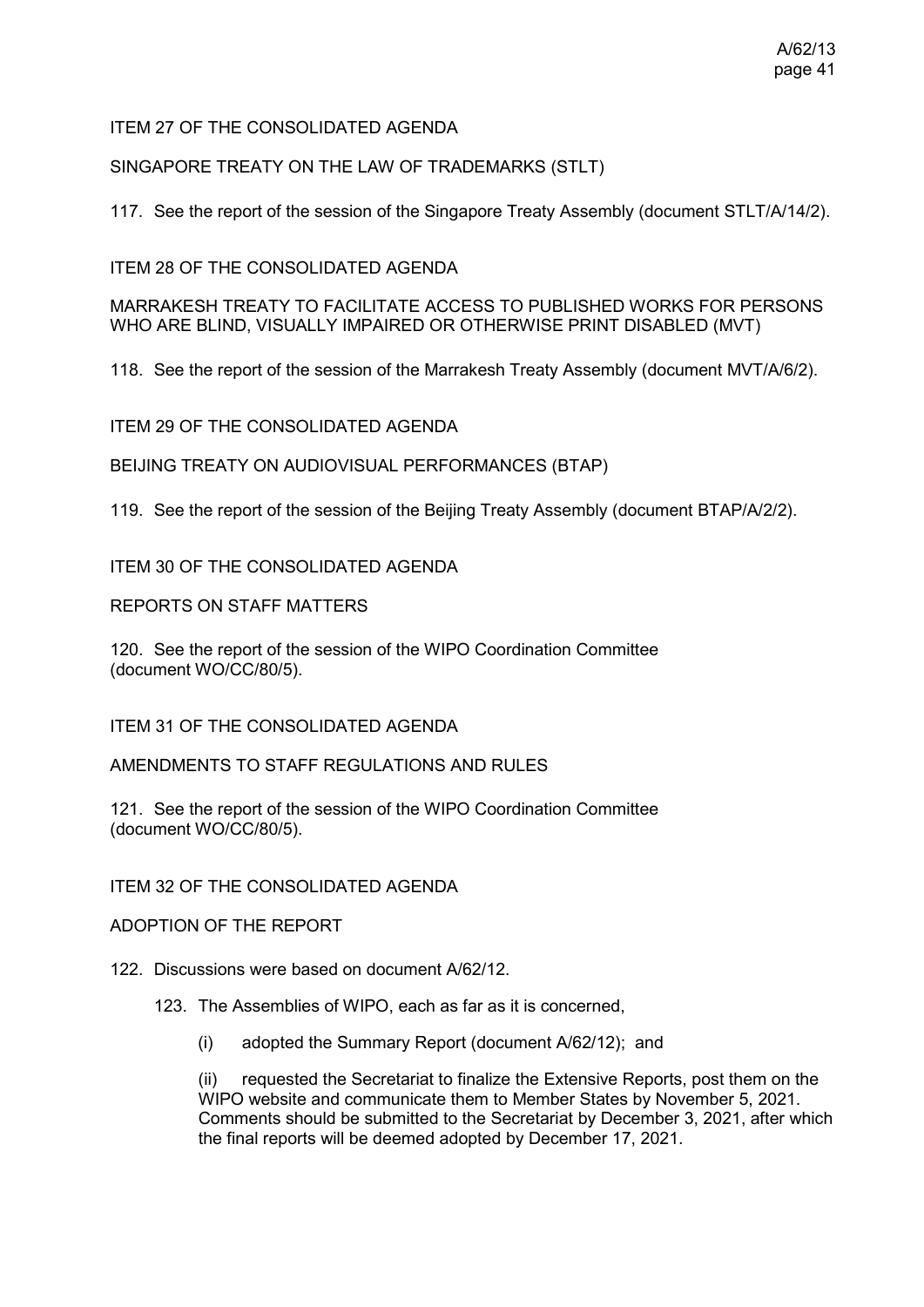## ITEM 33 OF THE CONSOLIDATED AGENDA

### CLOSING OF THE SESSIONS

124. The Chair recalled that the WIPO General Assembly had taken decisions in previous sessions that still required action by Member States, in particular, the decision for a review of the Contract of the Director General, which would take effect on the next occasion that his contract was renewed. The Chair had drawn the attention of Ambassador Molcean, his successor, as Chair of the WIPO General Assembly, to this matter. Ambassador Molcean would be in touch with Member States in the coming months.

125. The Delegation of Paraguay, speaking on behalf of GRULAC, congratulated and thanked the Chair for his leadership, thanked the Director General as well as the staff of the Secretariat for their constant support and efforts despite the challenges of the COVID-19 pandemic. The Group expressed satisfaction of the results of the items of the different Committees discussed at the Assemblies as well as the approved decisions. The Group reaffirmed its commitment to the multilateral system, the work of the Organization and all of its dimensions, particularly during the COVID-19 pandemic. Noting the importance of the role of innovation, creativity, development and research was for societies, the Delegation welcomed the new focus of the Director General for the Organization, which was reflected in the documents that were approved in the current Assemblies, such as the new MTSP, which focuses on development. Furthermore, the Group welcomed the 45 recommendations of the DA, which was included in the work of the Organization as well as the contributions to achieving the SDG's. The Group concluded by thanking all the Secretariats of the different Committees, the interpretation services, the services for audiovisual and all staff.

126. The Delegation of Bangladesh, speaking on behalf of the APG, expressed its appreciation for the Chair's able leadership over the past years in steering the WIPO General Assembly, and thanked the Director General and the Secretariat for facilitating and their contribution to the preparations of the Assemblies. The Group recognized that the facilitators and the friends of Chairs, appointed by the Chair had spared no effort in resolving the various long-standing issues since the Chair's assumption of this important role. Although the discussions and engagements among the Member States and Regional Groups were constructive, the Group regretted that the Assemblies could not make any progress on the pending issues including the expansion of the WIPO Coordination Committee and the PBC. However, the Group looked forward to further constructive discussions in the spirit of solidarity and unity in the next days regarding those two important issues, on the basis of the long-standing principles of equitable geographical distribution and the ratification of gaps between the under representation and the over representation. The Group reiterated its thanks to the Chair and expressed sincere gratitude to all Member States, in particular, the Regional Coordinators for their cooperation and collaboration which had enabled the smooth conduct of work during these sessions.

127. The Delegation of the Russian Federation, speaking on behalf of CACEEC, thanked the Chair for his able leadership of the sessions, thanked the Regional Coordinators as well as all delegations for their constructive spirit and cooperation, and expressed its gratitude to the Director General and the whole management team of the Organization. In addition, the Group expressed its appreciation to the Secretariat for the efforts taken to organize the session in a hybrid format, in particular, Mr. Andrew Staines, Assistant Director General for the management of the Assemblies, and thanked the Secretariat for its support and cooperation with the delegations. The Group was pleased that Member States were able to adopt several important documents, in particular, the Program of Work and Budget for 2022/23 biennium, which outlined the next development of the global ecosystem of IP and focused on the economic aspect of the field of IP. The Group was grateful to the Director General for preparing the new strategic areas of the work of WIPO that particularly reflected the principles of support of multilingualism. The Group hoped that with joint efforts Member States would be able to launch new projects to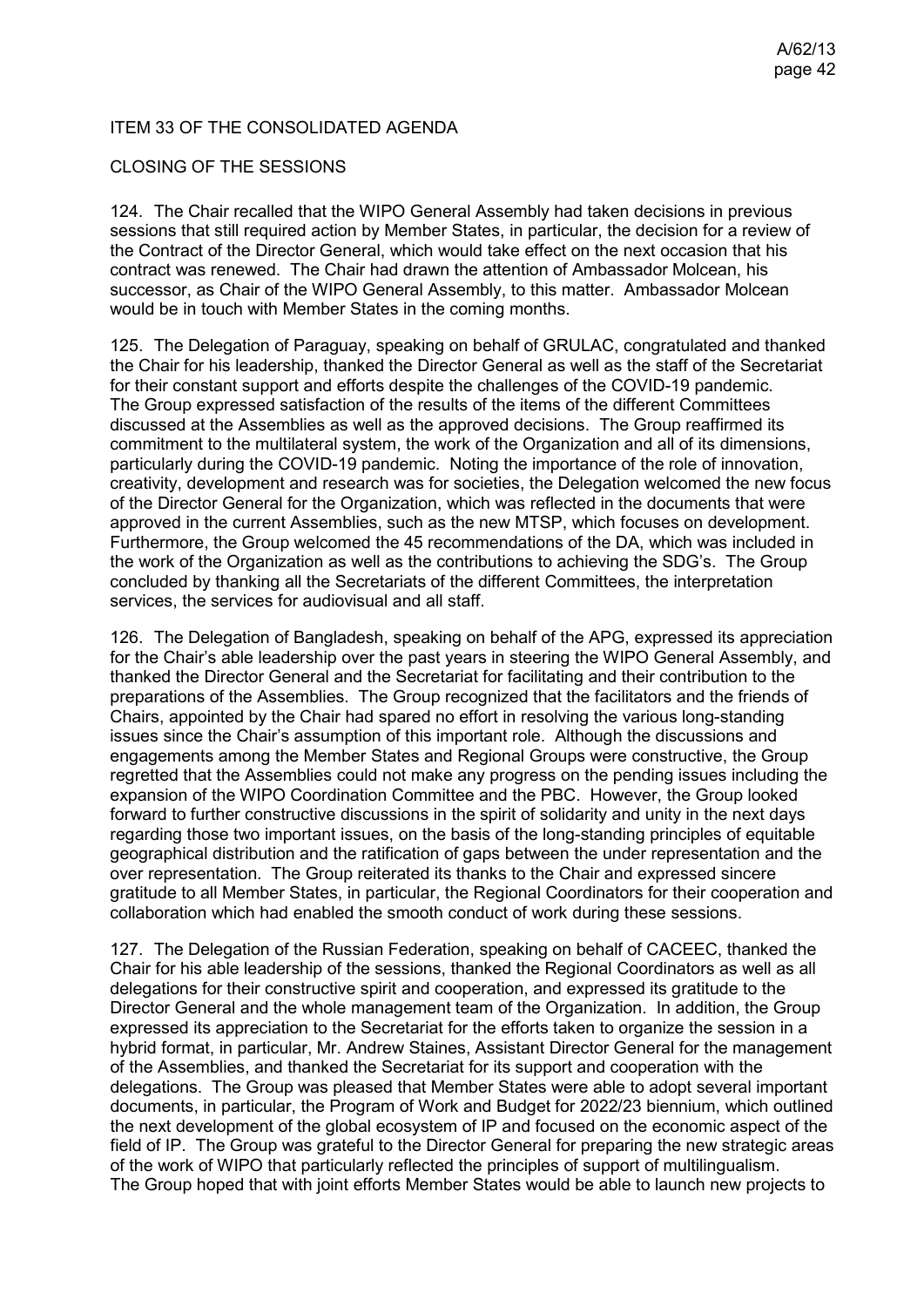introduce innovation for the good of all. The Group stated that an important item of the Assemblies was the fact that the Eurasian Patent Organization was integrated into the International Searching and Preliminary Examining system. This step had great significance for the Eurasian region. The Group noted that after the challenges caused by the pandemic, the WIPO General Assembly for the first time adopted the reports of all the WIPO Committees. The Group hoped that the health situation would improve in the world and enable the return to normal conditions of work at WIPO. Concerning the agenda items that had been postponed, the Group hoped that Member States would be able to make progress. Noting the outstanding questions where Member States did not achieve consensus, the Delegation reassured that its Regional Group stood ready to engage in constructive cooperation with WIPO Member States. The Group thanked the conference service team and the interpreters for their tireless endeavors which had enabled the holding of these meetings. Finally, the Group wished all delegations success and health.

128. The Delegation of China expressed its appreciation to the Chair as well as the Chairs of the various treaties bodies for their strong leadership. The Delegation thanked the Director General, the Senior Management Team as well as the Secretariat for their efforts in ensuring the smooth finish of the various agenda items of the current Assemblies. In particular, the Delegation was highly appreciative of the work of the Chair over the past two years. Under the Chair's outstanding leadership, Member States had overcome the problems brought about by the COVID-19 pandemic and work had been significantly promoted. Furthermore, the Delegation congratulated the current Assemblies for having achieved the expected result, such as the approval of the Program of Work and Budget for 2022/23 biennium, the 2022-2023 IGC mandate as well as the work program, reviewed the HR Strategy as well as the report on the oversight work and the reports of various Committees. The Delegation regretted that the Assemblies was yet to reach consensus on the composition of the WIPO Coordination Committee and the PBC, as well as the convening of a diplomatic conference on the Design Law Treaty. The Delegation hoped that the parties would maintain their flexible and open approach and to strive for substantive progress on the above-mentioned items at an early date. The Delegation noted that the Covid-19 situation had necessitated the hybrid model for the current session. In spite of that, all Member States participated and exchanged actively, for which China expressed its appreciation. The Delegation believed that this positive approach and the enabling environment would continue to promote further exchanges and cooperation among Member States to enable to set up together an effective IP ecosystem that took into account the interests of all parties. Finally, the Delegation wished to express gratitude to the interpreters for the quality service and wished all delegates present a safe trip, and wished all colleagues very good health.

129. The Delegation of South Africa, speaking on behalf of the African Group, thanked the Chair for the efficient manner he had chaired not only the WIPO General Assembly but also the previous ones he presided over during his term as Chair. The Group acknowledged with appreciation the Chair's efforts in trying to find consensus on a number of long-standing issues. The Group thanked the Director General for setting the scene for this 62<sup>nd</sup> Series of the Assemblies of WIPO with his detailed report. The Group thanked the Senior Management Team and WIPO staff present who provided reports, responded to questions, and interacted with Member States. The Group's gratitude also goes to the Secretariat, including the conference services, interpreters, technical team, security, and all who played a big part in facilitating their work and thus contributing to the success of these Assemblies. The Group was pleased that capital based delegates were able to participate physically and virtually in the current Assemblies, and said it was good to see the conference hall almost full due to their participation. Regrettably, the pandemic had prevented even more delegates from joining the Assemblies physically. The Delegation stated that the African Group had always participated constructively in the Assemblies with the view of advancing the work and making progress on all issues. Although there were some issues on which consensus could not be reached, the Group was encouraged by the positive approach and flexibility of all Groups, and it believed that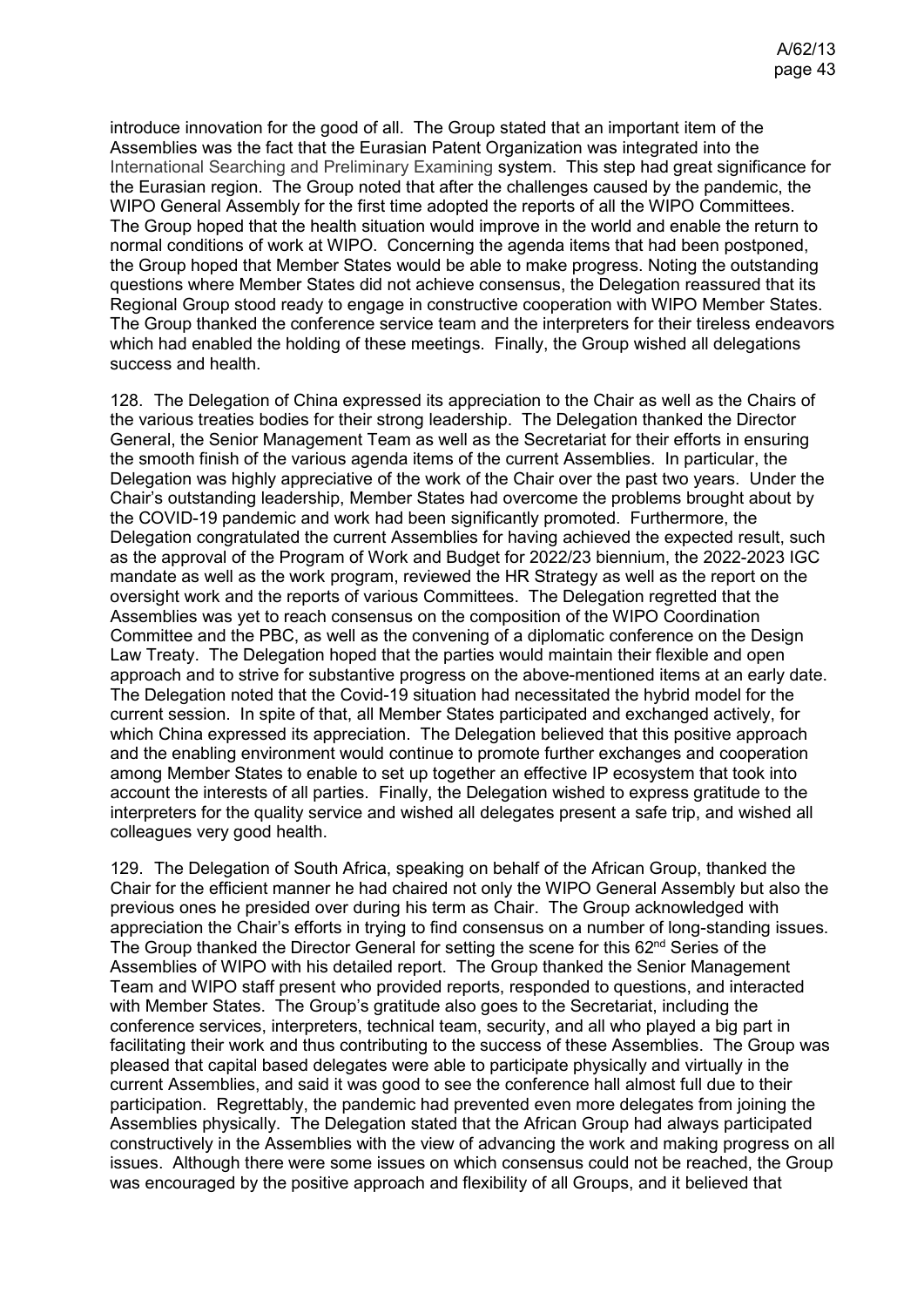consensus on those outstanding issues was within reach. The Group was pleased that the Assemblies approved the Program of Work and Budget for the 2022-2023 biennium, which would enable WIPO to forge ahead with the important work of making IP work for everyone everywhere, as well as effectively responding to the COVID-19 pandemic. In addition, the Group was pleased that the WIPO General Assembly endorsed the renewal of the IGC mandate, and it was optimistic that the IGC would make meaningful progress in the new biennium. The Group thanked all regional groups and delegations for their cooperation throughout the week as well as the outgoing Regional Coordinators with whom it had worked very well and welcomed the incoming Regional Coordinators. The Group reaffirmed its commitment to work towards advancing the work of WIPO. The Group wished everyone continued good health.

130. The Delegation of Georgia, speaking on behalf the CEBS Group, applauded the skilful guidance of the Chair during these sessions of the Assemblies that had enabled Member States to achieve tangible progress and thanked the Chair for his efforts. The Group also extended its appreciation to Mr. Staines, Assistant Director General and the Secretariat for their excellent work and efforts invested in the preparation and advancement of the work of the current Assemblies. Likewise, thanked the interpreters, the conference services, and special thanks goes to the IT team and all who supported delegations during the week. Furthermore, the Group thanked the Member States, colleagues, Regional Coordinators and all stakeholders who contributed to the successful work of the Assemblies. The Group stated that the 2021 Assemblies left everyone optimistic that they would be back to normal soon. The Group used every means available to contribute to the positive spirit and efficient work of the Assemblies. The Group reiterated the great importance it attached to the Design Law Treaty and expressed its commitment in finding a solution which would lead to the convening of the long-awaited diplomatic conference. Recalling the good financial performance of the Organization, the Group looked forward to the strengthening of the PCT, Madrid, Hague and Lisbon Unions. At the same time, the Group was pleased to see positive trends and the expansion of the Lisbon System. The Group thanked all Member States for supporting the nomination of Her Excellency, Ambassador Ms. Tatiana Molcean (Republic of Moldova) for the position of Chair of the WIPO General Assembly. The Group wished her all the success in this crucial role. Finally, the Group expressed appreciation to the Director General, and looked forward to continued cooperation with the new Senior Management Team. The Delegation stated that the Chair could count on the full support of the member states of the CEBS Group to develop an efficient and effective IP ecosystem for the good of all and especially for future generations.

131. The Delegation of the United Kingdom, speaking on behalf Group B, thanked the Chair for his dedicated guidance ahead, and throughout the WIPO General Assembly and for facilitating the discussions. Group B also extended its appreciation to the Secretariat for its support ahead and during the Assemblies. Group B said that it would be remiss not to thank the conference staff, the skilled interpreters and the technicians without whom these sessions in hybrid format would not have been possible. Group B wished to thank wholeheartedly the Director General for his guidance, the documents, and for the work ahead and during the week. Group B, the Delegation of the United Kingdom and the Delegation speaking in his own capacity, would like to thank Mr. Staines, Assistant Director General and Mr. Katbi, Director, Diplomatic Engagement and Assemblies Affairs Division. Their honest, open and transparent engagement with Member States had been a testament to and instrumental to this WIPO General Assembly being particularly efficient, focused on impact in line with its wider approach. Group B thanked all the Regional Coordinators, Member States and Chairs for their tireless efforts. The Group considered the session a success, in particular, it was pleased to have the Program of Work and Budget for the 2022-23 biennium as well as the MTSP. It considered those two documents as guidebooks for the Organization going forward. Without wanting to get into technical details, Group B was also pleased with the many decisions taken that week, such as, agreeing the key date of Standard ST26 going live or adopting the updates to the global IP systems. Those were important decisions that kept the WIPO services fit for purpose and forward-looking. Group B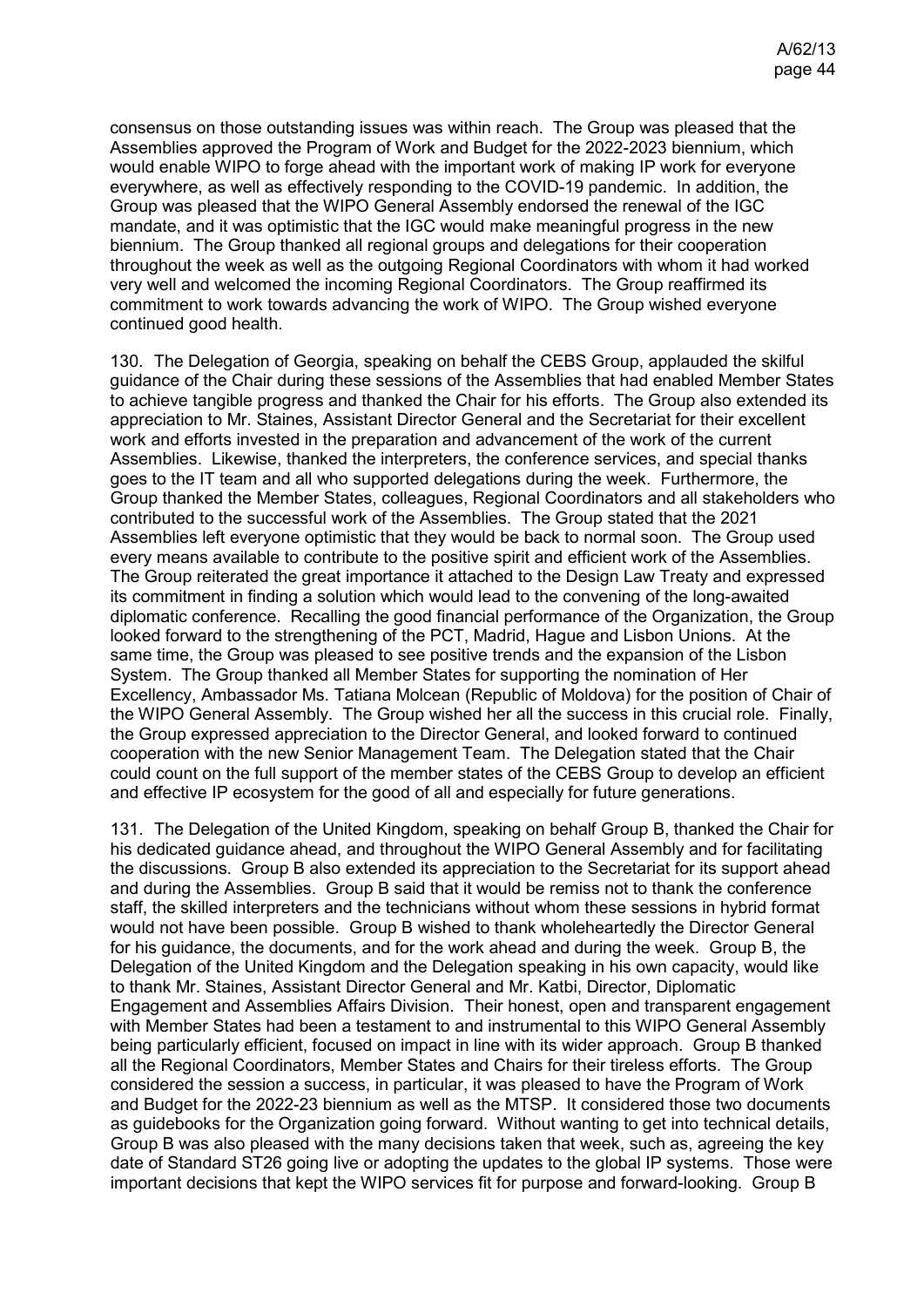also thanked the Chair for his comments concerning future informal consultations to deliver the WIPO General Assembly's decision contained in paragraph 12 of document A/60/3. Group B regretted that Member States were not able to find consensus on some of the issues. However, Group B honestly believed that by engagements that week, under the Chair's leadership Member States laid the ground for successful future outcomes. It noted that the first years of meetings under the new administration confirmed the strength of the Organization and its forward-looking nature. The Delegate informed that he was just finishing his 13<sup>th</sup> WIPO General Assembly as a Geneva-based delegate, and the fourth WIPO General Assembly as a Regional Coordinator, and it would be his last as a Regional Coordinator. So many people had guided, advised and showed him the right outcomes, the right avenues and the dead ends. The Delegate said he could spend a good couple of hours naming them all. The Delegate sincerely thanked all and made a special mention to his fellow Regional Coordinators whose ranks he was now leaving at least for some time.

132. The Delegation of Spain associated itself with the statement made by the Delegation of the United Kingdom on behalf of Group B. The Delegation saluted the Chair for his wise manner in conducting the debates and congratulated the Secretariat on its work. The Delegation noted that these Assemblies held in hybrid format had been a wonderful example of the way things could work and had helped to reconcile in-person participation in the Plenary with remote delegations, which was not an easy task. In the 62<sup>nd</sup> Series of meetings of the Assemblies, a variety of documents had been approved which had been of great relevance for the operations of the Organization, in which the Delegation had participated actively, such as the Program of Work and Budget for 2022-23 biennium and which the Delegation supported. It believed that this would allow WIPO to flourish in the current context and it hoped that there would be appropriate, smooth and ambitious implementation of the mandates contained in that document. In addition, the Delegation welcomed the fact that the WIPO General Assembly had approved the requisite steps to ensure that WIPO could join the UNSDG. This was an essential matter if Member States wished to link internationally speaking public policies for the promotion and protection of intellectual and industrial property with the SDGs, which guide the actions of the Member States. The Delegation was pleased with the improvements in the modernization of the international registration systems, and requested the Secretariat and Member States to pay particular attention to the development and proper operation of the PCT, Madrid and Hague Systems. Furthermore, the Delegation took note of the progress made in the different Committees. It hoped that once Member States moved towards a certain degree of normalcy, while continuing combating the COVID-19 pandemic, these forums would continue to be convened and would act as a forum for fruitful debate on the different aspects of intellectual and industrial property. Take decisions for the future in which Spain would continue to participate actively, taking into account the cross cutting dimensions which govern all of the activities of the Organization, a true example of dialogue and effective multilateralism.

133. The Delegation of Slovenia, speaking on behalf of the European Union and its member states, reiterated its thanks to the Chair for his able and skilful guidance and leadership in facilitating discussions during the session of the WIPO General Assembly. The Delegation also thanked the Chairs, Vice-Chairs, the facilitators as well as the Director General, Deputy Directors, General, Assistant Directors General and the whole Secretariat for their hard work, and excellent performance during the current Assemblies and throughout the challenging year. Last but not the least, the Delegation thanked the WIPO staff that diligently supported delegations during the week. In spite of the hybrid mode, the Delegation was pleased that the WIPO General Assembly was able to discuss and adopt some vital documents for WIPO's continuous work, such as the Program of Work and Budget for 2022-23 biennium and the MTSP. With great interest and hopes, the Delegation looked forward to concrete results of the vision and new strategic approach. The Delegation was encouraged by WIPO's promise to aspire and make IP work for all. The Delegation supported WIPO in its efforts towards efficient and effective response to the COVID-19, and the willingness to assist Member States and business, including individual creators, innovators and SME's in their efforts towards economic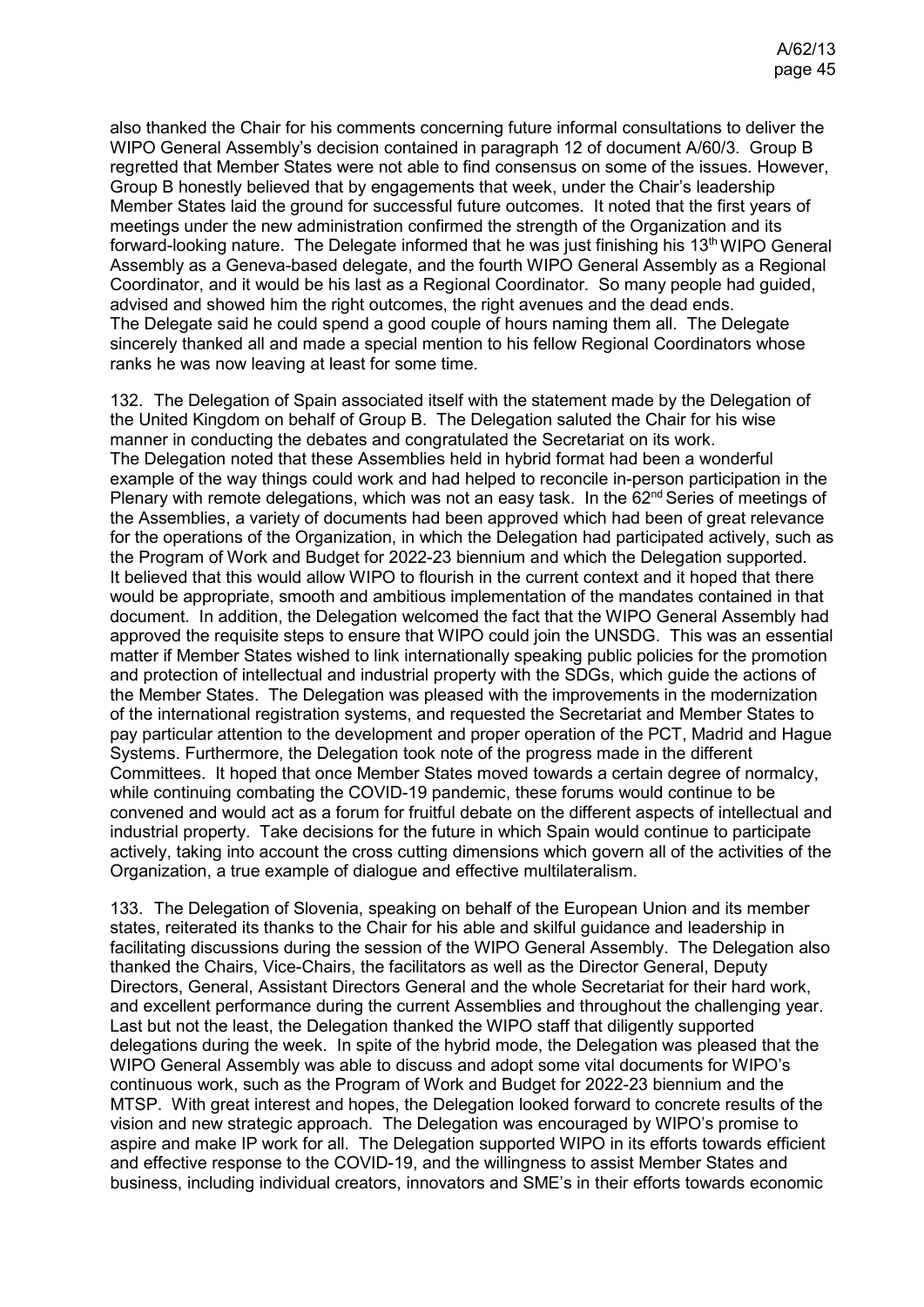recovery. The Delegation hoped that in building back better, IP would play its role for all stakeholders on the road to a resilient post-pandemic world. The Delegation was pleased to see the commitment to continued work in the different WIPO bodies and committees. The European Union and its member states welcomed the renewal for the IGC mandate for 2022/23, and looked forward to engaging constructively in negotiations as soon as they could restart in the new biennium. On the matter of the Design Law Treaty, the Delegation stood ready to further explore constructive proposals once the normative negotiations could resume, hopefully at the next WIPO General Assembly. In closing, the European Union and its member states wished to reassure and reiterate their continued commitment to WIPO's goals and work. The Delegation hoped that the demonstrative cooperative spirit would prevail in all WIPO bodies and committees, and continue to help delegations find pragmatic solutions during the upcoming year when improved circumstances would hopefully allow delegations to meet again without any restrictions.

134. The closing remarks of the Director General is recorded as follows:

"Thank you Chair, for giving me the floor at the closing of the Sixty-Second Series of Meetings of the Assemblies of the WIPO Member States.

"It has been a pleasure to see this hall and our lobby come alive again with people and participants, and to reconnect with old friends, as well as to meet many new ones, in person.

"My deep thanks goes as well to all those delegates who have joined us remotely.

- $\circ$  "For many of you, and I know this as someone whose home country is 6 hours ahead of Geneva, this has involved early morning or late night hours.
- $\circ$  "Thank you for your commitment, which has enriched our discussions and allowed us to feel connected with the WIPO family worldwide throughout the week.

"To Your Excellency, Ambassador Zniber, thank you for your unstinting commitment, steadfast support and wise guidance not only during this week, but throughout your tenure as Chair of the WIPO General Assembly.

- $\circ$  "You have played a key role in facilitating the positive outcomes we have reached this week, and you oversaw the transition at WIPO between two Administrations and the Organization's transition through the pandemic.
- o "During these exceptional times, the Organization has been fortunate to have you as our Chair.
- o "It has been a pleasure and honor to work with you.

"To our Dear Colleague Ambassador Molcean, congratulations once again on your election as the incoming Chair of the WIPO General Assembly. My team and I look forward to working closely together as we begin our preparations for next year's Assemblies.

"Thank you also to the Regional Coordinators for your contributions and support behind the scenes. And to Member States for your engagement. We look forward to our continued work together.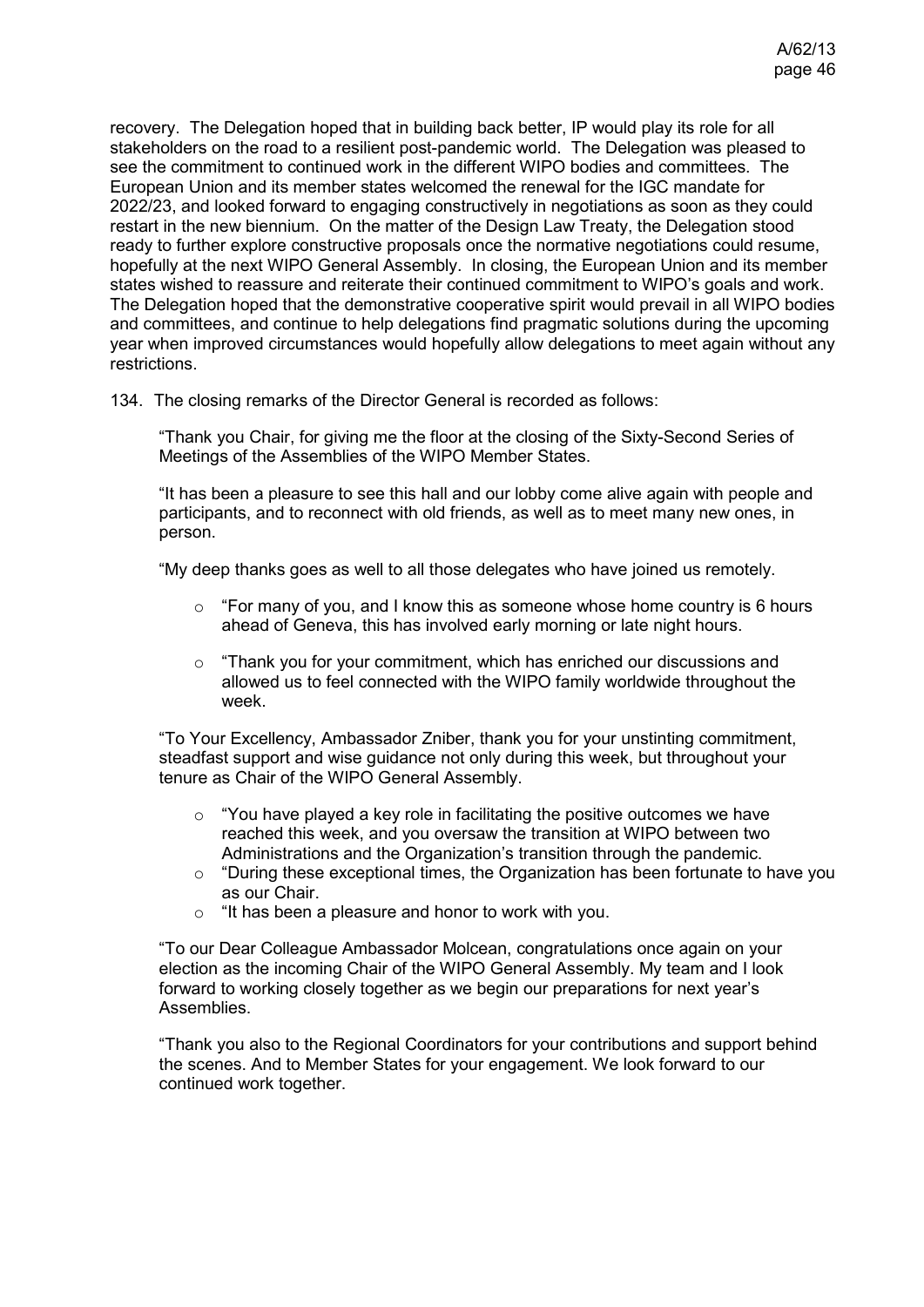"Excellencies, Colleagues, Friends

"As I said during my opening remarks, even as we must work to overcome the current crisis and mitigate the effects of the pandemic, we must also envision the opportunities before us and seize them together.

"I am therefore very grateful for the positive and encouraging statements many delegations made about the Medium Term Strategic Plan and our new Vision, Mission and Strategy for WIPO.

"We are also grateful that the Assemblies have approved the PBC's recommendations for the 2022/23 biennium. This Program of Work and Budget, including covid-19 related support, Capital Master Plan and other initiatives approved by you will lay the foundation for our future work. But these foundations will only translate into actual impact with your continued partnership and support. So please continue to be in close contact with us, and work with us to bring these plans to life.

"We are also pleased to have your approval for the revised policy on languages. We believe that greater inclusivity is not only key to WIPO's future Mission, but also aligns us even more strongly with multilingualism as a core value of the UN family. We are also pleased that a decision to join the UNSDG has been reached and we look forward to progressing the 2030 Agenda as one team.

"Members have also conveyed their enthusiasm for progressing the work of WIPO's Committees, agreed to the consensual renewal of key mandates and spoken favorably of resuming a more regular program of work in those areas where this has been impacted by the pandemic.

"And we have been able to achieve consensus on a range of provisions which will strengthen the functioning of this Organization and the operation of our services.

"Many Members have also indicated their desire to progress the normative agenda. The Secretariat is encouraged by these statements and will continue facilitate, to our utmost, these discussions.

"Excellencies, colleagues, friends

"If I may, I would like to say a brief word of thanks to my many colleagues here at WIPO.

"To my Sector Leads, my Deputy DGs and Assistant DGs, thank you to you and your teams for your work during the Assemblies and since we came together as the collective senior executive leadership of WIPO in January this year.

 $\circ$  "A special mention must go to ADG Andy Staines for skillfully facilitating the work of the various Chairs and Office-holders of the Committees and WIPO Bodies as Secretary of the WIPO Assemblies.

"Delivering a multiday, multilingual hybrid event involves a huge amount of energy and skill behind the scenes.

o "I want to thank our remarkable Secretariat for ensuring the smooth running of the Assemblies. And I want to thank our Interpreters for their professionalism and adjusting to the hybrid format with aplomb.

"I am sure Members will also want to join me in acknowledging the work of WIPO's technical teams who have done a tremendous job in facilitating our discussions, as well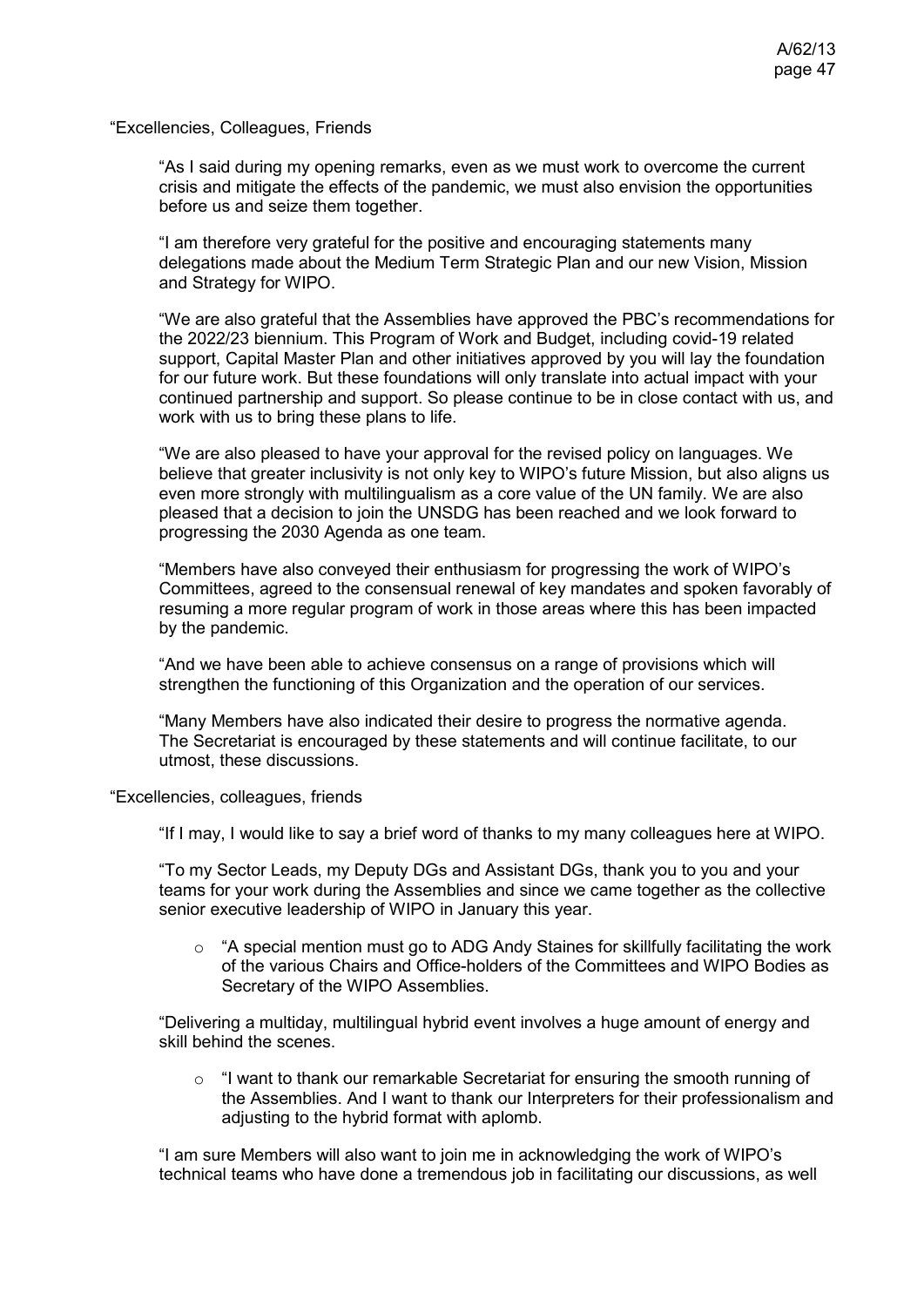as our security, sanitary and catering staff for keeping delegates safe and suitably refreshed. Thank you all. It is deeply appreciated.

"Excellencies, colleagues, friends,

"The issues debated, raised and agreed to over the course of this week's Assemblies are a testament to what can be achieved through international cooperation and partnership, through multilateralism.

"While these remain uncertain times, it is only by working together that we can build consensus, confront shared challenges and ensure that WIPO's work advances the common good, supports the delivery of Agenda 2030 and delivers real impact for you, for your communities and your economy.

"It is in this spirit that I look forward to continuing our work together over the year ahead.

"And it is in this spirit that we can advance our shared vision of a world where innovation and creativity from anywhere is supported by IP for the good of everyone.

"Thank you all very much, and keep safe until we next meet again."

135. The closing remarks of the Chair is recorded as follows:

"Excellencies Ambassadors, "Mister Director General, "Delegates and representatives from all capitals, "Dear Staff of WIPO, "Excellencies, Ladies and Gentlemen,

"We have reached the end of the  $62<sup>nd</sup>$  series of meetings of the Assemblies of the Member States of WIPO.

"It is with great pleasure that I chaired all of our work, not only this week, but also throughout these two last years.

"My involvement during the several dozen meetings that I have chaired all through my mandate allowed me, once again, to appreciate the importance of multilateralism. It is crucial for us – for all Member States – to come together to discuss, negotiate and overcome any blockages, always in a spirit of cooperation and partnership. We must bring together interests and minds for a better tomorrow.

"Excellences, Ladies and Gentlemen,

"There are still several unsettled points that need to be taken forward if we are to reach the full potential of this august assembly that brings us together.

"Beyond what we want to achieve together, let us not forget that WIPO's first mission is to lead the development of a balanced and effective international IP system that enables innovation and creativity for the benefit of all.

"WIPO has an essential role for artistic, creative and intellectual ties. WIPO is the guardian of culture; and culture, Ladies and Gentlemen, is certainly an essential pillar in the rapprochement between societies and all living consciences.

"It is this same goal that Morocco has been willing to promote throughout these two years of presidency. Therefore, I hope we have succeeded in adding one more stone to the edifice that we are building here together.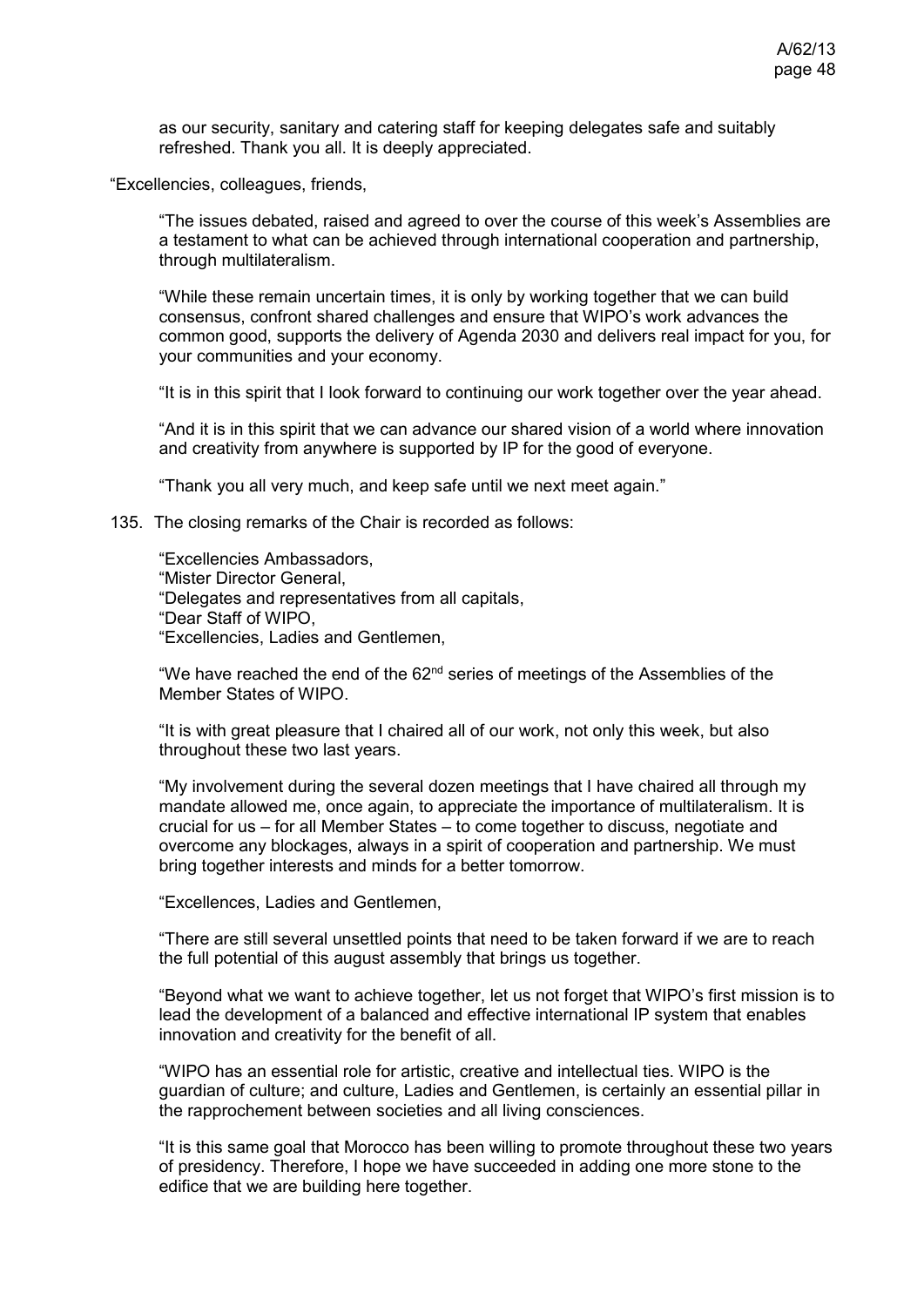"In a world without COVID, we were prepared to celebrate our presidency with several cultural events that could show you the richness and diversity of Moroccan culture. We will program an event as soon as we can and we hope to see many of you at a cultural meeting connected to one of WIPO's activities.

"In any case, you can always count on the Moroccan delegation, which remains committed to progress in our discussions in all the necessary themes in an active and constructive manner.

"Excellencies, Ladies and Gentlemen,

"I would like to make a special mention of the regional coordinators who facilitated the task of the presidency thanks to their flexibility, their spirit of communion and dialogue. I know that their task is not always easy but they succeed in it with excellence even when our meetings have been intense.

"I would like to thank all member states for their engagement, their constructive contributions and their flexibility.

"I would also like to thank the Director General, Mr. Daren Tang, as well as all the members of the Secretariat who have been of invaluable and unwavering help. Mister Director General and all the SMTs have always been present and active for the ins and outs and for every detail of our work.

"And, of course, I would like to salute the tireless work of the translators without whom we could not exchange our ideas and our words.

"I would like finally to express my best wishes for our incoming Chair, Her Excellency Ambassador, Permanent Representative of Moldova, Madam Tatiana Molcean.

"If I may, I would like to end my remarks recalling an essential point: To know how to sublimate talents and to protect them is to believe in the future of humanity; that is why WIPO is an organization mainly focused on the future.

*"*Thank you for your attention"

136. The Sixty-Second Series of Meetings of the Assemblies of WIPO was closed by the Chair of the WIPO General Assembly.

[Annex follows]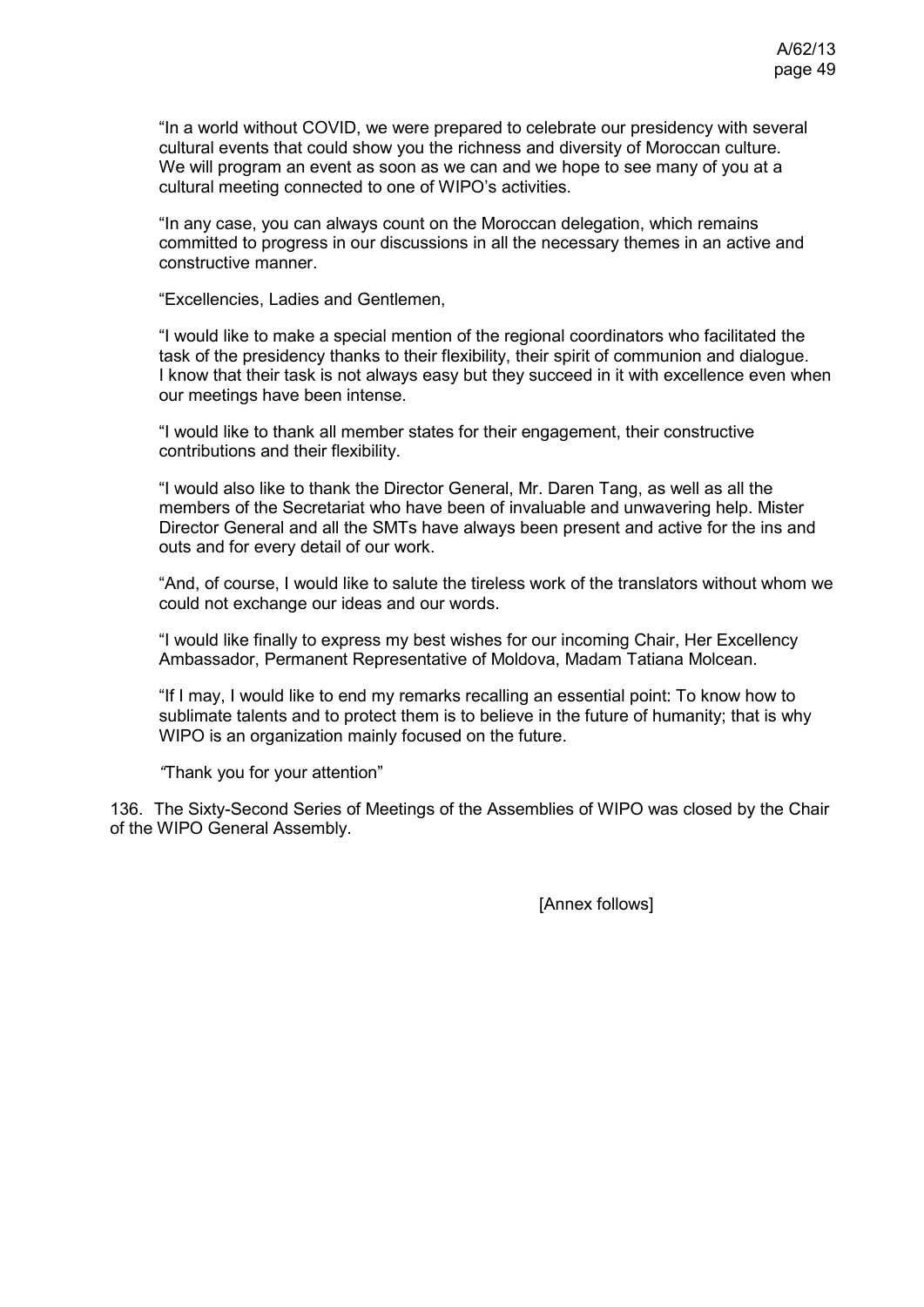### ITEM 5 OF THE CONSOLIDATED AGENDA

### GENERAL STATEMENTS

1. The Delegations and Representatives of the following 111 States, two intergovernmental organizations and 10 non-governmental organizations provided oral or written statements under this agenda item: Albania, Algeria, Argentina, Armenia, Australia, Austria, Azerbaijan, Bangladesh, Belarus, Botswana, Brazil, Brunei Darussalam, Burkina Faso, Cambodia, Canada, Chile, China, Colombia, Congo, Costa Rica, Côte d'Ivoire, Croatia, Cuba, Czech Republic, Democratic People's Republic of Korea, Denmark, Dominican Republic, Ecuador, Egypt, El Salvador, Eswatini, Ethiopia, Finland, France, Gabon, Gambia (the), Georgia, Germany, Ghana, Greece, Guatemala, Hungary, Iceland, India, Indonesia, Iran (Islamic Republic of), Iraq, Israel, Italy, Jamaica, Japan, Jordan, Kenya, Kazakhstan, Kyrgyzstan, Lebanon, Lesotho, Liberia, Lithuania, Madagascar, Malawi, Malaysia, Mexico, Mongolia, Montenegro, Morocco, Mozambique, Namibia, Nepal, New Zealand, Nigeria, Norway, Oman, Pakistan, Paraguay, Peru, Philippines, Poland, Portugal, Qatar, Republic of Korea, Republic of Moldova, Romania, Russian Federation, Rwanda, San Marino, Saudi Arabia, Serbia, Singapore, Slovakia, Slovenia, South Africa, Spain, Sudan, Sweden, Switzerland, Syrian Arab Republic, Thailand, Trinidad and Tobago, Tunisia, Turkey, Uganda, Ukraine, United Arab Emirates, United Kingdom, United Republic of Tanzania, United States of America, Uruguay, Uzbekistan, Viet Nam, Zimbabwe, African Regional Intellectual Property Organization (ARIPO), Patent Office of the Cooperation Council for the Arab States of the Gulf (GCC Patent Office), Inter-American Association of Industrial Property (ASIPI), Emirates Intellectual Property Association (EIPA), Health and Environment Program (HEP), IP Justice, Japan Intellectual Property Association (JIPA), Knowledge Ecology International (KEI), Latin American School of Intellectual Property (ELAPI), League of Arab States (LAS), Organization of Islamic Cooperation (OIC) and South Centre (SC).

2. Delegations and Representatives congratulated the Chair and Vice-Chairs of the WIPO General Assembly on their election to office, wished them every success in leading the Assemblies and assured them of their full cooperation in that respect. They commended the Director General and the Secretariat for their work over the previous year, including with regard to the preparation of documentation and arrangements for the Assemblies. Delegations speaking in their national capacity generally associated themselves with the statements made on behalf of their respective groups.

3. The Delegation of South Africa, speaking on behalf of the African Group, said that as the COVID-19 pandemic continued to disrupt lives and livelihoods around the world, WIPO must play a key role in the response to the pandemic by enhancing capacity building, technology transfers and development partnerships, working towards mainstreaming the global response to current and future pandemics across all of its activities, programs and committees. WIPO should help its Member States to use intellectual property (IP) to stimulate growth potential and build sustainable economies, while paying particular attention to the needs of small and medium-sized enterprises (SMEs), women, young people and local and indigenous communities. To optimize the WIPO contribution to economic and social recovery from the COVID-19 pandemic, the WIPO Development Agenda (DA) recommendations must be interpreted in line with the 2030 Agenda for Sustainable Development. The African Group welcomed the Program of Work and Budget for 2022/23 biennium, in particular its focus on development activities and its support for creativity and innovation for a better and more sustainable world. The commitment to assisting Member States in their efforts to tackle the COVID-19 pandemic and ensure vaccine equity was particularly welcome, and should be accompanied by measures to facilitate partnerships for enhancing global vaccination production capacity and providing an enabling environment of innovation and technology transfer, including by encouraging the use of flexibilities provided for in the Agreement on Trade-Related Aspects of Intellectual Property Rights (the TRIPS Agreement). The ongoing trilateral cooperation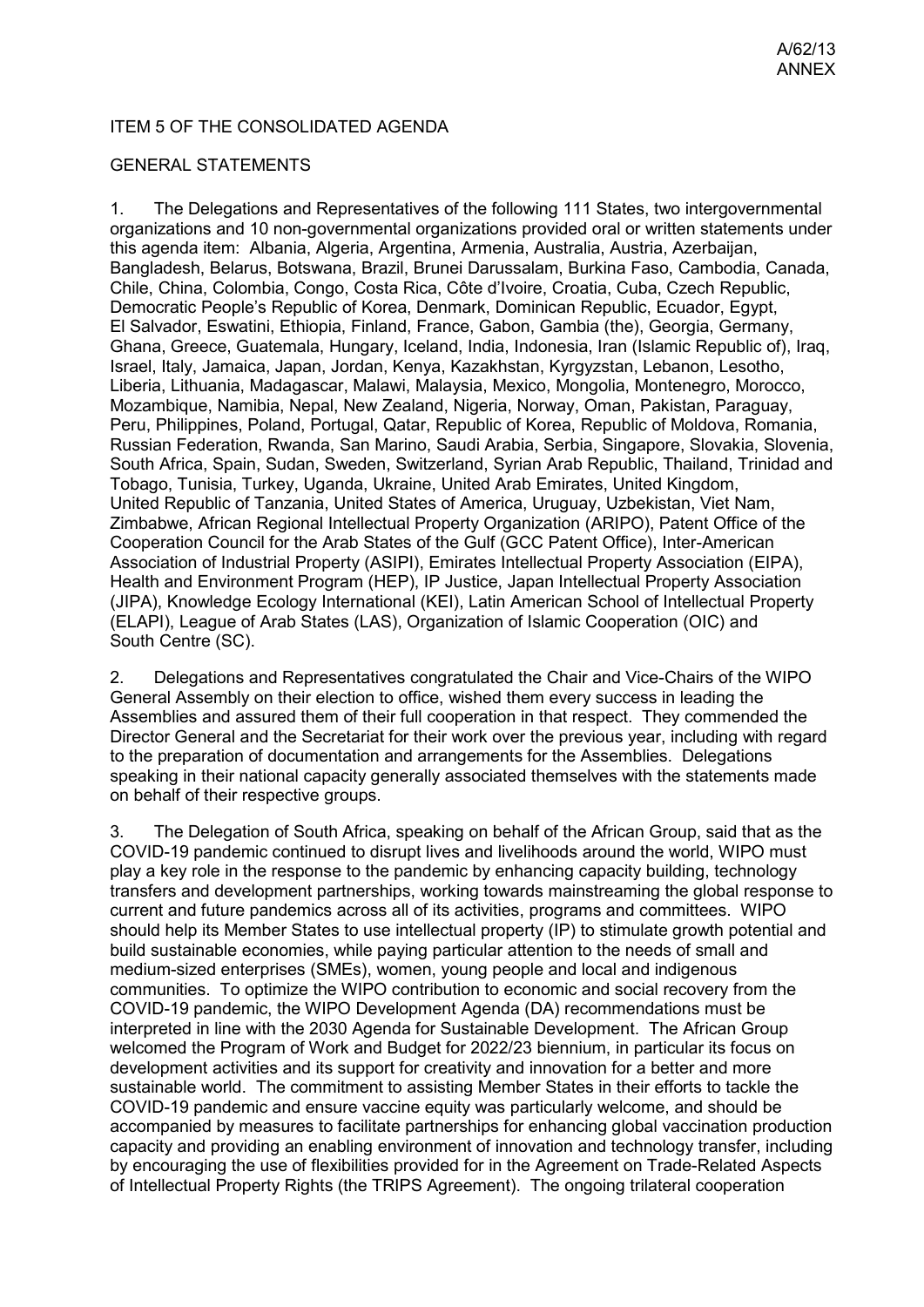between WIPO, the World Health Organization (WHO) and the World Trade Organization (WTO) was commended. The African Group attached great importance to the work of WIPO, in particular its committees and working groups, and welcomed the renewal of the mandate of the Intergovernmental Committee on Intellectual Property and Genetic Resources, Traditional Knowledge and Folklore (IGC). The Group wished to see the conclusion of the Design Law Treaty (DLT). The principles of equitable geographic representation and proportionality should be upheld in the enlargement and composition of the WIPO Coordination Committee and the Program and Budget Committee (PBC). The African Group had faith in the potential of the IP ecosystem to transform societies and assist developing countries in the attainment of their development goals. Such potential could only be fulfilled through an effective and inclusive IP system that responded to the specific needs of all stakeholders, and which helped to address challenges in areas including health, education, climate change and food security, taking full advantage of innovation and technological development.

4. The Delegation of Bangladesh, speaking on behalf of the Asia and the Pacific Group (APG), said that the Asia-Pacific region attached great importance to IP and that a fair and balanced IP system was an important tool for economic development. Given the pace at which IP filings and innovation activities were taking place in the region, the APG was greatly underrepresented on the WIPO Coordination Committee. The joint proposal on membership that had been submitted by the Group and the African Group was the most appropriate way to resolve the standstill on the matter. Membership of the PBC should be open to all. Research and development (R&D) on new health technologies, in particular vaccines, was attracting enhanced public spending in many countries. In that light, a balanced IP rights system was needed to ensure equitable access to diagnostics, therapeutics and vaccines to combat the coronavirus. There was a need to work together to finalize an international legal instrument or instruments to protect genetic resources (GRs), traditional knowledge (TK) and folklore, and to convene diplomatic conferences to adopt a treaty on the protection of broadcasting organizations and the DLT. The Group welcomed progress made on the issue of establishing new WIPO External Offices, the increase in the Organization's net assets for 2020 and its overall healthy financial situation.

5. The Delegation of Belarus, speaking on behalf of the Group of Central Asian, Caucasus and Eastern European Countries (CACEEC), congratulated the Director General on the anniversary of his taking office, and expressed support for his work to strengthen the key role of WIPO as the global IP system regulator. The Delegation noted with satisfaction the contribution of WIPO, under the leadership of the new Director General, to the development of the innovation environment, and acknowledged the support provided to SMEs, and to talented and enterprising young people, thereby enabling them to commercialize the fruits of their intellectual labor. Despite the economic downturn caused by the pandemic, the Organization remained financially stable, which showed the global demand for the services provided by WIPO, the effectiveness of ongoing advocacy work to raise public awareness of IP and how effectively the Organization was being managed in difficult circumstances. The Group noted with satisfaction that, even during times of restricted activity, WIPO maintained a busy agenda, and the productivity of its experts had in fact increased, which underscored the importance of digital reform to the work of WIPO. The Organization had maintained its role as a significant forum for inclusive and transparent dialogue, with the participation of all stakeholders, facilitating the attainment of the Sustainable Development Goals (SDGS). CACEEC hoped for a renewal of the normative aspect of the work of WIPO in the near future. Countries in the Group were active users of the global services provided by WIPO and parties to its multilateral conventions and agreements. The amount of international and national IP registrations was growing. Over the previous 10 years, countries in the region had submitted 30 instruments of ratification and accession to the international agreements of WIPO. At the national level, the constant focus was on supporting innovation and developing an innovative environment. Policy documents had been adopted at the national level, the implementation of which would enable countries to improve their position on the Global Innovation Index (GII). Technology and Innovation Support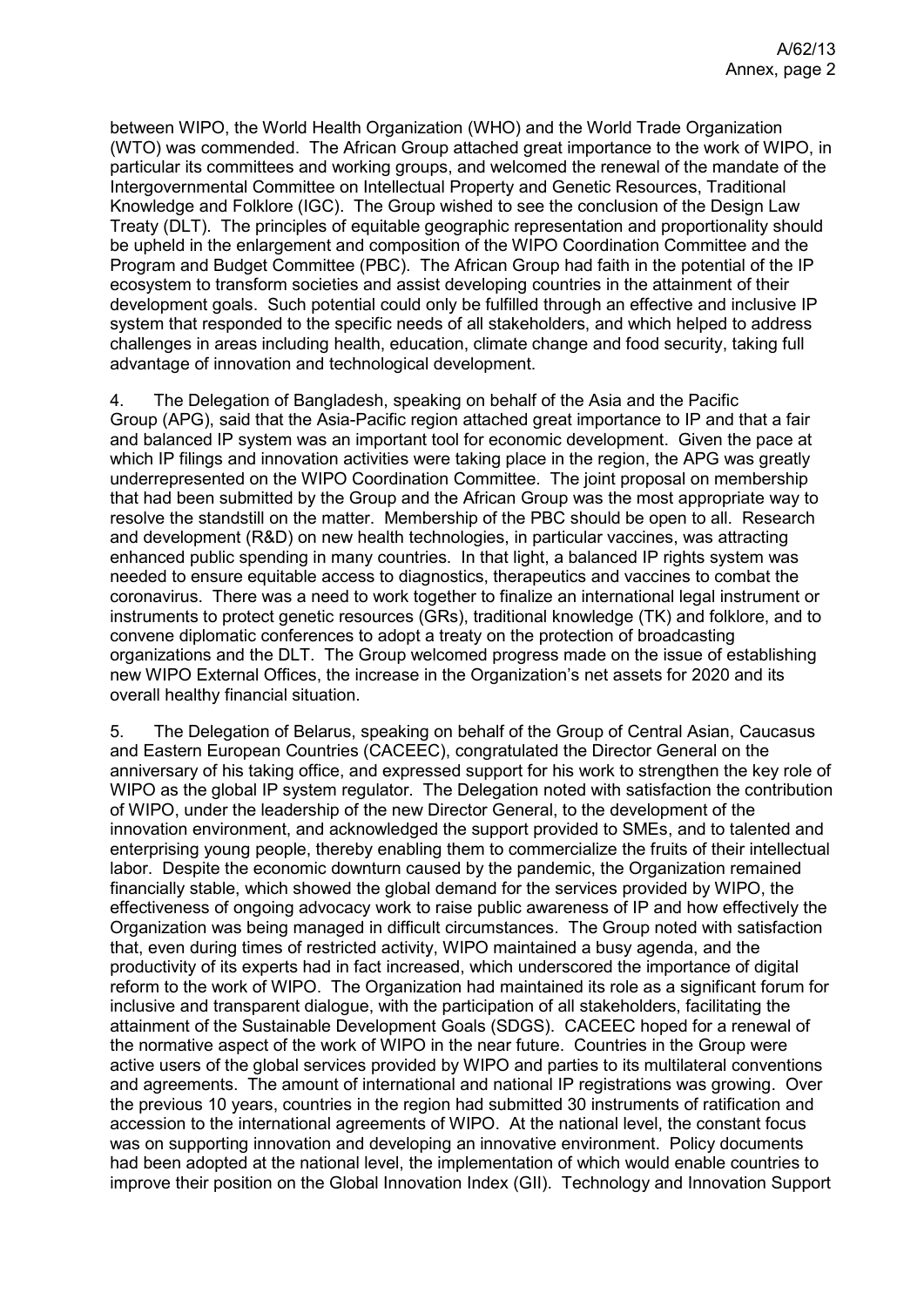Centers (TISCs), which currently numbered 250 in the region, were in high demand, and their network was growing continuously. Countries in the region were actively developing their IP infrastructure and strengthening their provision of IP services. The Group noted with satisfaction the revision of the WIPO policy on languages. CACEEC was cooperating closely with China and several Arab States, and was looking forward to making progress on the issue of broadening the language regime of the Madrid and Hague Systems for international registration. The Group was interested in seeking a solution to the matter of including Russian in the official languages of those systems, with a view to increasing access for applicants from CACEEC countries to WIPO services, as well as ensuring the accession of new parties to WIPO agreements. CACEEC was looking forward to further fruitful cooperation with WIPO and the development of traditional and new areas for cooperation. An additional stimulus in that regard would be to increase CACEEC countries' representation in the WIPO Secretariat, particularly at the management level. The current Series of Meetings of the WIPO Assemblies was in hybrid format, and the duration of the events had been reduced significantly. In that regard, the Group looked forward to prompt decision-making on issues where consensus could be found, and hoped for productive work in the key WIPO committees and working groups that were due to meet before the end of the year. In the context of the current Series of Meetings of the Assemblies, the Group was keen to solve the matter of appointing the Eurasian Patent Office (EAPO) as an international searching authority and international preliminary examining authority. CACEEC was convinced that that would allow for a broadening of the use of the international patenting system and the development of innovative processes in the Eurasian subregion. The Group stood ready to cooperate constructively on all items on the agenda.

6. The Delegation of Georgia, speaking on behalf of the Central European and Baltic States (CEBS) Group, said that it was pleased that WIPO had ensured stability, positive financial results and the delivery of IP services despite the COVID-19 pandemic. Technology, innovation and creativity had always been crucial to overcoming challenges and they would play an essential role in the post-pandemic recovery. Despite the pandemic, there were opportunities for IP and the CEBS Group was confident that they would be seized. The CEBS Group supported the Program of Work and Budget for 2022/23, which reflected the Medium-Term Strategic Plan (MTSP) 2022–2026. Plans to develop initiatives to help communities, enterprises and individuals were welcomed. Commercialization and IP management could result in economic growth and development. In line with the statement made at the PBC, diversity and inclusivity at WIPO would foster an active global IP ecosystem. Given the Organization's financial performance, the CEBS Group wished to strengthen the main Unions. Member States had been productive, despite the pandemic, which would help to reach a consensus on core issues. Over the years, the allocation of resources had been effective. The financial stability of the individual Unions and efforts to launch promotional activities and support stakeholders were appreciated. The allocation of seats in the WIPO Coordination Committee was a long-standing issue that had dominated discussions in 2021. The CEBS Group had demonstrated flexibility and it remained optimistic that a satisfactory decision could be reached.

7. The Delegation of China said that the current crisis also presented opportunities. Confronted by the ongoing COVID-19 pandemic and other global challenges, innovation and IP were more important than ever. There was a need to leverage the IP system to further stimulate innovation and allow IP to play an active role in tackling the pandemic and leading the world towards economic recovery, while striking a balance between IP protection and the public interest. Against that backdrop, the Government of China, based on the new development stage, had completed a new round of amendments to the Patent Law, the Trademark Law, the Copyright Law and other IP laws and regulations, and accelerated the drafting of the IP protection and utilization plan for the 14<sup>th</sup> Five-Year Period. Those moves would provide boost economic growth and sustainable development by promoting high-quality IP, strengthening IP protection and optimizing the innovation and business environment. WIPO had started to implement its new MTSP in 2021. The plan optimized the Organization's mission, the strategic pillars and internal structure, with the aim of developing a balanced IP ecosystem while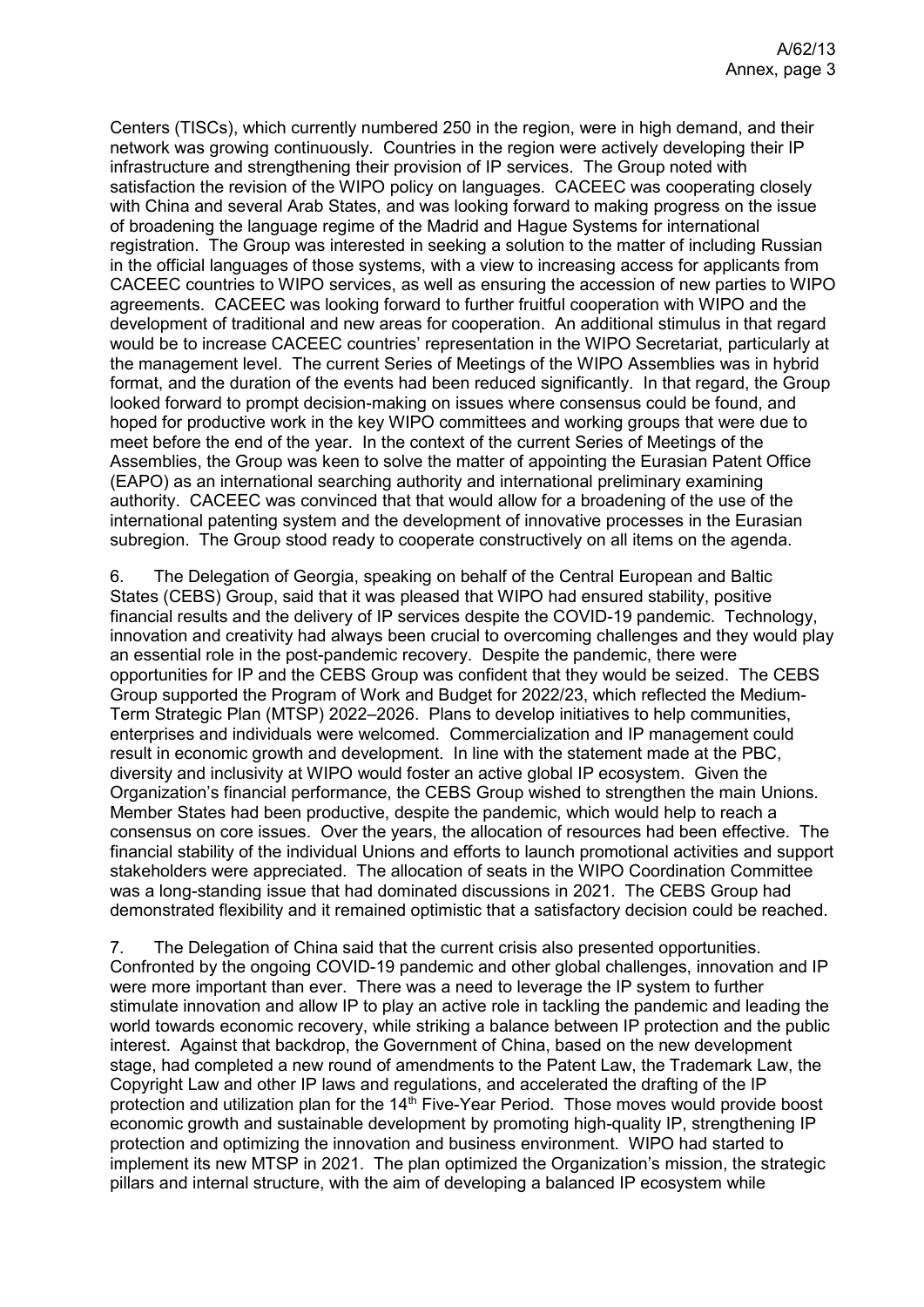strengthening ties with Member States. The Delegation wished to make five points: (i) WIPO should play a more active role in addressing global challenges; (ii) WIPO should pursue norm-setting for global IP rules and had an important role to play in drafting IP rules in new domains and sectors; China looked forward to a consensus on the early convening of a diplomatic conference on the adoption of the DLT; (iii) WIPO should strive to improve its global IP services, including through the use of Chinese and other relevant United Nations (UN) official languages in the Madrid and Hague Systems, more effectively maintained user data security and better services delivered to global innovation actors; (iv) developing countries'' concerns should be taken properly into account, their representation in WIPO"s decision-making bodies should be increased and they should be provided with more technical assistance to facilitate IP capacity-building; (v) the programs, budget and other work of WIPO should be rendered more transparent. Supported by the 14<sup>th</sup> Five-Year-Plan, the Hong Kong Special Administrative Region (Hong Kong SAR) of China was forging ahead to become an international innovation and technology hub and a regional IP trading center. To enhance its IP system, the original grant patent (OGP) system had been launched in December 2019. By the end of July 2021, 455 OGP applications had been received. In June 2021, the Patents Registry granted the first patent under the OGP system, marking a milestone in the development of the patent system of the Hong Kong SAR, and reinforced its support for the robust development of the innovation and technology ecosystem. The Hong Kong SAR would also capitalize on its advantages in professional services, make the most of its role as a trading hub and strengthen the connection between mainland and overseas enterprises in a bid to drive high-quality economic development through IP trading and commercialization.

8. The Delegation of the United Kingdom, speaking on behalf of Group B, said that it wanted the Assemblies to look to the future, steer the work of its subsidiary bodies and resolve stalemates. Evidence showed that IP continued to drive global, economic, social and cultural development. The GII 2021 demonstrated the importance of IP in supporting solutions. Group B was pleased to be part of an organization that supported a well-functioning, balanced global IP framework, helped grassroots innovators and encouraged collaboration between the public sector, industry and academia by enabling voluntary IP licensing and technology transfer initiatives on mutually agreed terms. IP systems should remain fit for purpose and provide incentives for human ingenuity. Group B supported the COVID-19 package that would improve the Organization's pandemic response and it was grateful for how WIPO had continued to provide IP services during the pandemic. Group B supported updates to the PCT as well as the Madrid and Hague Systems to facilitate the electronic filing of intellectual property rights (IPRs). It expected that building user-friendly tools would remain a priority and that the pandemic would provide useful lessons in that regard. Group B praised the Program for Work and Budget for 2022/23 biennium and continued to support the Director General in delivering the MTSP. WIPO played a role in solving global challenges such as climate change, food security and artificial intelligence (AI). Group B recognized the role of WIPO services, such as WIPO GREEN and WIPO Re:Search, in connecting innovators with innovation users for the benefit of all. Group B hoped that the WIPO Assemblies in 2022 would be a forum for the debate on innovation and creativity, which would make IP more relevant to the public at large and cement the role of the international IP framework in driving innovative and creative economies.

9. The Delegation of Paraguay, speaking on behalf of the Group of Latin American and Caribbean Countries (GRULAC), said that it was committed to working with the Chair and Member States to ensure the success of the 62<sup>nd</sup> session of the WIPO Assemblies. As everyone was aware, the COVID-19 pandemic continued to have an impact on everyday life, with the Assemblies again taking place in a hybrid format and many issues yet to be addressed; however, progress had been made and Member States had learned to work under the circumstances and overcome them, demonstrating their resilience and commitment to WIPO and its areas of work. In that regard, GRULAC wished to thank the secretariats of the various Committees, the interpreting services, the audiovisual services and all staff members for their commitment and dedication. It was grateful to the Director General for his comprehensive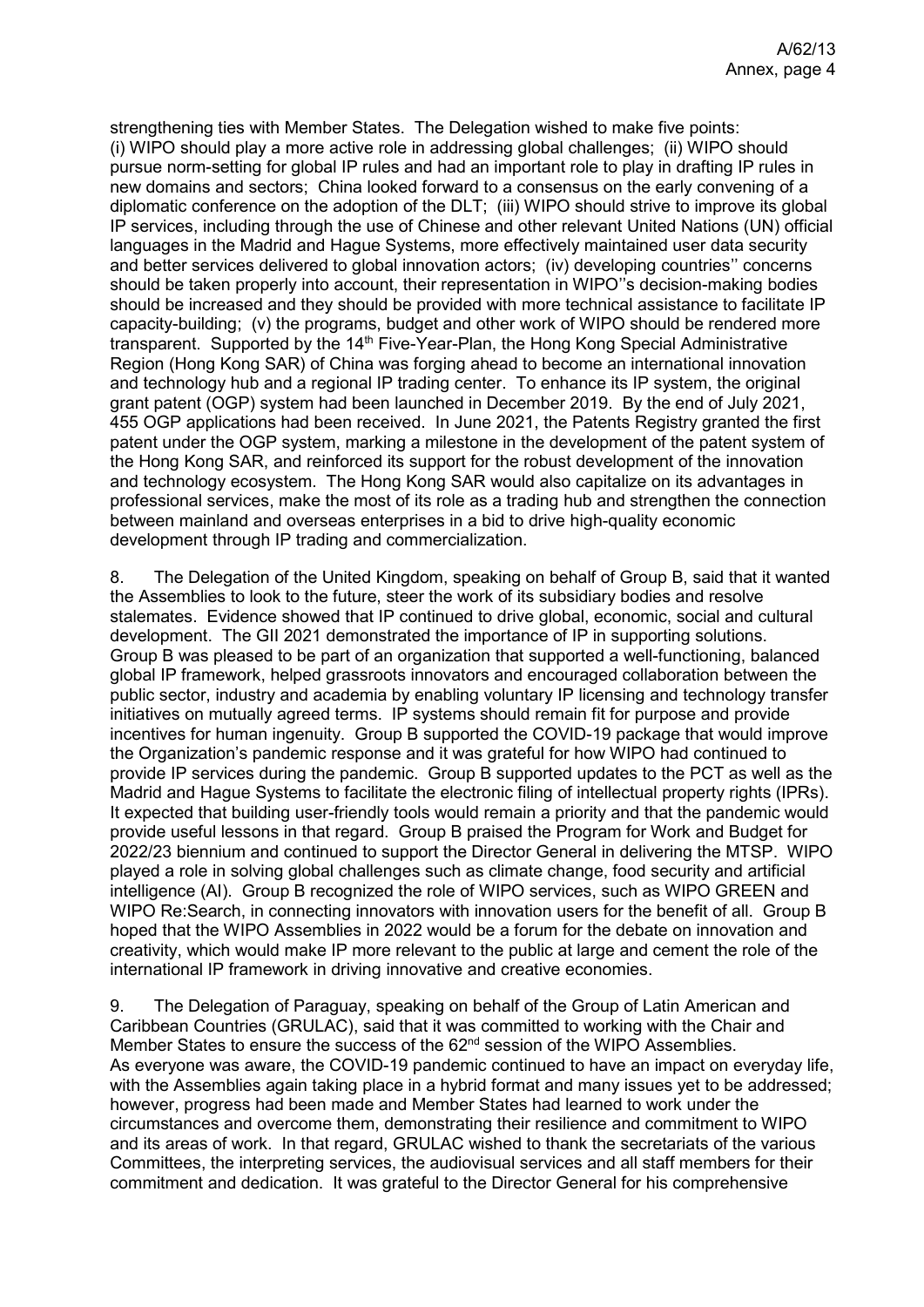report on the Organization's activities in all areas, and particularly appreciated the actions and leadership of WIPO in helping and cooperating with Member States to combat the COVID-19 pandemic through legislative assistance, technical assistance and capacity building, support for innovation and technology transfer, and steps taken in cooperation with other multilateral organizations, including WHO and WTO, under the leadership of the Director General. It welcomed the Director General's vision of a world where innovation and creativity from anywhere was supported by IP for the good of everyone, as well as his strong focus on development under the WIPODA. GRULAC would like to thank the various departments of WIPO, in particular the Division for Latin America and the Caribbean and the Traditional Knowledge Division, for all their efforts and support, which had enabled Member States to continue to pursue their IP-related activities in spite of the pandemic. GRULAC remained committed to the multilateral system and, in particular, the normative agenda of the Organization, and supported the topics to be discussed under the agenda items "WIPO Committees and International Normative Framework" and "Program, Budget and Oversight Matters".

10. The Delegation of Qatar, speaking on behalf of the Arab Group, said that the welcome ongoing development of the global IP system should reflect the recommendations contained in the WIPO DA and thereby take into account the priorities and needs of developing and least developed countries (LDCs). Achievements in that regard, as set forth in the report of the Committee on Development and Intellectual Property (CDIP), were welcome. Efforts should be intensified to complete the process of implementation of those recommendations, which had suffered delays owing, in particular, to the disruption caused by the COVID-19 pandemic, and resulting in non-compliance with the established deadlines. The Group supported the completion of work of the WIPO Assemblies that had been held over from the previous session because of the pandemic and welcomed the MTSP 2022–2026, as well as the decisions taken by the PBC with regard to the Organization's revised language policies. WIPO played a key role in enhancing the capacity of Member States to benefit from the IP system so as to achieve their development and socio-economic goals. The Group stood ready to engage in constructive and positive discussions in that respect. It also invited Member States to give favorable consideration to the continued calls regarding use of the Arabic language in WIPO systems, in particular the Madrid System and the Hague System. The Group had worked tirelessly in recent times to achieve its SDGs and to build a knowledge-based economy. It supported the ongoing negotiations in the Organization on implementing global protection laws, in particular those being conducted by the Standing Committee on Copyright and Related Rights (SCCR) and the IGC. The Group looked forward to pursuing that approach and achieving the greatest possible consensus among Member States.

11. The Delegation of the Philippines, speaking on behalf of the Association of South-East Asian Nations (ASEAN), welcomed the launch of the MTSP 2022–2026, which coincided with the publication of the 2016-2025 ASEAN IP Rights Action Plan Version 2.0. ASEAN welcomed the expression of interest by WIPO in supporting that plan, the support extended by the WIPO Division for Asia and the Pacific to the ASEAN Working Group on Intellectual Property Cooperation (AWGIPC), the success of the eHIPOC meeting, which had been held in April 2021, the successful completion of the ASEAN regional plan and the ongoing consultations ASEAN member States country plans. The WIPO Singapore Office continued to provide valuable support to the region. Cambodia, Malaysia, Myanmar, the Philippines, Singapore, Thailand and Viet Nam had performed well in the 2021 GII. Over the previous year, the Lao People's Democratic Republic had acceded to the Geneva Act of the Lisbon Agreement, Viet Nam had acceded to the Budapest Treaty and the Philippines had acceded to the Beijing Treaty. Technical support and assistance from WIPO had facilitated the achievement of those milestones. AWGIPC would continue to prioritize the strengthening of IP systems through digital transformation. ASEAN IP offices were working closely together to modernize, increase efficiency and improve the delivery of services to their stakeholders, especially micro, small and medium-sized enterprises (MSMEs).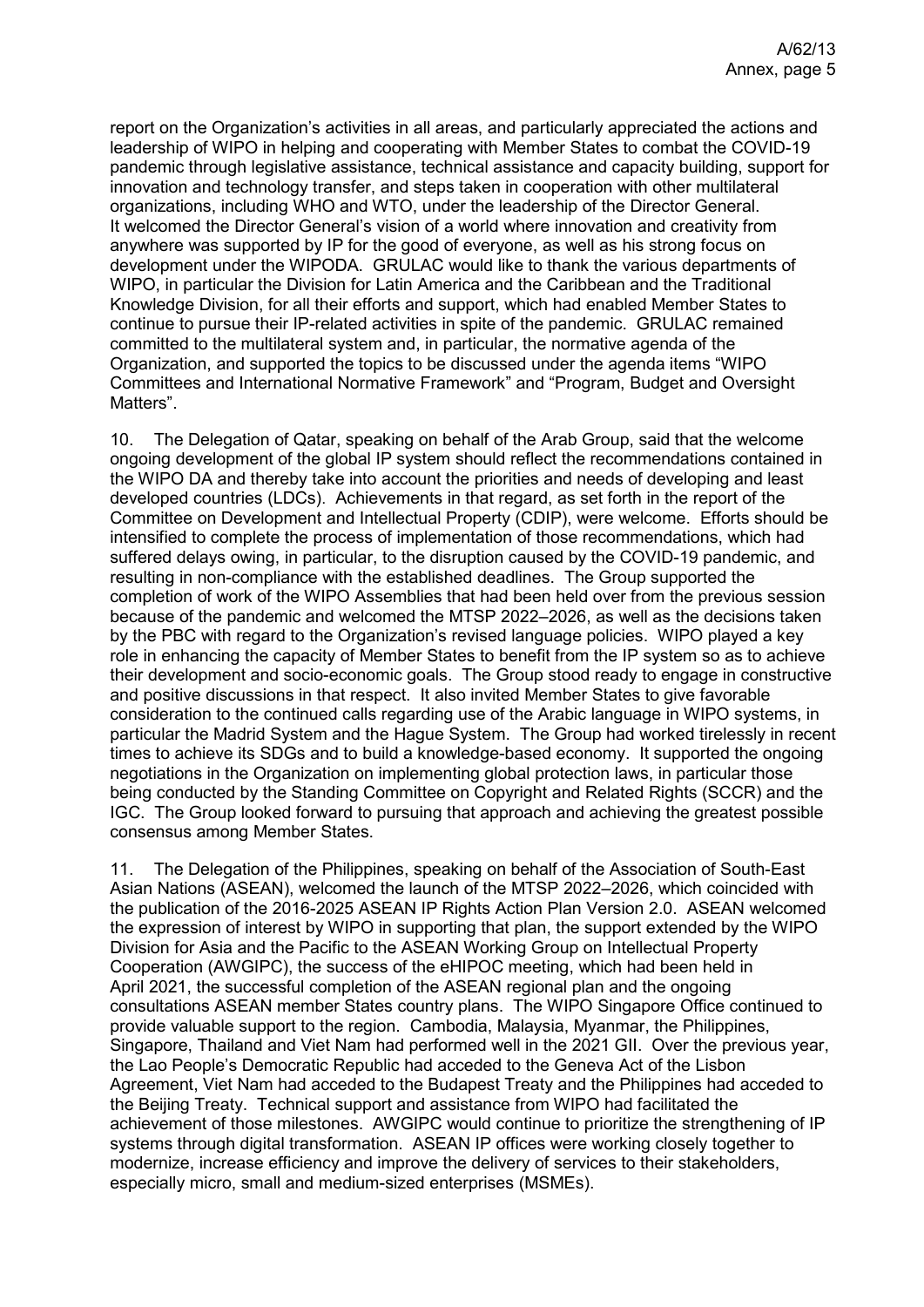12. The Delegation of Slovenia, speaking on behalf of the European Union and its member States, said that the value of IP rights had been underscored by the COVID-19 pandemic. It was to be hoped that the new vision and strategic approach adopted by WIPO would foster global innovation and creativity, supported by a balanced and effective IP rights system. Proposals to empower all members of society and to focus on concrete results through horizontal and targeted measures and programs aimed, in particular, at individuals and SMEs were encouraging, as were the efforts made by WIPO to tackle the pandemic. Strong and balanced IP systems could and should contribute to overcoming health crises and ensuring global economic recovery. In reaching out to business, the focus should be on green and digital transitions. Sustainability and continued discussions on IP and AI were priorities for the European Union. Progress needed to be made in negotiations on a treaty on the protection of broadcasting organizations that would take into account technological developments. The European Union was open to constructive proposals on the DLT. It also supported renewal of the IGC's mandate.

13. The Delegation of Albania, aligning itself with the statement delivered by the Delegation of Georgia on behalf of the CEBS Group, said that the General Directorate of Intellectual Property had met its objectives for 2020-2021. From 2016-2020, the Directorate had collected data from line ministries and central institutions implementing the national IP strategy. In May 2020, it had started to draft the new national strategy for 2021-2025 with the support of WIPO. Through virtual interviews with state institutions and stakeholders, gaps and challenges had been identified. The draft strategy had passed through the public consultation phase and the Council of Ministers was expected to approve it in October 2021. A national workshop would be organized with WIPO to launch the new third strategy, which would unite IP institutions in reaching strategic goals. Albania had approved Law 9947, which was in line with the European Trade Secrets Directive (EC Directive 2016/943). The recommendation of the European Commission had been included in the National Plan for European Integration 2020-2022. There had been other amendments regarding the inspection body, which adopted legal provisions and procedures to provide administrative protection against the infringement of industrial property rights. Albania had continued to promote IP rights and registration to businesses and universities. In the framework of World IP Day (April 26), an IP training center had been set up to organize activities, courses, training sessions and seminars. The WIPO Academy was supporting the center in preparing IP modules for different stakeholders. During April, activities to raise awareness had been organized across Albania. Albania had participated in a series of international copyright education roundtables that had been organized by WIPO in collaboration with the United States Copyright Office, among others, to learn about drafting policies to increase IP knowledge-sharing. Albania had signed memoranda of understanding with national and international partners and wanted to cooperate more with WIPO to build capacity and receive technical assistance. WIPO had helped Albania to receive German expertise regarding supplementary protection certificates (SPC) and a webinar had been held on September 28, 2021. More attention would be paid to IP outreach campaigns in the upcoming months.

14. The Delegation of Algeria said that an efficient and balanced IP system must respond to the needs and interests of all countries and ensure that the benefits of technical and technological progress were accessible to all, while contributing to stimulating, disseminating and utilizing innovation and creativity for the common good. In that regard, as the leading UN agency in the field of knowledge, WIPO was called on to play a more active role in overcoming major contemporary challenges, in particular by developing mechanisms to promote innovation and technology transfers, as well as by better integrating a development dimension into the policies, programs and activities of the Organization. In that regard, Algeria supported the vision set out by WIPO, which aimed to help States to make the most of the IP system to promote economic growth and sustainable development, paying particular attention to young creatives and SMEs. In addition, the significant support provided to Algeria by WIPO was vital to implementing IP-related projects and activities to the benefit of a broad range of national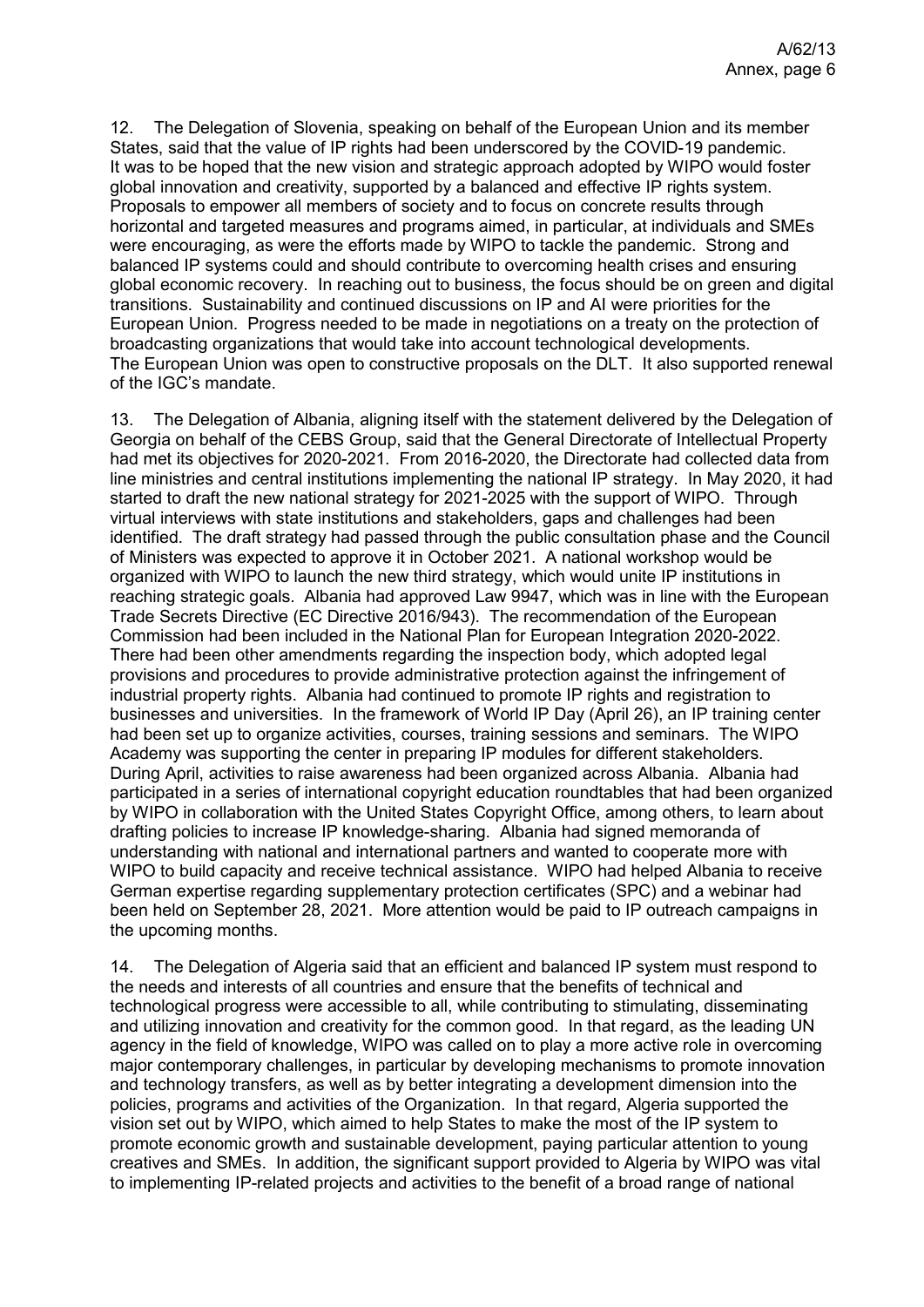stakeholders. Algeria, which had initiated local production of the CoronaVac vaccine the previous week, attached great importance to equitable access to medical technologies and innovation to tackle COVID-19. The Delegation welcomed the initiatives undertaken by the Organization to contribute to the global response to COVID-19 and encouraged WIPO to set up the necessary partnerships and collaboration to increase vaccine production and bolster economic recovery at the global level.

15. The Delegation of Argentina, aligning itself with the statement delivered by the Delegation of Paraguay, on behalf of GRULAC, said that the Assemblies were taking place in unique circumstances and that the COVID-19 pandemic continued to claim lives and hamper the development of many countries. Despite ongoing global efforts to find sustainable, fair and long-term solutions to end the pandemic and promote economic recovery, Argentina was conscious of the need for greater international cooperation and public-private interaction, as well as more robust, results-oriented diplomacy. As a result of COVID-19, over the previous 18 months, the relationship between IP and health care had become a key issue and the subject of intense debate and numerous academic papers and news articles. IP contributed to innovation as well as to the economic, social and cultural development of countries. In the post-pandemic world, it would be necessary to create a resilient and balanced IP system in which IP rights went hand-in-hand with access to health care, food, knowledge and technology transfer, in line with domestic policies aimed at promoting public interest in sectors of vital national importance. Concessions could be made at the multilateral level without threatening the protection and observance of IP rights, which benefitted everyone. Argentina appreciated WIPO initiatives launched in that spirit, particularly its services and support related to the COVID-19 pandemic, including technical assistance, capacity-building and the strengthening of trilateral cooperation (WIPO, WHO, WTO). Argentina was pleased to note the continued robust financial health of the Organization and held the view that its resource allocation policy should integrate the development dimension and align with the SDGs and the 45 recommendations of the DA, which legitimized the Organization's work and its status as a UN specialized agency. For that reason, Argentina supported the Director General's vision and mission to leverage the benefits of innovation and creativity for everyone. When the circumstances allowed, Argentina hoped to resume substantive negotiations within WIPO committees as quickly as possible and to make further progress in the areas of TK, GRs and folklore and the protection of broadcasting organizations. Argentina attributed more importance than ever to the cooperation, technical assistance and capacity-building activities of WIPO, as well as to educational and training activities in developing countries. The Delegation was particularly grateful for the support of the WIPO divisions, especially the Regional Bureau for Latin America and the Caribbean. Despite the setbacks caused by the pandemic, Argentina had maintained an active agenda with WIPO and the headquarters-based Regional Bureau by resorting to innovative methods and using the WIPO tools made available to members. From September 6 to 9, 2021, WIPO and the National Foreign Service Institute of Argentina (ISEN) had organized the first virtual training course for diplomats on negotiations and multilateralism in relation to IP. It was hoped that the activity would become part of the regular syllabus of the Diplomatic Institute and would encourage other Member States to implement similar activities. Argentina had also welcomed students from across Latin America and the Caribbean to its Master's Degree Program on Intellectual Property and Innovation. It would continue its work with WIPO GREEN, which sought to mobilize new innovative technologies in response to climate challenges by connecting users to technology providers to make agriculture more sustainable and foster cooperation between regional partners. In addition, Argentina had presented yerba mate tea, Patagonian lamb and Uco Valley wine at the WIPO Virtual Exhibition on Geographical Indications. Such initiatives provided a space to promote national products and raise awareness of the importance of using IP tools to protect products that were part of cultural traditions. Argentina noted the Director General's strong commitment to meeting the needs of developing countries, particularly regarding cooperation and assistance activities and projects that had a real impact and were in line with the Organization's initiatives. It encouraged the Director General to continue demonstrating that commitment with a view to the promotion and democratization of innovation.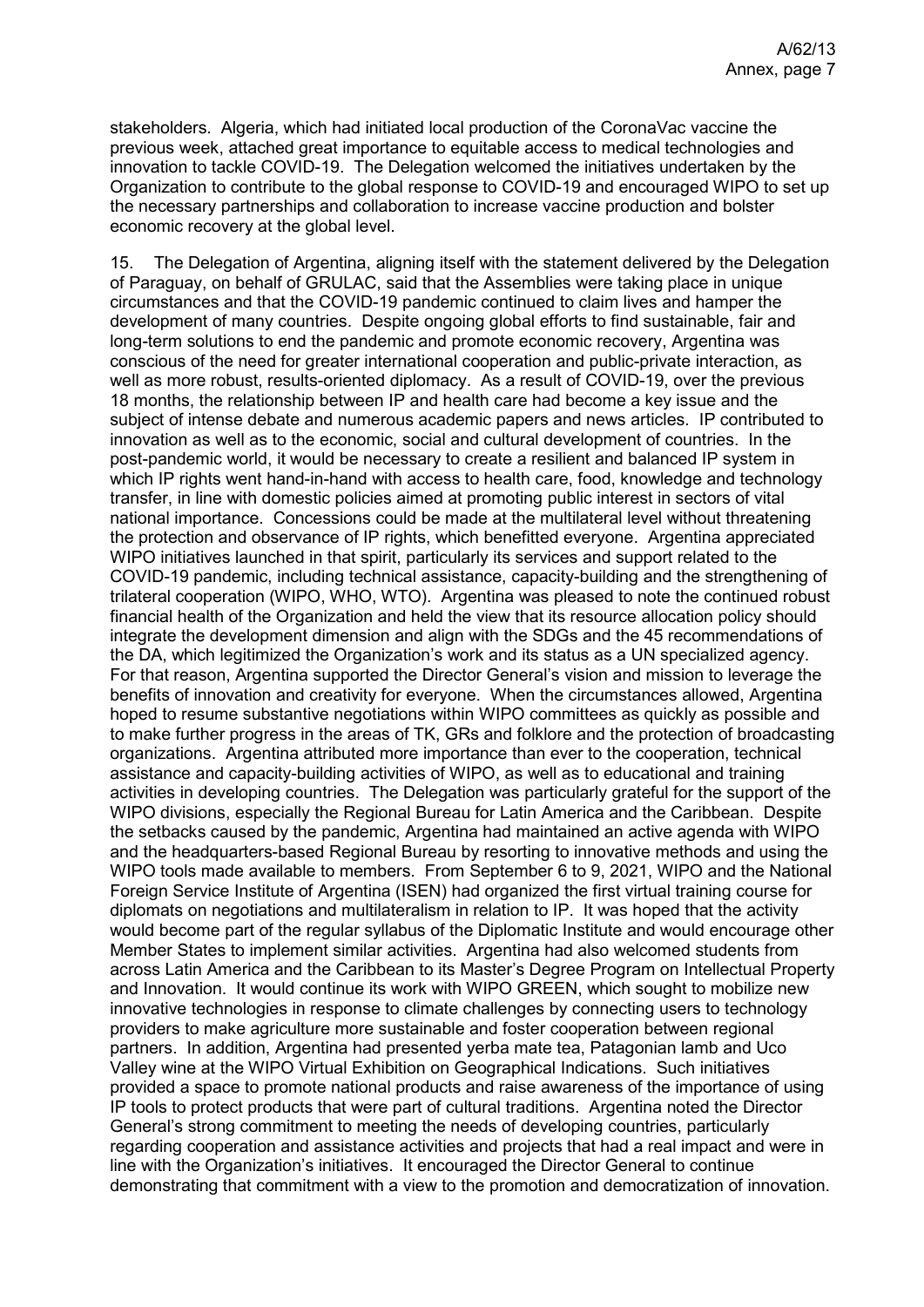Regarding WIPO staff, Argentina welcomed the measures adopted so far and supported the redoubling of efforts to achieve more balanced geographical and gender representation among WIPO senior and professional staff. It encouraged international awareness-raising of the contribution that women made to IP rights and innovation and the use of IP by SMEs.

16. The Delegation of Armenia said that it had worked on projects and IP events with WIPO and the Department for Transition and Developed Countries during 2021, the result of which was the strong IP legal system in Armenia. The Ministry of Economy of the Republic of Armenia had initiated legal reforms in the IP field, which included three draft laws on patents, industrial designs, and copyright and related rights. The draft laws on patents and industrial designs had entered into force on July 2, 2021, and the draft law on copyright and related rights had been submitted to the Government. It included provisions from the Beijing and Marrakesh Treaties, which the National Assembly for Armenia had recently ratified, and provisions regulating the activities of collective management organizations. The development of a new long-term IP strategy, which would meet modern requirements and benefit Armenian IP development and rights enforcement, was included in the program of the Government of Armenia. Over the years, Armenia had organized joint events with WIPO to identify needs and challenges through discussions with stakeholders. The COVID-19 pandemic had prevented the organization of some events but Armenia hoped that they would take place in future. Armenia remained committed to working with WIPO to further IP development.

17. The Delegation of Australia said that it shared the desire of the Director General of WIPO to simplify the international IP system and make it more accessible to innovators, creators and businesses, particularly SMEs, around the world. Australia would support that vision and the ongoing response to the COVID-19 pandemic, which continued to devastate communities globally. WIPO and the broader international IP system must continue to play an active role in that response. The development of safe and effective COVID-19 vaccines in record time was a testament to the IP system, which must continue to support timely, widespread and affordable access to those vaccines. WIPO, together with WTO and WHO, had done crucial work in that regard. Global immunization was the only path out of the pandemic. The Delegation welcomed the holding of hybrid meetings in the current circumstances, improvements to the Patent Cooperation Treaty (PCT) and to the Madrid Protocol and efforts to work towards a treaty on the protection of broadcasting organizations. Member States should accede to the Marrakesh Treaty to Facilitate Access to Published Works for Persons Who are Blind, Visually Impaired or Otherwise Print Disabled (Marrakesh Treaty) in order to spread its clear humanitarian benefits.

18. The Delegation of Austria aligned itself with the statements made by the Delegation of the United Kingdom, on behalf of Group B, and by the Delegation of Slovenia, on behalf of the European Union and its member states. IP rights and protecting them offered incentives and solutions in dealing with the COVID-19 pandemic. Austria welcomed the healthy state of the Organization's finances, the way in which WIPO had continued to provide first-class services to the IP community in spite of the pandemic and the proposed Program of Work and Budget for the 2022/23 biennium. The focus on outreach to individuals and SMEs was especially welcome, as was the recommendation by the PBC that WIPO become a member of the United Nations Sustainable Development Group (UNSDG). The Delegation of Austria supported approval of the memoranda of understanding regulating cooperation between WIPO and the European Patent Office (EPO) and the International Renewable Energy Association (IRENA) and the proposed amendments to the Staff Regulations and Rules with regard to maternity and paternity leave. It was keen to have diplomatic conferences convened in order to conclude a treaty on the protection of broadcasting organizations and adopt the DLT on design application. The Delegation of Austria supported renewal of the mandate of the IGC and welcomed the appointment of the EAPO as an international search and preliminary examination authority under the PCT. The International Bureau of WIPO should continue to monitor the system and a second review should take place no later than 2027. Austria welcomed the proposed amendments to the PCT Regulations and the recommendation to postpone the implementation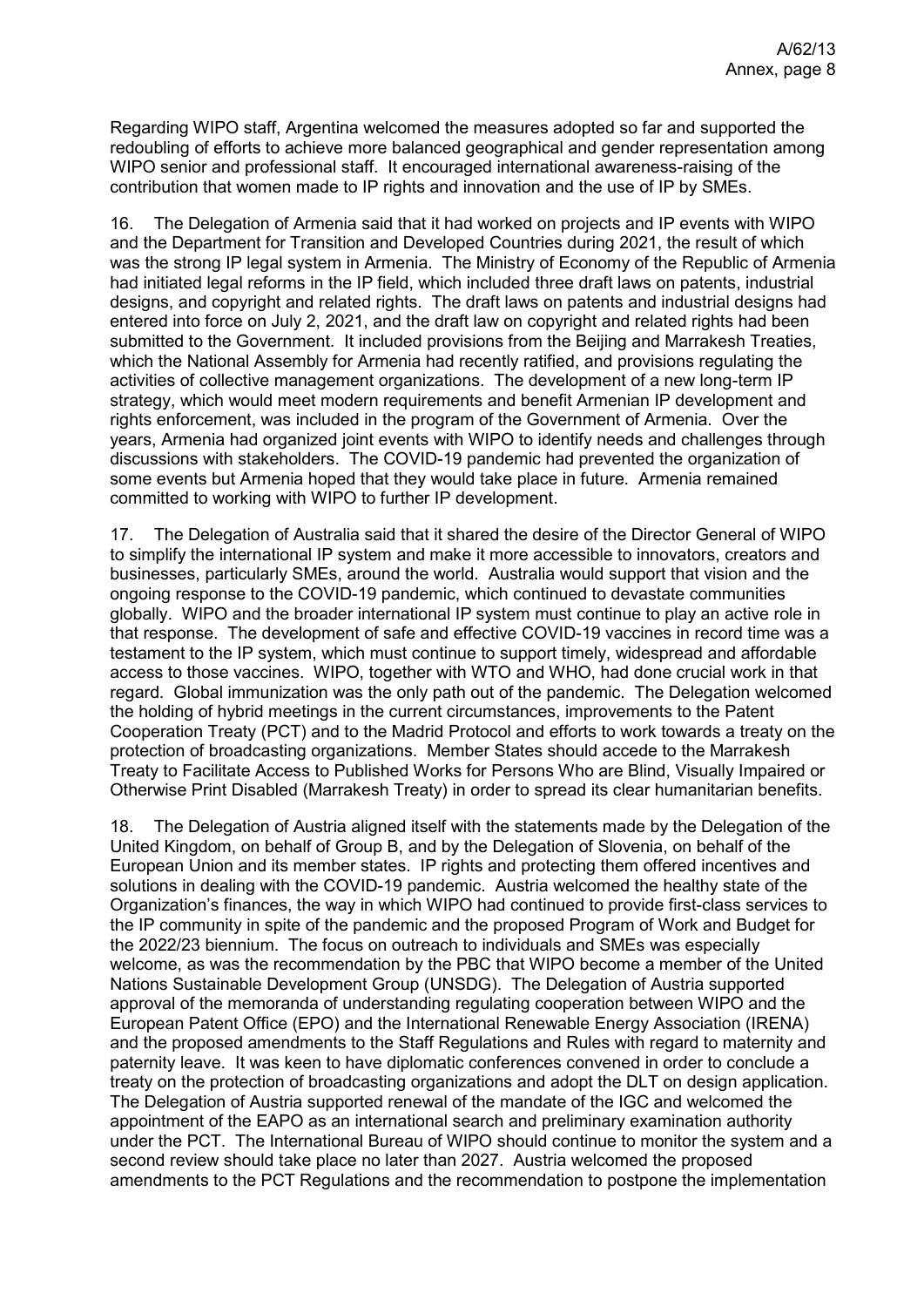date of WIPO Standard ST.26 from January 1 to July 1, 2022. It supported the proposed amendments to the Regulations under the Madrid Protocol and to the Schedule of Fees thereunder.

19. The Delegation of Azerbaijan supported the MTSP 2022–2026 of WIPO and had closely cooperated with the Organization on the priority areas of its IP agenda. The country's aim was to mainstream IP in, *inter alia*, economic reform, while changes to the IP infrastructure had led to the ongoing digitization of rights protection and applications for transparency, improved access to expert databases and support for local IP offices, and the launch of the Center for Commercialization and Technology Transfer. Moreover, amended industrial property laws had been enacted to take into account new IP objects and changes to the legislation on copyright and related rights. As a result, according to the GII, processing times had become shorter and there had been increases in inventive and patenting activity, application figures and the contribution of creative industries to gross domestic product. Particular importance was being paid to promoting innovative changes in the Karabakh region, which had been heavily affected by occupation, and to the "smart village" development project.

20. The Delegation of Bangladesh, speaking in its national capacity, aligned itself with the statement delivered on behalf of the APG. Given the increasing importance of IP in the knowledge and innovation-based global economy, Bangladesh hoped that WIPO would continue to mainstream development in its activities while laying a particular emphasis on developing countries and LDCs. The adverse impact of COVID-19 on economic growth was evident around the world. IP had a vital role to play in facilitating the recovery of national economies and ensuring affordable and equitable access to vaccines for all. Since Bangladesh was expecting to graduate from the LDC category by 2026, integrating innovation and appropriate technology into its development efforts was more crucial than ever. Bangladesh required the Organization's assistance to help it to identify its challenges and needs and prepare for the post-LDC era.

21. The Delegation of Belarus said that, in the present context, the WIPO Assemblies were of great importance to formulating coordinated approaches to strengthen IP systems. It appreciated WIPO efforts to advance the innovation agenda, support SMEs, and develop and enhance the activities of national patent offices. Belarus was a party to 19 international instruments administered by WIPO and, in 2020-2021, it had acceded to the Marrakesh Treaty and the Geneva Act of the Hague Agreement. With the support of WIPO, a draft national IP strategy for the period to 2030 had been developed and was awaiting adoption by the Government. Belarus was a technologically advanced country making great strides in the field of information technology (IT), which was underlined by the country's rating in the GII where it had been ranked in first place under the "Mobile app creation" indicator. In 2020, Belarus had exported computer services worth more than 2.5 billion United States dollars. The country paid particular attention to building human capacities: globally, it was ranked seventh and eleventh respectively under the "Tertiary education" and "Graduates in science and engineering" GII indicators. According to the GII, Belarus was also a leader in providing employment opportunities for women with advanced degrees. In the context of the Memorandum of Understanding (MoU) between the Government of Belarus and WIPO, Belarus was working to expand the network of TISCs, of which there were 14 at present, and to participate actively in WIPO research in relation to developing a local innovation ecosystem, for example in the field of autonomous and electric transport. Belarus hoped to broaden its cooperation with WIPO through joint projects intended to build human capacities in IP, raise public awareness of tools to protect the outcomes of intellectual activity and implement the digital technologies of WIPO. With the development of innovative and intellectual potential having been identified as a priority in Government policy, Belarus shared the focus of WIPO on increasing opportunities to integrate IP tools into the activities of high-tech sectors of the economy. In view of the rapid development of digital technology and its widespread application in all fields of activity, including in combating the COVID-19 pandemic, it was essential to consolidate the efforts of the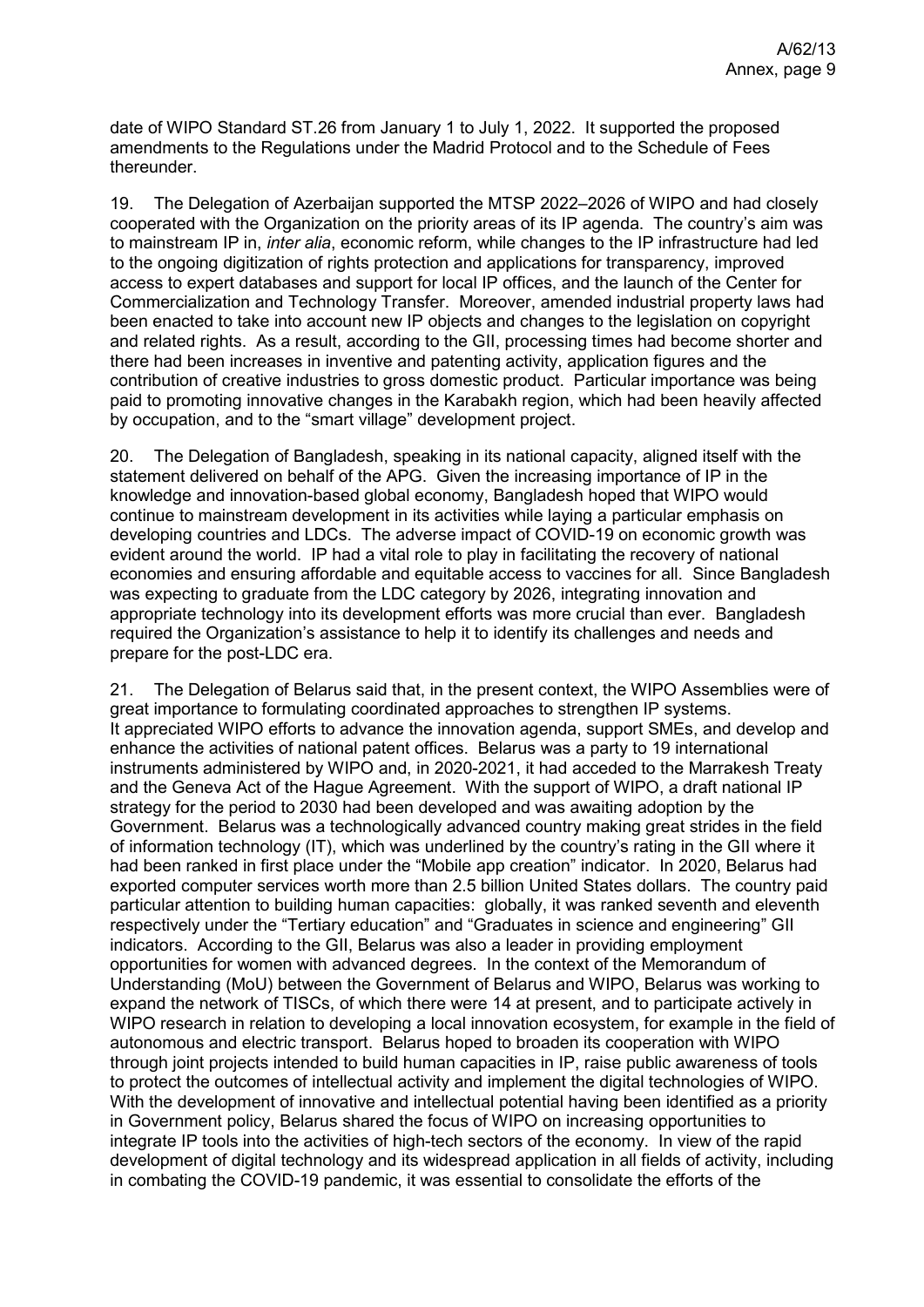international community to create a stable and balanced IP system that responded to current challenges and societal needs. Belarus was ready to play its part in implementing and testing the outcomes of WIPO pilot projects intended to encourage innovation and creative activity at the national and international levels.

22. The Delegation of Botswana aligned itself with the statement made on behalf of the African Group, and commended WIPO for its efforts to adapt to the challenges posed by the COVID-19 pandemic. Despite setbacks related to the pandemic, the implementation of the IP model office for Africa project was on course and its conclusion was anticipated for August 2022. Botswana welcomed support from WIPO for the development of its national IP policy, which was due to be adopted by Parliament in November 2021. The policy would ensure that Botswana's IP governance framework fostered and harnessed IP potential for inclusive and sustainable economic growth and development.

23. The Delegation of Brazil said that innovation was key to overcoming the current global health and economic crises. In Brazil, measures to boost incentives for research and the participation of Brazilian companies in global innovation chains had borne fruit: the country's ranking in that regard had improved in the most recent GII. Brazil had sought to open up its economy because innovation was not a zero-sum game. The success of neighbors also benefited competitors. The importance of collaboration had been underscored by the global vaccination campaign, to the success of which dozens of countries had contributed with innovations developed by them. The multidisciplinary nature of IP was implicitly recognized under the national IP strategy that had been launched in Brazil in 2020. The strategy had been conceived as a modern management tool. The National Institute of Intellectual Property had in recent years been overhauled and made more service-oriented. Accelerating efforts to clear the backlog of patent applications in Brazil had been greatly facilitated by reliance on the steps on their examination already taken by internationally recognized offices. Examinations of other types of asset, such as trademarks and industrial designs, were increasingly aligned with international standards. Accession by Brazil to the Madrid Protocol in 2019 had proven to be a positive step and the National Congress was considering accession to the Budapest Treaty. Consideration was also being given to possible accession to the WIPO Copyright Treaty, the WIPO Performances and Phonograms Treaty and the Geneva Act of the Hague Agreement. Aside from involvement in WIPO Lex-Judgments, WIPO Green and WIPO Alert, Brazil was playing an important role in cooperation projects in the context of IP and development. The aim of its pilot project on copyright in the digital environment was to support SMEs when they were granted a geographic indication or collective mark. Brazil was leading the way in the region in terms of encouraging the application of innovation to the market. Unicorn start-ups in the country were valued at more than \$1 billion. In all, start-ups in Brazil had raised more than \$3.5 billion in investments in 2020 – a figure that would be surpassed in 2021. New investors in start-ups benefitted from a recently introduced legal framework that provided them with legal security and cut down on administrative procedures. Representation in WIPO needed to better reflect the diversity and engagement of its Member States and regions in the Organization's work.

24. The Delegation of Brunei Darussalam said that IP protection was key to the country's efforts to achieve its Vision 2035 strategy of social and economic sustainability and to play a bigger role in the global market. To that end, Brunei Darussalam had acceded to a number of international treaties and there had been significant growth in domestic and international IP registration applications by individuals, SMEs and companies from various sectors. The Brunei Intellectual Property Office (BruIPO) needed to ensure its ability to respond to demand and growth in the sector by reviewing its procedures and domestic laws, taking into account the latest developments and international best practices. After a decade of disruption, the transfer of BruIPO back to the administrative control of the Attorney-General's Chambers should enable it to promote the IP agenda at the national level. Human resources at the Office had been bolstered and training and educational plans for staff had been put in place, with a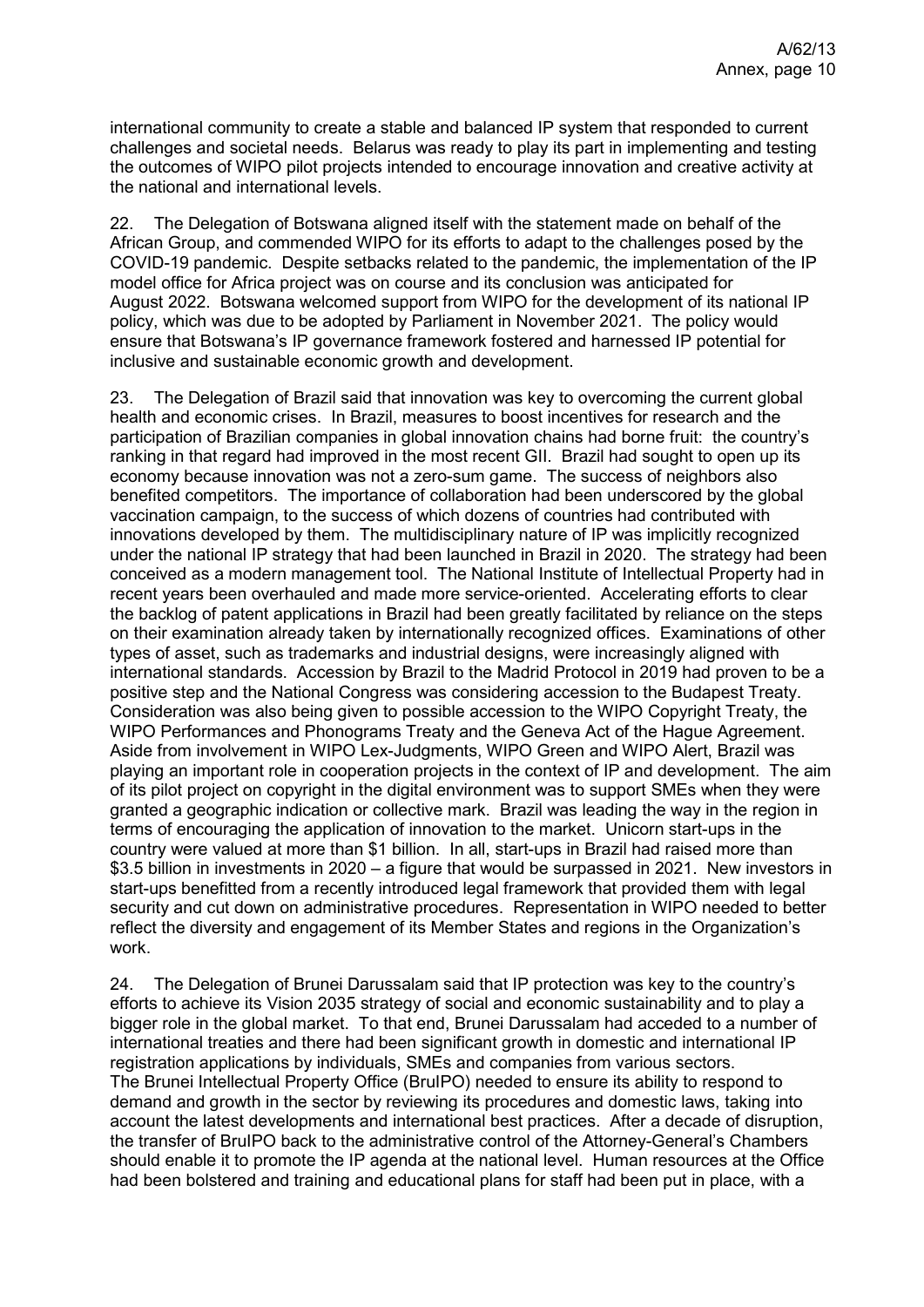view to enabling it to meet growing demand and the increasing volume of IP applications. Ultimately, the intention was to make BruIPO an independent body in the near future. The Office was working to raise awareness of IP by working with government ministries and agencies, as well as other stakeholders, such as higher education institutions, creative industries and relevant private sector actors.

25. The Delegation of Burkina Faso said that IP was essential to the socio-economic and cultural development of States and Burkina Faso had undertaken significant initiatives to create an ecosystem conducive to the strategic use of IP by different economic actors. To that end, with a view to promoting and raising the profile of local products and tackling counterfeiting, the institutional and legal frameworks had been strengthened through the creation of the National Committee for Geographical Indications and Collective Marks, and of the Mobile Economic Monitoring and Fraud Control Force. Given the importance of IP to raising the profile of local products, a pilot project, focusing on four products, had been launched. The project had enabled the creation and promotion of labels under collective marks for "Faso Dan Fani" woven fabric, Burkina shea butter and "Koko Dunda" dyed fabric, as well as the registration of the country's first protected geographical indication for Saponé hats. With the support of WIPO, Burkina Faso had also adopted a national strategy for the development of IP. Regarding the promotion of copyright, the first training program for the collective management of copyright, organized by the African Intellectual Property Organization (OAPI) in partnership with Thomas Sankara University of Burkina Faso, had been launched. While significant efforts had been made by the Burkina Faso authorities, with the support of various IP partners, a number of challenges remained to be overcome. Burkina Faso therefore sought support from WIPO in implementing the newly adopted national IP development strategy, promoting and raising the profile of local products, and continuing to establish TISCs in the country's universities and research facilities.

26. The Delegation of Cambodia aligned itself with the statements made by the Delegation of Bangladesh, on behalf of the APG, and by the Delegation of Philippines, on behalf of ASEAN. WIPO had provided continuous support for the national IP system, including through capacity-building activities and technical assistance in the deployment of the Industrial Property Automation System and the certification of marks. The Delegation welcomed the assistance of the Division for Asia and the Pacific with regard to: country plans for Cambodia; the country's TISC; the registration and commercialization of products protected by geographical indications and collective marks; the Enabling Innovation Environment Project for IP and Technology; a draft law on trade secrets and undisclosed information; a draft sub-decree on the administrative enforcement of IP; projects on competency-based and individualized training for trademark examiners and a learning management system; and the deployment of the cloud-based IP Office Business Solutions platform for the IP Department. Cambodia looked forward to receiving further training assistance for IP officials and the general public, in particular MSMEs. Cambodia would deposit its instrument of accession to the Berne Convention in late 2021 and accede to other treaties later with a view to benefitting fully from the IP system. Cambodia attached great importance to the development of a sound IP policy for economic development and poverty reduction. The country would welcome continued assistance from development partners and international organizations, especially WIPO, to support the branding of local products, and to strengthen and improve IP administration, innovation and enforcement to respond to global IP-related developments.

27. The Delegation of Canada said that it had recently collaborated with WIPO on a number of initiatives despite the continued constraints imposed by the COVID-19 pandemic. For example, the Canadian Intellectual Property Office (CIPO) and the WIPO Academy had jointly hosted the Annual CIPO–WIPO Executive Workshop in a virtual format. In addition, Canada had partnered with WIPO to co-host a series of interactive webinars on WIPO services and initiatives. Regarding the work of the committees, Canada welcomed the recent progress in discussions on the draft proposed Program of Work and Budget for 2022/23 and on important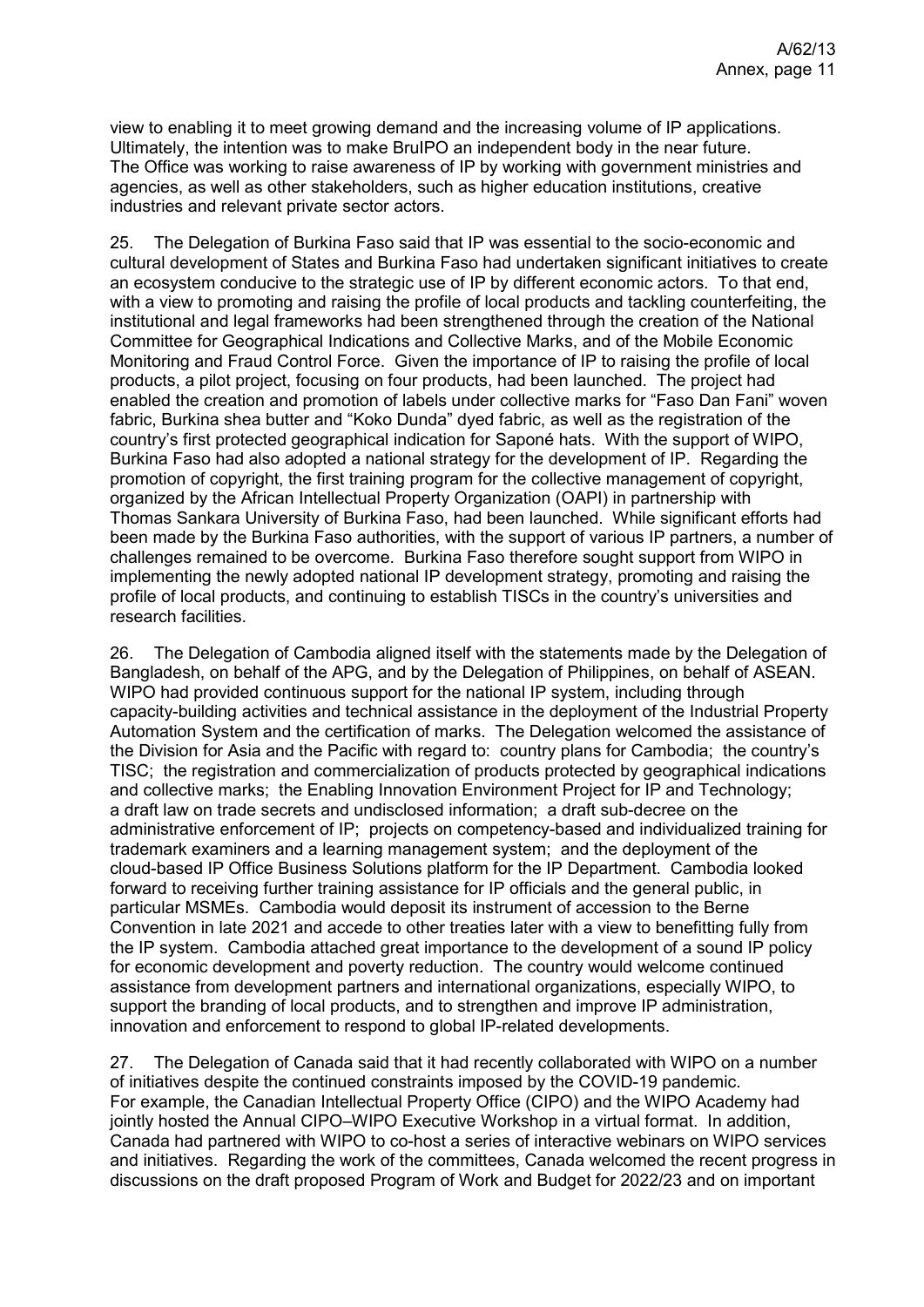issues related to the functioning of WIPO. In May 2021, Canada had been honored to co-sponsor the proposal on the protection of graphical user interface designs. It had also been pleased to participate in constructive cross-regional engagement with the Standing Committee on the Law of Patents (SCP) and looked forward to continuing such discussions. Domestically, CIPO was constantly improving its ability to deliver quality and timely IP rights and, in the spring of 2021, had hosted its fourth annual IP Data and Research Conference focused on the integral relationship between IP and economic growth. Furthermore, it had launched an e-grant system and a new online applicant filing service for Canadian patents through the international process under the PCT. Canada continued to support innovation and contribute to a more inclusive IP system. Notably, it had taken steps to better understand and support small and medium-sized businesses and underrepresented innovators and entrepreneurs such as women and indigenous peoples. Lastly, Canada was proud to announce the establishment in 2021 of the College of Patent Agents and Trademark Agents, which had assumed full responsibility for regulating the activities of such agents in Canada and protecting privileged communications between them and their clients. Canada was committed to working with Member States and the Secretariat to find solutions that best served the interests of the Organization, IP rights holders and other stakeholders.

28. The Delegation of Chile said that it appreciated the work of the Director General and his team, which had swiftly positioned WIPO as a key player in the fight against COVID-19. Chile was grateful for the package of support measures that the Organization had provided to Member States to complement their economic recovery efforts. The pandemic had highlighted the fundamental role that creativity and innovation played in finding solutions to global problems, such as producing vaccines in record time and developing virtual platforms for remote communication. WIPO must continue its mission to develop a balanced and effective international IP system that harnessed innovation and creativity for the benefit of everyone. That meant implementing the DA recommendations and aligning the Organization's work with the SDGs. Chile supported the Director General's vision, as reflected in the MTSP 2022–2026, to extend IP benefits to SMEs and women, both of which were target audiences of national initiatives in Chile. Examples of such initiatives included the establishment of an SME support center within the National Institute of Industrial Property (INAPI); the launch of the second version of the INAPI running competition for national projects that helped to combat the effects of the pandemic; the planned launch of the INAPI Más Origen competition for promoting seal-of-origin products; IP skills and management programs for creative industries and national museums; the official launch of the Latin American Network of Intellectual Property and Gender, led by the IP offices of Chile, Colombia, Costa Rica and Peru; and the publication of gender data on trademark and patent applicants. In 2021, significant improvements had been made to the protection of IP rights and the functioning of INAPI for the benefit of users. In addition, Chile had recently acceded to the Protocol Relating to the Madrid Agreement, which was shortly due to enter into force in the country. Such advancements demonstrated the importance that Chile attached to the IP system and how an appropriately balanced system could promote innovation and technology transfer in a developing country such as Chile. None of those advancements would have been possible without the Organization's assistance and Chile hoped that it could continue to count on the support of the Director General and his team. During the darkest moments of the pandemic, humanity's best qualities had shone through, demonstrating both our ability to solve the great problems of our time together and the role of multilateralism, through WIPO, in coordinating the response to such problems.

29. The Delegation of Colombia said that, with the entire international community continuing to confront and recover from the challenges of the COVID-19 pandemic, the efforts made by the Chair, the Director General and the Organization to ensure that the present WIPO Assemblies could be held were much appreciated. As noted by the country's President Iván Duque Márquez at the launch event for the 2021 GII, the COVID-19 pandemic had affected the country's economy and underscored the need for further investment in science, technology and innovation. Countries with well-structured innovation ecosystems and more robust institutional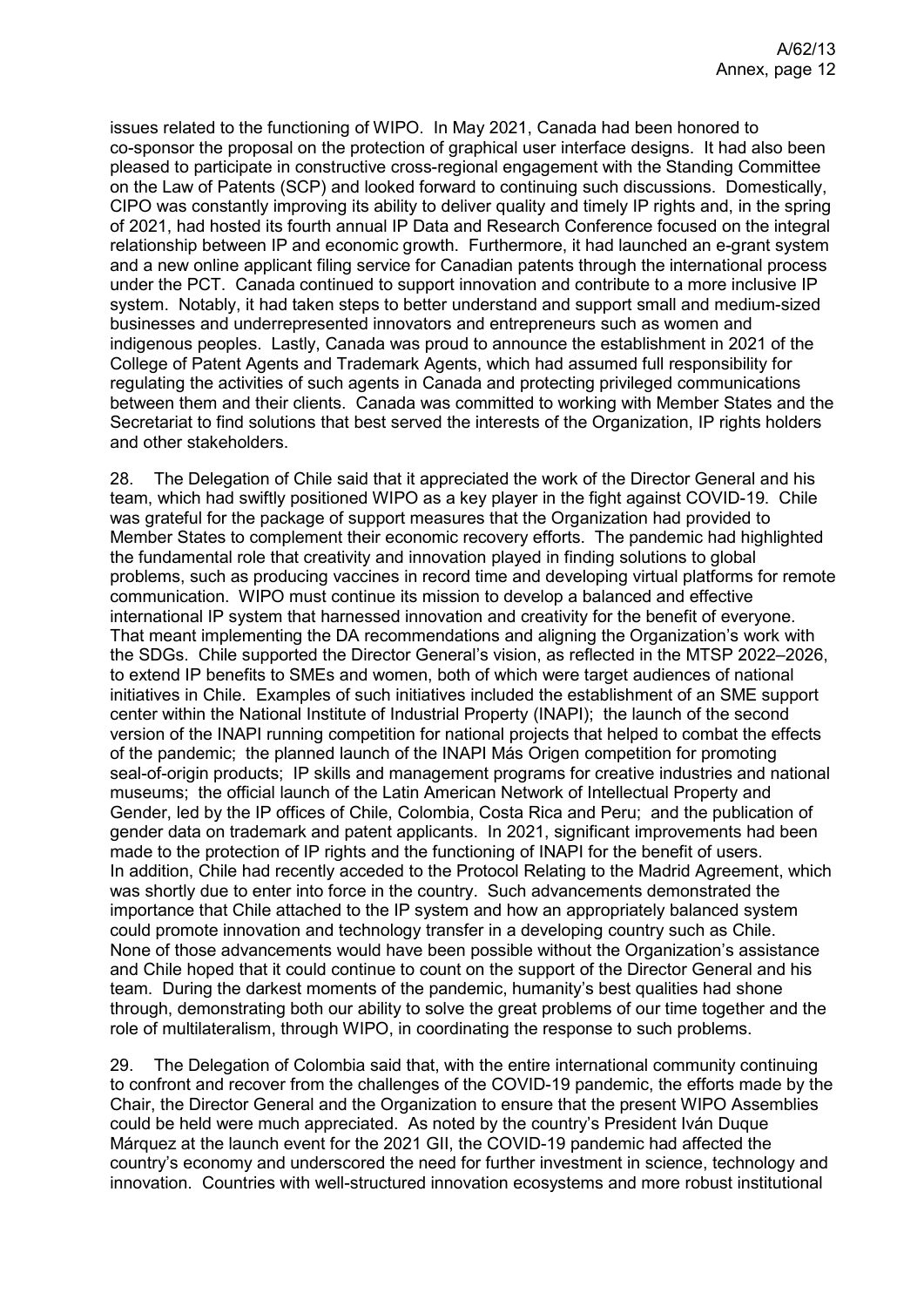capacity had responded better to the crisis. The ''orange economy'' – one of the pillars of public policy under the Government of President Duque – dovetailed with the goals of WIPO. It promoted better protection for copyright and related rights, which incentivized creators to continue their activities and ensured their economic remuneration and material well-being through the appropriate use of their works. To date, 66,067 individuals had received technical assistance in matters of copyright and related rights and, as at August 31, 2021, 281,379 works had been registered. The Delegation noted with satisfaction the progress made by the National Council for Economic and Social Policy in updating the national IP policy, which would harness IP to boost productivity and competitiveness by promoting innovation, creativity and technology transfer. The Organization's continued support was crucial to the advancement and implementation of actions enabling the development of the national IP and innovation ecosystem so as to stimulate the country's economic growth under that policy. In April 2021, under the *pro tempore* Presidency of Colombia, the Andean Community Commission had approved Decision No. 876 establishing the Common Regime for Country Marks, the main aim of which was to provide regional protection for distinctive signs used by countries in the implementation of national policies to promote their image and identity in commercial sectors, such as importation, investment, gastronomy and tourism. That important instrument would hopefully contribute to ongoing discussions within the Standing Committee on the Law of Trademarks, Industrial Designs and Geographical Indications (SCT). Colombia supported the prompt convening of a diplomatic conference on the negotiation of a DLT. It was also keen to accede to the Hague Agreement, which was a vital tool for simplifying and internationalizing the registration of industrial designs in the region. Colombia was making progress in that regard and the Organization's valuable technical and legal assistance would help it to achieve tangible results. The Delegation acknowledged the considerable advancements made in recent years within the SCP. It attached particular importance to discussions on AI, the role of patents with respect to health technologies and the strengthening of initiatives related to publicly accessible databases containing information on the patent status of medicines and vaccines. It also welcomed all actions that the Organization had been taking to increase and improve the inclusion of women in the IP system. The Government's international agenda prioritized gender equality through the economic empowerment of women, the reduction of educational gaps, the participation of women in sectors typically dominated by men, such as industry, construction and areas related to science, technology, engineering and mathematics, and the promotion of enterprises led by women. Mr. Tang was to be commended for his hard work in his first year as Director General, as evidenced by the Organization's continued dynamism in spite of the exceptional circumstances. His leadership would doubtless help to establish consensus, strengthen the multilateral IP system and maintain the Organization's high standards. Lastly, Colombia welcomed the creation of the IP and Innovation Ecosystems Sector under the leadership of Assistant Director General Marco Alemán and was convinced that it would play a crucial role in the economic recovery of Member States and the strengthening of IP as a tool for competitiveness and productivity in the business sector.

30. The Delegation of the Congo said that the Assemblies provided a multilateral setting for Member States to pool their efforts in pursuit of inclusive solutions. As reflected in the MTSP 2022–2026, promoting IP through innovation and creativity helped nations to prosper. In that vein, the Congo intended to develop a fund to promote invention and technological innovation and support creators. In October 2020, in partnership with OAPI, the Congo had organized the eighth edition of the African Invention and Technological Innovation Fair. At the global level, it had contributed to the joint proposal on the resale right of visual artists within the SCCR. The Delegation underscored the importance of the WIPO Re:Search platform for conducting research on neglected tropical diseases such as malaria and tuberculosis. The Congo was pleased to note the contribution made to initiatives on that platform by the Congolese Foundation for Medical Research.

31. The Delegation of Costa Rica said that it was to be celebrated that, despite the limitations imposed by the COVID-19 pandemic, the WIPO Assemblies had continued to be held regularly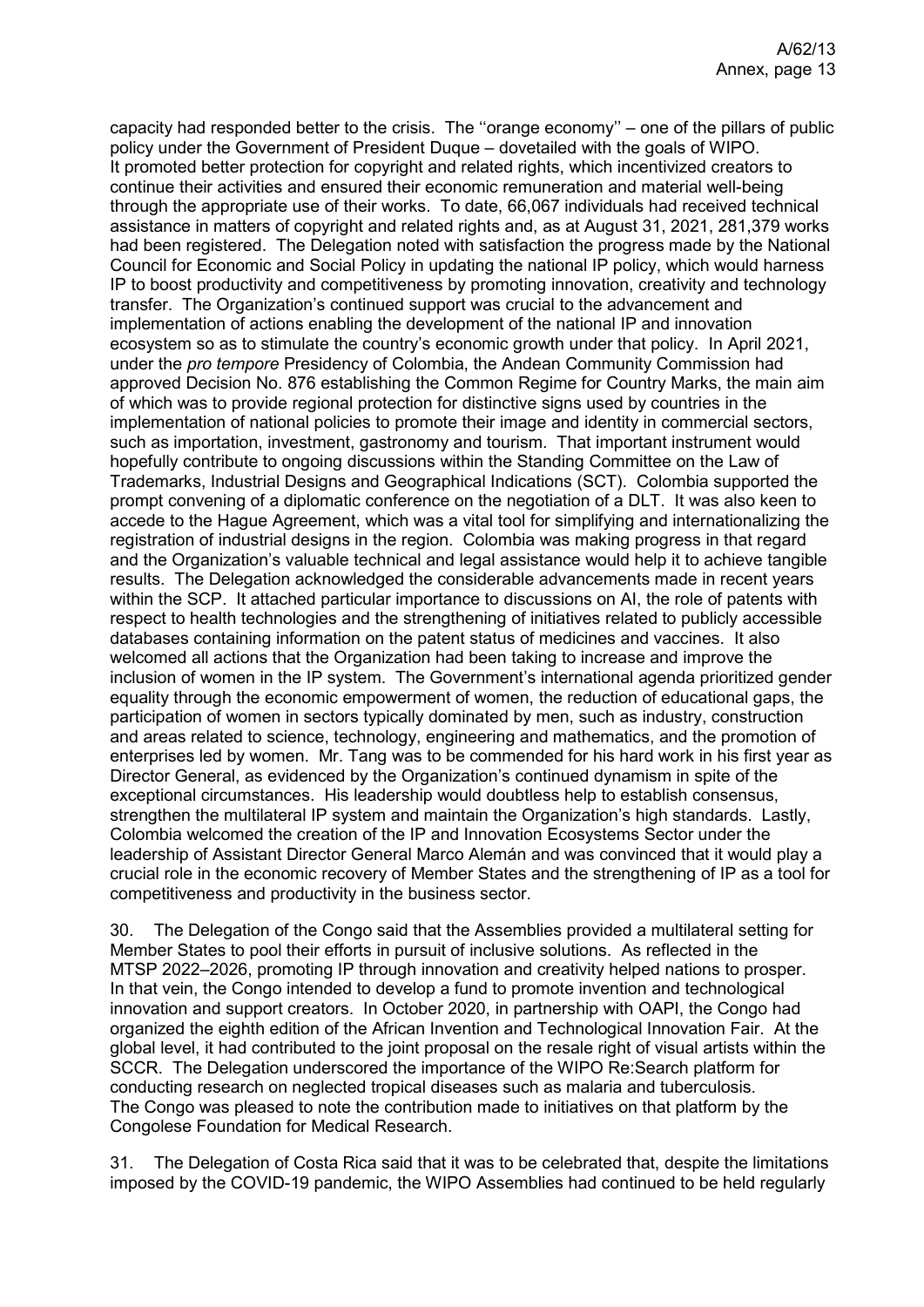and successfully, with the aims of evaluating the Organization's progress and considering the future directions that should be taken for the benefit of all Member States. In that regard, Costa Rica would support the various initiatives being developed within WIPO committees. The Delegation welcomed the significant efforts that had been made within the SCP with information exchange sessions on the different provisions for granting patent licenses for health-care technologies, as well as discussions on access to medical products and health technologies; such efforts were of great importance to the concrete actions being taken to combat the ongoing COVID-19 pandemic. In addition, the Delegation reaffirmed its support for discussions within the SCT on the concept of country brands; the discussions were intended to work towards determining substantive measures that would ensure the adequate regulation and treatment of country brands, the protection and use of which offered an effective opportunity to promote countries and create economies of scale. The Delegation also supported the efforts made to convene a diplomatic conference on the DLT, which would provide an important opportunity to improve international regulation. Regarding the SCCR, Costa Rica remained committed to discussions and continued to support the exchange of information on copyright limitations and exceptions for libraries, archives, museums and educational and research institutions, which was of considerable national importance as the copyright legislation of Costa Rica did not contain limitations or exceptions for those institutions. In addition, it was hoped that a constructive discussion could be had on the copyright-related challenges of the digital environment. IP was a vital instrument for the economic, social and cultural development of countries and Costa Rica would therefore continue to work with WIPO on the projects needed to promote innovation and creativity, with the aim of continuously strengthening a balanced and effective IP system for the benefit of everyone. The Delegation was grateful for the support the country had received from WIPO in implementing systems and technological tools that had brought IP closer to users and facilitated its internal work.

32. The Delegation of Côte d'Ivoire said that it had noted with satisfaction the report of the Director General, as well as the healthy financial situation of WIPO, as reflected in its positive financial statements. The Organization was to be congratulated on its resilience, and encouraged to continue to strive for a global IP system that was increasingly efficient, consensus-based and fair. Côte d'Ivoire remained convinced that the IP system constituted an important vehicle for socio-economic progress and development for all countries. The Government of Côte d'Ivoire had therefore, over several years, been undertaking a range of institutional reforms to better benefit from the opportunities that the system afforded. Of particular importance was the reform of the statutes of the Ivorian Copyright Office, which was aimed at establishing instruments and tools for good governance with a view to broadening the collection base for royalties and improving the standard of living of members. It should be emphasized that those actions would not have been possible without the various types of support provided by WIPO, in particular technical assistance and capacity-building. That support had led to the establishment and development of a network of TISCs. A webinar on the development of the network, organized on July 20, 2021, had provided a context for the presentation of new WIPO tools. The Delegation was grateful to WIPO for its assistance during awareness-raising and training activities for universities and higher education institutions, with a view to encouraging them to adopt the IP system for the benefit of research and development, in line with the guidance adopted by WIPO, OAPI and ARIPO in Harare, Zimbabwe, in November 2019.

33. The Delegation of Croatia said that it was pleased that WIPO had maintained its financial stability in spite of the COVID-19 pandemic. The Delegation supported the financial planning of the upcoming biennium and welcomed the enhancements made to programs and to the financial planning methodology and presentation. The pandemic had demonstrated that modern communications technology allowed work and communication to continue, regardless of physical limits or borders. That technology would, it was hoped, facilitate the preparatory work for evaluating the WIPO external offices. The Copyright and Related Rights Act, which had been passed the previous year as part of a broader process of European Union legal reform,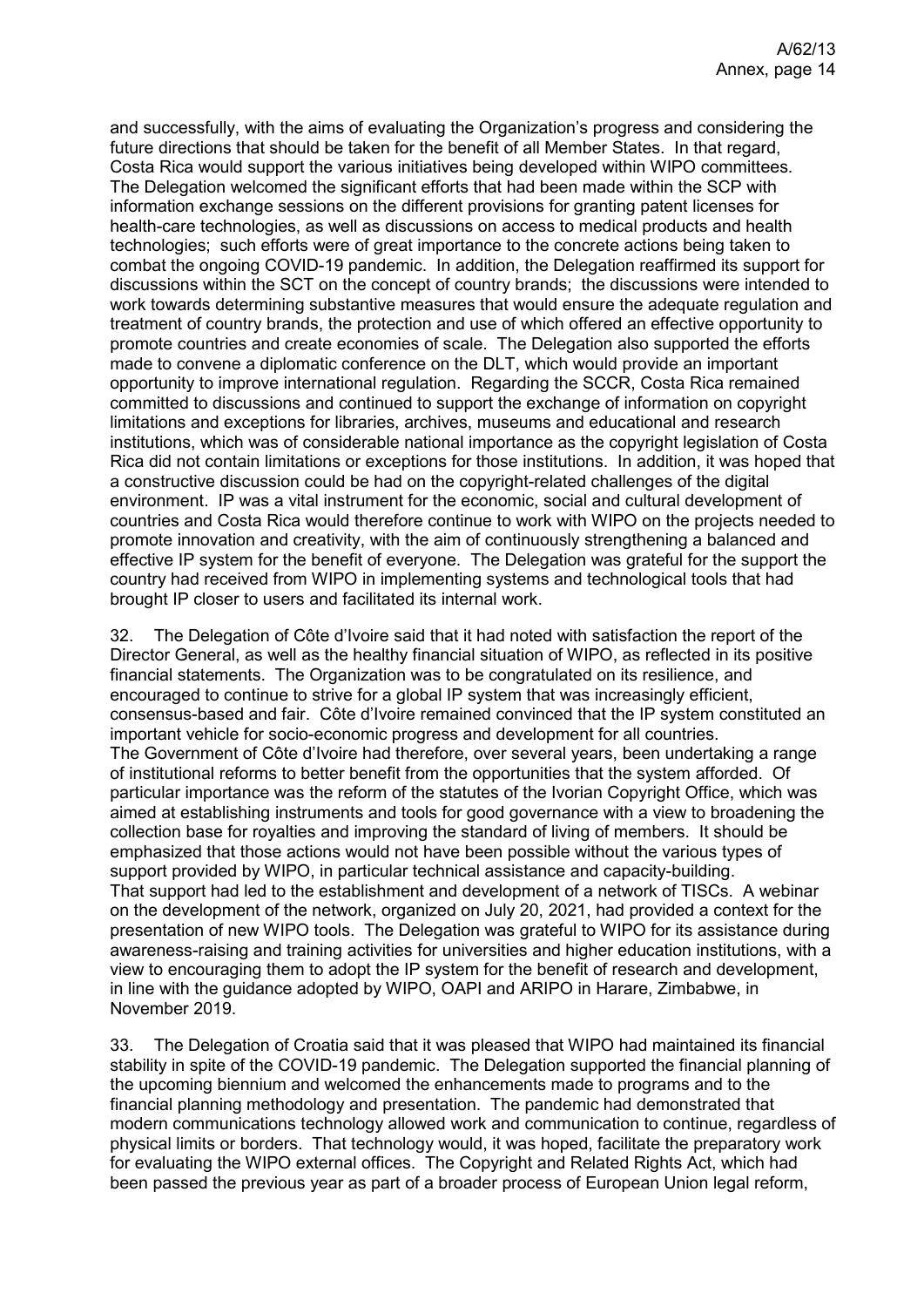adapted the country's legal framework to technological developments that had changed how copyright protected works were created, produced, distributed and exploited. The new legal framework also aimed to incentivize creativity by sharing revenue more fairly among stakeholders and providing legal certainty when copyright protected works were legitimately used in digital environments. Despite the swift recovery of the economy, the pandemic had contributed to a decrease in the number of IP filings.

34. The Delegation of Cuba said that knowledge, science, technology and innovation played an important role in implementing national policies and the 2030 National Plan for Economic and Social Development. Accordingly, Cuba was encouraging the establishment of science and technology parks and companies and SMEs, whose development was intrinsically linked with IP management. While the COVID-19 pandemic had tested the mettle of the global scientific community, undeniable progress had been made, particularly in the development of vaccines. Although Cuba faced enormous obstacles due to the economic, commercial and financial blockade imposed by the United States of America, it had managed to develop three vaccines and two candidate vaccines that were in the clinical development phase. Currently, 44.1 per cent of the population had been fully vaccinated and 80.8 per cent had received their first dose. Initial steps were being taken towards the prequalification of the vaccines with a view to their inclusion in the WHO emergency use list. It was vitally important to renew the mandate of the IGC for 2022–2023 – notwithstanding the progress made in that arena – in order to reach an agreement on international legal instruments for the effective and balanced protection of GRs, TK and traditional cultural expressions (TCEs). The DA was fundamentally important to the Organization and Member States, whose socio-economic development objectives included integrating development into WIPO activities, furthering discussions on IP and development under the third pillar of the mandate of the CDIP and fully implementing the 45 Agenda recommendations. Regarding the future work of the SCP, further research should be conducted on IPR limitations and exceptions, paying particular attention to the challenges that patents posed for technology transfer. In that regard, ongoing research on patents and access to medical products and health technologies was vital for the sharing of criteria and conclusions. Regarding negotiations on a DLT, it was important for the text to accommodate the interests of all Member States, particularly regarding technical assistance and the requirement to disclose the origin of the TK associated with a design. Cuba acknowledged the support provided by WIPO and in particular the Cooperation Bureau for Development of Latin America and the Caribbean in building national capacity with different actors from the national IP system. It also appreciated the support of the Infrastructure and Platforms Sector in implementing the Industrial Property Automation System, including recent developments in the system and its new management support function, which had contributed to improving institutional management and the national IP system. Cuba was grateful for the technical assistance and capacity-building support received from the PCT Services Department and the Madrid Registry and wished to thank the WIPO Academy for its work in the area of IP training and promotion, particularly its activities at the national level.

35. The Delegation of the Czech Republic aligned itself with the statements made on behalf of the European Union and its member states, and the CEBS Group. Measures to strengthen global IP protection systems were welcome, in particular efforts to eliminate the Lisbon Union's budget deficit and ensure the Union's financial sustainability through the work of the Working Group on the Development of the Lisbon System. In that regard, the Worldwide Symposium on Geographical Indications had afforded an important opportunity to raise awareness of the geographical indications system. On normative issues, the Delegation hoped that a decision to convene a conference of the adoption of the DLT would be forthcoming; the IGC remained the most appropriate forum to discuss the disclosure requirement. The Delegation remained involved in the work of the SCCR and hoped that a consensus would be reached on the Treaty for Protection of Broadcasting Organizations. The artists'' resale right should become a permanent item on the Standing Committee's agenda. The Delegation also welcomed the work of the SCP, and hoped for further technical debate on substantive patent law harmonization.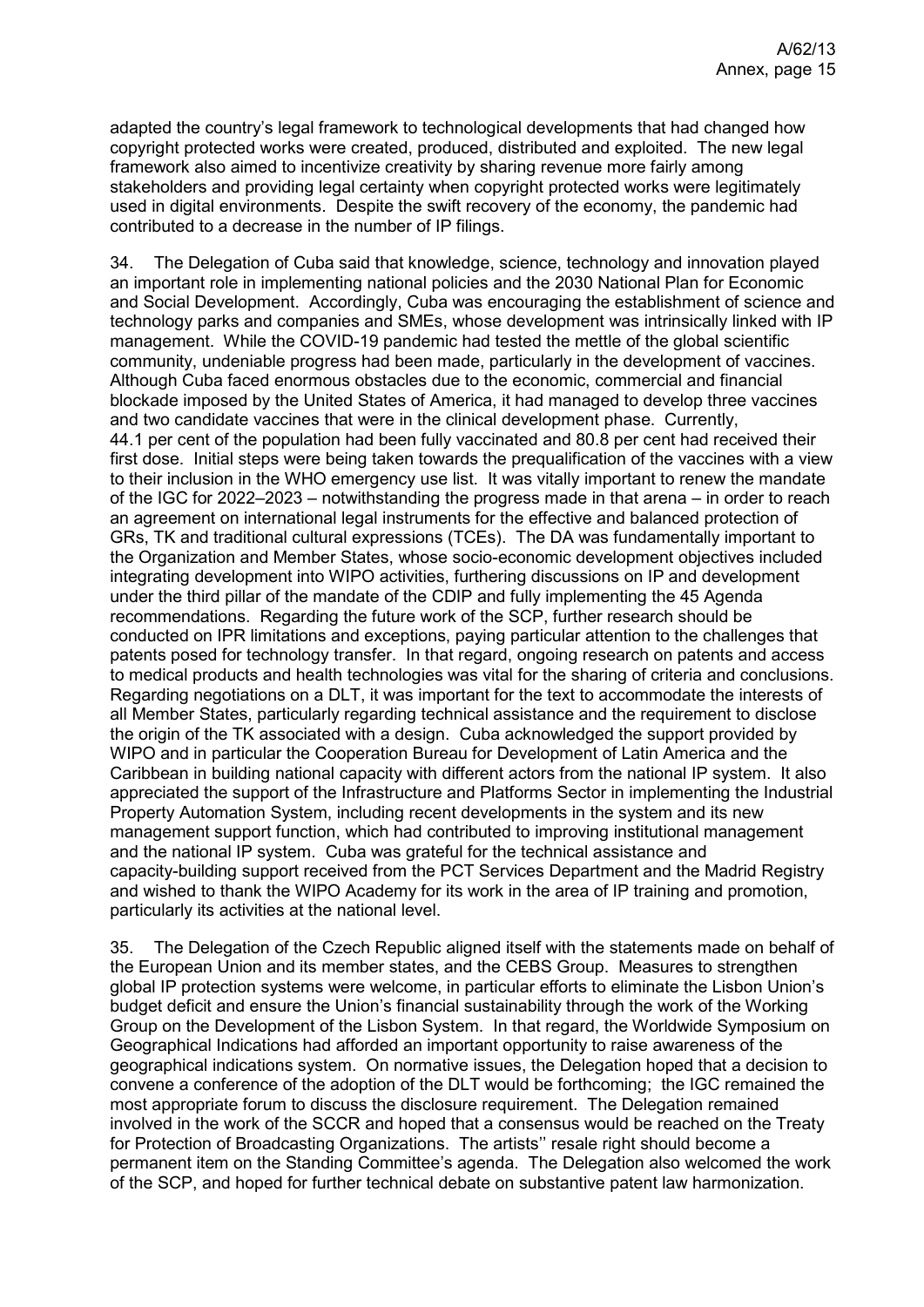The proposed renewal of the mandate of the IGC for the 2022–2023 biennium was welcome. The Delegation commended the work done by WIPO on development and IP, through the provision of technical assistance, as well as its work on enforcement, on AI from an IP perspective, and on teaching and education. With regard to raising awareness of IP rights protection and commercialization, WIPO provided invaluable assistance and services, in particular through its Division for Transition and Developed Countries. Lastly, the Czech Republic had taken measures to support alternative dispute resolution; a WIPO webinar on mediation of IP disputes had been particularly helpful for raising awareness in that regard.

36. The Delegation of the Democratic People's Republic of Korea welcomed the increase over the previous year in the number of parties to a number of international IP instruments and the agreement between WIPO, WHO and WTO to cooperate in helping countries to obtain access to the medical technology needed to confront the COVID-19 pandemic. Science and technology played a decisive part in tackling such challenges as the pandemic, climate change and pollution. The leader of the Democratic People's Republic of Korea, Kim Jong Un, had placed the development of science and technology at the heart of the country's public policy. Access to advanced science and technology, in particular through the Sci-Tech Complex, was open to all. Inventions and innovation were generated not only in research institutes but also by ordinary people, and were applied in sectors across the national economy. The Government had consolidated the legal framework for the protection of IP and apps had been developed to help raise public awareness of IP. Online workshops held by the WIPO Academy during the pandemic had been welcome. WIPO should focus on fostering IP rights in developing countries. The adoption of the DLT had been held up for two decades by the issues of technology transfer to and capacity-building for the developing countries. Resolving those issues was in the best interests of all. The aim of IP protection should not only be to stimulate scientific and technological progress but also to foster economic development and build a civilized culture. WIPO should strive to ensure that scientific, technological and cultural achievements contributed to meeting the SDGs and to facilitating the socio-economic and cultural development of all Member States.

37. The Delegation of Denmark said that innovation was a key driver of economic growth and that R&D were vital in ensuring sustainable growth and addressing the various global challenges facing society at all levels of development. The COVID-19 pandemic had underscored the need for a strong and balanced IP system. Indeed, public and private parties that relied heavily on IP rights had been able to collaborate and create effective vaccines at an unprecedented pace. In such difficult circumstances, it was particularly important that businesses could count on robust support from IP institutions. WIPO served not only as the global champion of IP rights, but also as a forum for cooperation among States. Continued efforts must be made to ensure that the Organization could deliver cost-efficient IP services that were fit for purpose. The Delegation appreciated the efforts made by WIPO to improve global IP systems such as the PCT and the Madrid and Hague Systems and supported the continuing development of IT services for the benefit of users and IP offices alike. Turning to domestic developments, in 2021, the Danish Ministry of Industry, Business, and Financial Affairs had launched the country's first national IP Action Plan. The objectives of the plan included encouraging more investment in R&D and inciting more companies to leverage IP rights to protect their innovations against infringement, with the overarching aim of strengthening Danish companies'' competitiveness in increasingly competitive global markets. The plan comprised four focus areas and 16 initiatives that strengthened the framework for the use of IP rights to create value, growth and jobs. In 2021, The Danish Patent and Trademark Office had conducted a successful awareness-raising campaign on counterfeiting. The campaign, which had been targeted primarily at young people and launched both in the press and on social media in collaboration with seven influencers, had reached a large share of the Danish population. In addition, the Nordic Patent Institute had continued to deliver high-quality products to its applicants. The Delegation was committed to contributing positively,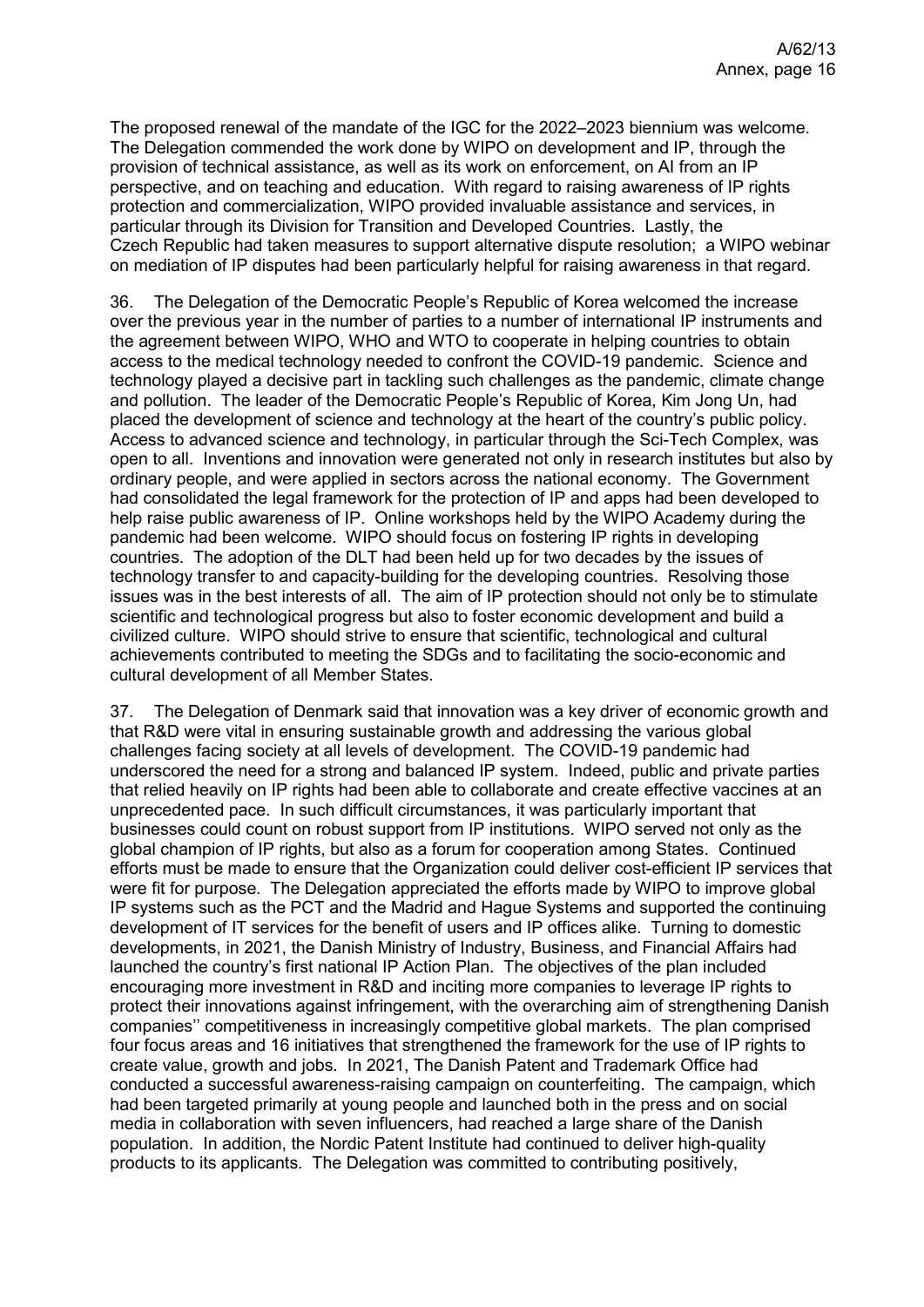constructively and pragmatically to the work of WIPO and its various bodies. The efficient functioning of the global services provided by WIPO was vitally important for Danish users.

38. The Delegation of the Dominican Republic aligned itself with the statement delivered by the Delegation of Paraguay, on behalf of GRULAC. It was grateful to WIPO and in particular the Division for Latin America and the Caribbean for the support that they had provided to its IP office with training, including its IP training program, from September 2020 to May 2021, the second training module on patent rights for the National Judicial College, with judges in the Dominican Republic, and the first training module on trademarks for judges, which was under way. It particularly appreciated the readiness with which WIPO provided its support. The Delegation was committed to making the Assemblies a success.

39. The Delegation of Ecuador said that recognition of global warming had led to discussions of the collective responsibility to protect the environment. Similarly, the discovery that plastic waste was affecting marine life in the oceans and its ecosystems had led people to take responsibility and act; the first step was to stop using plastic straws, and then change ways of life. In a conversation between a little girl and her parents, she could tell them that she would like to dedicate her life to music, to which her parents would respond by asking what she would live on. That was the question presently confronting many creators around the world. Societies must ask themselves how many works had failed to come to fruition not for a lack of talent, but for the absence of industry encouragement and support; action must be taken to change that situation to honor the creators who were unable to dedicate their lives to their ingenuity and had to find other work to survive. It was necessary to take responsibility for those that had fallen by the wayside because of a lack of opportunities; they were part of the creative and cultural wealth of societies and could not be lost. Creators were to be admired for their ability to keep going after every setback and call it a learning experience, in the manner of children who, after falling over and briefly crying, would get up, brush down their scraped knees and carry on playing. They were people who created out of love, listening to their instincts, when they followed a project from an initial idea to a completed creation, reaching out to the world to change it and, in many cases, irreversibly altering the course of history. Creative labor should receive recognition in the same way as any other kind, and the efforts and investments that went into a creating a work or invention should be appreciated. It was essential to turn the intangible, that which could not be seen, into something tangible and concrete. For that reason, and in view of the need to highlight personal responsibility for the actions or omissions affecting the development of the creative and cultural wealth of societies, Ecuador was implementing a public policy of creative and cultural responsibility. WIPO Member States worked to allow IP to change lives and enable individuals, communities, societies and entire regions to make a living from their creations, which could only be achieved through the involvement of all. That was a priority area for Ecuador as IP was an essential tool for the creative and cultural industries, allowing the work of writers, artists, musicians and other Ecuadorian talent to reach the world. At present, it was creators who were generating global solutions, paradigm shifts and technological advances, and traditions, local markets and ancestral heritage were being rediscovered and saved thanks to those who valued them. They were the spark that kindled the flame that set IP alight. The singer Nina Simone defined freedom as the absence of fear. As a society, Member States must guarantee a world that valued creations because every creation had the potential to transform existing realities. A safe space, free from fear and open to all, must be created so that the next time parents asked their daughter, passionate about music, what she would live on, the response, delivered in full confidence, would be: "I am going to live on my creations, I am going to live on my talent, I am going to live on my creativity."

40. The Delegation of Egypt aligned itself with the statements made on behalf of the regional groups to which it belonged. WIPO had a vital role to play in strengthening the international IP system and supporting Member States in their efforts to encourage innovation and creativity by providing technical assistance, capacity-building and distance learning programs. All of that helped to enable countries, in particular the developing countries, to implement their ambitious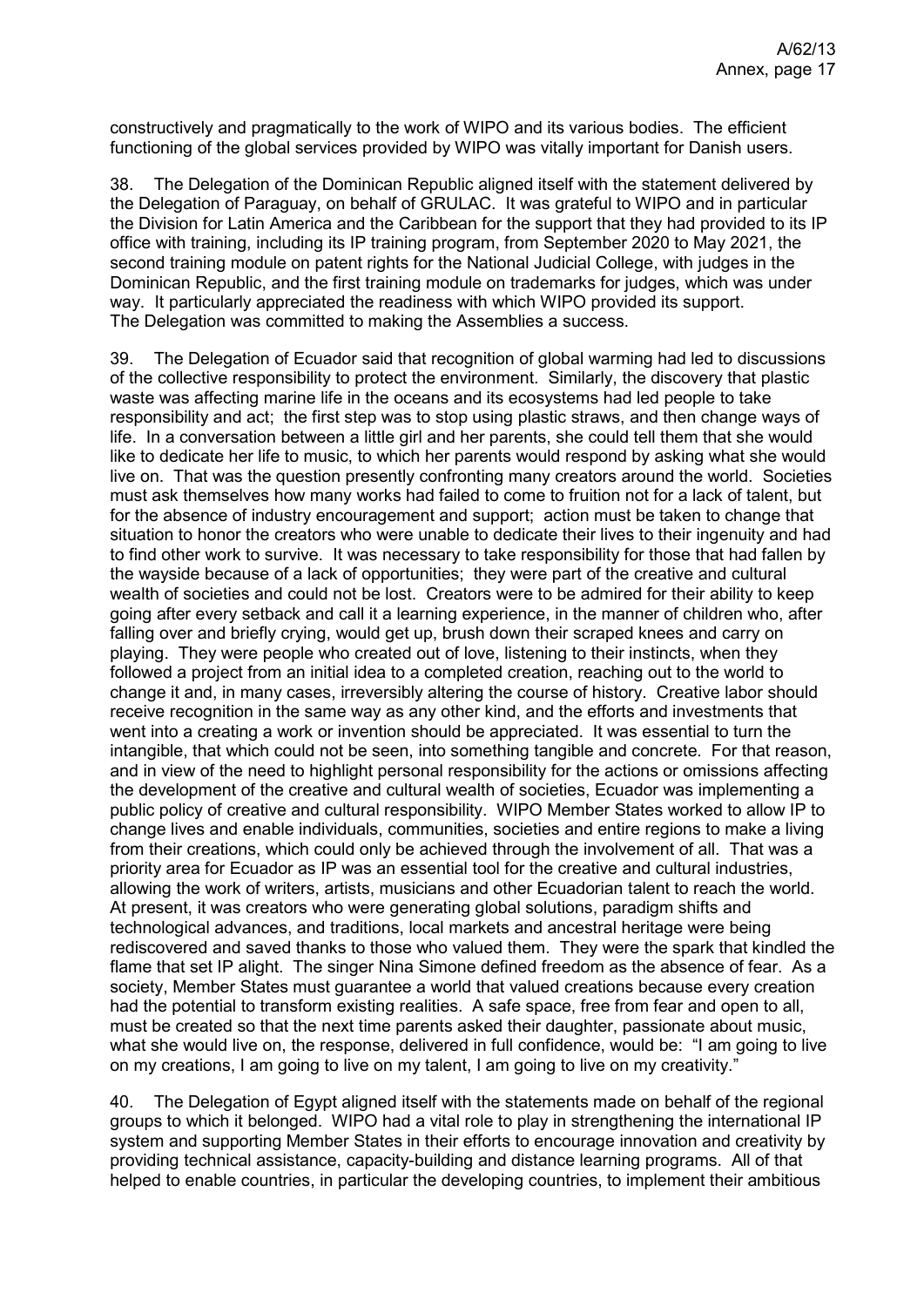development plans and achieve the SDGs. The WIPO Division for Arab Countries was to be commended for its activities in that regard. Progress on pending ambitious international instruments, which would enrich the IP system, was desirable in the near term. The focus of WIPO on new technology was laudable; it should reinforce support to Member States in that rapidly developing area so as to narrow the digital and technological divide between developing and advanced countries. The Delegation welcomed the adoption of the Program of Work and Budget for 2022-2023 and that of the MTSP 2022–2026. It was gratifying to see that spending by the Organization on development activities was rising, which in turn was boosting its developmental role and was consistent with its DA. Moreover, it served the Director General's ambitious vision of reaching out to stakeholders that had hitherto attracted little attention, such as SMEs, young people and women, so as to increase their awareness of IP and its role in bettering their lives. The COVID-19 pandemic had driven home the importance of international cooperation based on the principles of unity, solidarity and shared responsibility to ensure a balanced and effective response. The aim must be to alleviate its worst aspects and to work to remove any obstacles to the just and equitable provision of vaccines to countries and peoples all over the world. The pandemic has also underlined the vital role of IP and the importance of mobilizing resources to support research, development and innovation across various fields, in particular public health. The Delegation commended the Director General on his efforts to forge trilateral cooperation between WIPO, WTO and WHO, which had culminated in the recent agreement by the three organizations to roll out a technical support package to help Member States to deal with the pandemic and its repercussions, and welcomed the appointment of Sherif Saadallah as the Organization's focal point on implementation and results monitoring in that regard. Egypt was relying increasingly on IP and scientific research to achieve comprehensive and sustainable development as part of the country's Vision 2030 and was keen to foster research in order to address urgent challenges such as COVID-19. Egypt had made a quantitative and qualitative leap forward in scientific research, ranking  $30<sup>th</sup>$  globally (first in Africa and second among the Arab countries) in an international scientific publishing classification. It had also moved up in the latest GII, ranking  $94<sup>th</sup>$  globally. Egypt had adopted measures and launched several initiatives to boost its system of scientific research and to support and encourage innovators and creators. The budget for higher education and research had been doubled to 65 billion Egyptian pounds. Legislation had been passed to stimulate science, technology and innovation (STI), providing a new springboard for research. The aim was to reap the benefits of research and innovative ideas and transform them into tangible products made in Egypt. The Egyptian Knowledge Bank, which had been launched in partnership with more than 30 international institutions, was the largest digital library in the world. A fund had been set up to finance and back researchers and innovators. The aim of the consolidated national STI strategy for 2030 was to foster and localize technology and thereby contribute to socio-economic development in various fields. Egypt had launched a reference genome project for Egyptians and the establishment of the Egyptian Genome Center was the greatest scientific project in the country's modern history. Those developments would allow the country to enter an era of personalized medicine, in which gene therapy would be used in disease diagnostics and to determine the appropriate treatments. Egypt intended to leverage digital transformation and new technology to facilitate its development plans. It had launched a national AI strategy and set up a national AI council to supervise and monitor its implementation and update it in the light of developments around the world in that area. The strategy comprised four pillars: AI for governance (to improve government performance); AI for development (to achieve development goals in vital sectors through the use of apps); capacity-building (through training for national officials); and the enhancement of international cooperation on AI.

41. The Delegation of El Salvador aligned itself with the statement made by the Delegation of Paraguay, on behalf of GRULAC. El Salvador considered innovation a key factor of sustainable development. Accordingly, it was promoting innovation as a fundamental pillar for economic and productive transformation through inter-institutional initiatives aimed at establishing an innovation ecosystem. All such activities fell within the framework of the 2020-2030 Digital Agenda, of which IP promotion was a central component. With the support of WIPO,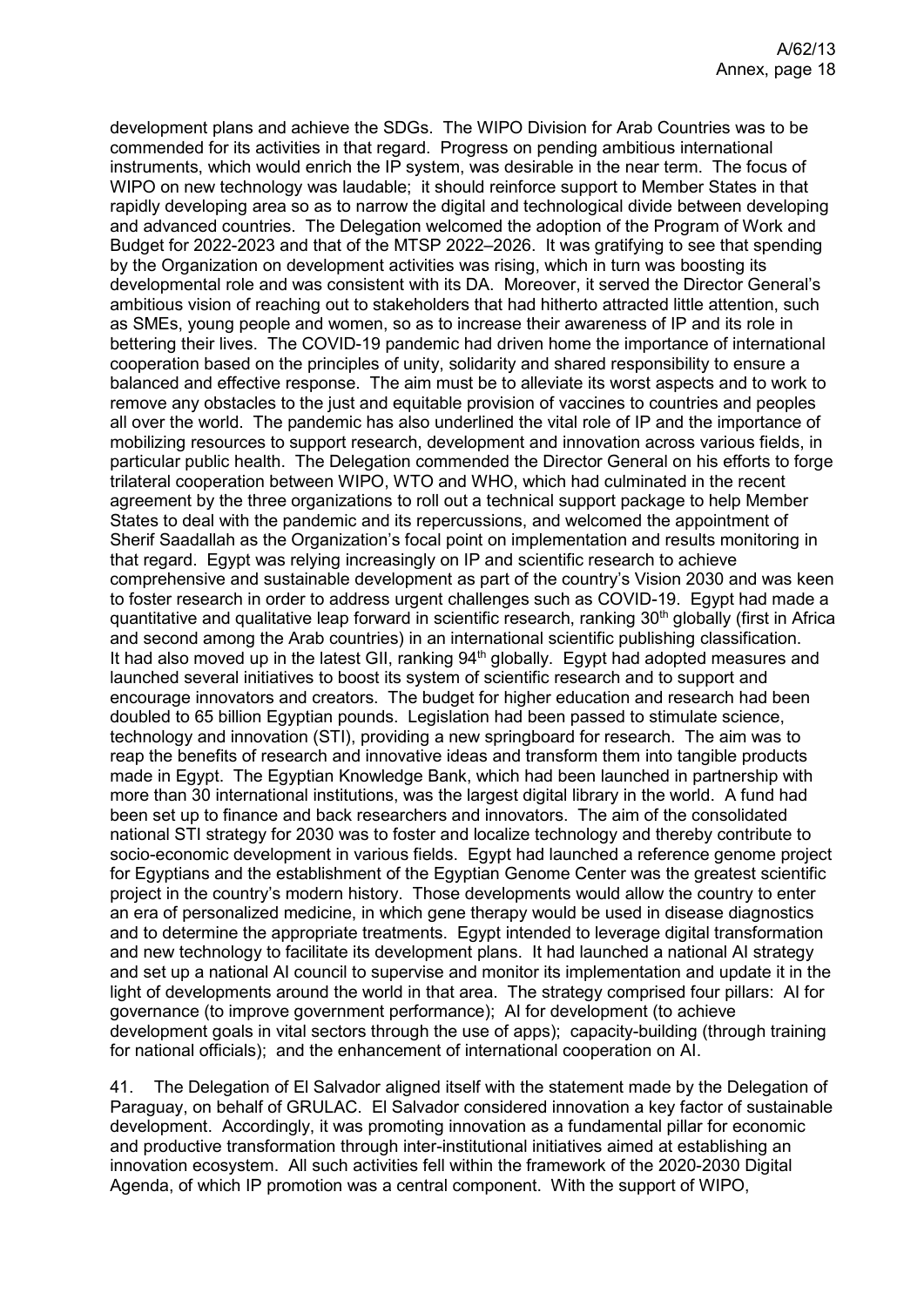El Salvador was updating its national IP strategy, which would contribute to achieving objectives in the area of innovation while complementing the Cuscatlán Plan drawn up by the Government, the Digital Agenda, the Trade and Investment Policy and related internal guidelines. Achieving such objectives would doubtless promote sustainable development, which was all the more relevant in the context of the ongoing post-pandemic social and economic recovery. Despite the health crisis, the negative impact of which had been felt around the world, there had been positive developments in IP rights protection in El Salvador over the previous eight months, including an increase in the activity of trademark and copyright renewal and registration services. There had also been a rise in the number of applications for the establishment of companies, registration renewals and registrations of security rights. Such developments were a result of the economic regeneration plan of the Ministry of the Economy, which was geared to boosting domestic and foreign investors'' confidence in the country and, by extension, job creation and preservation and economic growth. WIPO had a key role to play in helping Member States to continue to promote a sustainable economic recovery. El Salvador was grateful to the Organization for collaborating with developing countries and helping them to build their capacities and extend the benefits of IP to SMEs, women and young entrepreneurs. It acknowledged the vital role that WIPO had played in global forums in the quest for a timely and effective solution to the production of vaccines and medical supplies for combating COVID-19, including its tireless work with other institutions, such as WHO and WTO. The Delegation urged WIPO to continue that work and to redouble its efforts in all areas, including the normative agenda. El Salvador was committed to continuing its active participation in the Organization's work with a view to achieving tangible results in the different areas of its agenda. The Delegation was convinced that the productive dialogue between Member States in the coming days would make the Assemblies a success.

42. The Delegation of Eswatini aligned itself with the statement made on behalf of the African Group. The Delegation thanked WIPO for its continued technical support, in particular in reviewing the national IP regulatory framework, which had been a priority for ensuring robust IP support for innovation and creativity. Eswatini had refined and advanced its IP protection policy to include measures relating to exploitation and commercialization. In that regard, the broadening of the IP and Innovation Ecosystem Sector's mandate was particularly welcome. SMEs in Eswatini would be encouraged to utilize the IP system and its commercial benefits. Eswatini was making efforts to establish institutions to foster efficient copyright administration. WIPO's technical assistance had also helped with training to enhance understanding of the impacts and contributions of copyright. Support had also been received for automating the administration of Eswatini's IP system to improve efficiencies and eliminate bottlenecks that had tended to discourage creativity and innovation. Eswatini had ambitious plans to explore, with the support of WIPO, how IP could be leveraged to bolster innovation and industrialization.

43. The Delegation of Ethiopia aligned itself with the statement delivered on behalf of the African Group and underscored the importance of fair distribution of COVID-19 vaccines. The Delegation supported the renewal of the mandate of the IGC for the 2022–2023 biennium. The Committee's work should culminate in the adoption of an international legal instrument. Despite the challenges of the COVID-19 pandemic, Ethiopia had continued to implement administrative, economic, and institutional reforms in a variety of areas. A 10-year development plan had been adopted, which included enabling areas in which innovation and technology were pivotal. The Plan aimed to enhance growth in all sectors; IP would be an important aspect of its implementation. With a view to strengthening the IP system, legislation had been amended and new laws promulgated. Efforts were being made to improve service quality and build human capital in IP to respond to development needs. The broad and varied support received from WIPO had been crucial and was greatly appreciated. Ethiopia had ratified the Marrakesh Treaty and efforts were being made to incorporate its provisions into national law. The ratification of the Paris Convention and the Madrid Protocol remained under active consideration.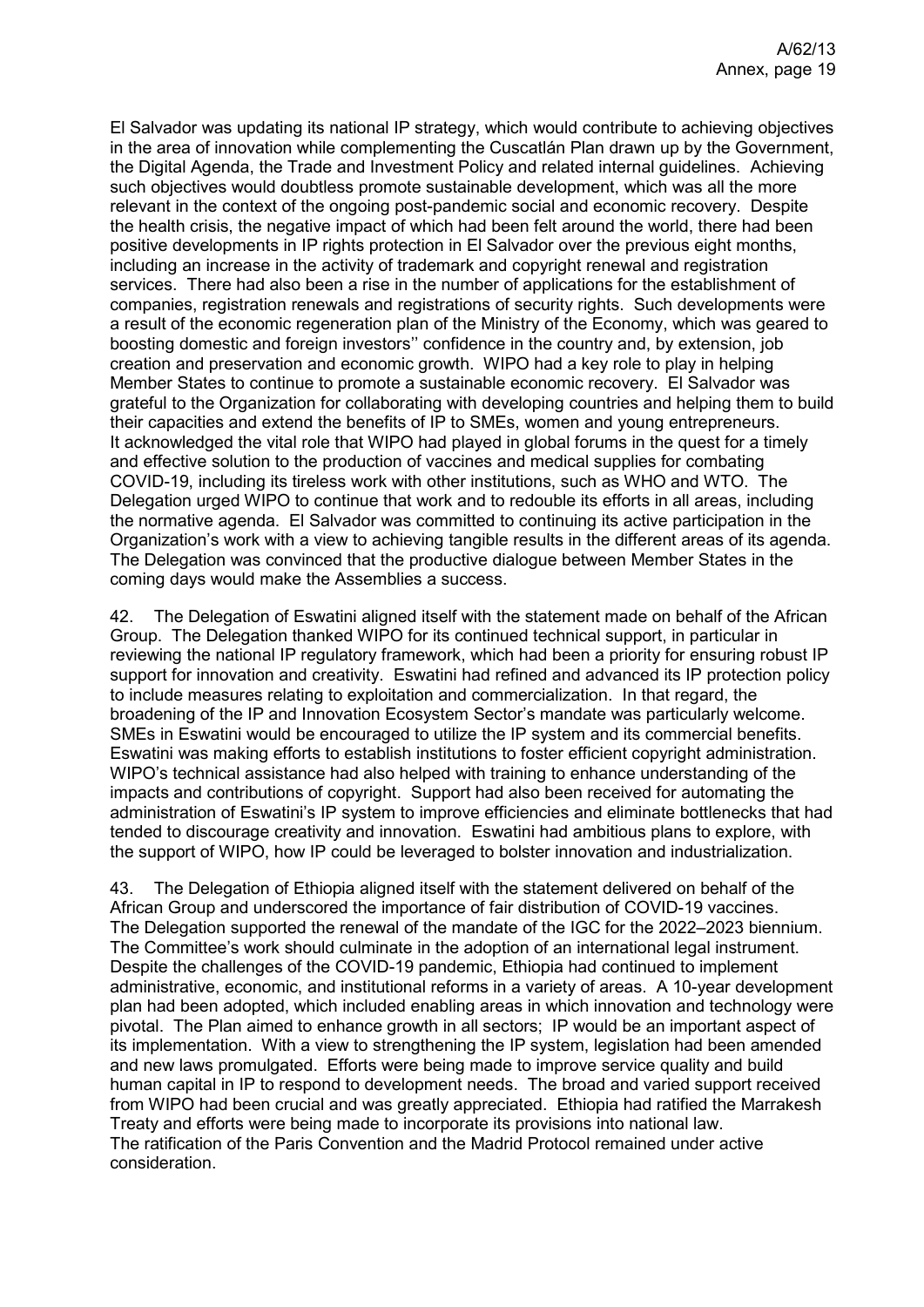44. The Delegation of Finland aligned itself with the statements made by the Delegation of the United Kingdom, on behalf of Group B, and by the Delegation of Slovenia, on behalf of the European Union and its member States. It considered innovation crucial to sustainable economic growth and was concerned about the considerable challenges facing the IP rights system in the new digital environment and data economy. In that regard, it believed that WIPO could and should play a leading role in discussions on AI and IP. The Frontier Technologies event organized by the IP and Frontier Technologies Division in September 2021 was greatly appreciated and aligned with Finland's national AI strategy, which aimed to create the conditions for the advancement of digitalization for the benefit of SMEs and digital investment in particular. The Delegation appreciated the efforts made by WIPO to improve global IP services under the PCT and the Madrid and Hague Systems. It held the view that the IP system should be gradually digitalized so that rights holders and society as a whole continued to benefit from the efficient operation of the IP framework. Digitalization of the IP system was also central to the creation of a new national IP rights strategy in Finland. Among other initiatives, the country was developing digital copyright infrastructure, the first stage of which was to help stakeholders to better understand the benefits of identifying IP assets and rights holders and interoperable standards for data exchange in the digital environment. Finland was taking steps to draw more attention to indigenous peoples'' rights. For instance, during its presidency of the Nordic Council of Ministers, it had stressed the need for an exchange of views on the rights of the Sámi people with a view to protecting their TK and TCEs. A conference on the protection of Nordic indigenous TK and IP was due to be held in cooperation with the Sámi Parliament in November 2021. Finland was looking forward to participating in a WIPO practical workshop for the Nordic countries in 2022.

45. The Delegation of France said that it would like to thank the WIPO Director General, Secretariat and staff for their unwavering commitment and investment during the pandemic. The Delegation welcomed the resumption of the Organization's trilateral cooperation with WHO and WTO and hoped that further workshops would be held to enable the achievement of tangible results in the area of technology transfer for the benefit of developing countries. It was vital that vaccines and treatments could be produced and administered as locally as possible to patients throughout the world. The Delegation fully supported the Director General's mandate to put innovation and creativity at the heart of IP. Maintaining an effective and balanced relationship between the four Unions that underpinned the IP system was central to the success of that mandate. Each Union contributed in its own way and within its own parameters to protecting and recognizing the work of investors and creators, which was the driving force behind cultural, scientific and technological progress. Since the Unions were specialized, they should be considered both complementary and integral to one another. IP relied on a range of different tools, such as patents, marks, designs, models, copyright and geographical indications. France attached great importance to each, as it had recently demonstrated by acceding the Geneva Act of the Lisbon Agreement. The accession benefited both consumers, by providing them with assurances about the quality of the goods that they consumed, and producers, by protecting the goods that they produced. In so doing, it helped to boost the reputation of the territories concerned and contributed to economic growth. The Delegation looked forward to resuming discussions on a treaty for the protection of broadcasting organizations. In the age of the Internet and social media, it was high time that writers, artists and creators were afforded adequate protection. It should be borne in mind that nobody had a monopoly over the IP system: it was and should continue to be regarded as a tool for the development of all countries, regardless of their level of development, in the spirit of universal progress.

46. The Delegation of Gabon said that the unprecedented health situation, while constituting a challenge for health systems and national economies, also presented a unique opportunity to question the multilateral system and correct errors that had allowed inequalities to emerge on many levels, going against the objectives set in 2015 that were reflected in the SDGs, which were intended to leave no-one behind. Gabon considered that the way out of the crisis called for increased solidarity and cooperation. In that regard, the Delegation welcomed the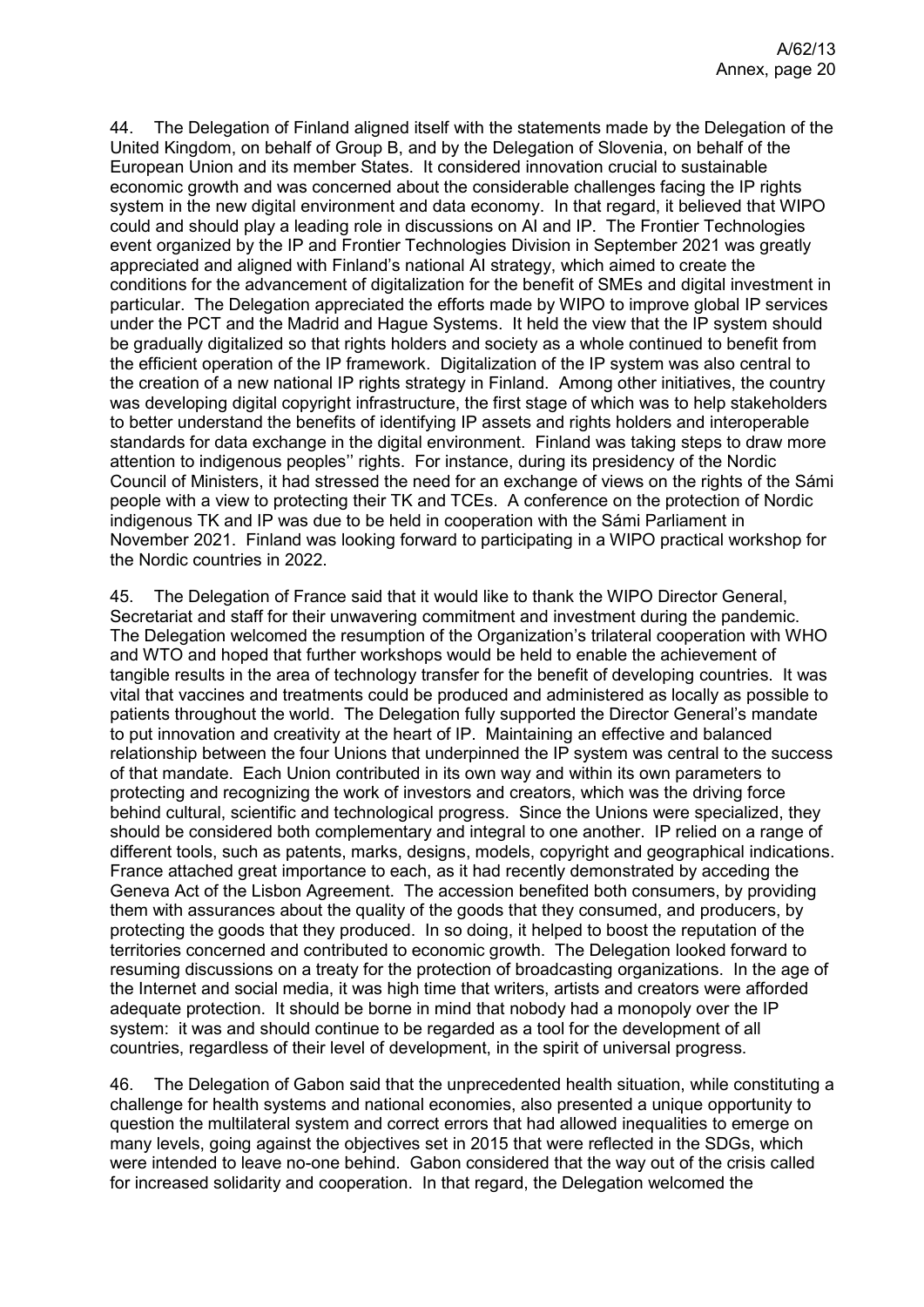discussions that had culminated in the adoption of initiatives set out in the Program of Work and Budget for 2022/23 under "WIPO's response to COVID-19". The collaboration between WIPO, WHO and WTO, and the establishment of a joint technical assistance platform had brought a glimmer of hope in that regard as they provided an opportunity to make available to Member States the medical technologies needed to combat COVID-19. Beyond that particular aim, it should be recalled that the Organization's discussions had a direct impact on improving living conditions in countries, and thereby on the attainment of the SDGs. It was therefore imperative that the discussions were broadened, for example through a conference on IP and the response to COVID-19. Discussions on patents and health had found real meaning, as had the justification of a suspension of the TRIPS Agreement with a view to facilitating technology transfers and technical assistance. Only by doing so could states'' resilience to such threats be strengthened. Furthermore, the Delegation expressed its satisfaction regarding the convening of the 41<sup>st</sup> session of the IGC and the Assembly's recommendation to renew the Committee's mandate. Regarding the standard-setting program, the Delegation hoped that outstanding issues could be resolved with a view to convening a diplomatic conference for the adoption of the DLT. At the national level, the new headquarters of the Gabon Industrial Property Office, which had been built with the assistance of OAPI, had been opened and collaboration with OAPI had continued. In that regard, a regional seminar was being organized in Libreville on operationalizing the African Continental Free Trade Area.

47. The Delegation of the Gambia said that despite the challenges posed by the COVID-19 pandemic, WIPO had continued to provide invaluable support and assistance, in particular for the review of the Gambia Intellectual Property Act 2021. Investment in ICT was fundamental to the administration of IP rights. The Industrial Property Automation System was being upgraded to version 4.0, which would be completed early in 2022. Implementation of the Gambia IP Policy and Strategy for 2018–2021 was well under way, in particular thanks to the concerted efforts of Masters in Intellectual Property alumni, who had been sponsored by WIPO and ARIPO. The Gambia had benefitted from numerous webinars organized by the WIPO Academy, Madrid Division and Hague Division, and looked forward to further virtual and in-person training opportunities. The guidance and support of the WIPO Division for Africa was particularly welcome.

48. The Delegation of Georgia, aligning itself with the statement made by the Delegation on behalf of the CEBS Group, said that it appreciated the efforts of WIPO to ensure the stability of the Organization and its activities during the COVID-19 pandemic. It was grateful to the Department for Transition and Developed Countries for its cooperation and to the WIPO Academy for its training and capacity-building activities. The Delegation welcomed initiatives aimed at supporting SMEs in commercialization and IP management with the aim of encouraging national economic growth and development. It was hoped that WIPO would continue to respond to the needs of Member States efficiently and to provide them with the services and resources they needed.

49. The Delegation of Germany said that it fully supported the statements made by the Delegation of the United Kingdom, on behalf of Group B, and the Delegation of the European Union and its member States. It shared the Director General's vision, as recently reflected in the MTSP 2022–2026, that IP should promote innovation and creativity anywhere for the good of everyone. Germany remained committed to helping WIPO to develop a balanced and effective global IP ecosystem to advance innovation and creativity for a brighter and more sustainable future. A strong IP ecosystem was all the more important as the COVID-19 pandemic continued to have a significant impact on health and the global economy. IP systems could only drive innovation, competitiveness and economic development if they were continuously monitored and, where necessary, adapted to meet new challenges. Having previously encouraged WIPO to engage more closely with WHO and WTO to ensure that IP issues were included in discussions on how to overcome the pandemic, the Delegation welcomed the formal strengthening of trilateral cooperation among those organizations on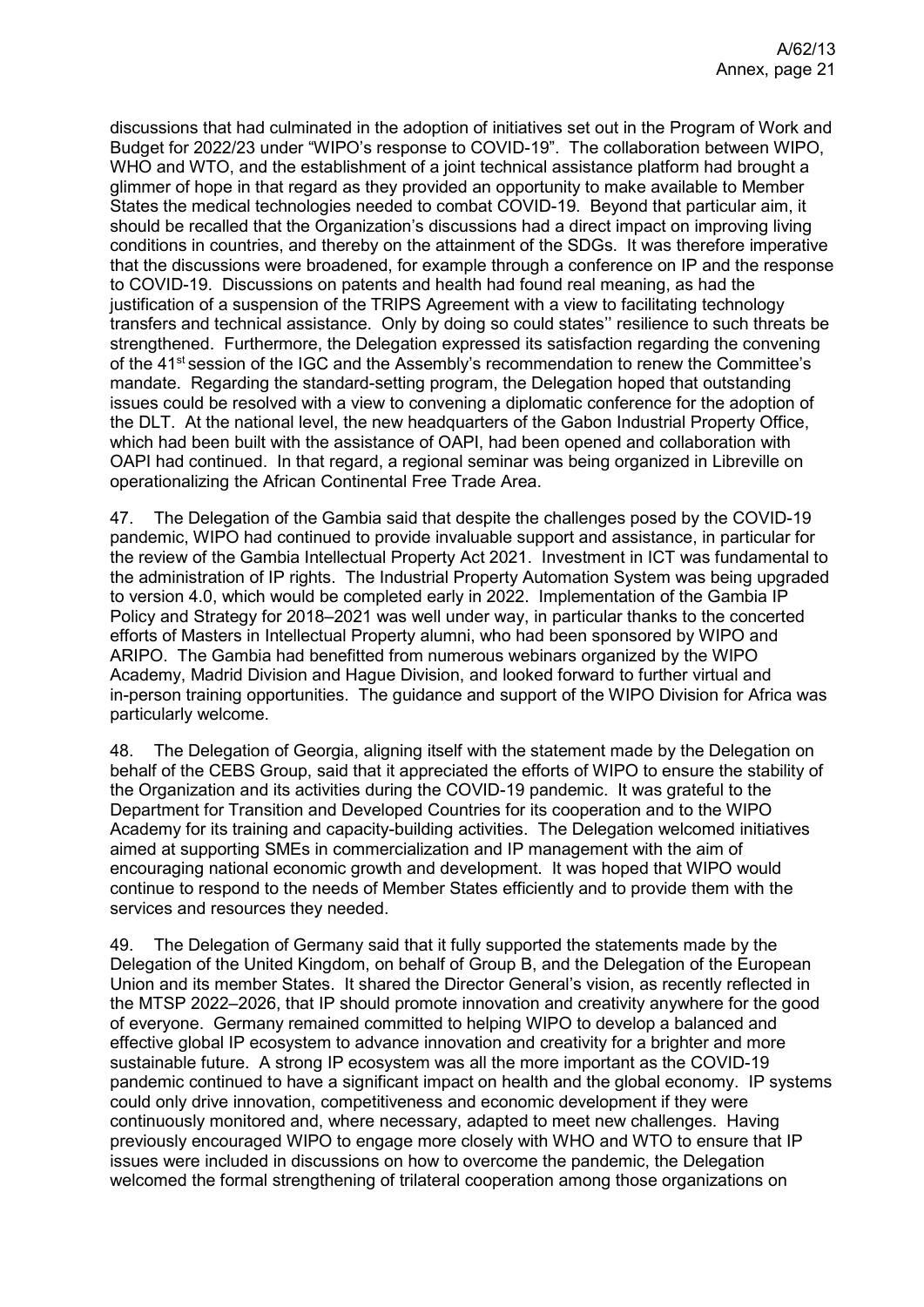matters of public health, IP and trade and considered the joint workshop on technology transfer and licensing held in September 2021 as a positive first step towards continuing that cooperation. It also welcomed the rollout of a WIPO package of services and measures to assist Member States in addressing the pandemic and laying the foundations for the post--pandemic economic recovery. However, Germany considered that WIPO could play a more active role in the development of IP-based solutions, such as patent pools, pledges and licensing structures, to help to ensure fair global access to vaccines and medicine. For example, the Organization could extend the use of its multistakeholder collaborative platforms to help to forge meaningful partnerships for addressing urgent international needs on the basis of the IP system. It could also provide its knowledge and expertise to help to develop existing licensing platforms. With regard to AI, WIPO should continue to act both as an international observatory for identifying and monitoring trends and developments and as a global forum for exchanging ideas coordinating efforts. The Delegation shared the view that AI was just one of a number of new frontier technologies and looked forward to discussing topics such as big data, blockchain and genetic engineering within the framework of the newly named WIPO Conversation on IP and Frontier Technologies with a view to exploiting the full economic potential of the Fourth Industrial Revolution. Germany considered IP rights an integral part of the legal, economic and cultural framework within which enterprises and society as a whole functioned. WIPO, as the central institution for developing global IP policy and managing global IP infrastructure, should highlight the role of IP in addressing the global challenges of our time, including health crises, economic recovery, climate change and sustainable development. The Delegation encouraged WIPO to contribute actively, within its mandate, to the implementation of the 2030 Agenda for Sustainable Development in close cooperation with other Geneva-based institutions. In that context, joining the UNSDG would enable WIPO to improve its multilateral cooperation with other UN entities and partners and to determine how best to include IP in the implementation of the SDGs. Germany supported further international normative development aimed at simplifying and harmonizing the existing international IP framework for the benefit of stakeholders, including IP offices. The Delegation regretted that no progress had been made on the normative agenda at the 2020 Assemblies and stood ready to engage constructively in discussions on normative issues. It also looked forward to resuming substantive discussions within the SCCR – within an appropriate framework and as conditions allowed, given the sensitive nature of such discussions. The traditional consensus on the allocation of time between agenda items within that Committee should be respected. Provided Member States worked together to strike a fair balance between the interests of all stakeholders, positive results could be achieved. Germany remained committed to improving the protection of broadcasting organizations by reaching a consensus on an international treaty to that end. For the treaty to be successful in the long term, its scope of application should reflect the technical developments that had taken place. The Delegation therefore welcomed discussions on further technologies, in particular on deferred transmissions. Once such discussions could be resumed, Germany would continue to actively support the efforts of the SCCR to advance text-based work on an international treaty for the protection of broadcasting organizations. Germany was interested in sharing national experiences of copyright limitations and exceptions for certain organizations and purposes, as well as for people with disabilities other than print disabilities. Although it saw no need for a legally binding international instrument in that area, it wished to learn more about other Member States'' related legal concepts. It was also interested in sharing views on such issues as resale rights and copyright challenges in the digital environment. With regard to patent law, WIPO and in particular the SCP must heed the calls of users around the world for the further development, harmonization and improvement of the patent system. Germany recognized the ongoing work of the SCP in that area and welcomed the holding of sharing sessions during the thirty-second session, in particular on patentability issues relating to AI. It looked forward to a further sharing session during the thirty-third session on the use of AI in examination procedures. Since AI technology presented a number of opportunities and challenges for patent system administration, the sharing of experiences and information on such topics within the SCP was highly beneficial for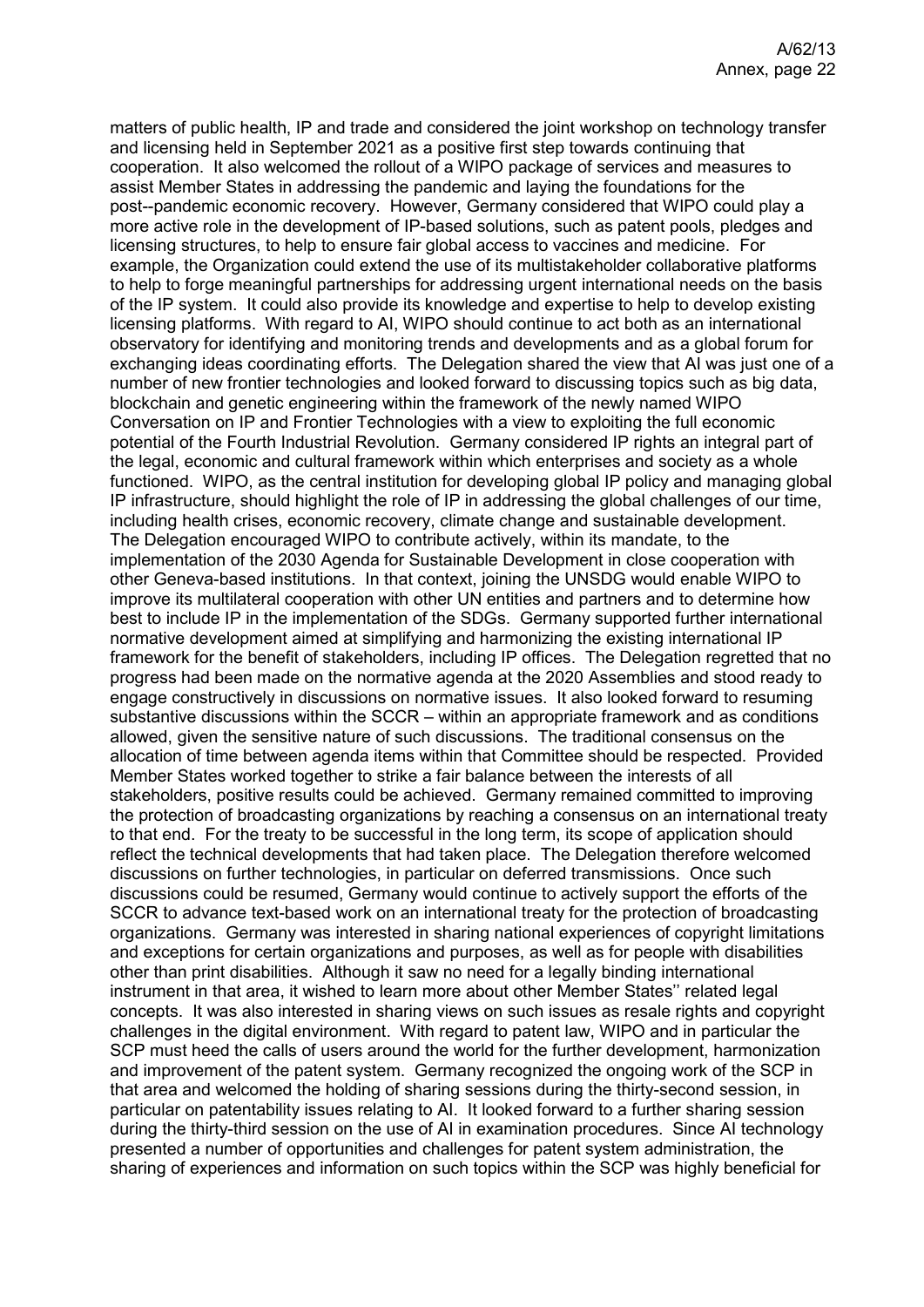all Member States. Germany was particularly eager to continue work on issues of patent quality, including opposition systems, and the confidentiality of communications between patent advisors and their clients. Further work in that area was beneficial to countries of all levels of development, since it would enhance the credibility, reliability and stability of the international IP system. The Delegation would continue to actively contribute to work on patents and health and acknowledged the efforts and activities of WIPO committees and other international organizations in that regard. Since WIPO was the appropriate forum for addressing patent law issues, Germany was pleased to see patents and health on the agenda of the SCP. The latest trends in the number of applications under the PCT underscored the importance of the PCT System for users worldwide. Germany was delighted to note that the number of PCT applications filed worldwide in 2020 had increased by 4 per cent to 275,882, despite the global impact of the pandemic, and by 67 per cent between 2010 and 2020. As a patent-intensive country, both nationally and internationally, Germany was pleased to see the PCT System working so well. In 2020, the German Patent and Trade Mark Office (DPMA) had processed 7,525 international applications in the national phase, of which approximately 85 per cent had been filed by applicants from outside Germany. The Delegation highly appreciated the numerous improvements made to the PCT System over recent years, particularly to its technical and legal framework, and hoped that the PCT working group's deliberations would continue in a constructive spirit in the next sessions. It encouraged all WIPO Member States to use the system. The DLT was a pending issue. The Delegation regretted that, at the 2019 Assemblies, the facilitator's proposed resolution to the problem of the disclosure requirement had been rejected and Member States had once again failed to reach consensus on the convening of a diplomatic conference. Although Germany, like other European Union member States, remained convinced that such a requirement was not relevant to industrial designs and that its inclusion in the Treaty would contradict the aim of simplifying and harmonizing design registration procedures, it was open to considering any reasonable and constructive proposals during the 2021 Assembly meetings or in the future. Turning to the Geneva Act, the accession of the European Union in 2019 marked the entry into force of the Act for all contracting parties to the Lisbon System. Geographical indications were an important instrument for protecting regional TK relating to both agricultural and non-agricultural products. Germany noted the broad consensus reached by Member States to continue work within the IGC and recognized the importance of that work. Since no progress could be made during the current biennium owing to the COVID-19 pandemic, Germany supported the proposal to transfer the 2019 mandate to the 2022–2023 biennium. A great deal of work had still to be done before a consensus could be reached on a *sui generis* instrument that accommodated the interests of holders of TK, GRs and folklore but did not harm the functioning of the international IP system. Germany was willing to continue its constructive participation in that process and remained fully committed to achieving further progress in the field of development, particularly in the light of the 2030 Agenda for Sustainable Development. It also supported the continued implementation of the 45 DA recommendations in a balanced and consensus-driven manner. The Delegation was pleased to note that the CDIP had been able to resume its work in 2020, albeit with a truncated agenda. Despite the challenging conditions, significant progress had been made in the last two sessions (CDIP 25 and 26) on core issues such as technical assistance and the advancement of DA projects. Germany was convinced that the Committee's constructive and forward-looking approach would enable it to overcome whatever challenges it faced in the future. The DPMA had continued its successful cooperation with WIPO and other IP organizations and national IP offices. In February 2021, the DPMA and WIPO had successfully staged further roving seminars aimed at informing the public about WIPO services, with a particular emphasis on the PCT procedure. For the first time, the seminars had been supported by colleagues from the IP offices of Austria and Switzerland. In late 2021, the DPMA was due to assist WIPO in the training of examiners from the Albanian office.

50. The Delegation of Ghana aligned itself with the statement delivered by the Delegation of South Africa on behalf of the African Group and said that remarkable progress had been made in the development, production and roll-out of COVID-19 vaccines, with over 6.3 billion doses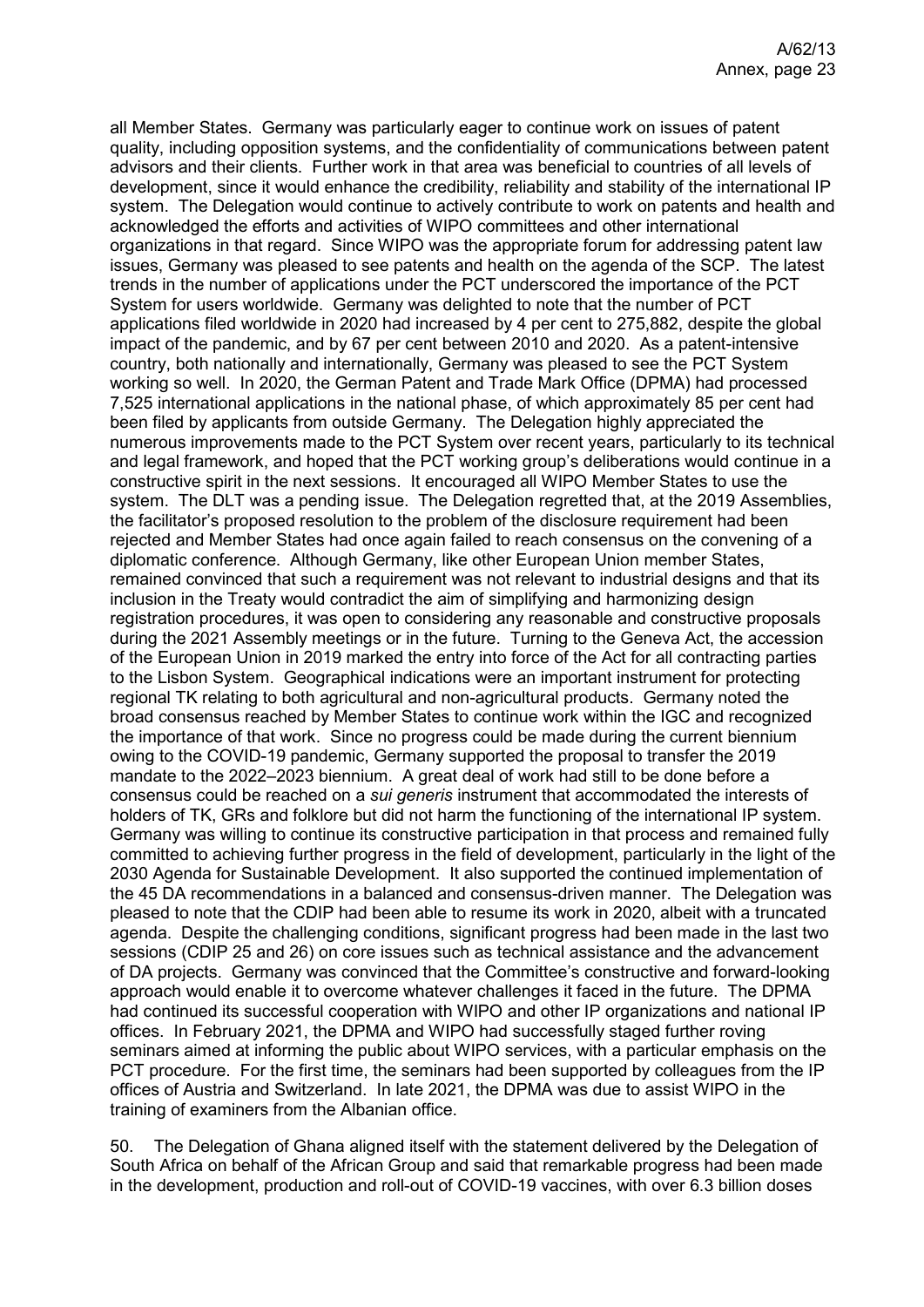administered across 184 countries. Disparities in vaccine access persisted, however, raising questions about certain countries'' commitment to leaving no one behind. Ghana commended the Organization's advocacy of equity in that regard and welcomed the tripartite cooperation with WHO and WTO to deliver new strategies for vaccine production and distribution. Despite the challenges of the pandemic, the Ghana Industrial Property Office of the Registrar General's Department, Ministry of Justice, was processing Madrid System applications for trademarks and Hague System applications for industrial designs in line with its treaty obligations. The Office had also mapped institutions and was ready to host the TISC Program and sign the respective Service Level Agreement with WIPO. The Organization's support was invaluable in building the capacity of universities and research institutions to implement institutional IP policies in line with the national IP strategy to promote innovative activities, and its efforts to engage with young people, women and other underrepresented stakeholders were welcome. Ghana thanked Member States that had extended technical cooperation activities for IP, in particular that received from the Government of Switzerland under the Swiss-Ghana IP Project, which was due to close by the end of 2021.

51. The Delegation of Greece, aligning itself with the statements made by the Delegation of the United Kingdom, on behalf of Group B, as well as by the Delegation of Slovenia, on behalf of the European Union and its member states, said that WIPO resources had been managed prudently and net assets had increased. Facilitating access to the IP system and responding to users'' needs should remain a priority. Delivering high-quality services and digital transformation would increase trust in the IP ecosystem. Working towards a balanced system would create socio-economic growth. The domestic IP system had continued to support innovation and creativity, which led to development and growth. Trademark filings before the Greek Trademark Office had continued to increase. E-filings had increased by 40 per cent over two and a half years and by September 2021, 5,276 national applications and 767 international applications had been filed. The trademarks registry had become an electronic database. Trademark registrations were transferred to the Hellenic Industrial Property Organization (OBI), which would manage industrial property titles, and a ministerial decree would specify the start date of the new system. Despite the pandemic, patent filings before the OBI had increased by 30 per cent due to a 33 per cent decrease in the search fee. Electronic filing and IT improvements facilitated access to the IP system and improved IP title management. A series of activities had been organized to raise awareness of the importance of buying authentic products. Mykonos had become the second city to join the ''Authenticities'' network that the European Union Intellectual Property Office (EUIPO) had launched. During the fourth award ceremony, two Greek universities, two SMEs and two individual inventors received awards. The Interagency for Market Control (DIMEA) had worked with Greek IP enforcement authorities to carry out 23,952 checks from August 2020 to August 2021, seize 82,835 counterfeit items and impose fines worth 1,537,200 euros. A legislative amendment from July 2021 had given the Committee for the Notification of Copyright and Related Rights Infringements on the Internet the power to block access to copyright-infringing material in the case of large-scale infringements, which was particularly important for live television events. EU Directives 2019/790 and 2019/789 were expected to enter into force. The Hellenic Copyright Organization provided legal access to music, films, television series, videogames, images and books through Agorateka.

52. The Delegation of Guatemala aligned itself with the statement made by the Delegation of Paraguay, on behalf of GRULAC. It appreciated the Director General's report highlighting the broad range of initiatives that were leveraging IP for economic, cultural and human development and in particular the focus on young people, who were central to the Government's own agenda. It set great store by the Organization's normative work and the holding of multilateral negotiations for the creation and implementation of legal instruments that met States'' needs and it urged Member States to continue their positive work on the various topics under discussion. Guatemala was grateful to WIPO, under the leadership of Director General Daren Tang, for supporting its IP office with technical capacity building, project formulation and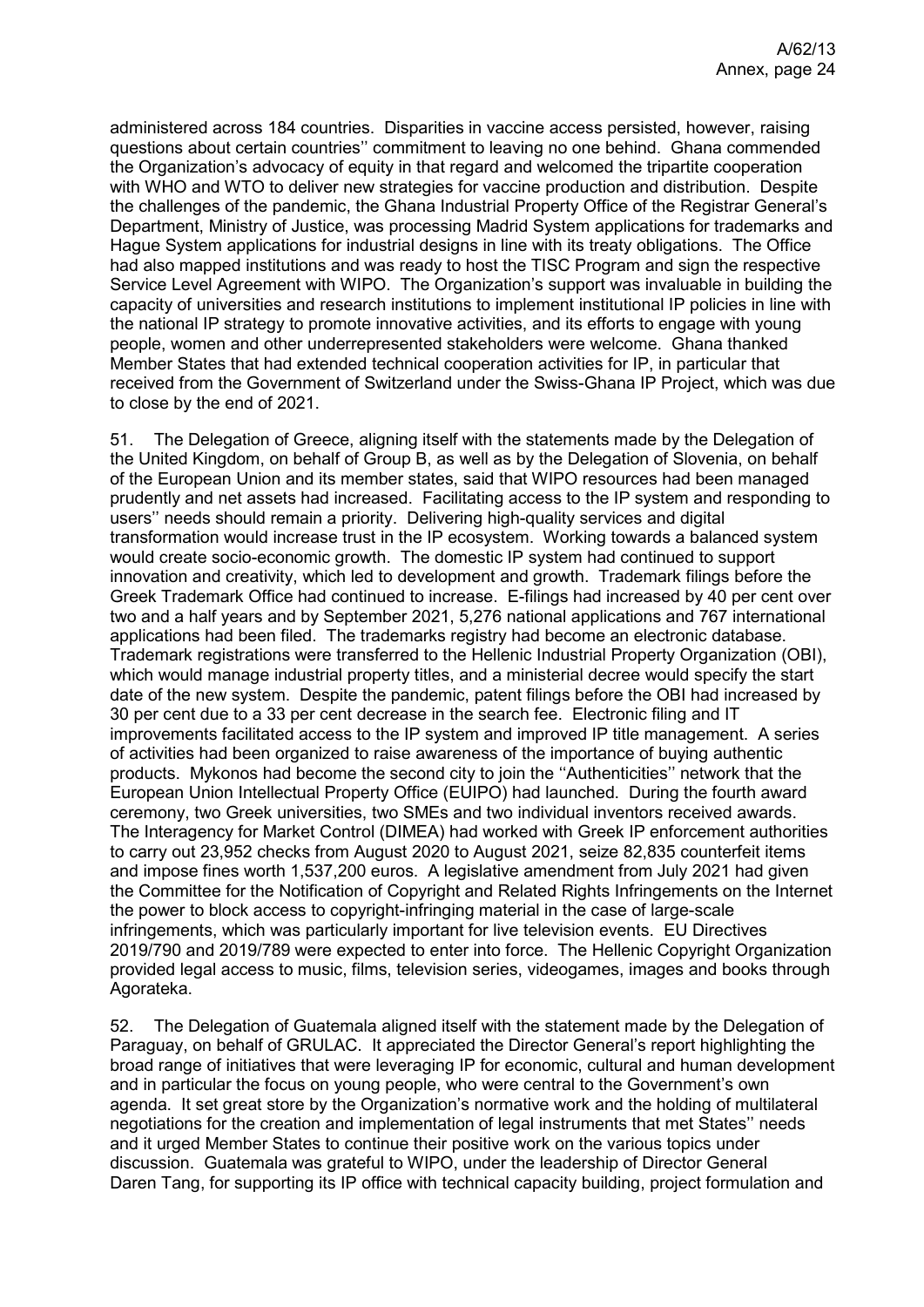continuous training and wished to thank the Sectors for their work in the different areas of IP. Particular thanks were owed to the Division for Latin America and the Caribbean, led by Ms. Beatriz Amorim-Borher and Ms. Lorena Bolaños, Senior Program Officer within the Copyright Development Division. Guatemala remained committed to working constructively towards achieving the Organization's objectives.

53. The Delegation of Hungary said that it shared the Director General's vision in which WIPO supported innovation and creativity through IP. The Delegation congratulated the global research and medical communities for producing a vaccine in approximately 12 months. Vaccines were the only solution to the pandemic and it was vital to ensure that there were enough. Hungary was building its own vaccine production center and it hoped that other countries would have the opportunity to do so. Ideological and political issues must not influence vaccine authorization procedures. The Delegation believed that vaccine patents should be respected to encourage researchers to continue their work. Over the previous year, the global economy had suffered, with 114 million people losing their jobs, so it was time to incentivize investments to save and create jobs. The Delegation was in favor of helping SMEs enter foreign markets and deal with IP issues. Hungary had the twelfth most open economy in the world and Hungarian companies could profit from broader geographical coverage of global IP protection services. The Delegation hoped that its ratification of the Geneva Act of the Lisbon Agreement would encourage more countries to do business with it and that geographical indications would benefit from its protection abroad. Hungary was pleased to note that it had increased its rank in the GII 2021 and hoped that it would continue to improve its ranking. It would improve research, development and innovation. The Government of Hungary had started to improve horizontal cooperation within the innovation ecosystem, build institutional R&D capacities, support SMEs in improving their innovation output, increase financial support to the sector, support young scientists and create a better network for researchers and scientists. In addition to meeting climate targets, Hungary was aiming to increase its R&D spending by two to three per cent of GDP by 2030.

54. The Delegation of Iceland said that it appreciated the continuation of WIPO services despite difficult circumstances over the past year. The Icelandic Intellectual Property Office (ISIPO) had actively participated in WIPO events, including working group meetings and seminars relating to the Madrid and Hague Systems and the PCT. It had also followed the sharing sessions on women and IP. In 2020, the number of trademarks and patents filed domestically in Iceland had increased slightly, while international trademark filings had remained relatively stable and PCT filings had increased by 33 per cent compared with the previous year. The situation was less positive for design filings and the Delegation wished to see further progress in discussions on a future DLT. In October 2020, Iceland had become the first Nordic country to introduce [Madrid e-Filing, w](https://www.wipo.int/madrid/en/contracting_parties/efiling_info.html)hich had helped to reduce application processing times and iron out irregularities. ISIPO was constantly looking for ways to introduce digital and more user-friendly solutions and services. Accordingly, it had updated its strategic policy in May 2021, placing an emphasis on digital transformation for the benefit of both users and ISIPO case handlers. Recent WIPO initiatives on digital services, such as WIPO IP Diagnostics, made it possible to create comprehensive online service platforms for small businesses seeking to identify and protect their IP. In addition, the past year had seen the entry into force of substantive changes to the Icelandic Trademark Act, enabling users to file for all types of trademark, and to the Patent Act, providing for exemption from supplementary protection certificates in line with European Union legislation. The Act on Trade Secrets and the Act on the .is Domain Name had also recently entered into force. Recent ecological developments and the latest assessment report of the Intergovernmental Panel on Climate Change had underlined that innovation and sustainable solutions were more important now than ever. IP rights were vital in incentivizing the innovations required to overcome the major challenges of our time. Against that backdrop, the theme chosen by WIPO for World IP Day 2022, IP and youth – innovating for a better future, was particularly apt. Iceland was convinced that the focus on IP and young people would help to raise public awareness of the relationships between innovation,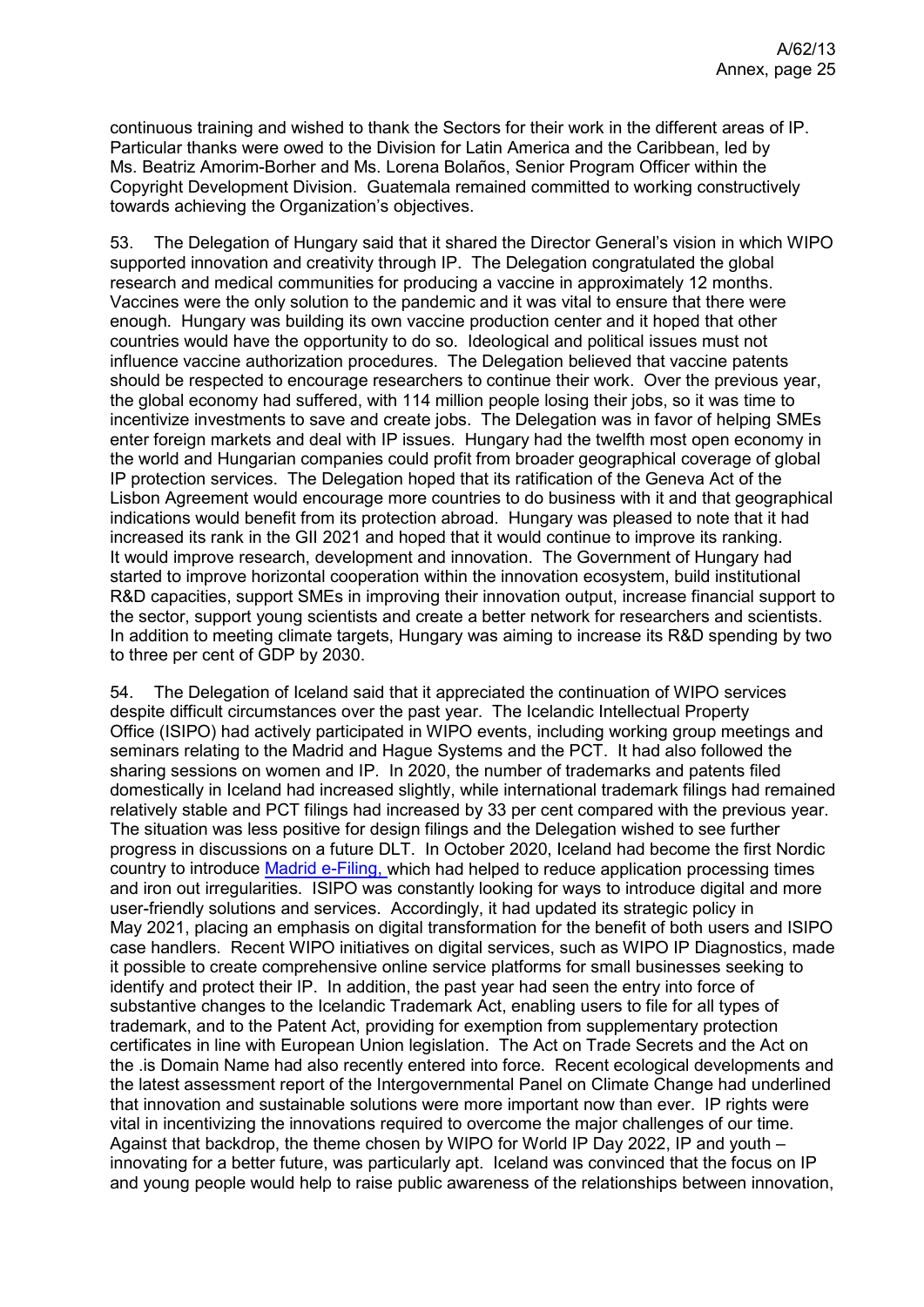IP and sustainability. ISIPO stood ready to cooperate in that regard and had organized a hybrid conference on IP and sustainability, to be held on 4 November 2021.

55. The Delegation of India said that WIPO, as the principal global norm-setting body for IP, had a key role to play in ensuring the effective, balanced and development-oriented implementation of the global IP system. The COVID-19 pandemic had underscored the importance of international institutions'' support to Member States in tackling global challenges. India therefore welcomed the efforts made by WIPO to strike an appropriate balance between IP rights and development. It held the view that the global IP regime should help, rather than hinder, efforts to address health emergencies. In that regard, it wished to have an early decision on its joint proposal to WTO for the waiving of Member States' obligations under the TRIPS Agreement in relation to the prevention, containment or treatment of COVID-19. The legislative, administrative and judicial framework of India for safeguarding IP rights was well established and enabled the country's international obligations to be met while addressing its development priorities. The steps taken by India to promote innovation and entrepreneurship, including the amendment of its IP regime, had seen its ranking in the GII rise by 35 places over the past six years. The country was now home to 66 privately held startups valued at over 1 billion US dollars, three of which were valued at over 10 billion US dollars. With flagship programs such as Make in India and Startup India, the country was poised to become a thriving global hub for manufacturing and innovation. The Delegation regretted that progress on normative issues at WIPO had been limited owing to the challenges posed by the COVID-19 pandemic. It hoped that further progress would be made on substantive issues, including within the IGC and the SCCR. In addition, it urged Member States to work constructively and creatively towards resolving the impasse over the opening of WIPO External Offices, which helped to strengthen the global IP ecosystem. While evaluating the functioning of External Offices was useful, it should not be used as a pretext to prevent or delay the opening of new Offices.

56. The Delegation of Indonesia aligned itself with the statement delivered by the Delegation of Bangladesh, on behalf of the APG. The MTSP 2022–2026 and the Program and Budget for the next biennium focused on the real impacts of IP on the ground and showcased its benefits for everyone, everywhere. The Delegation supported the Organization's commitment, as reflected in the Program of Work and Budget for 2022/23, to undertake an effective global response to the COVID-19 pandemic. It looked forward to continuing its collaboration with WIPO and the Member States in conjunction with various projects in Indonesia, including the Country Plan for technical cooperation between WIPO and Indonesia and other initiatives related to the creative economy, brands and designs, SMEs and start-ups. It also looked forward to cooperating with ARIPO *via* the WIPO Match program. Cognizant of the challenges posed by the COVID-19 pandemic, the Delegation reaffirmed its commitment to constructively engaging in all WIPO committees and norm-setting activities. It continued to support all normative work, in particular that of the IGC, and welcomed the extension of that body's mandate. The Delegation hoped that consensus could be reached soon on the convening of a diplomatic conference for a DLT and stood ready to host such a conference.

57. The Delegation of Iran (Islamic Republic of) said that a fair, balanced and effective IP system was essential to coping with the COVID-19 pandemic, in particular for equitable and affordable access to the COVID-19 vaccine, including through WIPO cooperation and coordination with other international organizations. It was vital to make development an integral part of WIPO work, in particular through the provision of technical assistance to developing countries in order to accelerate economic, social and cultural development. Despite economic and financial sanctions imposed on the country, it had improved its ranking in the GII 2021 and its performance in WIPO statistics, indicating its resolve to overcome the restrictions by diversifying the economy and expanding the innovative and knowledge-based economy. The Delegation welcomed the recommendation to renew the mandate of the IGC and finalize an agreement on an international legal instrument for the effective testing of GRs, TK and folklore.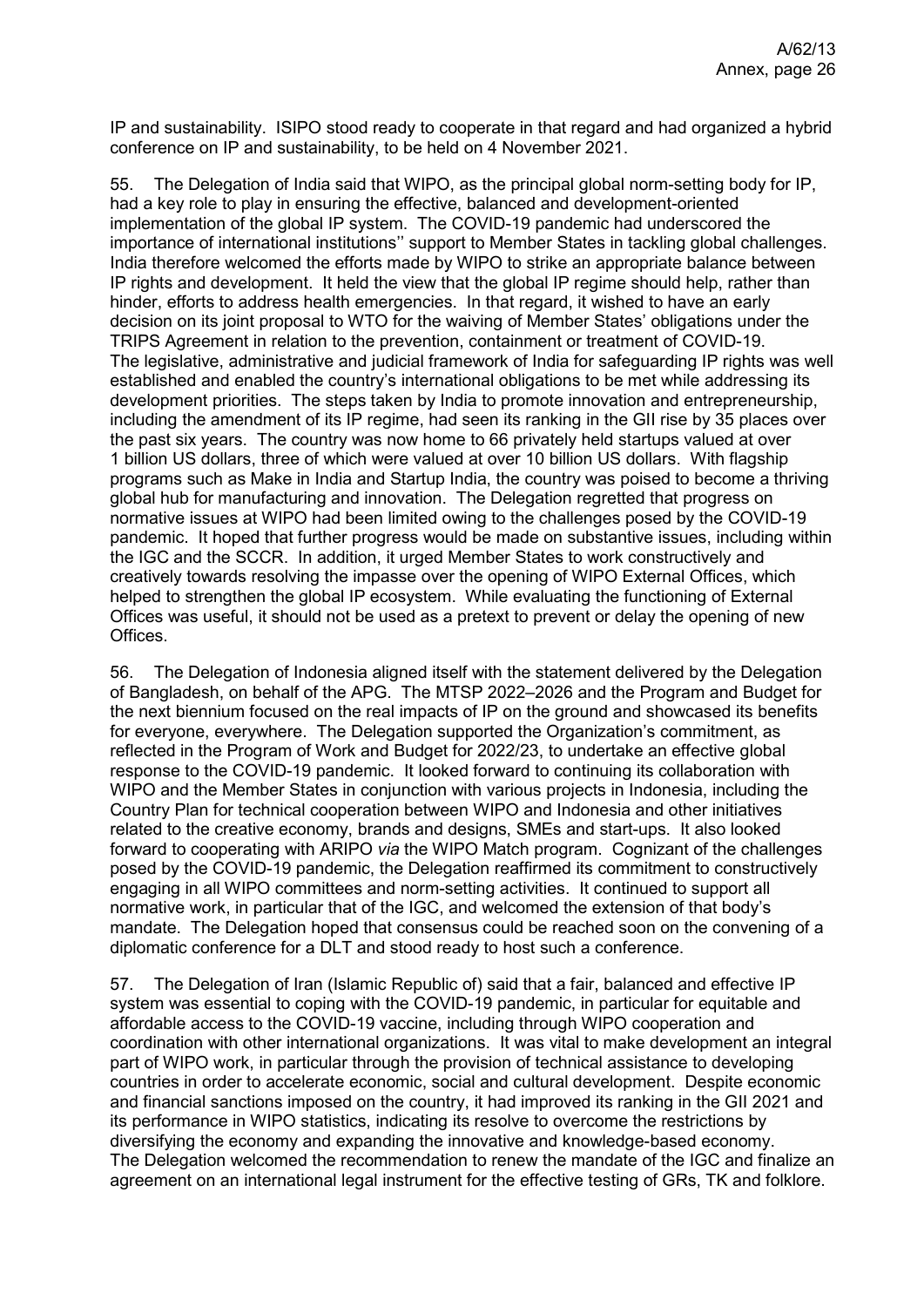Regarding the 2021 evaluation of WIPO External Offices, the Delegation welcomed the work of the PBC on a preliminary draft of the Terms of Reference, which should be developed in a Member State-driven process and in full conformity with the relevant guiding principle.

58. The Delegation of Iraq aligned itself with the statements made by the Delegation of Bangladesh, on behalf of the APG, and the Delegation of Qatar, on behalf of the Arab Group. It commended the Director General on the positive initiatives outlined in his report and the standing committees for the progress made in their work, and trusted that all the committees would achieve positive, balanced results in their respective areas. The increased number of members of some of the Organization's regional groups necessitated the proportionate and geographically equitable allocation of seats in the WIPO Coordination Committee to each group. The Delegation therefore supported the proposal made by the APG, and the African Group on the composition of the WIPO Coordination Committee and the PBC, the aim of which was to address the current imbalance in that regard. The Delegation looked forward to working with WIPO to strengthen the IP legal framework. The Secretariat had provided welcome legal advice to Iraq on bringing its laws and procedures into line with relevant national standards in order to stimulate industry, the sciences, literature and the arts.

59. The Delegation of Israel aligned itself with the statement made by the Delegation of the United Kingdom, on behalf of Group B. In view of the key role of IP in combating and recovering from the COVID-19 pandemic, the Delegation welcomed the trilateral cooperation of WIPO with WTO and WHO and the package for COVID-19 Related Services and Support. It also supported the new initiatives to develop tailored assistance for Member States and to assist IP offices in providing broader support for national innovation and promoting the use of IP assets as economic tools. As the Israeli economy was largely based on innovation, notably in the high-tech industry, the Delegation recognized the importance of IP to a well-functioning innovation ecosystem that supported creators and stakeholders in turning ideas into assets. Israel had one of the world's highest rates of PCT applications per capita, with one of the highest numbers of applications made by women. In 2020, the Israel IP Office had received over 8,000 patent applications, over 85 per cent of which were national phase applications from the PCT System. The commitment of WIPO to constantly improving registry systems, including through the use of advanced technologies, was invaluable in that regard. As an important international player in emerging technologies, Israel expected WIPO to play a leading role in adapting the legal framework to encourage creativity and innovative solutions in that field.

60. The Delegation of Italy aligned itself with the statements delivered by the Delegation of Slovenia, on behalf of the European Union and its member states, and by the Delegation of the United Kingdom, on behalf of Group B. Italy remained committed to developing global IP systems and implementing the WIPO agenda. It attached particular importance to the international registration and protection of appellations of origin and geographical indications through the Lisbon System. Geographical indications in particular had grown in global economic importance and served as a powerful tool for differentiating genuine local products, promoting economic development, protecting the environment and upholding food safety and quality standards while benefiting micro companies and local and rural communities. The Delegation noted with appreciation that the IP and Innovation Ecosystems Sector helped Member States to leverage the role of IP in economic growth for the benefit of SMEs in line with the 2030 Agenda for Sustainable Development. The Director General was to be commended for adopting a market-oriented approach to global IP issues and opening up the Organization to a wider audience, including academia. The Delegation supported the continuation of dialogue on frontier technologies, including AI and blockchain. It also appreciated the intensification of collaboration among WIPO, WHO and WTO with a view to promoting access to medical technologies worldwide and tackling the COVID-19 pandemic.

61. The Delegation of Jamaica said that collaboration among WIPO, WHO and WTO had and would continue to enable the provision of necessary technical assistance to developing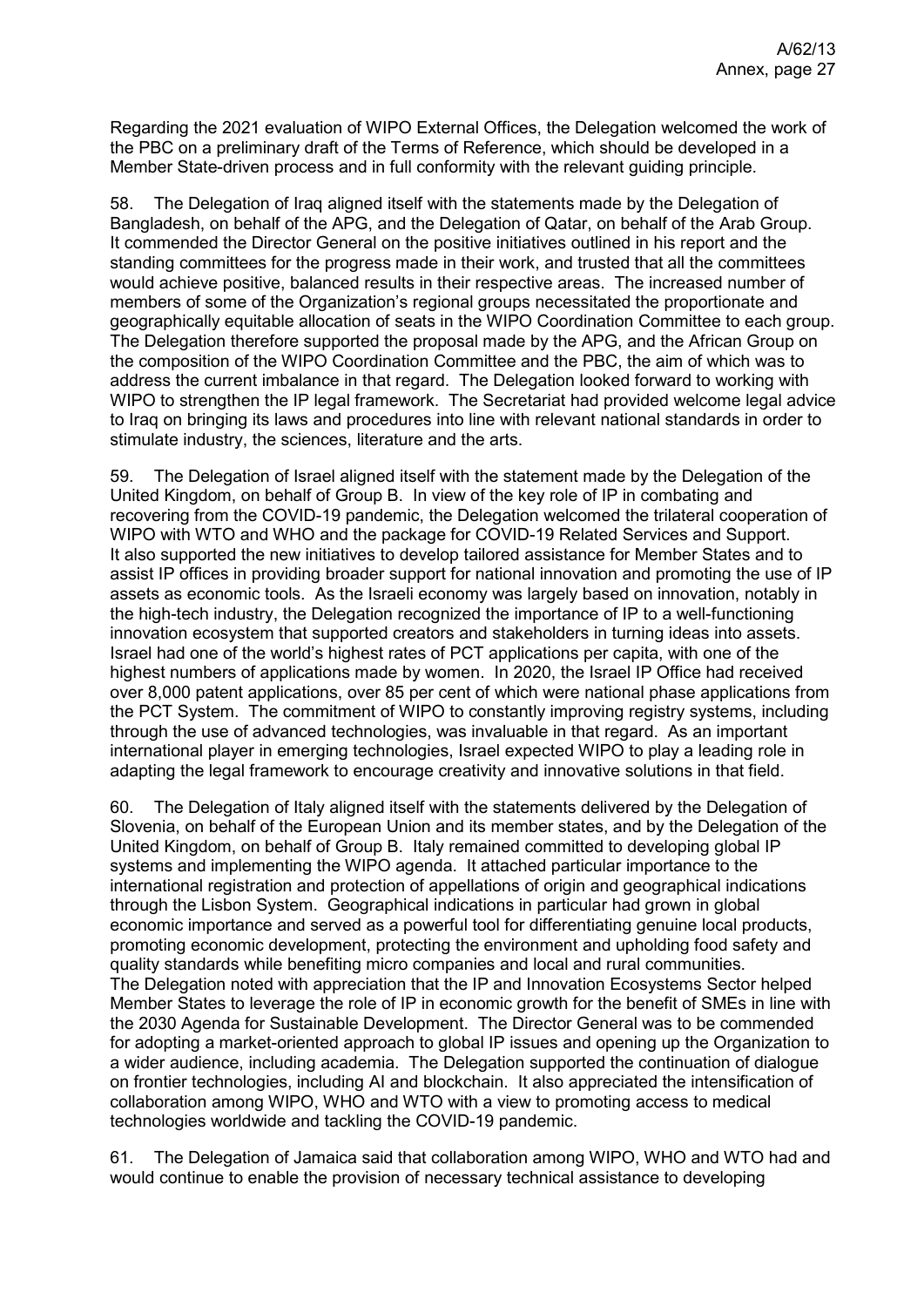countries in particular. The Delegation welcomed the restructuring of WIPO, including the creation of new sectors and divisions such as the IP and Innovation Ecosystems Sector. The desire of the Director General to open up IP to a wider audience would doubtless raise public awareness of the critical role of IP in developing solutions to some of the world's most pressing economic and social problems. Jamaica valued its longstanding relationship with WIPO, which continued to contribute to its national development. The Jamaica Intellectual Property Office continued to receive technical assistance, including legislative support in the areas of patents, industrial designs, trademarks and copyright. Particular thanks were owed to the Madrid Legal Division for assisting Jamaica in the review of its legislation, the Hague Registry for supporting the country's work towards acceding to the Geneva Act and the Hague Agreement and the IP Office Business Solutions Division. Jamaica appreciated the work of the various WIPO committees and was pleased to have recently been elected as Vice Chair of the IGC. The country took great pride in its rich cultural heritage and was delighted to have participated in a recent WIPO regional seminar on copyright and TCEs. It also valued the work of the SCT and would continue to engage constructively with members on its revised proposal concerning the protection of country names. The Delegation considered that enabling MSMEs to leverage their IP was vital to the success of the post-pandemic recovery. It welcomed the Organization's focus on young people, including placing them at the heart of IP Day 2022 and taking steps to ensure that their innovative ideas and inventions were harnessed for sustainable economic development. WIPO should continue its outreach and support to developing countries to boost their innovative ecosystems. Jamaica was grateful to the Division for Latin America and the Caribbean, in particular the Caribbean Section, for helping it to advance its IP architecture and environment and build capacities. It remained committed to advancing the work of the Organization.

62. The Delegation of Japan supported the MTSP 2022–2026, which shared the same views as Japan's recently updated mission, vision and values, as released by the Japan Patent Office (JPO), being designed to promote innovation based on cooperation between all stakeholders involved in the IP ecosystem. Japan attached great importance to WIPO''s activities for developing IP infrastructure and would therefore continue to provide voluntary contributions as it had done for the past 30 years. The Delegation hoped that the promotion of innovation based on technologies, such as the Internet of Things (IoT) and AI, would help build a prosperous future for all. WIPO must lead international initiatives to ensure that IP systems were appropriately responsive to technological advances, and create a landscape to ensure the appropriate protection and use of IP, so that everyone in all Member States could enjoy the benefits of innovations. User convenience must be enhanced to develop the IP ecosystem. Communication with those using WIPO services should be deepened to ensure that their opinions were reflected in WIPO initiatives. Since the world's leading IP applicants were in Japan, they could provide their input to WIPO initiatives through the WIPO Japan office. Todevelop the IP ecosystem, the user base should be broadened by supporting SMEs and startups. Japan was ready to share its experiences in that regard. Innovation also had a key role in responding to the transformations in economy and lifestyle brought about by the COVID-19 pandemic. WIPO must be actively engaged in global discussions to promote innovation for new businesses, and, together with WTO and WHO, support IP system users through the pandemic. IP had a role in meeting other contemporary challenges, such as climate change; Japan had high expectations for WIPO GREEN, uptake of which should be encouraged. As a WIPO GREEN partner, the JPO had broadened the WIPO GREEN network in Japan. The JPO had implemented accelerated and super-accelerated examination systems to achieve the world's fastest examinations, and had continued to promote quality assurance in examinations and high-quality rights. It had responded to changes required by the pandemic by setting up online interviews and teleworking for examiners and administrative judges. Information about IP would be disseminated at Expo 2025 in Osaka.

63. The Delegation of Jordan said that the challenges posed by the COVID-19 pandemic had shown how important it was to maximize the role of IP in the international multilateral system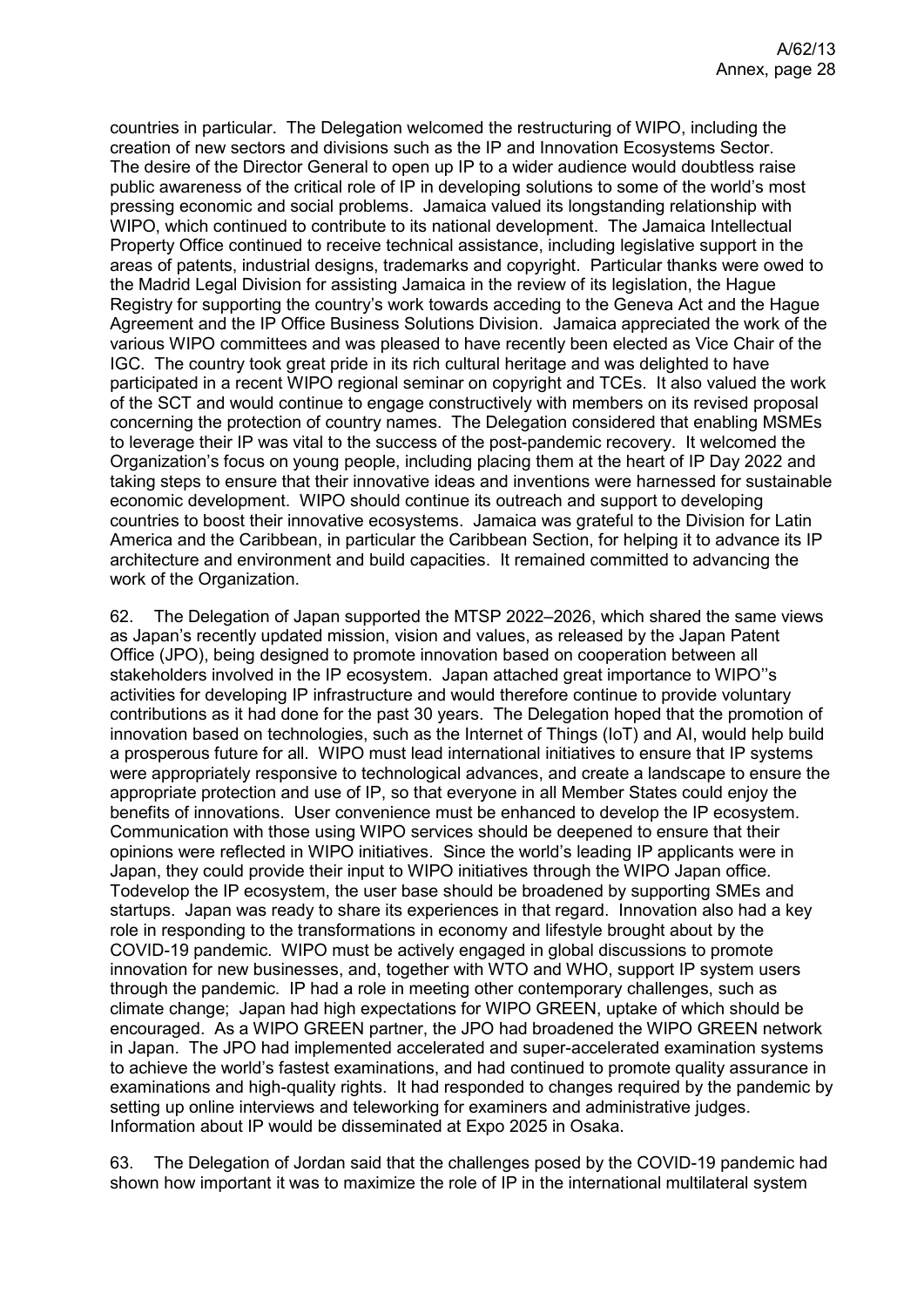and further underlined how important it was for WIPO to support research in areas of development, especially health care, that would be of benefit to all countries. The growing importance of the role of WIPO had become crystal clear recently with regard to the issue of access to medicines and the attendant constraints, which required international organizations, especially WIPO, to work with one another, as well as with national governments, in order to surmount technical difficulties and overcome the current crisis. The extent of the economic damage inflicted by the pandemic on societies was not lost on anyone. More than ever, there was a need to foster the innovation sector in order to ensure sustainable economic growth through a range of initiatives and projects. Jordan, in cooperation with WIPO, was showing the way in that respect. It had become one of the first countries to benefit from the IPAS 4.0 industrial property management system, spurred on by the country's keen interest in applying new technology and AI in the areas of patents, trademarks and designs. WIPO had provided much valued technical support in the education sector as Jordan implemented its IP policies project for national universities. Eleven universities had therefore been able to introduce or update their IP policies. The Delegation shared the astute view held by the Director General and his team that, in order to meet the Organization's objectives and the challenges facing the world in a timely and agile fashion, its message must reach a wide and diverse audience directly, with the broad participation of all partners. In that way, not only would their voices be heard, they would also be an integral part of our common planning to advance and grow.

64. The Delegation of Kenya, aligning itself with the statement delivered by South Africa on behalf of the African Group, said that it appreciated WIPO support for capacity-building and information infrastructure and systems, and collaboration on IP policies and innovations. It looked forward to advancing the country's partnership with WIPO to enhance the economic contribution of innovation and IP. IP remained essential to socio-economic development, the advancement of MSMEs and youth entrepreneurs and their integration into regional and global value chains. Kenya would welcome efforts to raise the awareness of the importance of IP protection among young people in developing countries, and to simplify IP registration procedures to inspire young people and MSMEs to embrace IP as a commercial asset. It would continue to work with WIPO to provide support to national IP offices and other stakeholders, and called for the streamlining of the WIPO DA to increase the relevance of IP to developing countries and create a more inclusive IP system. It was hoped that work on TK, TCEs and GRs would continue in order to create balanced and effective protection. The Delegation also supported the advancement and conclusion of deliberations on the DLT.

65. The Delegation of Kazakhstan said that the COVID-19 pandemic had shown that an effective public health-care system was essential for society, the economy and the well-being of every individual. Kazakhstan was therefore taking measures to ensure social protection, access to medical services and health system strengthening. Steps were being taken to register the locally produced COVID-19 vaccine, QazVac, and a meeting had been held with the Director-General of WHO to discuss the inclusion of the vaccine on the WHO list of authorized vaccines. IP was a priority area for Kazakhstan; legislation to protect IP rights was being strengthened. Support from WIPO was greatly appreciated, in particular with regard to raising awareness of IP-related issues among entrepreneurs, users and copyright holders. Legislation was being amended to provide for automating registration and the issue of protection documents. A system for verifying IP registration was in place, and steps had been taken to regulate unregistered industrial designs protection in line with the Enhanced Partnership and Cooperation Agreement between Kazakhstan and the European Union. Kazakhstan participated in five international IP registration systems, and most recently had signed the Protocol on the Protection of Industrial Designs to the Eurasian Patent Convention and the Agreement on trademarks, service marks and appellations of origin of goods of the Eurasian Economic Union. In the context of international cooperation, Kazakhstan intended to accede to the Hague Agreement and the Geneva Act of the Lisbon Agreement. Recommendations and guidance provided by WIPO in that regard were appreciated.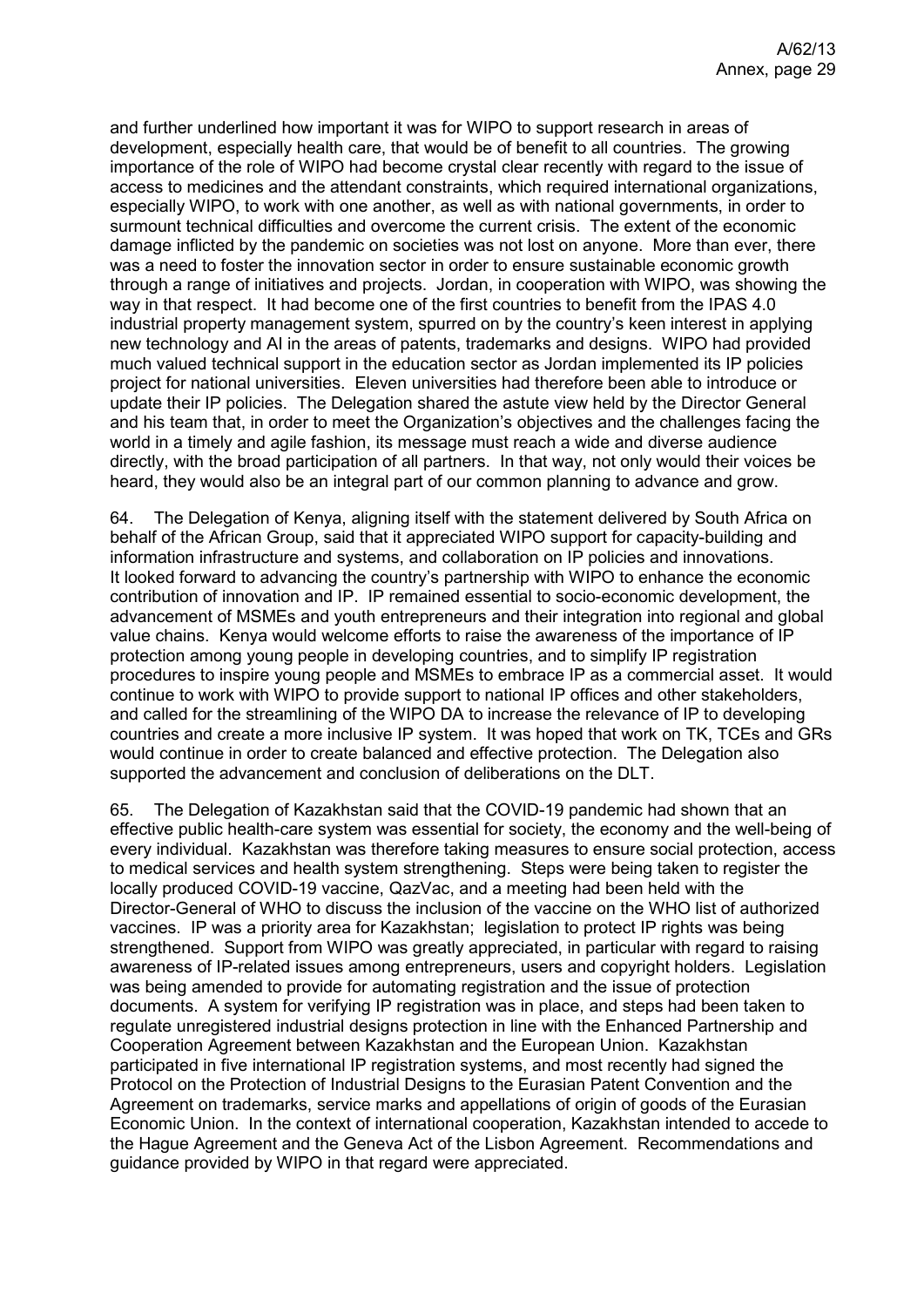66. The Delegation of Kyrgyzstan said that the aim of the current meeting was to comprehensively and thoroughly discuss global issues to do with the development and strengthening of the IP system in general, and some aspects in particular. In that regard, delegations should exercise flexibility, tolerance and solidarity to ensure considered, measured and balanced decisions for the benefit of all WIPO Member States. It was unfortunate that not all delegations were present in the conference room, since it was necessary to conduct the Assemblies in hybrid format owing to the current epidemiological situation. The Delegation aligned itself with the statement made on behalf of its regional group. Since the national office of Kyrgyzstan was responsible not only for IP but also for innovation, the Delegation welcomed the fact that WIPO was broadening its activities with regard to invention, innovation and creativity. The Delegation hoped that under Daren Tang's able leadership, new projects would be initiated to further develop IP systems, innovation and digital services and build the capacity of Member States. With regard to the Assemblies, Kyrgyzstan continued to believe that the aim should remain to develop and strengthen a balanced, effective and mutually beneficial global IP architecture, giving due consideration to the specificities and composition of Member States'' national IP and innovation systems. The following year, the work of the national office would focus on boosting and supporting creativity, invention and innovation, across the various regions of the country. The Delegation commended WIPO for its continued support in the development of national IP system and innovation ecosystem of Kyrgyzstan. The Division for Transition and Developed Countries continued to do exceptional work. Its activities had contributed to the implementation of WIPO projects and programs in the region, as well as to raising awareness of IP in Kyrgyzstan. In conclusion, the Delegation underscored the importance of ensuring that WIPO activities balanced respect for the principles of equitable geographic representation and gender equality, with achievements in the development of the IP and innovation ecosystems.

67. The Delegation of Lebanon aligned itself with the statements made on behalf of those regional groups to which it belonged. The Assemblies were being held against the backdrop of a serious global health crisis, which had ceased to be merely a public health matter and had come to affect all areas of life – socio-economic, professional and educational. The crisis in all its complexity had seriously curtailed development efforts, especially given that, in addition to its direct adverse consequences, it had aggravated pre-existing structural problems. The crisis had, for example, exacerbated the digital divide, preventing many countries from grasping the promise held out by the digital economy and commerce. The IT revolution played an increasingly dominant role in the economy. It also presented countries that wished to stay abreast of it with myriad challenges in terms of fully comprehending it and updating the legal, regulatory and education frameworks that were supposed to foster it. Given the challenges at such a critical juncture in human history, WIPO had a clear role to play in ensuring a balanced and effective international IP system. Equally clear was the need to help developing countries to benefit from that system in a way that served development goals and enhanced equality among countries. Lebanon was currently caught up in a stifling crisis, marked above all by appalling economic and financial indicators that reflected an unprecedented decline in the living standards of the bulk of the Lebanese people. The situation had been made worse by the impact of COVID-19, the explosion of the port of Beirut and the general state of crisis in the region around Lebanon. A new reformist Government had been formed and it counted on international cooperation to help it to tackle the country's critical problems. Recovery would depend on its capacity to reignite the economy and development, and that could happen only through innovation and progress in the area of IP and by weaving the concepts of the latter into a broad range of fields in line with the transformations of the global economy. The Delegation fervently wished to strengthen the bonds of cooperation between WIPO and the new Government of Lebanon with a view to enacting reforms and pursuing its development goals, all the while taking into account the unique situation in which the country found itself.

68. The Delegation of Lesotho aligned itself with the statement made on behalf of the African Group. The Delegation welcomed the extension of the mandate of the IGC, and looked forward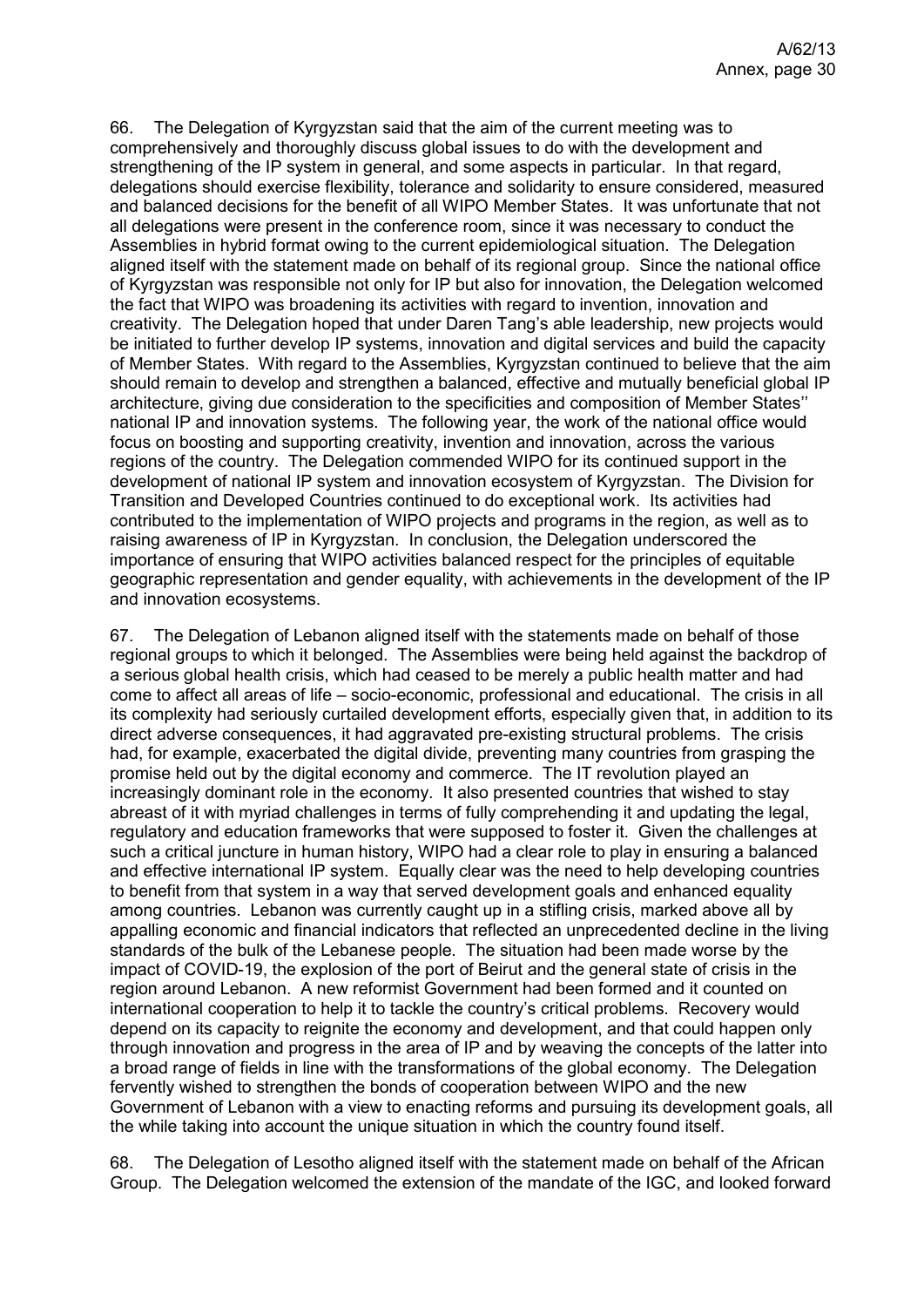to the adoption of the DLT. Several technical assistance programs for developing countries had not been implemented owing to the COVID-19 pandemic; WIPO should take that into consideration when making future work plans and increase the resources allocated to activities in developing countries. Developing countries should be supported in their efforts to use IP as a key tool for growth and sustainable economic recovery following the pandemic, paying particular attention to the needs of SMEs, women, young people and local and indigenous communities. Lesotho was pleased that WIPO planned to extend its activities to a wider audience, including women, universities and research institutions, young people and SMEs, which could contribute to job creation. Lesotho benefitted from assistance provided by WIPO for the modernization of the IP system and upgrading the industrial property automation system, addressing the data capture backlog, processing applications filed under the Madrid System, establishing TISCs, and developing a modern legislative framework that took account of the treaty obligations of Lesotho. Assistance from WIPO would be appreciated in the development and adoption of a national IP strategy and policy, and in strengthening the newly established collective management organization.

69. The Delegation of Liberia associated itself with the statement delivered on behalf of the African Group. While the COVID-19 pandemic had adversely affected all Member States'' economies, regardless of development status, trade volume or economic ranking, African countries in particular were struggling to adjust to the post-pandemic reality. Liberia currently lacked the infrastructure to reach its true potential. Its IP development plan, drafted with the Organization's valuable technical assistance, aimed to bolster the knowledge-based economy and foster sustainable, socio-economic development for the benefit of all Liberians. However, the implementation of that plan was contingent on the support of other Member States, groups and organizations. Over the previous two years, Liberia had chaired both the Administrative Council and the Council of Ministers of ARIPO. The country's IP legislation provided a comprehensive framework for the protection of trademarks, designs, patents, copyright and related works. Moreover, the Government had provided support for the establishment of the country's first ever collective management organization (CMO) to enable the collection and distribution of royalties for rights holders. Liberia would appreciate the Organization's support in strengthening its CMO and conducting its first economic impact study on creativity to measure the true potential and value of its creative industry. The Delegation wished to thank ARIPO for organizing the Diplomatic Conference for the Adoption of the Draft Protocol on Voluntary Registration of Copyright and Related Rights, held in August 2021. Liberia had adopted the draft protocol and looked forward to its ratification by the Legislature.

70. The Delegation of Lithuania, aligning itself with the statements delivered on behalf of the European Union and its member states and the CEBS Group, said that IP was a driver of economic development, competitiveness and innovation as well as a tool to tackle global challenges. Given the strong leadership of WIPO and its willingness to cooperate with Member States and other stakeholders, Lithuania was confident in the guidance WIPO had provided on post-pandemic recovery. Innovation, development and promotion were essential to the new direction of the Lithuanian economy, as demonstrated in the new national development strategy for the upcoming decade. Following the recommendations of WIPO experts, Lithuania had introduced measures to create, use, commercialize and protect IP as well as encourage knowledge sharing and collaborations between academic institutions and businesses. The Delegation commended WIPO for its strategic vision, which focused on IP commercialization, as well as the Organization's support for SMEs, start-ups, innovators, creators, enterprises, research institutions and communities. The Delegation appreciated the work WIPO had carried out with regard to knowledge transfers between academic institutions and industry, as well as the contributions WIPO had made to pilot projects to establish a network for regional technology transfers between Baltic States. Lithuania remained committed to cooperating with WIPO to promote creativity, innovation and economic growth.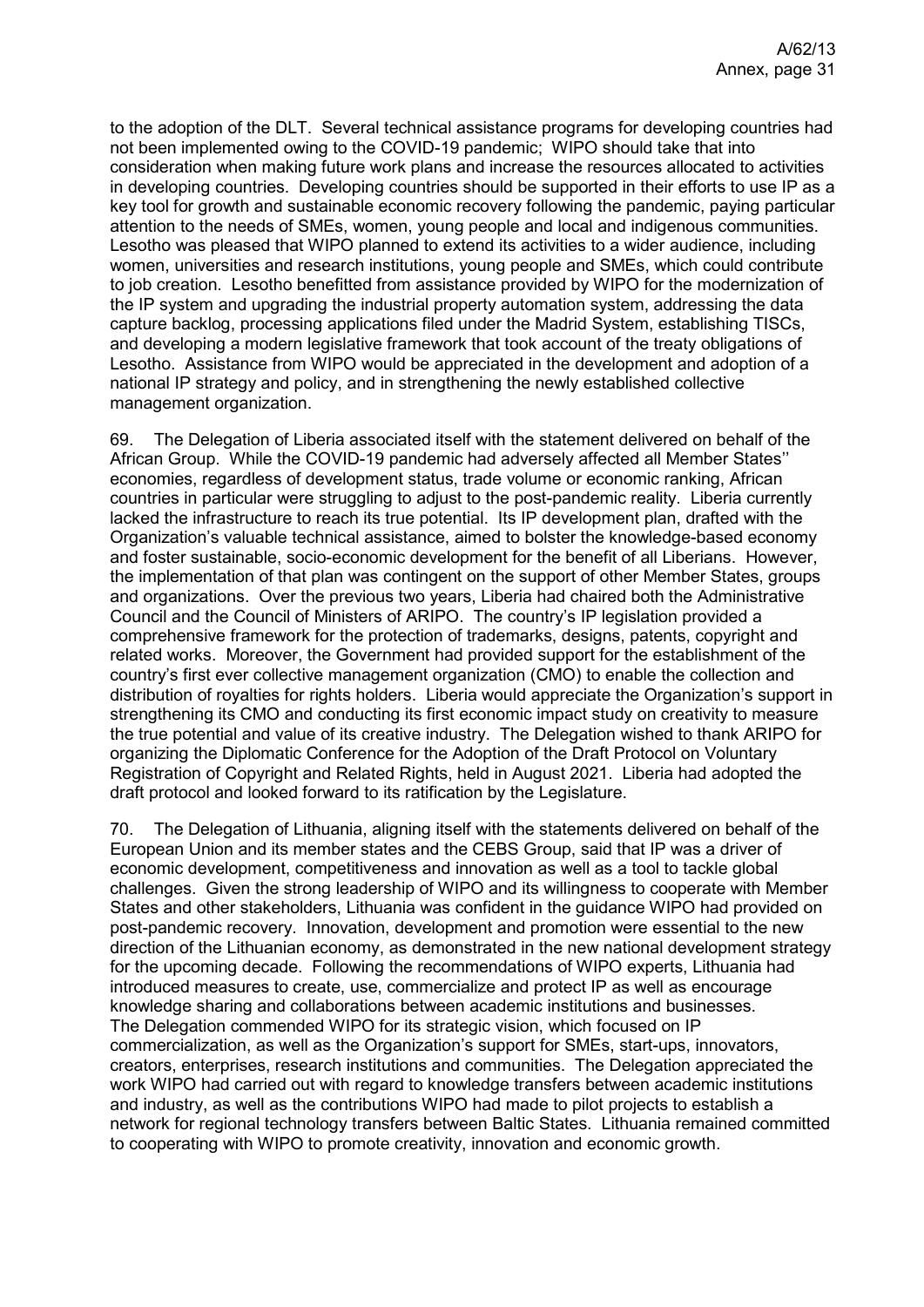71. The Delegation of Madagascar said that the continuity of industrial property administration relied heavily on the automation of procedures through Industrial Property Administration System software and the digitization of the archives of the Malagasy Industrial Property Office (OMAPI). That had been confirmed by the imposition of health measures in relation to the COVID-19 pandemic, which had included remote working and the closure of OMAPI premises. The remote management of the national registry and the processing of applications using digitized documents had benefitted OMAPI, which had made stakeholder satisfaction central to its policy on quality. The digitization of the OMAPI archive had been successfully carried out over 24 months. The project, which had been split into two parts, had been completed in March 2021, despite the various disruptions caused by the health emergency declared in Madagascar in March 2020. The Delegation was grateful to WIPO, and its Regional Bureau for Africa in particular, for that significant achievement, as well as for having provided the funding needed to enact the second phase of the project despite the challenging circumstances. Moreover, the Delegation supported and encouraged the work done by WIPO on IP and AI, largely related to sharing of good practices and technology transfer. Activities related to industrial property administration and the promotion of inventive activity had been adapted to the national and international contexts, and OMAPI had updated its contingency plan, enabling it to overcome numerous obstacles and ensure the continuity of its services, including collaboration with other public and private entities in the field of industrial property. Lastly, the Delegation appreciated the binational seminar for judges on the application of IP law, an event from which Madagascar had benefited.

72. The Delegation of Malawi aligned itself with the statement made on behalf of the African Group and commended WIPO for the COVID-19 response measures taken and the efforts to support Member States in their post-pandemic recovery. The Delegation was particularly grateful for the support received for its efforts to promote TK and TCEs, and for the digitization of IP files and for setting up the industrial property automatization system, which would facilitate the effective management of author's rights. Malawi had been in constant contact with the TISC team at WIPO to ensure that training for TISCs continued throughout the pandemic. The Delegation supported the MTSP 2022–2026, which sought to inspire innovation and creativity for inclusive and sustainable development, and looked forward to the proposed Program of Work and Budget for 2022/23. The Government of Malawi had launched a strategic vision, one of the pillars of which was industrialization; given the importance of industrialization and innovation for development, an effective and robust IP system was being developed. WIPO had before it a very busy agenda to build an IP ecosystem that inspired creativity and innovation for the development of all Member States. The extension of the mandate of the IGC was welcome. Its work would contribute to making the global IP system balanced and inclusive.

73. The Delegation of Malaysia aligned itself with the statements delivered by the Delegation of Bangladesh, on behalf of the APG, and by the Delegation of the Philippines, on behalf of ASEAN. Malaysia appreciated the Director General's detailed report on the performance of the Organization and was encouraged to see that WIPO continued to perform exceptionally well under his leadership, despite the challenges posed by the COVID-19 pandemic. It also noted the Organization's strong financial performance and the increase in its net assets for 2020. Malaysia looked forward to the implementation of the MTSP 2022–2026, which aimed to ensure that IP acted as a powerful catalyst for jobs, investment, economic development and social vibrancy. It hoped that the MTSP 2022–2026 would help Member States to rebuild their economies as borders reopened. In Malaysia, SMEs formed the backbone of the economy, representing 97 per cent of businesses. Some 85 per cent of the country's SMEs operated in the service sectors. Therefore, Malaysia prioritized helping SMEs to leverage IP in their efforts to strengthen and expand their operations. The Delegation welcomed trilateral cooperation among WIPO, WHO and WTO with a view to tackling the pandemic and rebuilding the economy. It supported the Organization's stance on vaccine equity and hoped that the trilateral arrangement would enhance cooperation and practical coordination among those bodies, particularly on issues related to public health, IP and trade, both during and after the pandemic.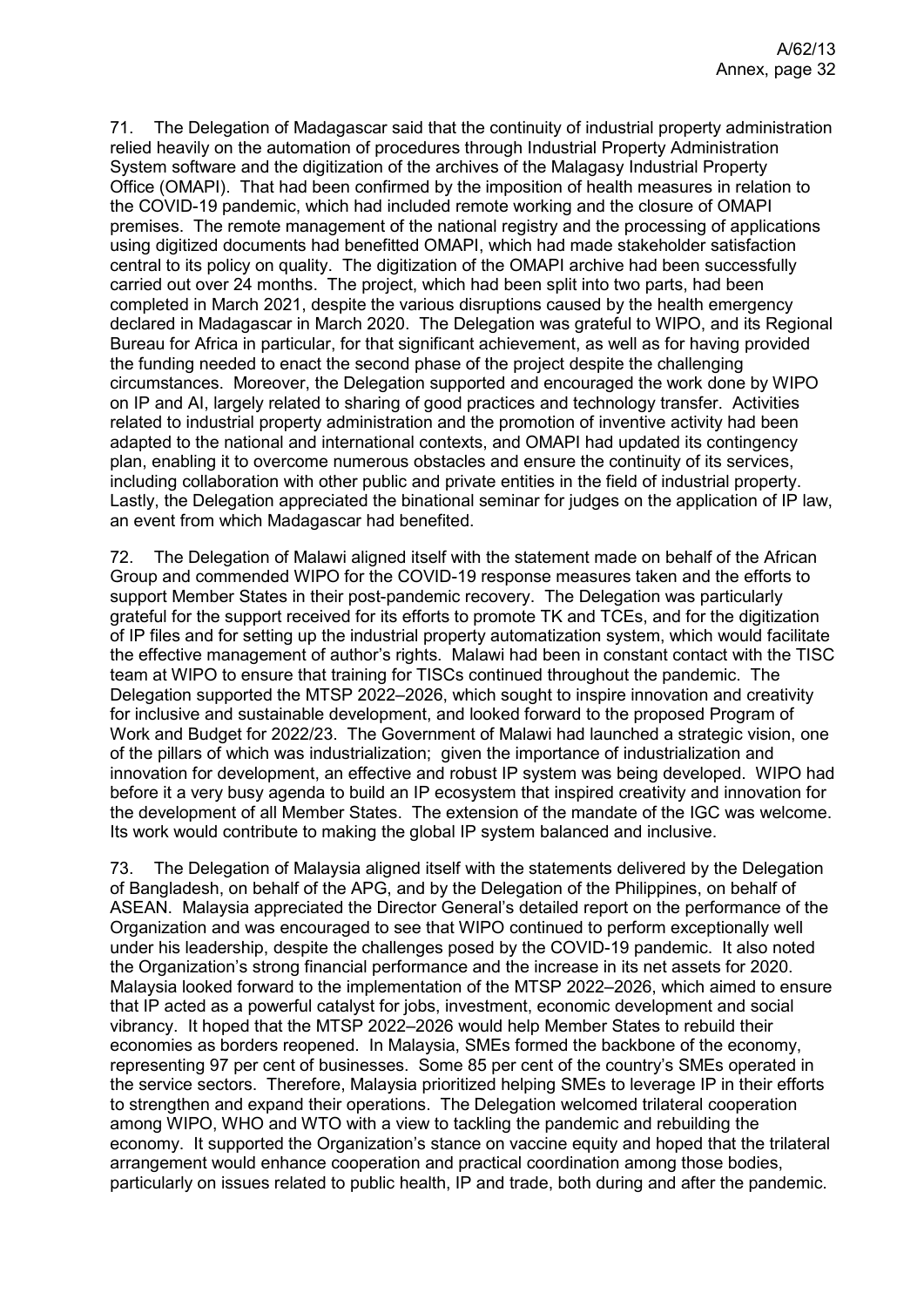The Delegation noted the work of the SCCR and encouraged it to continue focusing on limitations and exceptions, the protection of broadcasting organizations and the analysis of copyright related to the digital environment. The Delegation supported the proposal to renew the mandate of the IGC for the 2022–2023 biennium. It also called for the participation of indigenous peoples and local communities in the work of that Committee to ensure a constructive discussion and facilitate the reaching of concrete conclusions by the Member States. Malaysia looked forward to continuing its effective cooperation with WIPO in the future.

74. The Delegation of Mexico said that technological developments had enabled the continuation of day-to-day life during months-long periods of lockdown. IP had been key to the development of vaccines and would doubtless play a fundamental role in economic recovery. Mexico considered IP a lever for economic development and societal welfare. Over the previous year, it had harnessed IP for the benefit of SMEs and women and for the protection of TK and TCEs. Two initiatives in particular, developed with the assistance of WIPO, demonstrated the positive impact of international cooperation. The first was the Network for Innovative Women and Industrial Property, which promoted women's advancement in the area of IP by raising their profile and providing them with one-to-one mentoring and advice on trademark and patent protection. The network had huge potential. Every woman who joined it came with her own ambitions and achievements and the role of her country was to assist her in protecting her inventions, goods or services. The second initiative was to leverage IP for SMEs. Assessing SMEs'' knowledge and use of IP would provide a basis for the development and implementation of policies for their benefit. A course on IP and exportation – a joint initiative of Brazil, Colombia and Mexico devised with the cooperation and guidance of the WIPO Academy – was due to be launched imminently. The Government considered IP a tool for the development and well-being of traditional communities and was thus grateful for the Organization's support with the Virtual Regional Seminar on Copyright and Traditional Cultural Expressions, held from September 22 to 24, 2021, which had provided a platform for sharing experiences of relevance to both Mexico and other WIPO Member States. Mexico had taken initial steps towards ratifying the Lisbon Agreement. Once it had done so, it would be a member of the four IP protection systems administered by WIPO, namely the Hague, Lisbon and Madrid Systems and the PCT, reaffirming the country's commitment to international cooperation and IP protection. The Delegation attached great importance to IP and would continue to work with WIPO to promote it as a tool for development.

75. The Delegation of Mongolia, aligning itself with the statement made by the Delegation of Bangladesh, on behalf of the APG, said that the COVID-19 pandemic had illustrated the importance of IP and innovation to economic development, and that the engagement of WIPO with other multilateral organizations on common efforts to combat the pandemic was very welcome. The Delegation greatly appreciated WIPO cooperation in supporting creative sector stakeholders, and the work of the IP and Innovation Ecosystems Sector to improve the use of the IP system by businesses and SMEs by creating a global network of SME intermediaries. Mongolia had greatly benefited from WIPO technical assistance; it had implemented the Technology and Innovation Support Center program and the Enabling Innovation Environment project, and had received technical assistance to strengthen collective management organizations and improve IP office diagnostics. At the national level, Mongolia had performed above expectations for its level of development in the GII. The Government had continued to upgrade its IP legislation framework with laws on copyright and related rights, patents, trademarks and geographical indications, taking into account the provisions of relevant international treaties, including the PCT, the Paris Convention and the Hague Agreement. Work on regulations to implement those instruments was also underway.

76. The Delegation of Montenegro said that, during the COVID-19 pandemic, WIPO had demonstrated its ability to adapt and respond to the crisis by introducing new work methods and measures to support Member States. The Delegation welcomed that approach and the WIPO Secretariat and Member States should consider how to improve WIPO services further. Having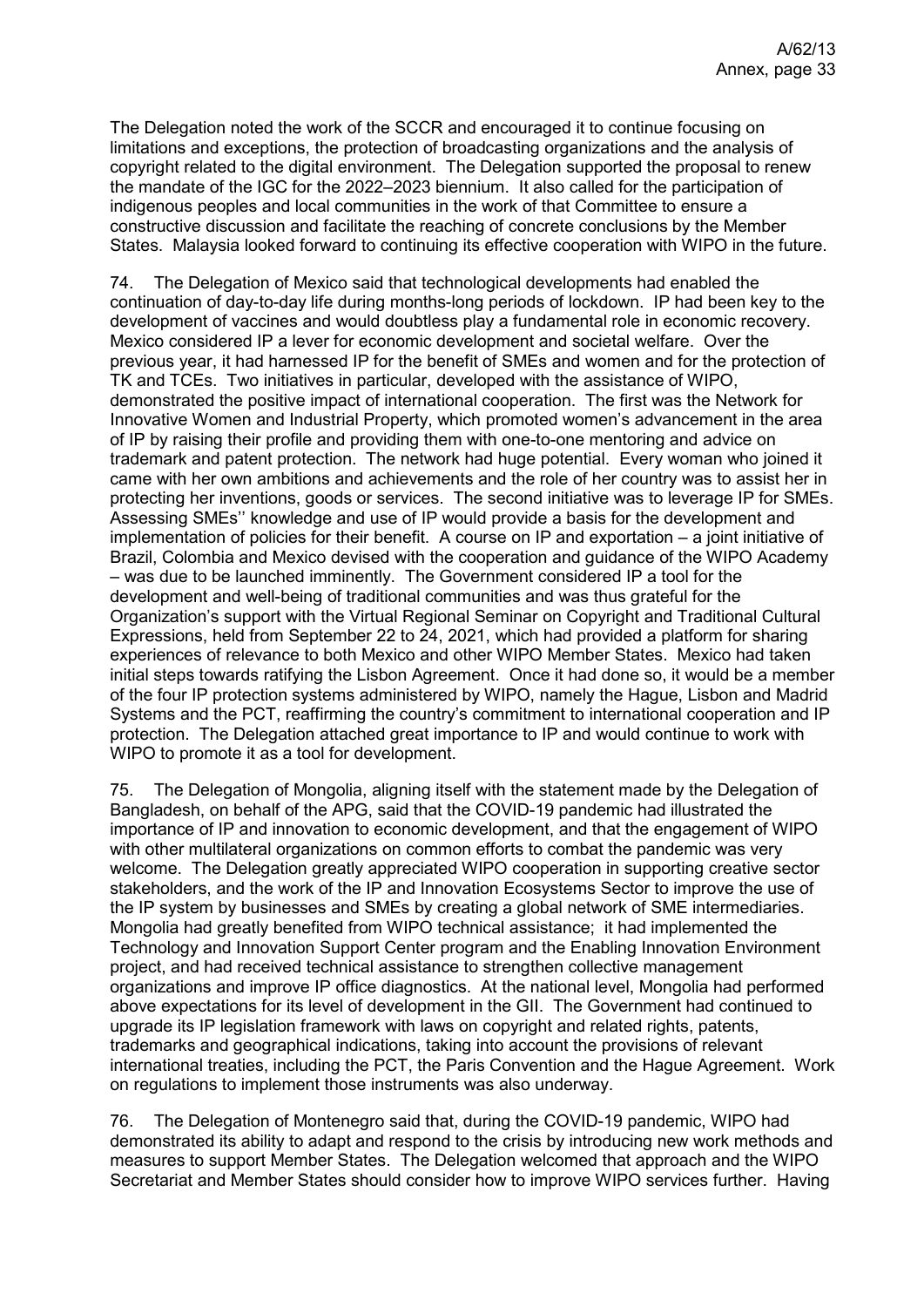worked with WIPO intensively and without interruption during the pandemic, Montenegro was committed to future cooperation and expected visible and sustainable results. In order to emulate the IPRs protection that the European Union provided, Montenegro amended legislation regularly and implemented it efficiently. A Coordination Team for the Enforcement of Intellectual Property Rights, composed of the representatives of IPR enforcement authorities, detected and prevented counterfeiting and piracy. Montenegro raised awareness and kept the public informed about IPR events and achievements through announcements in the news, print media, visual media, web pages and interviews. Over the previous year, the IP staff of the Ministry of Economic Development (MED) had attended webinars, seminars, meetings and a conference organized by WIPO. WIPO had provided advice about collective management organizations and other copyright related issues. The MED was receiving WIPO support to develop its IP strategy for 2022-2025, which was a priority activity. A domestic working group, composed of representatives of IPR authorities, had provided the necessary inputs for the local and international WIPO experts who had drafted the document, and the relevant WIPO staff were reviewing the document. Once finalized and adopted, the MED would work alongside WIPO to organize an event to promote its strategy and cooperation with WIPO and remind the public of the importance of WIPO as a global forum for IP services, policy, information and cooperation. The Marrakesh Treaty was undergoing parliamentary procedure. In the context of the pandemic and local issues that hindered actions in the area of IP, Montenegro would rely on WIPO support to protect creators and innovators as well as encourage citizens to use IPR protection.

77. The Delegation of Morocco said that WIPO had a key role to play in the economic recovery from COVID-19, given the need to stimulate innovation at the global level in particular in the health sector. Only through developing relevant IP systems that encouraged creativity and innovation would it be possible to promote economic and social development for the benefit of all, particularly at a time when innovation had become essential for the economy and for society's ability to face new challenges. Morocco had always prioritized IP and welcomed its excellent cooperation with WIPO. In line with its conviction that South–South cooperation was a key to development, Morocco reiterated its willingness to share its expertise to promote an effective and productive IP system. To that end, IP systems should be balanced, target SMEs and promote the involvement of young people and women in economic life, in line with the vision of the WIPO Director General. The Delegation underscored that, despite complex times, the Organization, under the Moroccan presidency of the WIPO General Assembly, had made significant steps, particularly with the launch of the MTSP 2022–2026, which set out the activities of WIPO for the coming five years. The Delegation also welcomed in particular the inclusion of a development aspect in all the Organization's structures. With regard to norm-setting, WIPO should ensure that any instruments adopted took due account of the SDGs. The Delegation hoped that an agreement could be reached on the convening of a diplomatic conference for the adoption of the DLT, which would strengthen the system's transparency and effectiveness and encourage research and innovation while contributing to the fair and equitable distribution of its benefits. In conclusion, the Delegation underscored Morocco's strong faith in multilateralism as a catalyst for the development of international relations, and in the role of WIPO.

78. The Delegation of Mozambique aligned itself with the statement made on behalf of the African Group and expressed satisfaction with the efforts made by WIPO over the previous year to implement its action plan and meet its strategic objectives in the face of the difficulties posed by the COVID-19 pandemic, and with its work in support of IP in developing countries through the DA. The Organization had assisted Mozambique with its IP modernization plan and the registration of its first ever geographical indication, for *cabrito de Tete* goat meat. Mozambique had also benefited from technical training imparted to its industrial property officials and assistance with the country's technology for development project. WIPO had helped Mozambique to launch its first national IP strategy in 2008 and was contributing to the review of a new strategy and to the drafting of a parallel IP policy. IP would play a key role in the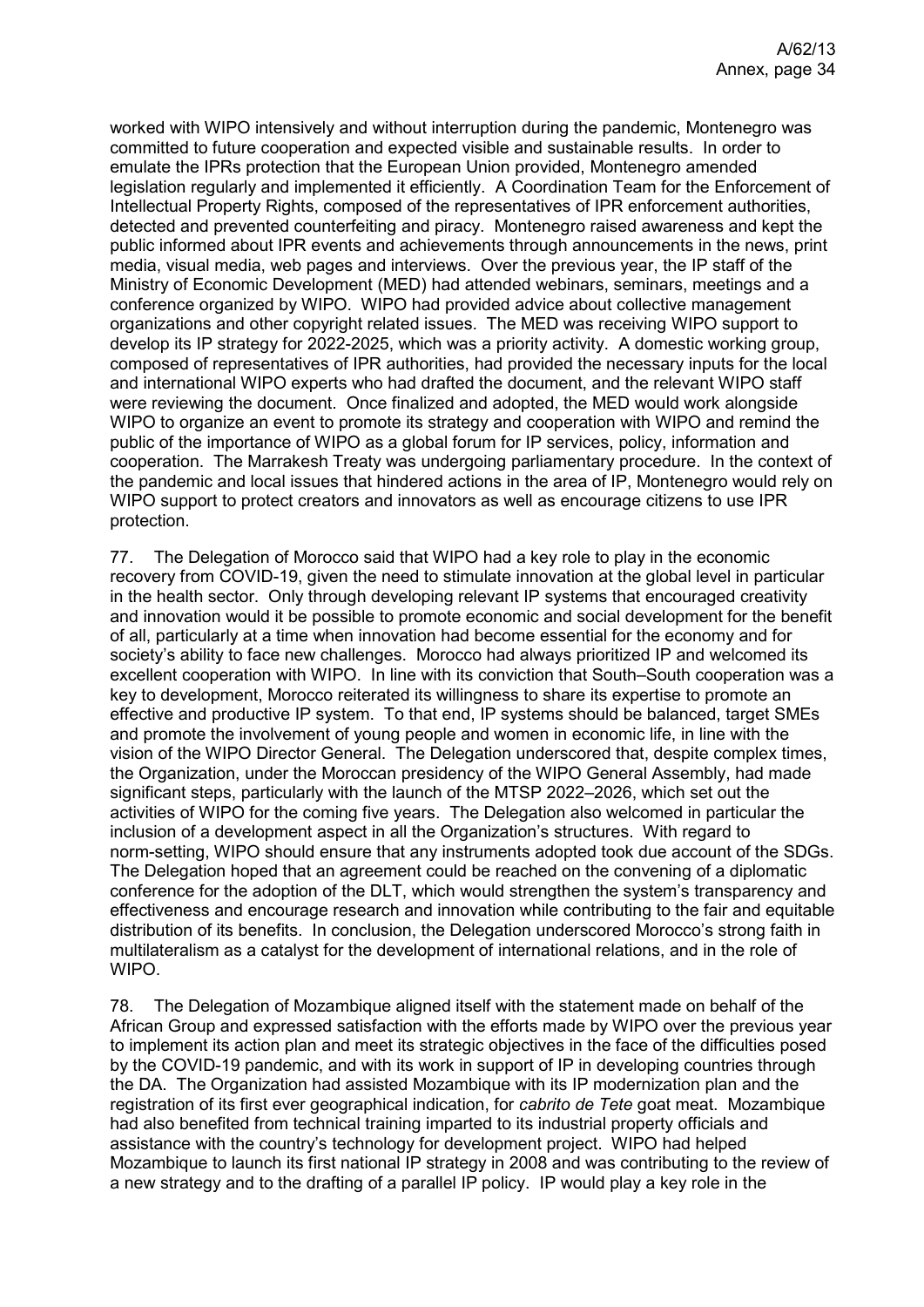country's recently launched national industrialization program, which was a part of the Government's five-year plan for the country's socio-economic development.

79. The Delegation of Namibia aligned itself with the statement delivered by the Delegation of South Africa on behalf of the African Group. As creativity and innovation flourished during trying times, intellectual products would be vital to recovery from the COVID-19 pandemic, with IP vital to driving such solutions. However, human ingenuity would not be enough without international cooperation and the Delegation welcomed the efforts of multilateral organizations, including WIPO, to advance a collective approach to the fair and equitable worldwide distribution of vaccines. Namibia continued to prioritize the implementation of strategic projects, as defined in its National IP Development Plan, within the framework of the MoU between Namibia and WIPO. Namibia was implementing its IP policy, finalizing its copyright legal framework, pursuing stakeholder engagement with law makers, aiming to create efficient innovation ecosystems for African countries and providing community-based entrepreneurs with support in using IP systems, in particular with trademarks for business growth. When implementing such projects, Namibia embraced the targeted technical assistance and capacity-building support of WIPO, in particular in using the flexibilities of the IP system to achieve key public policy goals, such as access to health and education. The Delegation supported the drive towards achieving gender parity within WIPO, and called for the same effort to be directed towards equitable geographical representation among the staff of the Organization and its governing bodies.

80. The Delegation of Nepal aligned itself with the statement made by the Delegation of Bangladesh, on behalf of the APG. It noted the new strategic direction of WIPO as set out in the MTSP 2022–2026. The COVID-19 pandemic had reversed hard-won gains and threatened the timely achievement of the SDGs. International collaboration was crucial in bridging technology gaps, supporting innovation and capacity-building and ensuring equitable access to vaccines as a global public good for combatting the pandemic together. Extra support was required to help developing countries, and in particular the LDCs, to meet global objectives. The Delegation noted with appreciation the formalization of trilateral cooperation among WIPO, WHO and WTO with a view to reaching sustainable and integrated solutions to public health challenges, including commitments on universal, equitable access to vaccines, therapeutics, diagnostics and other health technologies. The Delegation hoped that resolutions could be found for longstanding issues such as global norm-setting in the area of GRs, TK and folklore and the broadcasting and design law treaties.

81. The Delegation of New Zealand commended the Director General for the Organization's new vision, which was based on implementing outreach activities, bringing people and stakeholders together, providing high-quality IP services and supporting governments. The sound initiatives and broad, inclusive goals would leverage IP to encourage post-pandemic recovery. The Organization's new vision resonated with the purpose of the Ministry of Business, Innovation and Employment to "grow New Zealand for all". Its goal was to improve the wellbeing of New Zealanders today and in future by focusing on wellbeing and productive, sustainable, inclusive growth. The previous year, New Zealand had reached new audiences with its IP message. It had launched new case studies in its "Dream It, Do It, Own It" campaign, which had targeted people with little IP experience. It had highlighted the impressive innovation of SMEs in New Zealand during a successful World IP Day event. It had delivered new tools for IP system users, such as a classification tool to facilitate the use of the trademark system. The value of WIPO global IP systems was clear and use of the Madrid and PCT Systems equaled and exceeded pre-pandemic levels respectively, demonstrating the importance that New Zealand businesses attributed to protecting their brands and innovations globally. New Zealand appreciated the work of the IGC and it looked forward to contributing to IGC deliberations. It hoped that, during its mandate period, the IGC would continue developing international instruments to protect IP, GRs, TK and TCEs. The Government of New Zealand had started to develop *sui generis* systems and legal frameworks to protect Māori traditional knowledge and TCEs and explore how they would work alongside existing IP protection. Those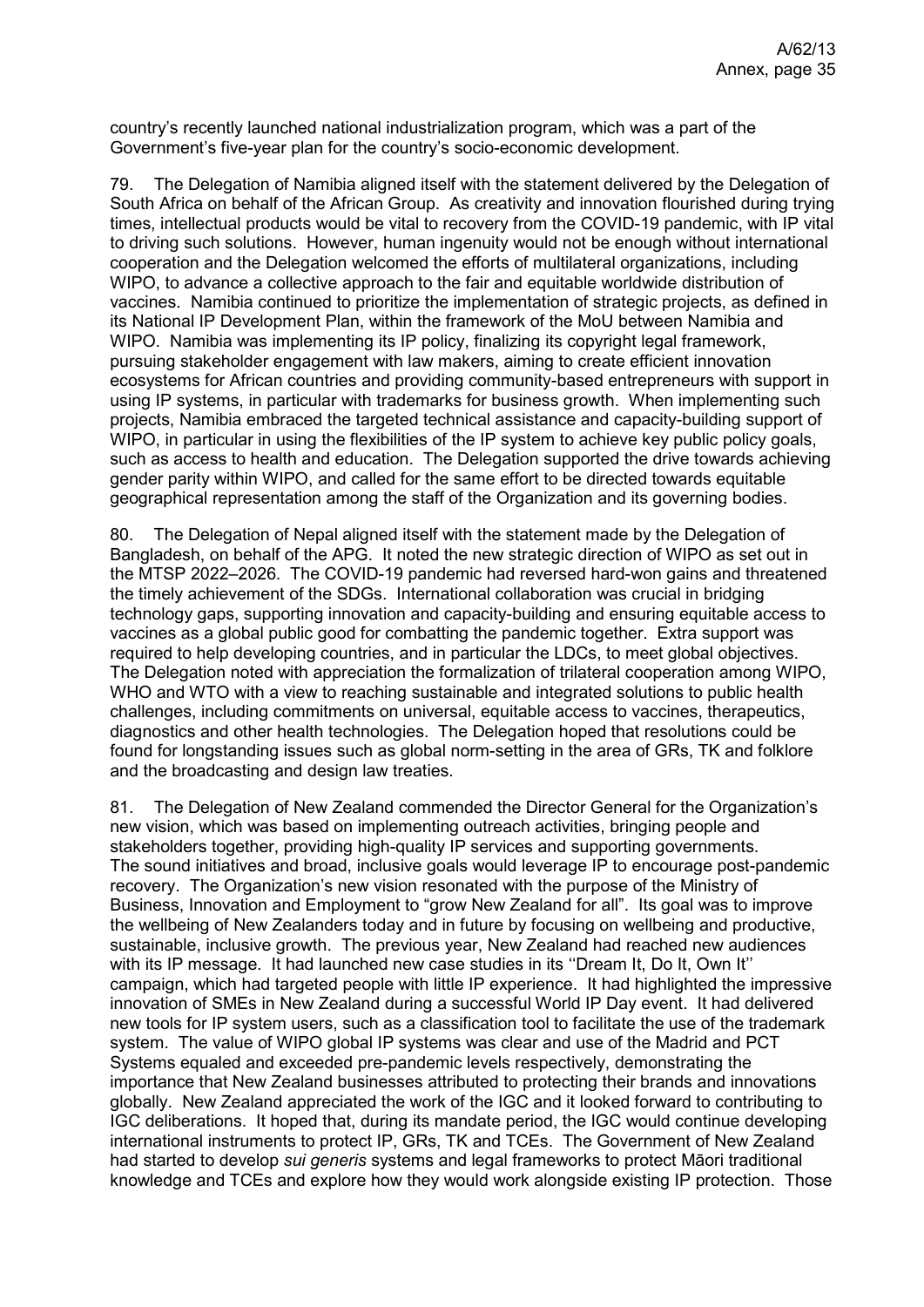developments included modernizing plant variety rights. The new Plant Variety Rights Bill, which the Parliament of New Zealand was considering, would enable the Māori to participate in the granting of plant rights in the case of new plant varieties developed from indigenous plant species.

82. The Delegation of Nigeria aligned itself with the statement made on behalf of the African Group. Nigeria continued to attach importance to promoting and protecting IP rights as a tool for socio-economic development and, in particular, building young people's capacity for innovation. It was committed to helping the Organization to meet the objectives of the MTSP 2022–2026. Despite numerous setbacks due to the COVID-19 pandemic, the Trademarks, Patents and Designs Registry of Nigeria had continued to work assiduously with longstanding partners to enhance the country's IP capacities. With the valuable assistance of WIPO, it was currently reviewing the national law on geographical indications and continuing to license trademark records and had signed an agreement with the Organization on the introduction of an alternative resolution system for IP disputes. It was also finalizing the construction of a fully digitalized space to serve as a trademark opposition tribunal. The country's patent laws had been significantly expanded to include utility models and business method patents to further stimulate innovation in the country. Moreover, the Nigerian Copyright Commission had continued to collaborate with WIPO and domestic stakeholders to strengthen the collective management system by creating toolkits for the training of collective management licensing offices. It had also concluded an MoU with the WIPO Arbitration and Mediation Center to promote the use of mediation for dispute settlement in the country's entertainment industry and had engaged in educational and advocacy work on copyright and building respect for IP. Lastly, the WIPO Nigeria Office had made remarkable progress in its first year of operation and the Delegation looked forward to the further strengthening of the Office to improve its engagement with factories.

83. The Delegation of Norway welcomed the work done to improve Member States'' ability to monitor the finances and administration of WIPO. It noted with appreciation the continued efforts of the International Bureau to ensure the provision of unparalleled global services under the PCT and the Madrid and Hague Systems. The smooth operation, simplification and cost efficiency of such systems benefited users and helped to increase their adoption globally. Moreover, the working groups for those systems continued to make pleasing progress towards improving regulations, guidelines and practices. Norway was committed to enhancing global services in the interest of existing and future users. It supported the renewal of the mandate for the IGC. In addition, it continued to support work within the SCCR on a treaty for the protection of broadcasting organizations. Turning to domestic developments, the Delegation wished to highlight the entry into force of amendments to the Norwegian Copyright Act allowing for the ratification of the Marrakesh Treaty (and Directive 2017/1564/EU) and the submission on August 31, 2021 of related necessary documents to WIPO; a new act on collective management of copyright and related rights (Directive 2014/26/EU); and amendments to the Norwegian Dispute Act and Criminal Procedure Act prohibiting the taking of evidence from patent advisors that appeared on the list of professional representatives provided for in article 134 of the Convention on the Grant of European Patents.

84. The Delegation of Oman supported the new directions taken in IP matters by the Director General of WIPO, the aim of which was to involve a broad range of stakeholders in the Organization's work. Oman was sparing no efforts in raising awareness of the importance of IP and its significant contribution to adding economic value and in working with universities, students, judges, women inventors, SMEs and non-governmental organizations to build the necessary capacity. While the Delegation supported the Organization's project-based approach, one-off capacity-building and awareness-raising exercises remained essential in Oman. WIPO should focus on the bearing IP had on health care when addressing the impact of the COVID-19 pandemic on the economies of developing countries and, in that way, leverage IP to boost economic growth and encourage investment. Technical and other cooperation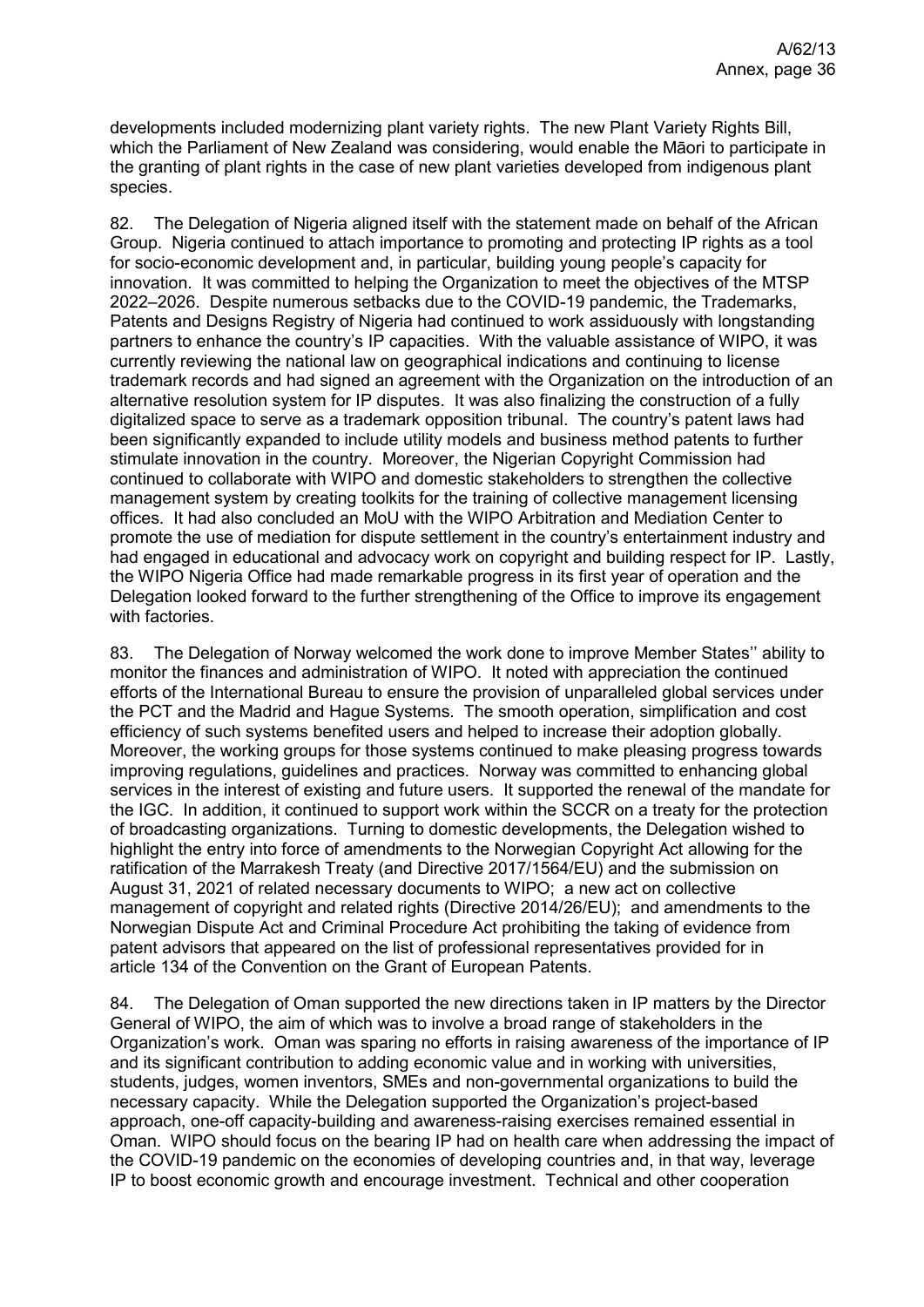assistance provided down the years by the Secretariat and the Division for Arab Countries had fostered a better understanding of IP in Oman and led to the improvement of related services. Oman was a party to many international IP agreements and had most recently acceded to the Geneva Act of the Lisbon Agreement with a view to protecting its registered geographical indications. In 2021, the country's IP Department had been renamed as the National Intellectual Property Office, which now had four departments for: trademarks and geographical indications; patents and industrial designs; copyright and related rights; and IP rights enforcement. Key cooperation projects with WIPO under way in Oman included work on the country's national IP strategy and a project to establish a technology and innovation support center, for which it was hoped that an MoU would be signed with WIPO during the current Assemblies. Oman had become the first Arab country to take part in the Development Agenda Project on Increasing the Role of Women in Innovation and Entrepreneurship: Encouraging Women in Developing Countries to Use the Intellectual Property System. The country also held its own version of the Assemblies on IP. The Arab region faced numerous challenges in following up on the work of WIPO, including one of language. Although an official language of the UN, the Arabic language was not widely employed in the Organization. Certain documents were not translated immediately into Arabic and interpretation into Arabic was not always available for online activities, in particular for training. Services in Arabic should be provided for the sake of inclusiveness and in order to broaden access to WIPO services. Efforts to encourage multilingualism and the goal of translating major publications into all six languages of the UN were laudable. It was to be hoped that the Secretariat would review its language policies in order to reflect those goals.

85. The Delegation of Pakistan said that it wished to thank the WIPO Director General for his capable leadership during the COVID-19 pandemic. Recent IP developments in Pakistan included the country's accession to the Madrid Protocol in February 2021 and the enactment of the Geographical Indications Act in 2020. The Delegation looked forward to building on its collaboration with the Secretariat to enhance the development and commercialization of geographical indications in the country. It also looked forward to the development by WIPO Academy of training modules on capacity building for developing countries in particular. Pakistan held the view that WIPO should play a leading role in balancing IP rights related to medical technologies for combatting COVID-19 to ensure timely and affordable access to vaccines by everyone, everywhere. In addition, there was a need for greater transparency and broader consultation with Member States in relation to the GII, especially its ranking methodology and criteria. The Delegation deemed that steps should be taken to ensure the proper application of the principle of equitable geographical representation in the WIPO workforce and key decision-making bodies. Moreover, there was an urgent need to further align organizational structures to the key function of advancing development cooperation. Pakistan had proposed the establishment of a single-window system, particularly in the area of legislative advice. Lastly, a serious review was required to determine the rationality of establishing new External Offices. If they truly added value, efficiency and effectiveness to the delivery of WIPO programs in a way that headquarters could not, then they should be established in all WIPO Member States.

86. The Delegation of Paraguay aligned itself with the statement made by the Delegation of Paraguay, on behalf of GRULAC. Over the previous year, the National Directorate of Intellectual Property had spared no effort in maintaining its full range of services for system users and had continued to improve its technological infrastructure. It was currently finalizing the implementation of the Industrial Property Administration System, which marked an important step in the optimization of its processes and would facilitate connectivity with other IP offices around the world. In that connection, the goal of having a paperless system was gradually becoming a reality. Progress had been made under the National IP Plan 2020-2030, drafted with the assistance of WIPO. With regard to enforcement, the National Coordination Center for Intellectual Property Rights had been formed to coordinate IP protection activities. With regard to industrial property and copyright, the update of the regulatory system was under way and the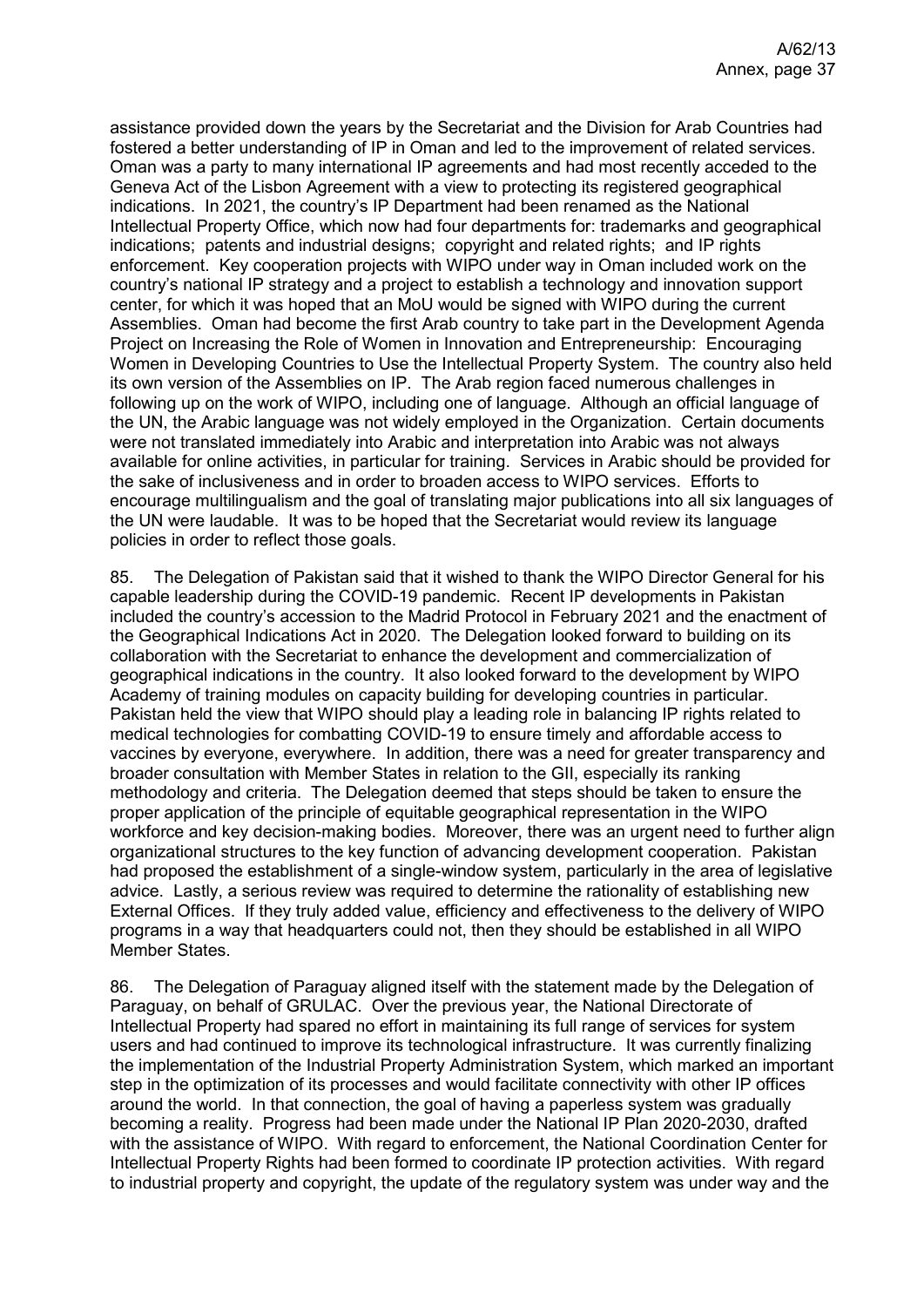draft laws on trademarks, industrial designs and copyright had been finalized and submitted to WIPO for comments and suggestions. The Law on Geographical Indications and Appellations of Origin had been established and, in the area of TK, the formation of a task force comprising indigenous peoples and civil organizations for the development of a draft law on the protection of ancestral assets represented a significant step forward. With regard to international regulation, Paraguay had acceded to the Nice and Locarno Agreements, reaffirming its commitment to strengthening the international IP system. The Delegation considered the Assemblies a valuable opportunity to conclude agreements for the global advancement of IP protection.

87. The Delegation of Peru, aligning itself with the statement made by the Delegation of Paraguay, on behalf of GRULAC, said that the present Assemblies were a much-needed forum for dialogue between Member States to strengthen and improve the IP system. Peru was convinced of the positive economic, social and cultural impact that the system had on countries and would continue to work on bringing the IP system closer to users, in particular to SMEs, a fundamental driver of the economy, and to the rural sector. Several months previously, the IP Pathways program had been launched; it was a free service offering personalized and specialized guidance that was intended to help SMEs to protect and monetize their creations, innovations and developments, while also improving the competitiveness of those businesses through strategic use of the IP system. In the specific case of distinctive signs, Peru continued to strengthen its collective mark program, which, in addition to its economic benefits, had a social element of great value to the peoples and communities that used it to preserve the traditional customs, practices and knowledge of Peru. Regarding inventions and new technologies, of particular importance had been the establishment of TISCs, of which there were 43 across 18 of the country's 25 regions, and the work of the Inventor Assistance Program, in which 15 lawyers were participating pro bono. In regard to copyright and related rights, INDECOPI, the Peruvian IP authority, had been promoting a series of high-impact actions to combat online piracy, in addition to a related set of legislative reforms. Lastly, it should be recalled that one of the most significant IP achievements of recent times had been the creation of the Latin American IP Network. The Network, a unique endeavor, was formed exclusively of Latin American and Caribbean IP offices and was the product of a joint initiative of Chile, Colombia, Costa Rica and Peru; it had received continuous support and encouragement from WIPO, which was an honorary founder member of the Network, and aimed to strengthen the position of women by harnessing IP. The Delegation was grateful to WIPO for working with INDECOPI to ensure that IP could play a truly decisive role in the development and general well-being of Peru and the world.

88. The Delegation of the Philippines said that it had recorded an improved performance in the 2021 GII report, and that the number of filings received by the Intellectual Property Office of the Philippines (IPOPHL) and the Innovation and Technology Support Office in the first half of 2021 had represented a significant increase on 2020. Recognizing the urgency of treating and containing COVID-19, IPOPHL was making patent data accessible to relevant sectors and the public, and had prepared nine patent search reports containing the patent data of relevant drugs and medicines to facilitate research and development. In 2021, the Philippines had deposited its instrument of accession to the Beijing Treaty and was finalizing the implementing rules and regulations. Moreover, IPOPHL continued to comply fully with its obligations as an International Searching and Preliminary Examining Authority for the PCT, and had marked the twentieth anniversary of the entry into force of that Treaty with webinars for users, patent agents and academia. The Philippines had implemented an incentive package to help eligible MSMEs to register their trademarks abroad through the Madrid System, in addition to the Juana Make A Mark program, under which 4,000 free registrations had been awarded to women-led MSMEs. Regarding the protection and enforcement of IP rights, the IPOPHL Alternative Dispute Resolution program had been accredited by the Department of Justice and its implementing rules and regulations had been revised. IPOPHL had fully digitized its services with the adoption of the electronic filing of pleas, online payment for cases, the electronic service of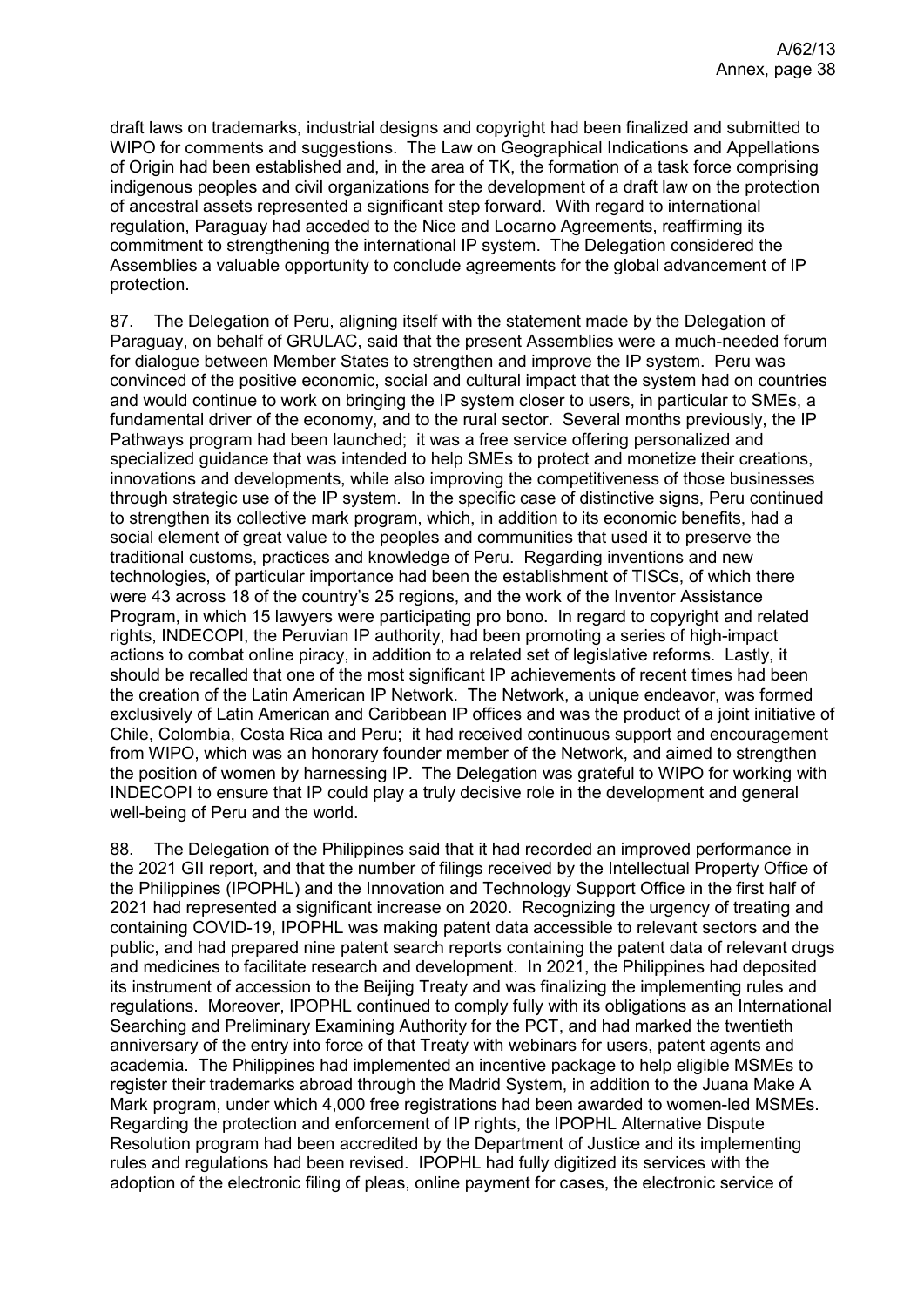orders and notices for cases, and automation of the appeals process. It had also intensified its partnership with the private sector to adopt a code of conduct to improve notice-and-take-down procedures for online sites and to strengthen preventive measures to address repeat infringements of IP rights. IPOPHL had offered online IP courses at various levels for learners and professional groups, including the joint WIPO-IPOPHL Summer School, and would continue to enhance and expand its IP education programs to suit the demands of learners.

89. The Delegation of Poland aligned itself with the statements made by the CEBS Group, and the European Union. Despite the COVID-19 pandemic, WIPO had continued to make valuable progress. The Program of Work and Budget for 2022/23 was welcome, as were the impressive number of new initiatives and programs aimed at raising awareness about IP, especially among SMEs. WIPO must continue to serve as the global lead for exchanging ideas and knowledge on technological innovation. The technical support provided by WIPO to Poland was much appreciated. The Delegation stood ready to strengthen its cooperation with WIPO, in particular on the development of the international IP system, to ensure that innovation and creativity were to the economic, social and cultural benefit of all.

90. The Delegation of Portugal aligned itself with the statements made by the Delegation of the United Kingdom, on behalf of the European Union and its member States, and by the Delegation of Slovenia, on behalf of Group B. It underscored the significance of discussions that had been held on patent quality and, under the PCT, the introduction of safeguards for applicants in exceptional situations such as those that had arisen from the COVID-19 pandemic. Progress had been made on the protection of appellations of origin and geographical indications, in particular under the Lisbon System, including the accession of the European Union to the system. The process to ratify the Geneva Act of the Lisbon Agreement in Portugal would begin shortly. The Council of the European Union had recently adopted conclusions on IP as a driver of innovation, competitiveness, economic growth and sustainable development, as a key to knowledge and technology transfer and as a tool for combatting the pandemic, and on its importance for SMEs and economic recovery. In its conclusions, the Council had also stressed the need to introduce a *sui generis* system of protection for non-agricultural products in the European Union, to harmonize its system of supplementary protection certificates and to tackle counterfeiting. Portugal had received welcome support in joining WIPO Green and had subsequently held a webinar on "The future of Earth as industrial property of all" to mark World IP Day in April 2021.

91. The Delegation of Qatar, noting that the report of the Director General touched on the latest developments in global IP policy, commended the WIPO Secretariat for the spirit of cooperation it had shown in its dealings with Qatar over the previous year. Since the previous session, Qatar had worked to develop its IP policies and systems, in particular its national IP strategy, the aim of which was to focus on the development and commercial application of IP by means of a strategic partnership with WIPO and the promotion of a knowledge-based economy. Qatar was finalizing the procedures for accession to several WIPO agreements, including the Singapore Treaty on the Law of Trademarks, the Madrid Agreement Concerning the International Registration of Marks and its Protocol and the Brussels Convention Relating to the Distribution of Programme-Carrying Signals Transmitted by Satellite. Qatar appreciated the efforts made by the Secretariat in negotiations on the final texts of a range of bilateral MoUs, in particular a memorandum of cooperation and understanding between the Ministry of Trade and Industry, the Hamad Bin Khalifa University and WIPO on developing IP human resources and an MoU between WIPO and the Ministry of Trade and Industry on alternative means of resolving IP disputes. Qatar remained committed to the WIPO DA and supported the efforts of Member States to ensure that development issues were included in the Organization's work program and to narrow the international IP system knowledge gap between developed and developing countries. Qatar was working with other Member States to collectively address the main challenges facing WIPO, which included the pressures of rapid technological change, globalization and increasing demand. The COVID-19 pandemic had had a significant impact on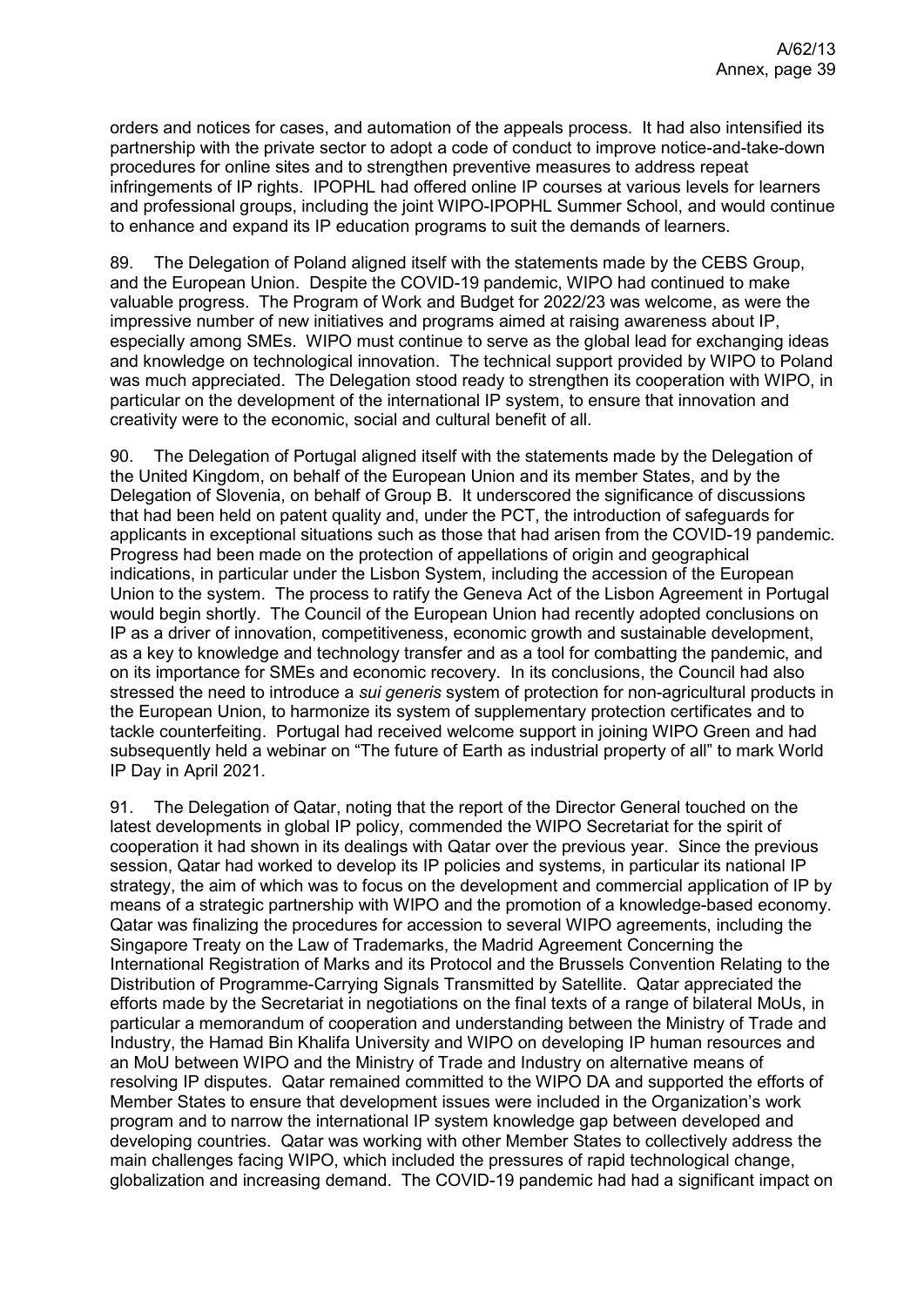the work of the Assemblies, leading to a truncated agenda the previous year, and was yet to be overcome. Nonetheless, the international cooperation displayed thus far in efforts to combat the pandemic gave grounds for optimism. A significant amount of work postponed from the previous year's Assemblies lay ahead and would require a high degree of flexibility and cooperation on the part of Member States in order to get through it. The Delegation supported ongoing negotiations on global protection laws, in particular those being conducted by the SCCR with a view to agreeing terms for a multilateral treaty for the international protection of the rights of broadcasting organizations. It was hoped that Member States would achieve consensus on the outstanding issues in that regard. The Delegation encouraged the Organization to continue fostering cooperation between Member States, maintain the quality of its services and to keep leading the way in the development of an effective and comprehensive international IP system that would promote the innovation and creativity that underpinned sustainable development.

92. The Delegation of the Republic of Korea said that efforts to encourage creative and innovative activities in that country had led to more than 20,000 patent applications being filed in 2020, the fourth highest number in the world. The Republic of Korea was growing as a copyright powerhouse and had ranked fifth in the 2021 GII. The growing pace of technological change, such as in the fields of AI and big data, made it imperative for the international community to discuss how to improve the IP system. The Republic of Korea had recently amended its Design Act to better protect new digital products, such as graphic user interfaces, and established separate patent examination guidelines on emerging technologies, including AI and (IoT). The Copyright Act would be amended to reflect environmental changes in the creation and use of works. The Delegation would work closely with WIPO to facilitate discussion on IP and frontier technologies. It had carried out projects through the Funds-In-Trust to bridge the IP knowledge gap between developed and developing countries. A recently published white paper on blockchain would help developing countries to better understand frontier technologies and a new podcast program containing easy-to-understand content would be launched to raise awareness of copyright protection worldwide.

93. The Delegation of the Republic of Moldova aligned itself with the statement made by the Delegation of Georgia on behalf of the CEBS Group. As the new Government of the Republic of Moldova had prioritized efforts to prevent the spread of COVID-19, ensure public access to health care and provide a secure social environment, it welcomed the efforts of WIPO and other organizations to ensure inclusive access to medicines and health care. As IP could and should be used to support companies and individuals to grow their revenues, the Delegation supported the commitment of WIPO to concentrate on expanding the use of IP as a tool for job creation, investment, business growth, economic development and social vibrancy, with a focus on women and young people. As much remained to be done to make IP a part of Moldovan culture and daily life, the Government aimed to improve access to knowledge and education through digitalization and AI, as reflected in the strategic development plan of the national IP Office. The Government was keen to preserve cultural heritage and TK; it supported regional development by promoting traditional products and welcomed the assistance of WIPO in consolidating the national geographical indications system. In addition, the Government's short-term priorities included the national implementation of an efficient compulsory licensing regime.

94. The Delegation of Romania said that it appreciated the comprehensive report that the Director General had presented and the work of the Director General and his team on the MTSP 2022–2026, which would help WIPO to deal with challenges such as the COVID-19 pandemic. Romania was pleased that matters on the public agenda, which covered the proposed amendments to the PCT, Madrid, Hague and Lisbon Systems, included the convening of a diplomatic conference for the adoption of a DLT. The Treaty would establish working relations with other intergovernmental organizations, such as the recent cooperation between WIPO, WHO and WTO. Those matters, in addition to the achievements in the report, reflected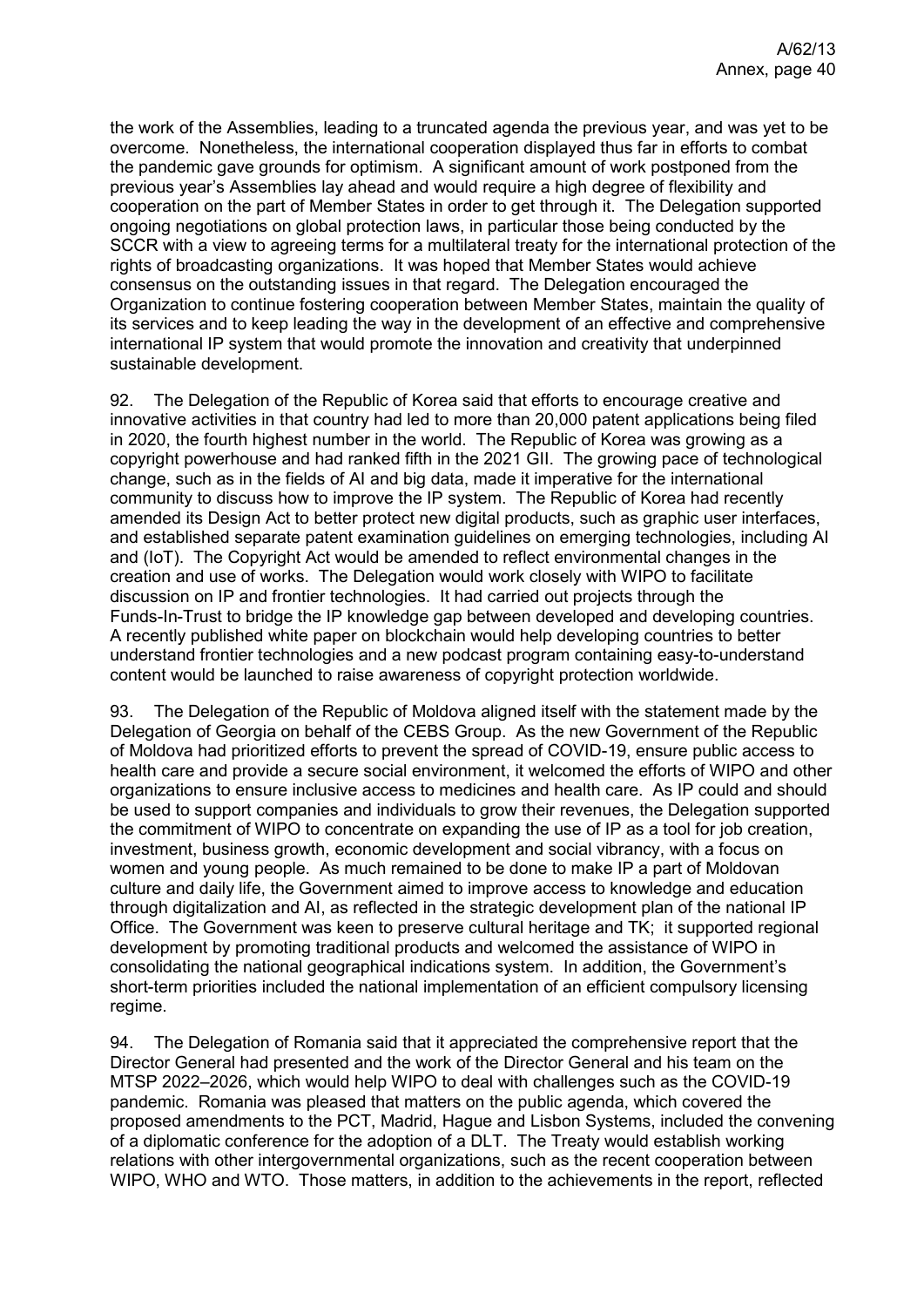the strength of WIPO. It was important to share information and raise awareness of IP at the national level and Romania had participated in the WIPO exercise on patent mapping and landscaping to review the services that national IP offices provided to SMEs. The Delegation wished to thank WIPO for its support in organizing joint events to promote IP rights. WIPO worked with the Romanian copyright office and the State Office for Inventions and Trademarks to organize the Fourth Regional Conference on Intellectual Property in the Digital Economy for SMEs. The event, which had taken place in Bucharest in September 2021, had attracted 200 participants online and in person and had addressed topics relating to video games. An online webinar had covered topics relating to industrial designs and another would address ePCT. WIPO, in cooperation with the State Office for Inventions and Trademarks and the European Union Intellectual Property Office, would organize a training program on IP developments for magistrates. The Delegation wished to reiterate its readiness to host a WIPO external office in Bucharest to boost the development of the IP system in the sub-region and promote WIPO services and values.

95. The Delegation of the Russian Federation, aligning itself with the statement of CACEEC, said that IP services remained important, despite the uncertainty of the present economic situation and enforced changes to working habits. The Russian Federation had recorded a steady growth in the number of registration applications for trademarks (up 13 per cent), industrial designs (up 5 per cent) and computer programs (up 36 per cent). The emphasis within WIPO on building IP ecosystems was becoming ever more vital. In the Russian Federation, there were plans to use a digital platform that would include patent analytical support and enable progress to be made in complex research projects that had significant technological and commercial potential. A special mechanism had been approved for COVID-19-related applications: ROSPATENT had introduced an accelerated system for the consideration of applications for inventions related to combating the virus and associated illnesses. To date, more than 870 patent applications had been received, with more than 350 patents issued for vaccines, antiviral therapies, diagnostic testing systems and disinfectant technologies. The first patent for a vaccine protecting against COVID-19 infection had been registered in the Russian Federation, and the processing time from filing the application to granting the patent had been three weeks. It was important to reduce the timeframe as overcoming the pandemic would require innovative decision-making that would be impossible without the rapid exchange of information between developers. The Delegation called on other WIPO Member States to adopt similar measures. The patented Chinese vaccine was well-known and, in August 2021, the patent application of another key vaccine manufacturer had been published, although most vaccine manufacturers were not patenting their inventions. The patenting of vaccines was essential for everyone to be able to use new technologies and information, and a failure to patent could have negative consequences for the legal protection of vaccines. The Russian Federation was making significant efforts to create a national IP ecosystem in response to the demands of the business community: a law had entered into force in January 2021 that would allow three-dimensional (3D) models of IP objects to be included in applications. They would be reviewed using algorithms based on AI. The Delegation hoped that a WIPO Standard on 3D models would be adopted in the near future. As was known, the work of the Task Force of the Committee on WIPO Standards had been broadened to further explore opportunities to compare and search across arrays of 3D images. The Delegation expressed the hope that progress would be made on that task, which would improve the quality of expertise in 3D modelling. Work was continuing on the creation of a single Eurasian space for the registration and protection of IP objects, which would offer the benefits that regional systems enjoyed in comparison to national ones. In June 2021, the Eurasian system for the legal protection of industrial designs had become operational. Ratification had been completed and preparations were underway for the launch of the registration system for trademarks and appellations of origin for goods from the Eurasian Economic Union (EAEU). Work was also ongoing to create a single jurisdiction and EAEU countries were ready to develop a single space for information and expertise using new computer systems. As the use of the Russian language was undoubtedly one of the factors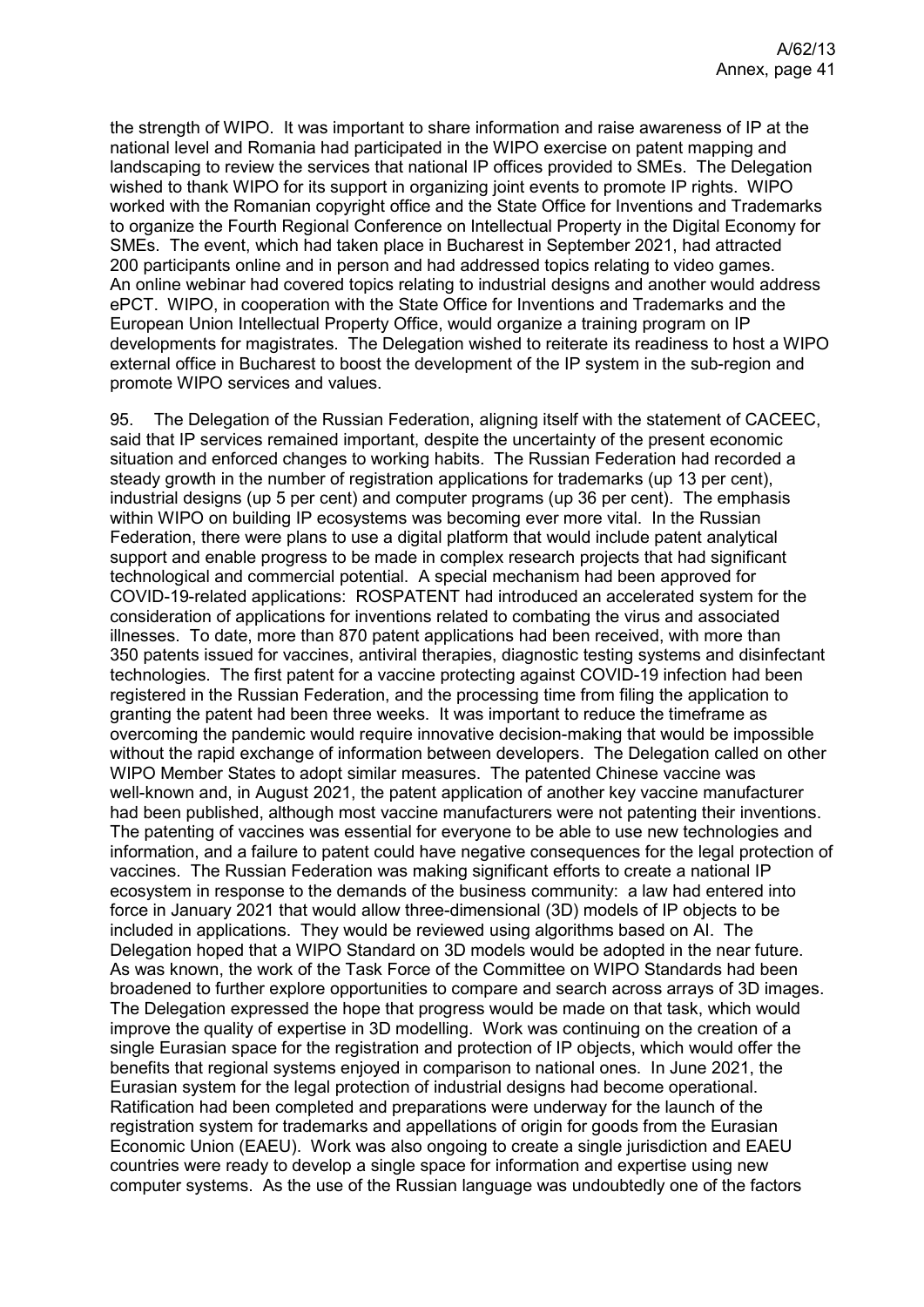contributing to harmonization, the Russian Federation considered it a priority to expand the languages used in the WIPO registration systems, the Madrid and Hague Systems. In 2021, ROSPATENT had introduced 15 new digital products. An online service for the registration of computer programs was already operational and more than 200 applications had been filed. The new services covered AI technologies, machine learning, 3D and Big Data. Focusing on platform-based solutions made it possible to digitally transform the way information was handled. Such a step must form the basis for accelerating the completion of work and significantly improving its quality, and for creating a user-friendly information environment for online registration applications. The Russian Federation expected further dialogue with WIPO and Member States on the Digital Agenda.

96. The Delegation of Rwanda aligned itself with the statement delivered on behalf of the African Group. The Delegation welcomed the MTSP 2022–2026 and appreciated its vision for strengthening IP globally and at the national level. The Delegation also appreciated the work done by the Director General through trilateral workshops with WHO and WTO to seek common ground on substantive IP issues related to COVID-19 vaccine equity. The Government of Rwanda was creating the necessary environment to ensure that the national IP regime provided good incentives for innovators and creators to develop new technologies to help fulfil the national economic development agenda. Significant progress had been made in streamlining WIPO partnerships with Member States in Africa for strengthening national IP ecosystems. Rwanda had made progress in implementing three key industrial property treaties. Despite the impacts of the COVID-19 pandemic, the number of notifications from the International Bureau of WIPO had increased. The Parliament of Rwanda had recently ratified the Marrakech Treaty; the instrument of ratification would be deposited imminently. The Government of Rwanda appreciated the support it had received for improving its GII ranking; much still remained to be done and every effort would be made to improve further.

97. The Delegation of San Marino said that it remained committed to supporting WIPO in all its activities. Companies increasingly used IP to develop and grow. As drivers of economic activity, they needed support from national and international institutions during the COVID-19 pandemic. The pandemic had advanced technological solutions and digital transformation and the Delegation hoped that the hardest part of the pandemic was over. Research in AI, machine learning, blockchains and biotechnology would continue to produce new challenges and needs, such as protecting IP. San Marino planned to develop the sector by implementing legal instruments that balanced IP protection with the circulation of ideas. San Marino had recently signed an agreement to develop IP office business solutions, including a cloud hosting service, to provide applicants with more efficient IP services and to complete its digitalization process at national level. It was committed to implementing that agreement with the cooperation of WIPO. Having signed several fundamental WIPO treaties, San Marino was also committed to completing and implementing domestic legislation on copyright.

98. The Delegation of Saudi Arabia aligned itself with the statements made by the Delegation of Bangladesh, on behalf of the APG, and by the Delegation of Qatar, on behalf of the Arab Group. Saudi Arabia was keen to become a member of the WIPO Coordination Committee and the PBC and take an active part in their work. The efforts made and negotiations held thus far with a view to convening a diplomatic conference to adopt the DLT were welcome. Saudi Arabia was ready to host that conference. Since the previous session of the Assemblies, Saudi Arabia had acceded to the Budapest Treaty, the Nice Agreement and the Strasbourg Agreement. It intended to deposit the instruments of accession to a number of other WIPO treaties by the end of 2021. Saudi Arabia supported international efforts to facilitate access to COVID-19 vaccines while upholding IP rights and the provisions of the related international treaties. The Director General's efforts in that regard were welcome. In Saudi Arabia, work was being done to draft a national IP strategy and to launch a project to include IP in education curricula. As part of the country's IP awareness-raising and capacity-building efforts, preparations were under way to host a WIPO Summer School in partnership with the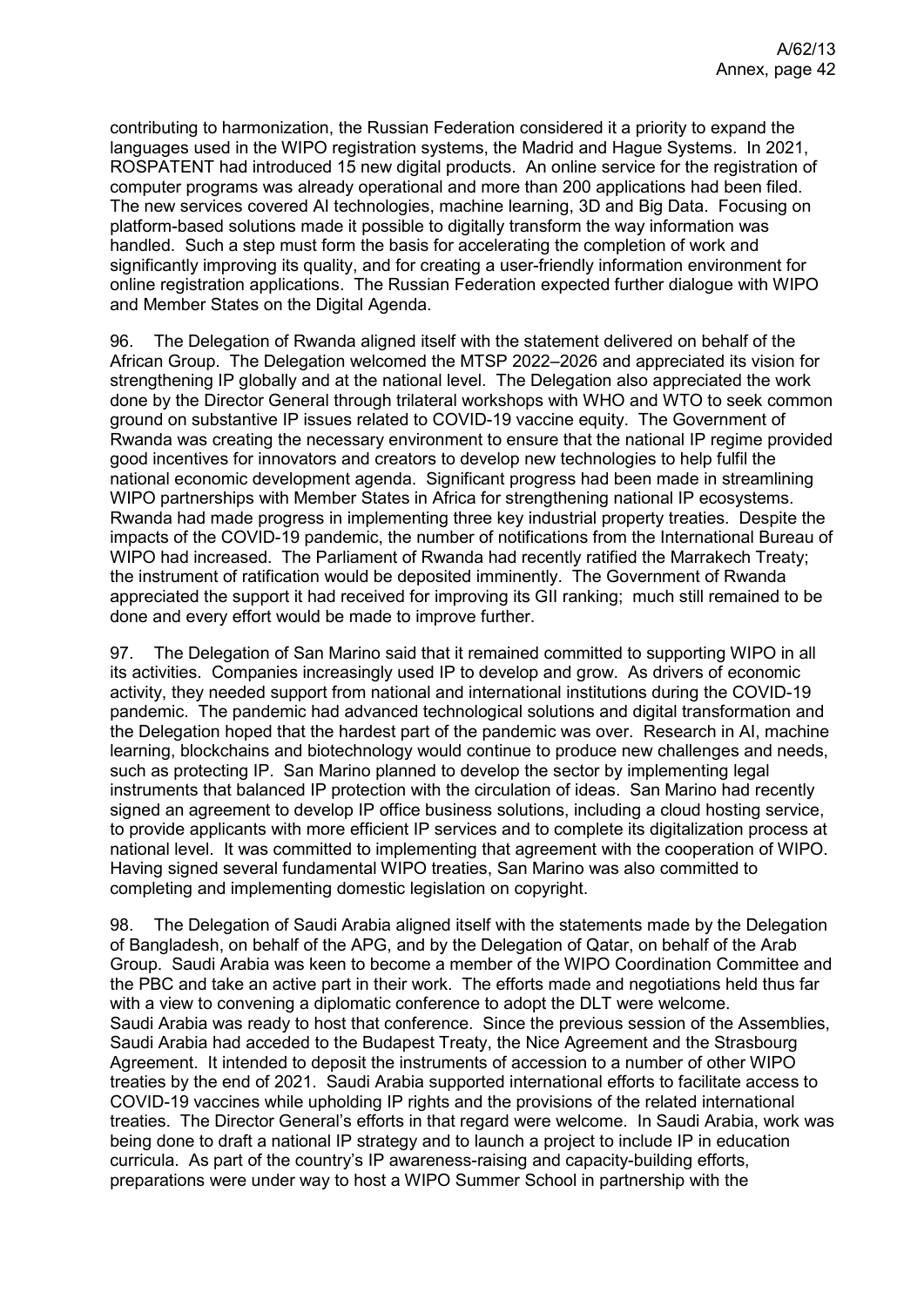King Abdullah University of Science and Technology, which would be attended by 55 participants from nine countries. Some 35 IP support centers had been opened in universities and research centers. Under a unique new initiative to improve public sector compliance with IP laws and regulations, officials from 76 government agencies had been trained as IP respect officers. The Saudi Authority for Intellectual Property conducted periodic site inspections and monitoring exercises, as well as blocking websites that violated IP rights. The Delegation appreciated the technical assistance provided by WIPO and looked forward to it publishing IP dictionaries in all six official languages. In that vein, the Authority had issued the first version of its Arabic IP dictionary, which was available on its website.

99. The Delegation of Serbia, aligning itself with the statement made by the Delegation of Georgia on behalf of the CEBS Group, said that it supported the MTSP 2022–2026. The plan could be a tool for combatting inequality. An appeal to the President of the United States of America by 175 formers heads of State, government leaders and scientists to suspend IP rights for COVID-19 vaccines underscored the global importance of IP. The Delegation welcomed the assistance it had received from WIPO with a project designed to help the country gain a deeper understanding of its own innovation system. The Council for Encouraging the Development of Digital Economy, Innovation, High-Tech Entrepreneurship and Digitalization had been set up to stimulate business-based on innovation. The Council would evaluate a project led by the Intellectual Property Office of Serbia, alongside WIPO, which, it was hoped, would help to improve the country's GII ranking. The Delegation welcomed support by WIPO for a WIPO awards program in Serbia and the organization of the Tesla Fest in Novi Sad. In spite of the pandemic, the number of domestic trademark applications had increased by 12.2 per cent in 2020 over the previous year. The Office had also provided information to 27 per cent more customers than in the previous year, indicating that interest in IP rights was growing. Nonetheless, the number of patent applications had fallen slightly. The electronic application service was proving successful: more than 73 per cent of applications and 57 per cent of files had been received online. Serbia had taken part in the Worldwide Symposium on Geographical Indications in 2021 and the Delegation commended WIPO on its Virtual Exhibition. Assisted by Switzerland, Serbia had gone to great lengths over the previous five years to market Serbian products protected by a geographical indication. The Original Serbia association had been established to promote traditional products protected by geographical indications. The market value of some products had increased significantly as a result of a geographical indication protection.

100. The Delegation of Singapore said that IP and innovation had a vital role to play in the global economic recovery from the COVID-19 pandemic. Singapore had continued to take steps to adapt to an increasingly digital environment and to transform IP into commercially valuable assets. It had launched the Singapore IP Strategy 2030 (SIPS 2030), which aimed to leverage the benefits of IP, innovation and intangible assets (IA) for businesses and individuals and to establish Singapore as an IP and IA hub to continue to attract innovators and futureproof jobs and skills. In September 2021, the Parliament of Singapore had passed a bill to strengthen the national copyright regime with due regard for the new ways in which content was being created, distributed and used. Noting the clear synergies between SIPS 2030 and the MTSP 2022–2026, Singapore looked forward to working with the Organization to pursue shared objectives, including in the area of dispute resolution. In particular, it planned to enhance its alternative dispute resolution mechanisms and intensify its collaboration with the WIPO Arbitration and Mediation Center to help businesses to negotiate complex legal challenges related to IP. The Delegation was grateful to WIPO and the Member States for their collaboration in various activities, including joint programs with the Singapore IP office and the publication of the first ever Singapore country report on IP-backed financing. It looked forward to continuing that collaboration and its active and constructive role in the global IP community.

101. The Delegation of Slovakia, aligning itself with the statements made by the Delegation of Slovenia on behalf of the European Union and its member states and by Georgia on behalf of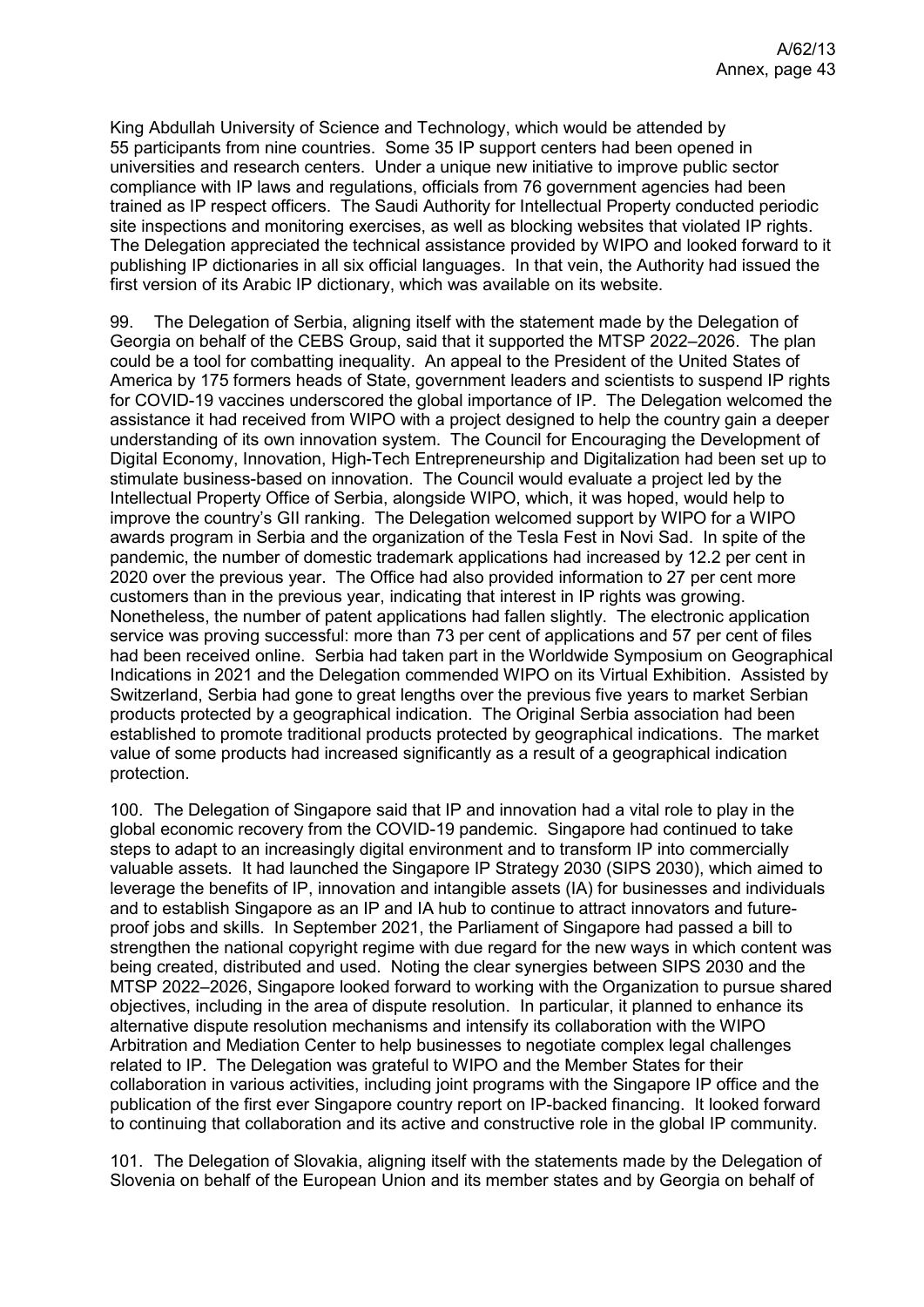the CEBS Group, said that it appreciated the WIPO activities outlined in the Director General's report to the Assemblies, particularly those that provided technical assistance and information about adhering to WIPO treaties and about the increasing use of international IP systems. The Delegation noted efforts to improve the ability of Member States to monitor WIPO affairs. Slovakia acknowledged the focus that WIPO had on securing the best available global services under the PCT as well as within the Madrid and Hague Systems. The annual financial report outlined the Organization's strong performance despite the COVID-19 pandemic. The working groups under the systems continued to improve rules, guidelines and practices. Slovakia was committed to working on global services in the interest of existing and future users of the systems. WIPO had effectively and efficiently responded to the COVID-19 pandemic and Slovakia supported the efforts WIPO had made to encourage economic recovery. Regarding the normative agenda, the Delegation hoped that there would be a diplomatic conference to adopt the DLT. The ongoing efforts of Lisbon Union members to eliminate the budget deficit were appreciated and Slovakia was involved in discussions held by the Working Group on the Development of the Lisbon System to ensure the long-term financial sustainability of the Union. The work carried out by the SCP in that area was satisfactory. Slovakia recognized the importance of the technical assistance that WIPO provided and the activities that the CDIP carried out. The WIPO Secretariat, WIPO Academy and the Department for Transition and Developed Countries had provided excellent cooperation and assistance during the previous period. In February 2021, there had been an online seminar on WIPO databases and online tools for universities. Slovakia was considering how to develop its automotive industry and preparations for the December 2021 Hydrogen Technologies in Transport international conference were underway.

102. The Delegation of South Africa aligned itself with the statement delivered on behalf of the African Group. The world was facing an unprecedented health, social and economic crisis as a result of the COVID-19 pandemic. Only through multilateralism, international cooperation and solidarity could countries "build back better" after the pandemic. As a specialized agency and key member of the UN family, WIPO had an important role to play in that regard; the pandemic had brought to the fore the important crossover between IP and public health, in particular the extent to which IP could become a barrier to access to essential medicines. In line with the 2030 Agenda for Sustainable Development, WIPO had a responsibility to contribute to the development of a more inclusive and development-oriented global IP regime that ensured that patent laws in particular did not restrict access to public health goods. The need for an economically and socially responsible IP ecosystem was the reason why South Africa, with others, had spearheaded the move to encourage a temporary waiver of the TRIPS Agreement, to counter growing vaccine nationalism. The Delegation was encouraged by the cooperation between WIPO, WTO and WHO, and hoped action would be taken to support developing countries in their efforts to develop their manufacturing capabilities, tackle the current pandemic and prepare for future health emergencies. The IP system was an important enabler for innovation, technology transfer, research and development, industrial development, and more broadly economic growth. It was crucial to find common ground and long-standing issues, including the conclusion of a DLT which recognized the contribution of TK, TCEs and GRs to many of the designs registered across the world. South Africa remained committed to the key principles of equitable geographical representation and proportionality, as well as fairness, inclusiveness and universality, in WIPO''s key governing bodies.

103. The Delegation of Spain said that IP was an important driver of economic growth. It commended the WIPO Director General for capably implementing his mandate, pursuing the Organization's mission and raising awareness of IP as a tool for inclusive economic growth during a difficult period. It underscored the importance of best practices aimed at promoting the participation of women in the IP ecosystem, as well as its commitment to gender equality and its readiness to continue supporting such actions. The Delegation welcomed the Organization's ambition to develop IP ecosystems that helped innovators and creators to bring their ideas to market. It considered IP vital to the success of start-ups and SMEs and had full faith in WIPO to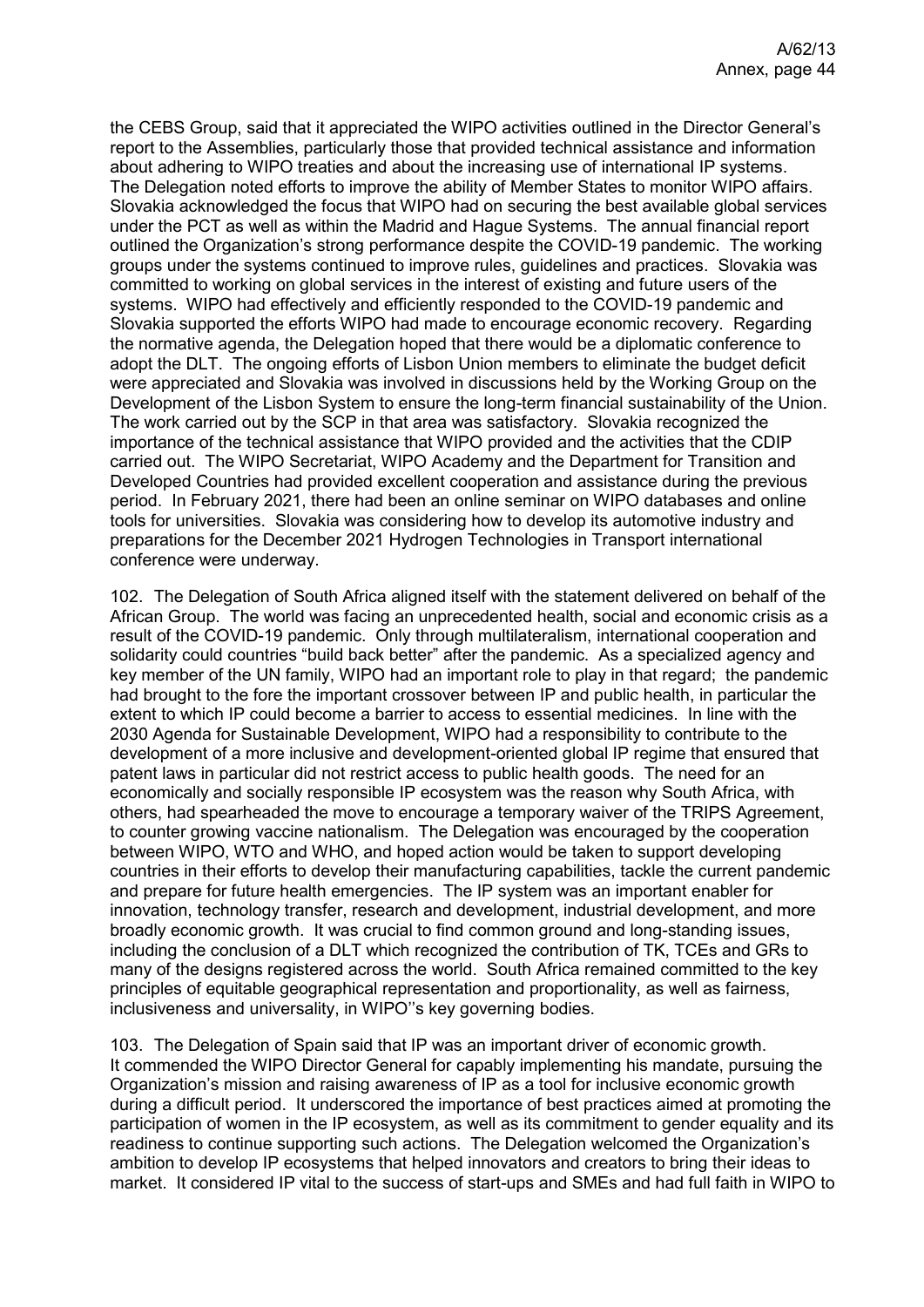continue adapting to users'' needs while maintaining the highest management standards. It supported the work of the SCCR and was committed to reaching a consensus in the near future on the convening of a diplomatic conference for the adoption of a broadcasting treaty that reflected recent technological developments and the current needs of broadcasters. It considered resale rights a pertinent issue that should permanently be included on the SCCR agenda. The Delegation underlined the need to continue supporting the work of the Advisory Committee on Enforcement, particularly with respect to IP infringements on the Internet. Spain had been among the first countries to join WIPO ALERT in a bid to prevent cultural piracy and protect IP. It welcomed initiatives aimed at strengthening collaboration with UN agencies, international organizations and other parties interested in discussing IP rights in the context of global challenges such as COVID-19, food security and climate change. Multilingualism was vital and the use of Spanish within the Organization was central to achieving its objectives and reaching a wider audience. Lastly, the Delegation called for cooperation among States to enable the conclusion of agreements that improved how the Organization worked. It praised the Member States and the Secretariat for their successful drafting of the Program of Work and Budget for 2022/23.

104. The Delegation of the Sudan aligned itself with the statements made by the Delegation of South Africa, on behalf of the African Group, and by the Delegation of Qatar, on behalf of the Arab Group. The Division for Arab Countries and Division for Least Developed Countries of WIPO had provided unstinting support to the Sudan National Office and assistance with IP capacity-building and awareness-raising. Cooperation between the Sudan and WIPO was ongoing, in spite of the COVID-19 pandemic. A number of in-person meetings and online workshops had been held in 2021. The most important of the meetings had taken place in May 2021 between the Minister of Justice, Nasr al-Din Abd al-Bari and the Director General of the Organization, who reviewed aspects of bilateral cooperation between the two sides. A national meeting had been held online on 29 June, 2021, on TK and geographical indications. The meeting, which had been attended by representatives of a broad range of institutions, had highlighted the importance of GRs and geographical indications. Discussions had taken place on how to protect them and thereby ensure that they contributed to boosting the economy and development, and on how the Sudan could reap the economic benefits of its rich cultural and geographical diversity. The Sudan was one of the least well represented countries in the Organization and, with a view to boosting its presence, an online seminar had been held in March 2021 on employment in the Organization. It had been attended by civil servants from the Ministry of Justice, the Ministry of Foreign Affairs and the Ministry of Higher Education and Scientific Research, along with professors of Sudanese universities and think tanks. The aim of the seminar had been to raise awareness of the Organization, make known the kind of employment opportunities that it offered and provide technical support for applicants. The Sudan had participated in a WIPO IP training program for the LDCs, which had been held as usual in 2020. Projects presented by participants from the Sudan had focused on raising awareness of IP among young people and government institutions, especially women employees thereof. The program, conducted in cooperation with the Division for Least Developed Countries, had led to the holding of a national workshop in September 2021 on IP for trademarks and product development, the main target audience being women entrepreneurs. The Sudan had an interest in public-private partnerships and a desire to strengthen its partnership with WIPO, stimulate research and broaden access to information for researchers. In February 2021, therefore, the Sudan had joined the WIPO Research Initiative through the Institute of Public Health in Khartoum. The Institute acted as a health sector think tank, engaging in policy analysis, evidence-based research and advocacy for health-care reform. It sought to promote the development of public health systems in the Sudan in general. Joining the initiative would enable the Institute to develop partnerships with research centers in 150 countries. Convinced that databases could facilitate access to IP information, the Sudan had announced its desire to join WIPO Lex-Judgments, through which it would be able to disseminate its IP jurisprudence, in 2021.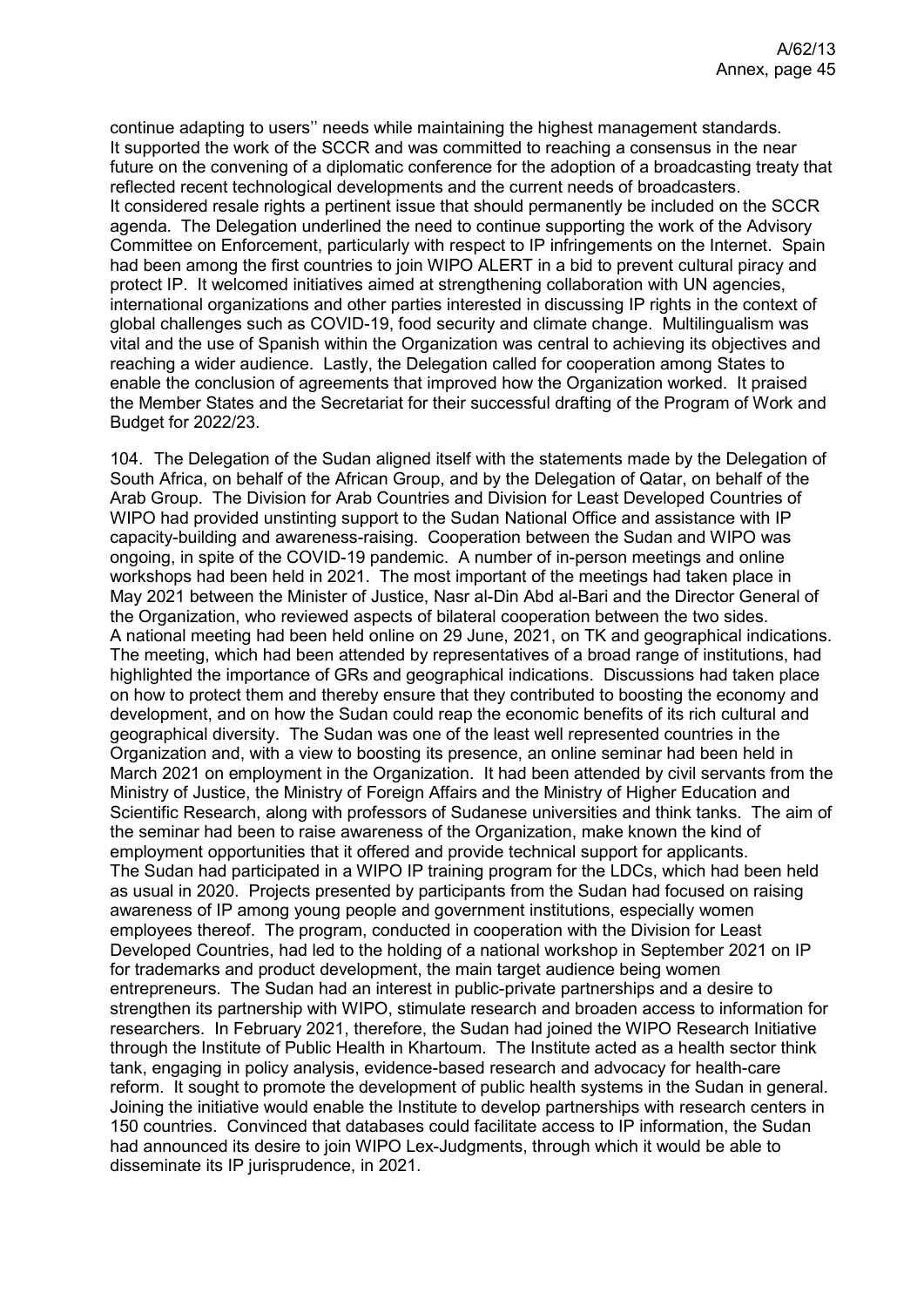105. The Delegation of Sweden said that it fully supported the statements made by the Delegation of the United Kingdom, on behalf of Group B, and by the Delegation of Slovenia, on behalf of the European Union and its member States. It wished to thank the WIPO Director General, Secretariat and staff for their efforts to facilitate the ongoing development of the IP law system against the difficult backdrop of the COVID-19 pandemic. The Delegation attached great importance to the work of the WIPO committees. With regard to the SCCR, the Delegation was following with interest the ongoing efforts to update the international legal framework for the effective protection of broadcasting organizations and was committed to constructively participating in the Committee's future deliberations. The WIPO IP diagnostics tool would help small enterprises and business intermediaries to manage intangible assets when engaging in new business opportunities. The Delegation welcomed such support, particularly given the important role of SMEs in the economic growth of the Member States and the development of green and sustainable technologies. It also welcomed the update to the WIPO Good Practice Toolkit for Collective Management Organizations, which was all the more important since the creative and cultural sectors had struggled to maintain revenue during lockdowns due to the COVID-19 pandemic. With regard to AI and IP, the Delegation encouraged WIPO to continue to facilitate discussions in a multistakeholder forum. The Delegation was particularly grateful for the excellent cooperation between WIPO and the Swedish IP office in relation to the advanced international training programs financed by the Swedish International Development Cooperation Agency. Sweden had rolled out IP programs for LDCs in collaboration with the Least Developed Countries Division and a program on the role of IP and GRs in innovation in collaboration with the Traditional Knowledge Division. Special thanks were owed to the former Director of the Least Developed Countries Division, Kifle Shenkoru, who had played an important role in establishing those programs in 2004 and fostering their development over the years. Sweden looked forward to continuing its successful cooperation with WIPO in the development of the international IP system for the economic, social and cultural benefit of all.

106. The Delegation of Switzerland said that it wished to highlight two main points in line with the statement made by the Delegation of the United Kingdom, on behalf of Group B. Firstly, it was necessary to bear in mind that standard-setting work was central to the mandate of WIPO. Despite the ongoing international situation, Switzerland called for a return to the normative work underway, which would have a direct impact on the users of IP systems. In that regard, the Delegation welcomed the key role played by WIPO during the COVID-19 pandemic by continuing to support innovation and its dissemination. At the international level, WIPO had to fully assume its role as the leading body on IP issues in cooperation with relevant UN institutions and other international organizations. Membership of the UNSDG would offer WIPO an opportunity to further promote IP for sustainable development. Secondly, the appeal of WIPO systems to users depended on short processing times, reliable titles of protection, and tools and computing solutions tailored to their needs. The enhancement and balanced development of the international IP framework was a main objective of the Organization, which could be achieved by paying particular attention to all WIPO registration and classification systems to ensure their proper functioning and continue to encourage their growth. In addition, on August 31, 2021, Switzerland had acceded to the Geneva Act of the Lisbon Agreement, which would enter into force on December 1, 2021. Switzerland looked forward to joining and playing an active role in the Lisbon Union.

107. The Delegation of the Syrian Arab Republic aligned itself with the statement made by the Delegation of Bangladesh, on behalf of the APG. It welcomed the focus of WIPO on the needs of developing countries and strengthening their capacities through technical cooperation. The Syrian Arab Republic was continuing, in spite of the challenges arising from the unilateral coercive measures imposed on it and the devastating repercussions of the COVID-19 pandemic, to develop national legislation, stimulate creativity and invention, support SMEs and harness them to serve sustainable development. WIPO had made an invaluable contribution to the country's efforts to leverage IP as a tool for development and capacity-building and as a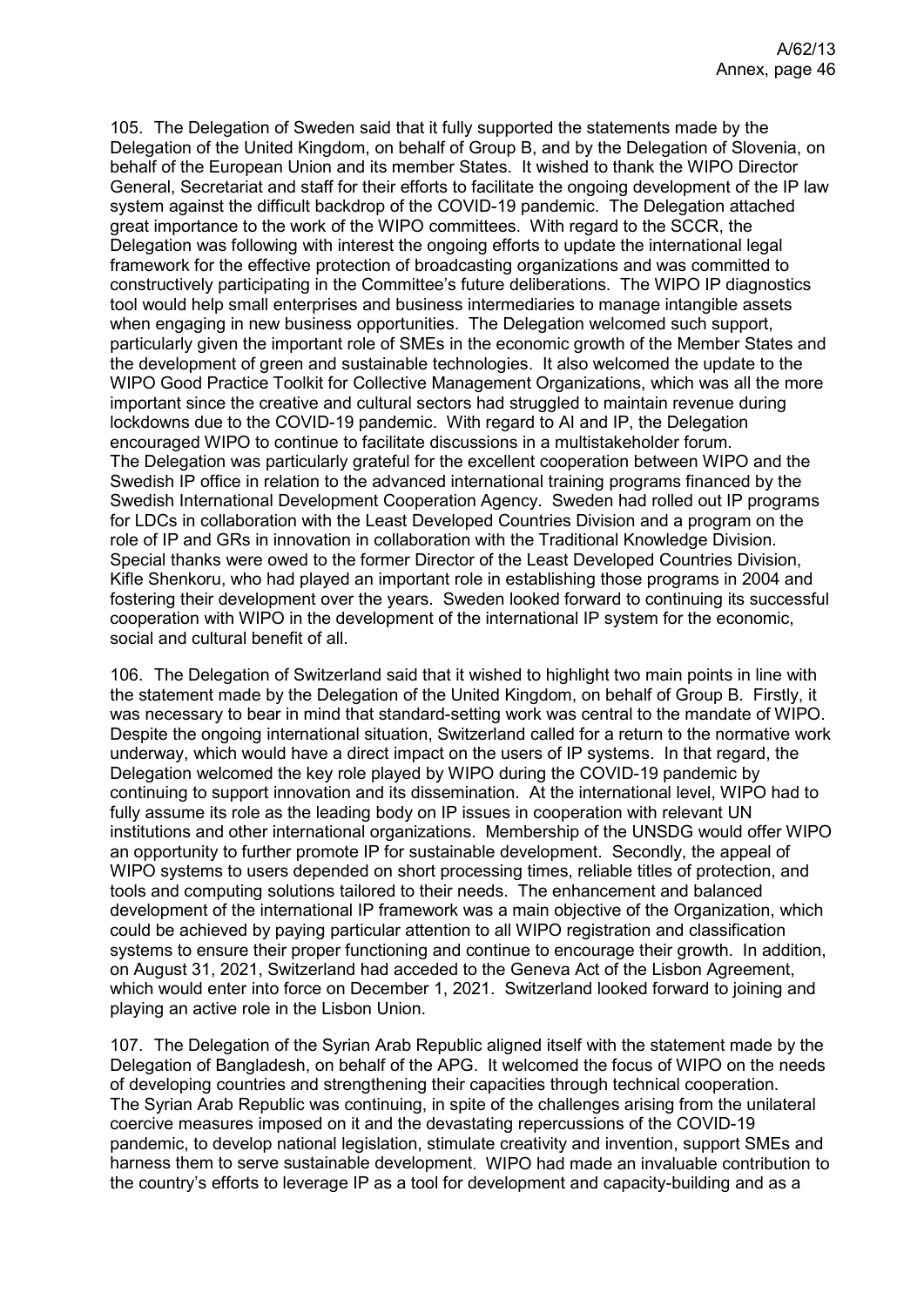means of supporting creators and inventors. In particular, the Organization's support had ensured success for the Al-Basel Creativity and Invention Exhibition and contributed to implementation of a project to create TISCs, for which an MoU had been signed recently, and of a project to establish a national IP training center. The Organization was working with a broad range of actors and stakeholders to draft a national IP strategy that would help to enhance the impact of IP on economic growth and comprehensive development. In the light of the deepening challenges arising from the spread of COVID-19, the Syrian Arab Republic was keen to launch a development action plan for a health sector IP system that would facilitate fair and equitable access to diagnostics, medication and vaccines in the face of the pandemic. The Delegation was in favor of broadening membership of the WIPO Coordination Committee and opening membership of the PBC to all Member States.

108. The Delegation of Thailand set great store by IP as a driver of economic development. Thailand continued to strengthen its IP ecosystem and provide effective and responsive services for all stakeholders as it recovered from the COVID-19 pandemic. The Department of Intellectual Property had taken steps towards becoming a smart IP institution and provided fully integrated and efficient online services, including e-Filing and fast-track trademark registration. It had reduced the processing times for trademark renewals from 60 days to one hour and for copyright notifications from 30 to three days. Other services available to innovators included an online IP dispute resolution service and an early warning system for patent expirations. Turning to IP rights enforcement, the Government had signed an MoU with e-commerce platforms to improve the protection of IP rights on the Internet. The Delegation supported the continuation of negotiations within the IGC and welcomed the extension of that body's mandate to the 2022-23 biennium. The Delegation appreciated the continued support of WIPO and would continue to work constructively on the Organization's initiatives.

109. The Delegation of Trinidad and Tobago supported the statement made by the Delegation of Paraguay, on behalf of GRULAC. The Protocol Relating to the Madrid Agreement had entered into force in Trinidad and Tobago in January 2021 and the first domestic application for the registration of a mark under the Madrid System had been filed in June of the same year. Amendments to the Copyright Act of Trinidad and Tobago providing for the implementation of the Beijing Treaty and the Marrakesh Treaty had also entered into force. An MoU between the National Library and Information System Authority and the WIPO-led Accessible Books Consortium, aimed at facilitating access to published works in accessible formats for blind and visually impaired people in Trinidad and Tobago, was due to be signed in the near future. Moreover, the Government was preparing draft amendments to its legislation with a view to the country's accession to the Patent Law Treaty and the Geneva Act. The WIPO File portal, launched with the Organization's assistance, continued to be a success. On May 17, 2021, the Government had established the Anti-Illicit Trade Task Force to coordinate the efforts of eleven different public and private agencies, including the national IP office, to combat illicit trade. Trinidad and Tobago was on course to launch a national IP training institution, with the trainers due to complete their training by the end of 2021. It had also taken further steps towards establishing a technology and innovation support center, which was eagerly anticipated by stakeholders and partners. The country had continued to collaborate with its Latin American and Caribbean neighbors to improve IP services in the region. It also looked forward to concluding MoUs with Singapore and Canada in the next few months to further strengthen its national IP office. The Delegation was grateful to WIPO and in particular the Division for Latin America and the Caribbean for their continued collaboration with the Trinidad and Tobago IP office. It looked forward to helping the Director General to realize his vision for the Organization and the global IP system. Trinidad and Tobago wished to see the successful conclusion of discussions on a broadcasting treaty, particularly given the rapid increase of commercial activity in that area. In addition, it looked forward to continuing discussions on an instrument for the protection of TK and TCEs and the convening of a diplomatic conference regarding the DLT. The Delegation remained committed to advancing discussions and working together towards mutually beneficial goals while ensuring the sustainability of the Organization.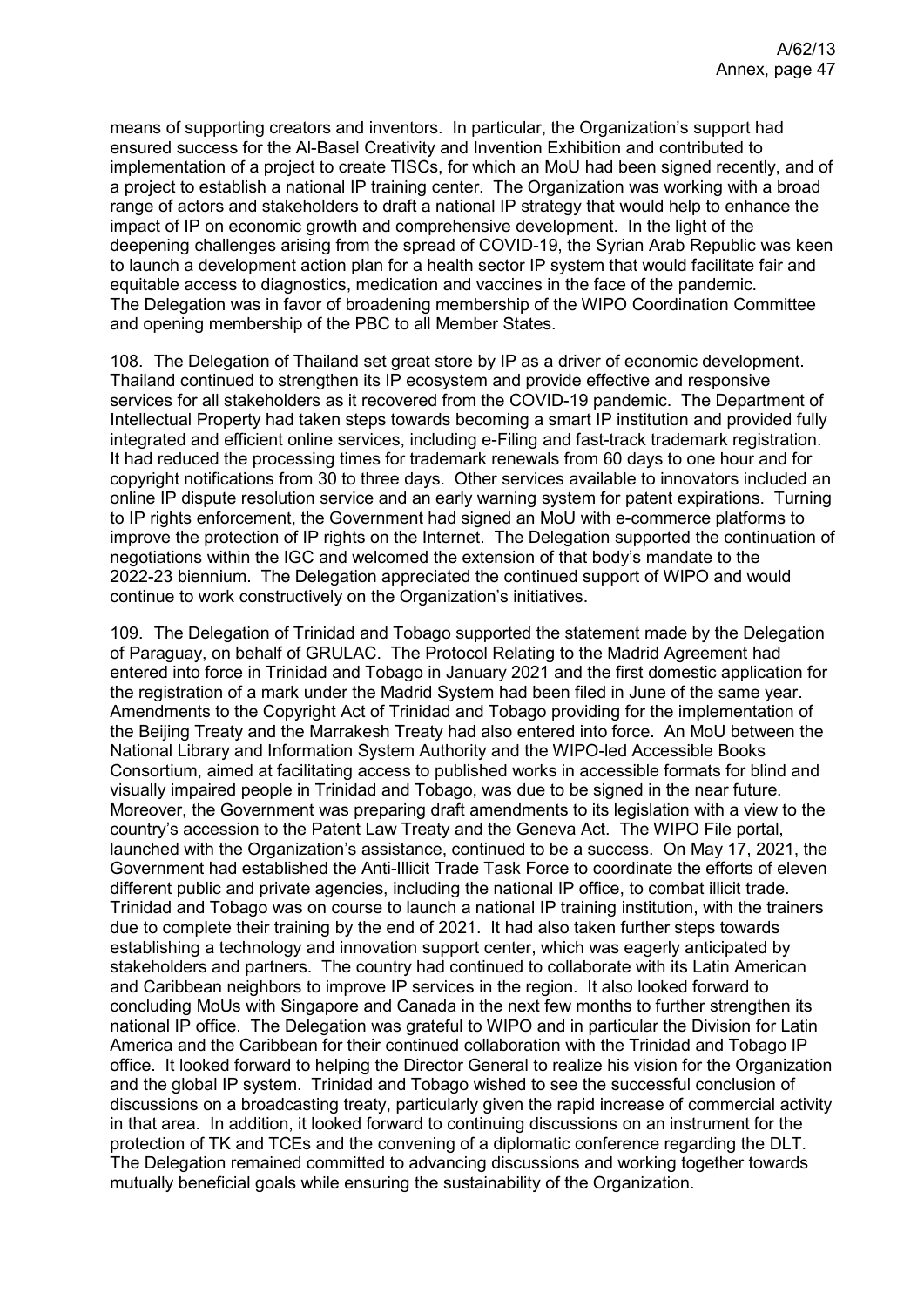110. The Delegation of Tunisia said that it was glad that the present meeting of the Assemblies was taking place despite the unprecedented global health situation, and commended the efforts of the Director General to ensure continuity in the services provided by WIPO and the implementation of the Organization's program of work. The launch of the GII on September 20, 2021 had once again showed the Organization's commitment to fulfilling its mandate for the promotion of IP and innovation throughout the world. WIPO had the necessary tools and leadership to play a greater role in helping countries to address the effects of the pandemic, and the Organization should be at the center of worldwide efforts to deal with the global crisis. The Delegation underscored the importance of interdisciplinary approaches and cooperation between international organizations, as well as the need to find the necessary synergies between policies on health, trade and innovation. The Delegation stood ready to cooperate on the fundamental aspects of the MTSP 2022–2026, which would enable WIPO to play a critical role in the development of a balanced and inclusive global IP ecosystem. Tunisia had recently proposed an ambitious program to WIPO, introducing the concept of value chains for the development of an ecosystem of innovation, creativity and technology transfer. The Delegation also underscored Tunisia's interest in the convocation of a diplomatic conference to adopt the DLT. In that regard, Tunisia had, for the previous three years, been hosting IP Olympiads with a view to disseminating IP culture among young people. The Delegation noted with interest the reports presented to the Assemblies describing WIPO efforts to assist Member States in using IP for job creation, in particular for young people, as well as for investment, business growth and economic development. Lastly, it remained vital to foster gender equality and women's autonomy in the context of the WIPO mandate, both in the Organization's policies and program activities, and in the management of its human resources. In that regard, Tunisia was proud of the encouragement it had received from WIPO at the launch of the "IP needs women" association, which was aimed at encouraging women's participation in IP and innovation.

111. The Delegation of Turkey aligned itself with the statements delivered by the Delegation of the United Kingdom, on behalf of Group B, and, noting the impact of the COVID-19 pandemic on business, welcomed the MTSP 2022–2026 and underscored the importance of innovation and collaboration on the path to recovery. The Program of Work and Budget for 2022/23 biennium would pave the way for important achievements by WIPO. In spite of the COVID-19 pandemic, patent, trademark and design applications in Turkey had increased, placing the country among the top 10 IP countries globally in terms of national applications. Patent, trademark and design applications had grown by 1 per cent, 31 per cent and 7 per cent respectively. TURKPATENT, as an international search authority, had taken its place among the leading 10 PCT authorities in the prepared reports. Copyright policy in Turkey had been shaped to develop copyright and creative industries, a key growth area for the country. A copyright specialization library had been established in the General Directorate of Copyright and cooperation arrangements on copyright had been put in place between universities and creative industries. Turkey had ratified the Marrakesh Treaty. The Intellectual Property Academy provided training in all aspects of IP for professionals from all segments of society. The Turkish IP Valuation Company had been set up to boost IP valuation capacity and facilitate IP commercialization in Turkey.

112. The Delegation of Uganda aligned itself with the statement made on behalf of the African Group. Despite the COVID-19 pandemic, WIPO must continue to deliver its services; thanks to technological innovations, the Assemblies could still be held. The national IP office of Uganda had adapted its services to the "new normal" and the number of applications received had increased during the pandemic. Such challenging times brought to mind the spirit of the TRIPS Agreement; The Delegation applauded the extension of the TRIPS transition period to July 1, 2034. Uganda had made significant progress in the development, protection, generation, management, utilization and enforcement of IP. Under the aegis of the ARIPO, representatives of African countries had met in Kampala in August 2021 to adopt a protocol on voluntary registration of copyright and related rights. The Delegation was committed to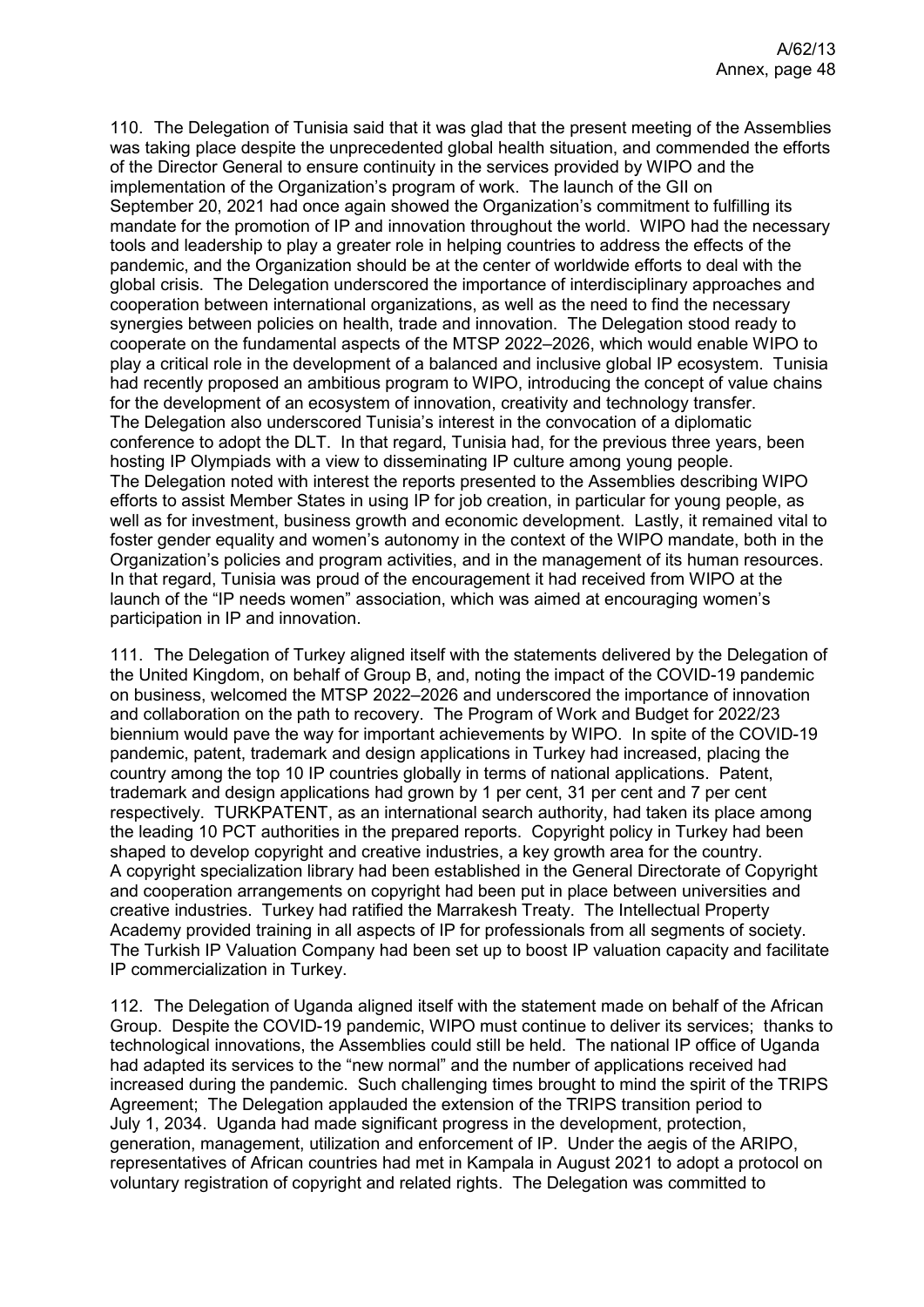cementing and promoting relations with other national and international IP offices. An online trademark filing system was being launched with the support of the European Union Intellectual Property Office; more online services would be developed in future. While strengthening the IP regime, Uganda had amended trademark regulations to provide for the registration of trademarks or trademark agents. Uganda was also in the process of ratifying all WIPO corporate treaties, the Berne Convention and the WIPO Performances and Phonograms Treaty. WIPO support for those legal and administrative reforms, in particular for the protection of TK and TCEs and the promotion of the geographical indications landscape was appreciated, as was its support for technology and innovation-related projects and the establishment of TISCs. The Delegation also appreciated the support for its project on women in innovation. Workshops and training programs conducted virtually since the beginning of the pandemic had also been particularly welcome.

113. The Delegation of Ukraine, aligning itself with the statements made by the Delegation of Georgia on behalf of the CEBS group and by the Delegation of Slovenia on behalf of the European Union, said that its Government continued to prioritize IP and had included it in its strategic plan. Institutional reform in the field of IP had been successfully completed with the establishment of the National IP Authority under the Ukrainian IP Institute. Under the framework of the joint cooperation program for 2020-2021, the Ukrainian National IP Training Center had been established with the support of the WIPO Academy, 17 TISCs had been in operation, Ukraine had become a member of the WIPO ALERT platform and, in cooperation with the WIPO Academy, an online summer school on IP had been held with more than 120 students from 30 countries. Furthermore, the Ministry of the Economy and the National IP Authority, in cooperation with WIPO, had regularly held joint awareness-raising and capacity-building activities. Following the path of European and Euro-Atlantic integration, Ukraine aimed to join the CEBS Group, which would reflect the country's geographical and historical realities. The Delegation invited all CEBS countries to support the aspirations of Ukraine. It also wished to draw attention to UN General Assembly resolution 68/262 on the territorial integrity of Ukraine; WIPO, as one of the specialized agencies of the UN, should share its views and adhere to its principles. The Delegation looked forward to engaging with WIPO with respect to the Madrid and PCT Systems to develop a legal mechanism that would allow the effective refusal of registration under certain circumstances.

114. The Delegation of the United Arab Emirates aligned itself with the statements made by the Delegation of Bangladesh, on behalf of the APG, and by the Delegation of Qatar, on behalf of the Arab Group. The Delegation welcomed the Organization's outstanding financial performance over the previous year, achieved in spite of the impact of the COVID-19 pandemic. Under the slogan, "Connecting Minds and Creating the Future", countries from around the world were coming together in the United Arab Emirates to show off the very best in their products, services, technology and their latest inventions. The country had recently launched its "50 Projects", a roadmap for sustainable socio-economic development over the coming five decades guided by the standards of knowledge, innovation, technology, talent and entrepreneurship. The United Arab Emirates had acceded to the Madrid Protocol with the aim of supporting trademark owners. It had earlier acceded to the Budapest Treaty and the Strasbourg Agreement in order to foster an environment conducive to innovation, R&D as firmly established drivers of the future economy. Key among the country's ongoing efforts in that regard was the recent overhaul of industrial property law, undertaken in order to bring patent systems fully up to date. Copyright and trademark law would also be amended shortly. The country's efforts had been rewarded with its improved position on the 2021 GII, in which it had ranked first in the Arab world for the sixth year running and had risen a place in the global ranking. Member States should weigh up the importance of multilingualism for all WIPO systems, including the Madrid System, in order to break down language barriers and improve the Organization's services. There was a need to identify ways to help inventors to get back on their feet and the Delegation was eager to see the project approved by the CDIP in that regard implemented. The Delegation encouraged delegates to attend the Second World Conference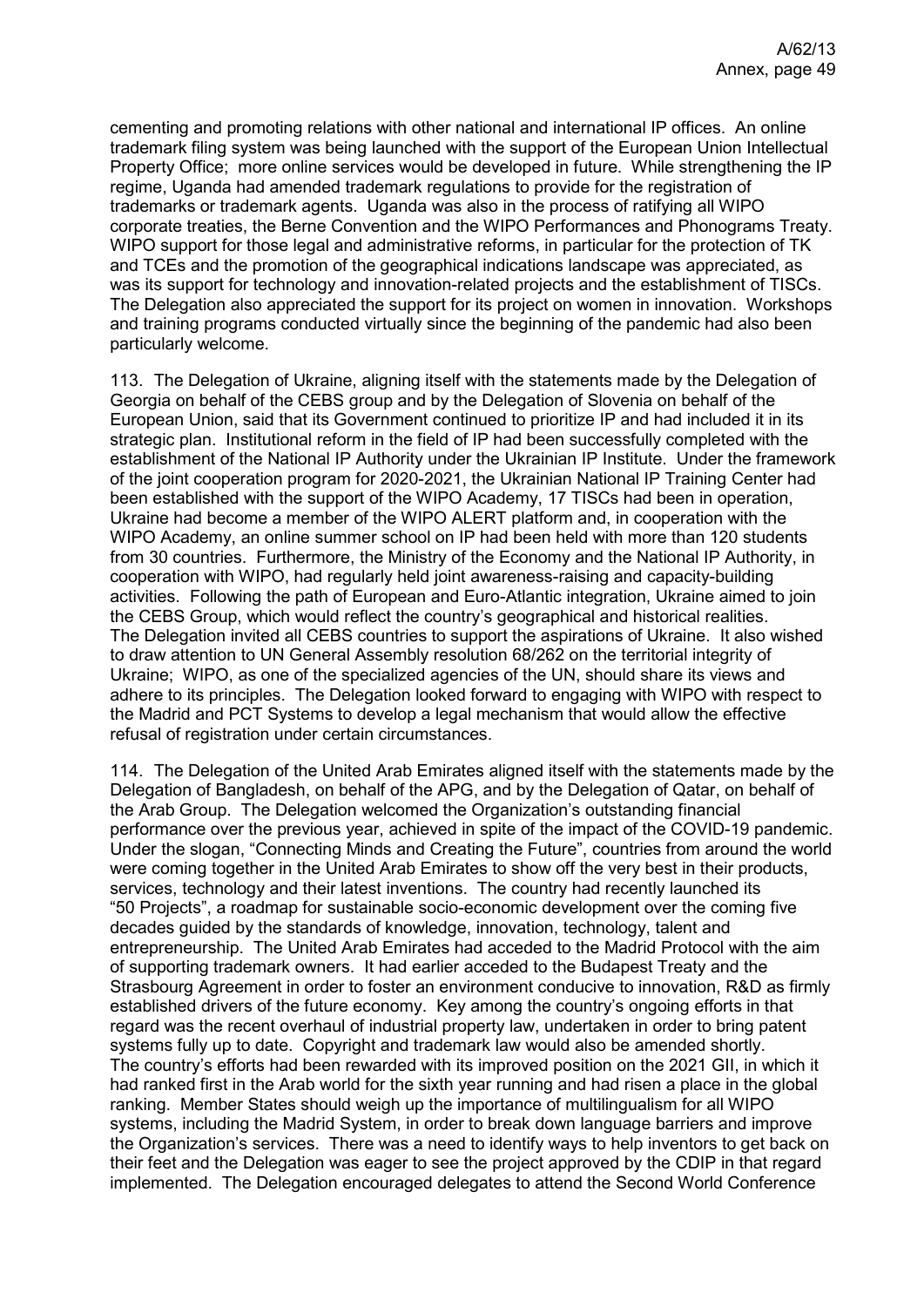on the Creative Economy, which would be hosted by Dubai in December 2021. It also called for flexibility in discussions at the current session on issues such as the composition of the WIPO Coordination Committee and the PBC.

115. The Delegation of the United Republic of Tanzania associated itself with the statement delivered by the Delegation of South Africa on behalf of the African Group. It congratulated the Director General for ably steering WIPO through the COVID-19 pandemic and was optimistic that under his leadership the Organization would achieve its strategic objectives and overcome whatever challenges lay ahead. The WIPO committees were to be commended for continuing to implement their programs in line with their respective mandates and the DA. The Delegation hoped that consensus could finally be reached on certain longstanding issues. WIPO had continued to provide valuable technical assistance and support to the United Republic of Tanzania with a number of programs, including in the area of training and capacity building. Recently, WIPO and the judiciary of the United Republic of Tanzania had signed an MoU to strengthen the judicial system and the protection of IP services in the country. Other ongoing projects and activities included the distance-learning access platform for students enrolling in the Master's Program for IP at the University of Dar es Salaam and the training of trainers on IP teaching methodologies with the WIPO Academy. In addition, WIPO had supported the United Republic of Tanzania with the establishment of alternative dispute resolutions, the review of the Copyright and Neighboring Rights Act and the preparation of other regulations. Such support helped to create the conditions for the development of the innovation- and knowledge-based economy in the country. The United Republic of Tanzania was taking steps towards ratifying the Beijing Treaty on Audiovisual Performances, the Kampala Protocol on Voluntary Registration of Copyright and Related Rights and the Madrid Protocol and sought the Organization's support in that endeavor. Lastly, the Delegation urged WIPO and all Member States to take measures to ensure equitable access to affordable, safe and effective treatments and therapeutics for COVID-19. As the global custodian of all manner of IP rights, WIPO had an important role to play in responding to the calls of WHO and the UN General Assembly for solidarity and cooperation in combatting the pandemic.

116. The Delegation of the United States of America endorsed the statement delivered by the Delegation of the United Kingdom, on behalf of Group B. The concept of the Strategy House introduced in the MTSP 2022–2026 was especially important and welcome. The Delegation considered the shift in focus from programs to sectors logical and was confident that it would result in more transparency and accountability throughout the Organization. Since the last Assembly meetings, the United States Patent and Trademark Office (USPTO) had adopted policies and programs aimed at increasing access to IP systems with due regard for diversity and inclusiveness, enhancing pro bono services and expanding its outreach and assistance programs for inventors and entrepreneurs. It had included a new category in its Patents for Humanity program with a view to accelerating the deployment of COVID-19 technologies for tracking, diagnosing, preventing and treating the disease. Patents for Humanity was an awards program for patent holders, licensees and applicants whose groundbreaking innovations addressed longstanding global development challenges. The deadline for submitting applications under the COVID-19 category had closed recently and the winners were due to be announced soon. The success stories from the program would doubtless inspire others to harness innovation for human progress. Now, more than ever, all WIPO Member States must work harder to empower more people to engage in innovation. Many more people were needed to invent and commercialize the solutions required to keep society moving forward. The Delegation stood ready to collaborate with the Organization over the coming year.

117. The Delegation of Uruguay said that it attached the utmost importance to technological innovation and development as tools for the economic, social and cultural advancement of societies and as drivers for the prosperity of its citizens – objectives whose attainment went hand in hand with intellectual and industrial property. The COVID-19 pandemic had underscored the need for the wider use of modern technology in IP offices, not only to ensure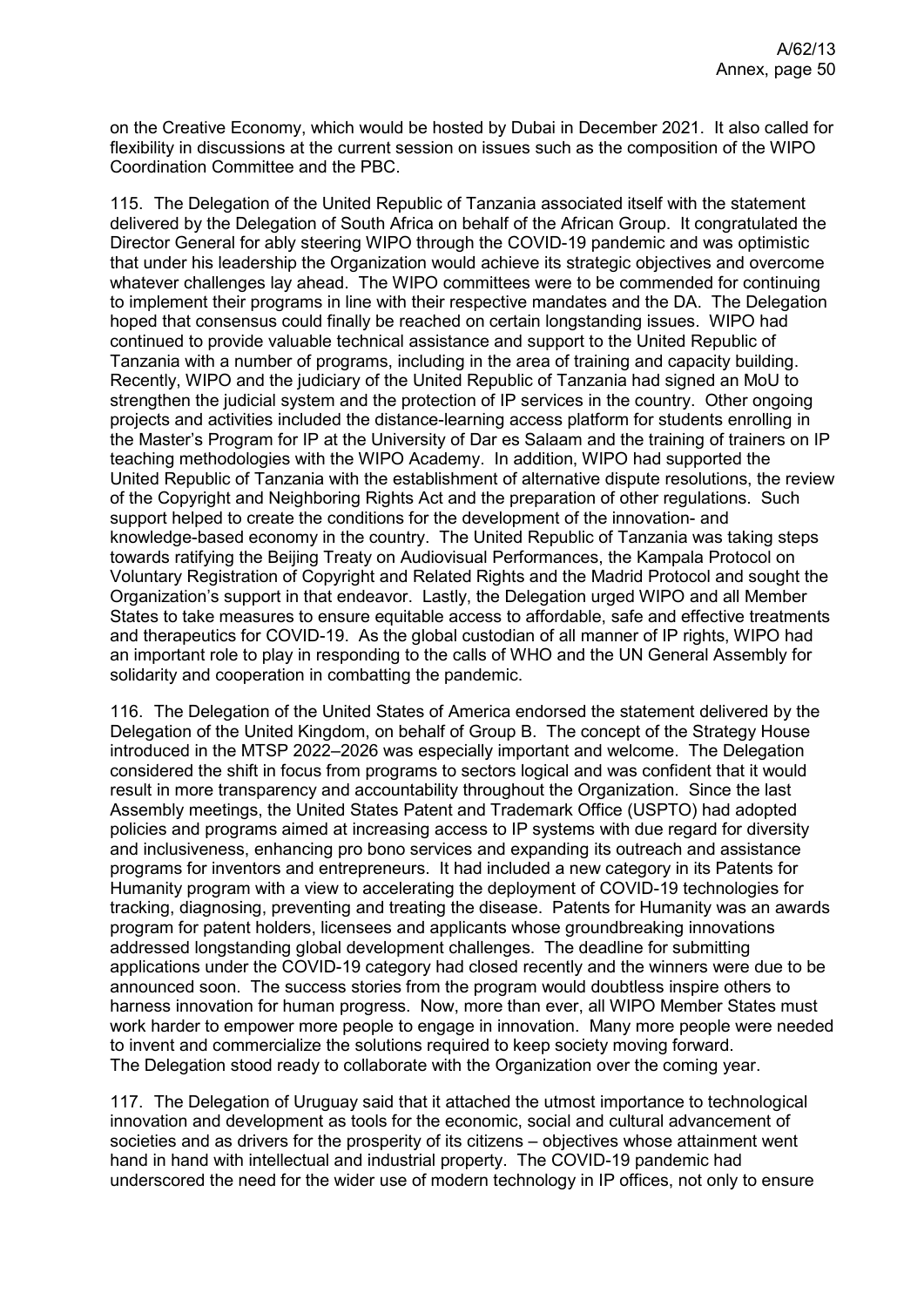business continuity in the event of emergencies, but also to facilitate the use of IP system tools by end users, in particular SMEs, which were the lifeblood of the economy. The Delegation supported the Director General's initiatives that focused on specific products and thus made the Organization's work more relatable to entrepreneurs seeking real and tangible benefits. With that in mind, it was essential to strengthen ties and cooperation between WIPO and the IP offices of all Member States to enable the sharing of knowledge and experiences and the harmonization of practices with a view to establishing a predictable framework and clear rules of play.

118. The Delegation of Uzbekistan said that its Government paid particular attention to the development of IP. In 2021, a resolution on measures to improve the protection of IP assets had been adopted, entrusting the National IP Agency with ensuring the legal protection of IP and coordinating the relevant activities of other State bodies. Work was underway to implement national IP legislation, taking into account the requirements of recognized international standards, including the TRIPS Agreement. A bill on geographical indications had been drafted with the assistance of the Food and Agriculture Organization of the United Nations. Under another bill, criminal liability for counterfeiters and fines for legal entities engaged in the production and sale of counterfeit goods had been introduced. The number of court cases relating to counterfeiting had risen sevenfold in 2020 compared with the previous year and the Agency was taking concerted action to counter the phenomenon. A number of national laws had been amended to establish the amount of compensation for damages in the field of copyright and related rights and to extend the term of copyright from 50 to 70 years. In addition, the Agency had been involved in implementing pretrial measures, including issuing warnings and reports on administrative offenses. IP application filings had continued to rise in Uzbekistan in 2020, regardless of the COVID-19 pandemic. With the support of WIPO, Uzbekistan was working on a national IP strategy for the period 2022-2025 and particular importance was attached to raising public IP awareness. It was expected that Uzbekistan would ratify the Marrakesh Treaty, the Singapore Treaty, the Geneva Act of the Hague Agreement and the Rome Convention in 2022.

119. The Delegation of Viet Nam supported the MTSP 2022–2026 and particularly appreciated the intention to build a balanced and efficient global IP ecosystem, with the priority of supporting developing countries, and LDCs in particular. Continued assistance from WIPO for the implementation of Viet Nam's national IP strategy and in support of its efforts to implement international treaties on matters related to IP was particularly appreciated. Technical assistance to support the digital transformation of Viet Nam's IP office, and in particular for the completion of the industrial property administration system (WIPO-IPAS) had been crucial. Efforts were being made to promote gender and youth engagement in IP at the national level. Viet Nam remained committed to engaging with WIPO and its Member States.

120. The Delegation of Zimbabwe, aligning itself with the statement made by the Delegation of South Africa on behalf of the African Group, said that its national development strategy continued to embrace the IP ecosystem. The Government had prioritized the establishment of six innovation hubs at the country's five state universities to drive technological advances in the industrial sector, and legislation enabling research, innovation and development had been enacted. The Delegation appreciated WIPO support for capacity-building and would continue to rely on the Organization for funding for IP studies, including the Masters'' degree in IP jointly offered by WIPO, ARIPO and Africa University. Zimbabwe prioritized the implementation of the recommendations in the WIPO DA and urged the Secretariat to mainstream the Agenda in all its work. Regarding the convening of a diplomatic conference on the DLT, a workable solution should be found that addressed concerns on disclosure and technical capacity-building assistance. The Delegation appreciated the intersectional work on the expansion of the governing bodies, which must be in line with geographical equity and balance. The Delegation called on the Assemblies to expedite the work of the IGC and looked forward to cooperating with WIPO in relation to the newly established IP and Innovation Ecosystems Sector. Finally, it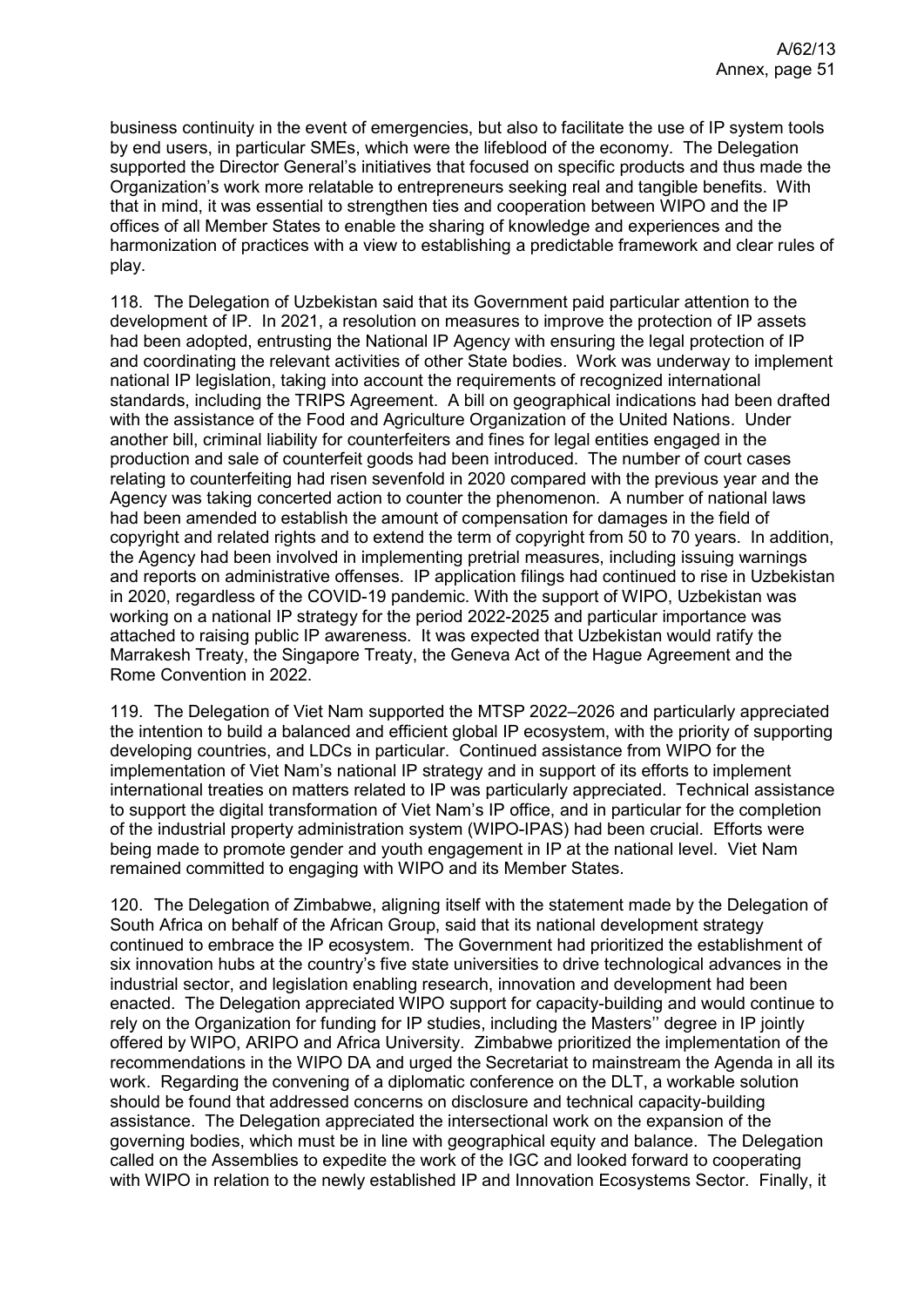was hoped that Member States would use the Assemblies to reach a consensus on IP-related solutions to the COVID-19 pandemic.

121. The Representative of the African Regional Intellectual Property Organization (ARIPO), associating itself with the statement delivered by the Delegation of South Africa, on behalf of the African Group, said that it had held a diplomatic conference in August 2021 to adopt the Protocol on Voluntary Registration of Copyright and Related Rights. The outcome had been the Kampala Protocol on Voluntary Registration of Copyright Related Rights, which had been adopted on August 28, 2021 in Kampala, Uganda. The Representative noted the importance of IT infrastructure and appreciated the support that WIPO had provided to improve ARIPO e-services, which had allowed operations to continue despite the COVID-19 pandemic. Activities to raise awareness about IP had been organized in 2021 through the MoU between WIPO, ARIPO and OAPI, in particular to celebrate World IP Day. SMEs from ARIPO member states had benefited from a workshop that WIPO and the IP Office of Singapore had organized. On May 3, 2021, the Gambia had joined the Banjul Protocol on Marks and on October 1, 2021, the Seychelles had become the 21<sup>st</sup> ARIPO member state.

122. The Representative of the Patent Office of the Cooperation Council for the Arab States of the Gulf (GCC Patent Office) said that the extraordinary circumstances in which the Assemblies were being held underlined the fact that new types of challenges were coming into view with the emergence of technology based on AI. The IP system and the international agreements underpinning it played a pivotal role in encouraging research centers and development and innovation institutes worldwide to discover vaccines and treatments for new epidemics, and to develop medical devices, tools and smart phone apps that contributed to monitoring of those epidemics, limiting their spread and reducing their impact on public health. The system also had a role to play in terms of regulating IP rights in emergency situations, such as pandemics, and, of particular importance, making use of the flexibility built into international agreements for such situations. The economies of most countries were showing signs of recovery from the effects of the COVID-19 pandemic, which had had a major impact on public health and the economy, including through disruption of the movement of goods, most of which benefited from IP rights, and supply chains around the world. Going forward, there was a need for an approach that tackled the impact of COVID-19 and the challenges that had arisen therefrom and to find effective solutions. Growing interest in a comprehensive IP and innovation system and the protection of related rights had stimulated pioneering work and high-quality output at the national and international levels. The Council trusted that the role of the Organization in building a balanced and effective international IP system that fostered innovation and creativity and took into account the various levels of development would continue to grow.

123. The Representative of the Inter-American Association of Intellectual Property (ASIPI) said that ASIPI was a non-profit organization founded 57 years ago to promote and protect the collective interests of its active members through the study and dissemination of IP, encourage regulatory development, protect IP in the Americas and improve the knowledge and professional practices of its members. It was considered the most important and well-established IP organization in Latin America. Throughout its history, ASIPI had assumed a leadership role on the international stage, forging strong relationships and productive partnerships with sister organizations and associations and reaching out to local authorities in countries of the region, and it had a long tradition of promoting the harmonization and uniform management of IP in the Americas. It was committed to improving knowledge of IP rights in the region and, in that vein, took measures to promote and raise awareness of IP protection. While the Americas had a vast working population, workers were generally unaware of the potential benefits of IP in establishing and developing businesses of all kinds and of its impact on future generations through innovation and education. Therefore, ASIPI had rolled out a number of educational projects to increase knowledge and promote the use of IP, namely ASIPI Emprende, ASIPI Pro Bono and ASIPI Academia. ASIPI Emprende taught creators and inventors about IP, including its various forms of protection, and how it could be harnessed to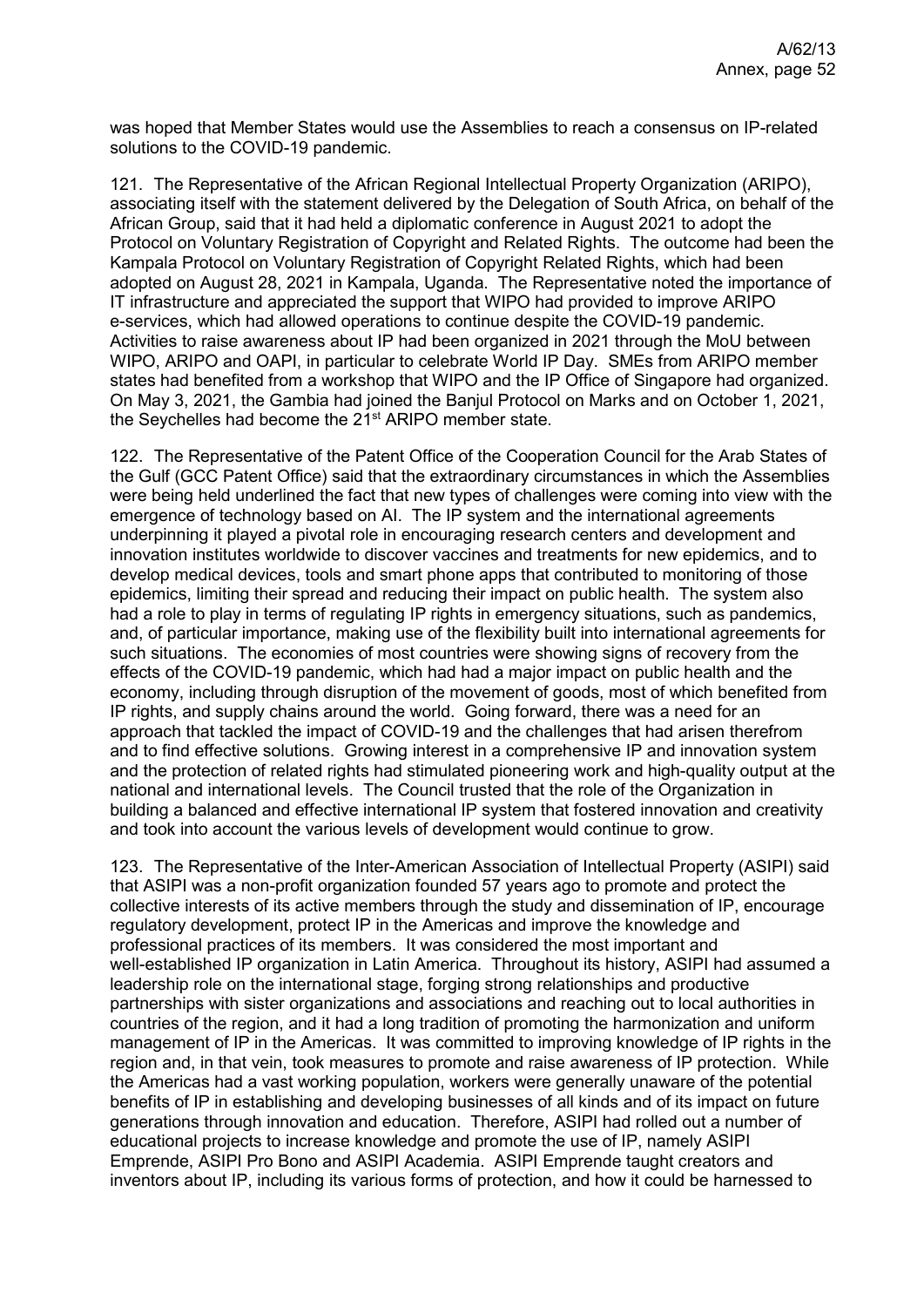transform their activities into businesses for their prosperity and development. ASIPI Pro Bono concerned the provision of pro bono IP services in the Americas. It aimed to support entrepreneurs and MSMEs, benefit people and communities with limited resources and access to IP systems and raise awareness of IP issues in the Americas. Given the scale and importance of the WIPO Inventor Assistance Program (IAP) and the support provided by ASIPI since its global launch in October 2016, the partnership between IAP and ASIPI Pro Bono would facilitate the pursuit of the common objective to promote progress and innovation. The aim of ASIPI Academia was to train the legal community through courses on IP and related topics. Noting the high quality of the courses offered by the WIPO Academy, ASIPI was keen to conclude a cooperation agreement that would enable ASIPI Academia and the WIPO Academy to work on projects of mutual interest that had an impact on the community and strengthened IP. The Representative appreciated its close and productive cooperation with WIPO over recent years and acknowledged the Organization's excellent work and tireless efforts to leverage the benefits of IP for all stakeholders.

124. The Representative of the Emirates Intellectual Property Association (EIPA) said that His Highness Sheikh Mohammed Bin Rashid Al Maktoum, Prime Minister and Ruler of Dubai, had launched the "50 Projects" in the United Arab Emirates, which encapsulated the future-oriented thinking of the country's leaders, envisaging the United Arab Emirates as a leading economic player by 2071. EIPA was focusing on fostering a culture of respect for IP rights and was keen to maintain 100 per cent business continuity through cooperation with its strategic partners. It also intended to continue working with WIPO in order to advance its goals with regard to fostering an IP culture. The Representative extended an invitation to attend Expo 2020, a major global event being held in the United Arab Emirates that constituted a hub for intercultural exchange and the promotion of cooperation, embodied by the slogan "Connecting Minds and Creating the Future".

125. The Representative of the Health and Environment Program (HEP) said that, during the pandemic, a focus on environment and health was more essential than ever. From the perspective of implementing the 2030 Agenda for Sustainable Development and attaining the SDGs, non-governmental organizations should be guaranteed optimal and equitable participation in the work of the various WIPO committees to find solutions to urgent matters and seek compromise in the interest of everyone. HEP had been participating in the work of WIPO and in the development of IP for 20 years, and therefore had robust experience in that regard.

126. The Representative of IP Justice urged delegates to reject a WIPO broadcasting treaty. Access to knowledge had become more critical than ever during the COVID-19 pandemic, with educational materials increasingly reliant on the transmissions of broadcasting companies, and the companies and countries that monopolized broadcasting materials were trying to take advantage of that need. A broadcasting treaty would create new economic rights that would enable broadcasting companies to control the public's access to knowledge, and limitations and exceptions provisions should be adopted to grant exceptions to libraries, museums, and schools. The Representative urged WIPO not to consider any more broadcast treaties in order to focus on increasing Internet coverage and access to information instead.

127. The Representative of the Japan Intellectual Property Association (JIPA) said that JIPA supported the vision in the MTSP 2022–2026 of a world where IP was used to support creativity and innovation for the common good. In June 2021, with the support of WIPO, JIPA had held the JIPA GREEN Symposium online to provide information about the role of IP in environmental issues and the use of WIPO GREEN. As a non-governmental organization, JIPA had a unique a role to play in the development of a balanced and inclusive global IP ecosystem and was committed to moving forward together with WIPO.

128. The Representative of Knowledge Ecology International (KEI) said that the COVID-19 pandemic had exposed flaws in the IP system. In a public health crisis, no single company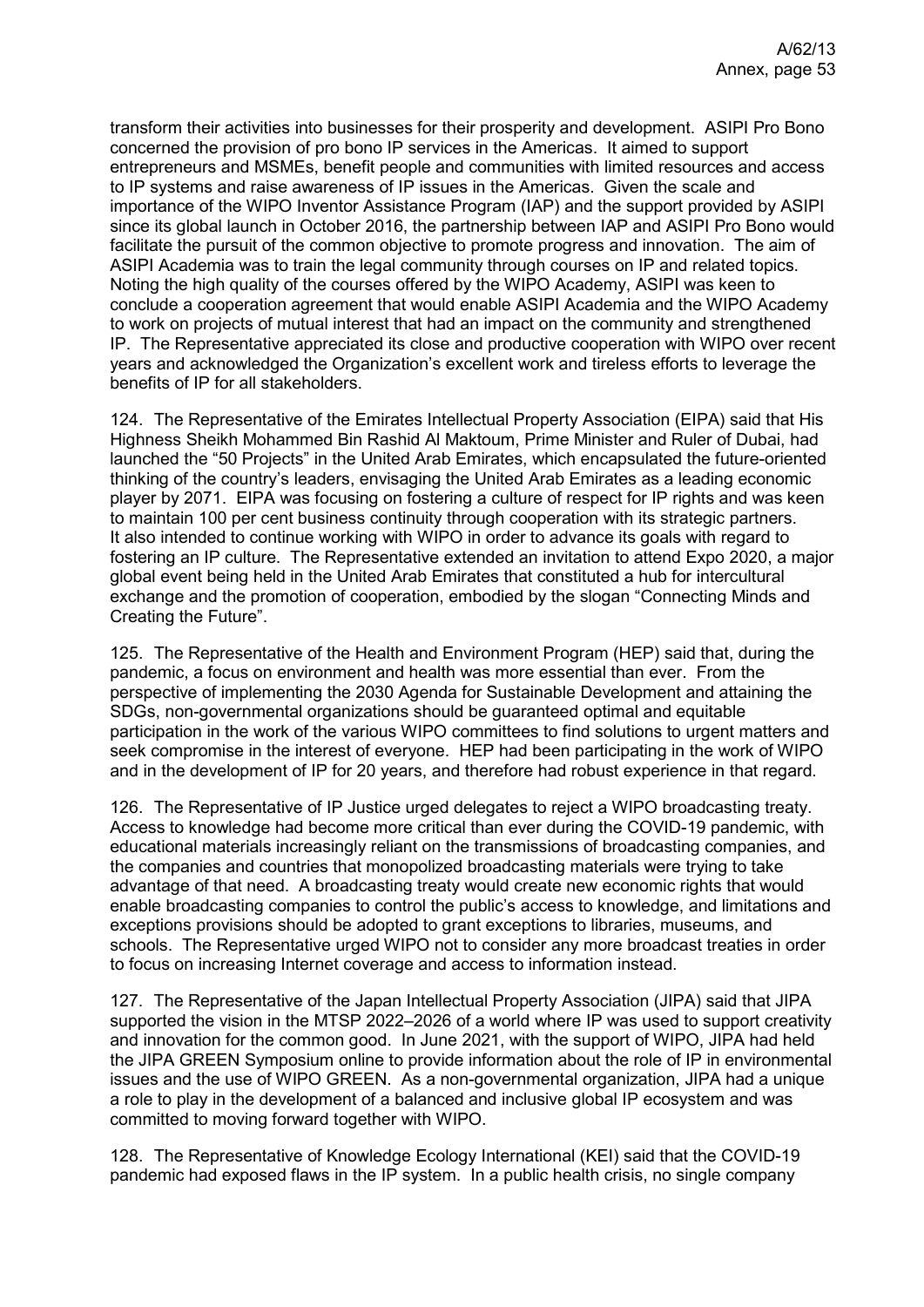should have a monopoly over essential inventions, data, biological resources or manufacturing knowledge required for countermeasures. Access to manufacturing knowledge was particularly important, given the shocking inequality of access to vaccines and drugs. WIPO needed to explore how inventions, data, biological resources and manufacturing knowledge could be treated as global public goods while providing worthwhile incentives and rewards to developers for new products and recognizing the significant role of governments in funding research and development. To that end, the SCP and the CDIP should discuss Alternatives to the Patent System that are used to Support R&D Efforts, Including both Push and Pull Mechanisms, with a Special Focus on Innovation-Inducement Prizes and Open Source Development Models (CDIP/14/INF/12) and other works relating to the supply of public goods. The Representative opposed any further work on a broadcasting treaty, given the evident confusion over the objectives of such a treaty, as well as any proposals to provide effective perpetual rights to broadcasters for content that they did not create, own or license. The SCCR should publish a report on the ownership, concentration of ownership and nationality of ownership of new streaming services that were rapidly replacing traditional broadcasting in many markets. The work of the SCCR on broadcasting hardly took account of the exploding role of encrypted, subscription-based online streaming services, the most significant of which were controlled by large multinationals such as Google, Netflix, Spotify and Amazon rather than locally owned broadcasting entities. Such companies should not have IP rights over others'' creative works, which was the logical conclusion of any new IP rights for broadcasters that included deferred transmissions. On limitations and exceptions, norm-setting for archives and preservation was an achievable near-term objective. In that context, global and social issues were important, while harmonization was less of a challenge and conflicts with rights owners were insignificant. The report of the SCCR to the WIPO General Assembly omitted any reference to the Friends of the Chair process in relation to the broadcasting treaty. The Representative urged the Secretariat to shed more light on that process. As regards education and other exceptions, the Representative would like the SCCR to review the exceptions in the 1976 Tunis Model Law on Copyright for Developing Countries, as well as the bases for the development of that law. The Representative supported the work of the SCCR on artists' resale rights for physical works of art; however, any treaty in that regard should not extend copies of works.

129. The Representative of the Latin American School of Intellectual Property (ELAPI) said that it was grateful to have been an observer at the 2020 WIPO Assemblies and was committed to bringing a fresh perspective from Latin America to the proceedings of the 2021 Assemblies and its work with the committees. The mission of ELAPI was to develop IP in Latin America in concert with newcomers to the IP sector and to encourage university students to consider IP in their professional and academic development through a newsletter, masterclasses, webinars, conferences and the implementation of a gender equality policy. Since its creation in 2019, ELAPI had staged different IP events and cooperated with WIPO and the IP offices of Colombia, Ecuador, Mexico, Peru and other Latin American countries. Based on that cooperation, it had set a number of goals for the coming days, such as strengthening diplomatic relations with GRULAC and other groups of countries to discuss issues that affected Latin America. Since becoming an observer, ELAPI had actively participated in committees to protect, promote and strengthen IP. During the 2021 Assemblies, it aimed to raise matters relating to copyright, patents, designs and mechanisms for the extrajudicial settlement of disputes.

130. The Representative of the League of Arab States (LAS) said that it aligned itself with the statement made by the Delegation of Qatar, on behalf of the Arab Group, and with all the statements made by Arab States in the morning meeting. WIPO had provided valuable technical support to the Arab region. The appointment of the Organization's new Director General would no doubt be accompanied by a new vision and direction for WIPO in its efforts to make IP more tangibly relevant in people's everyday lives. The Representative was keen to continue its coordination and close, constructive and fruitful cooperation with WIPO, which had worked in the region's interest since the two bodies had signed their MoU in 2000. The Arab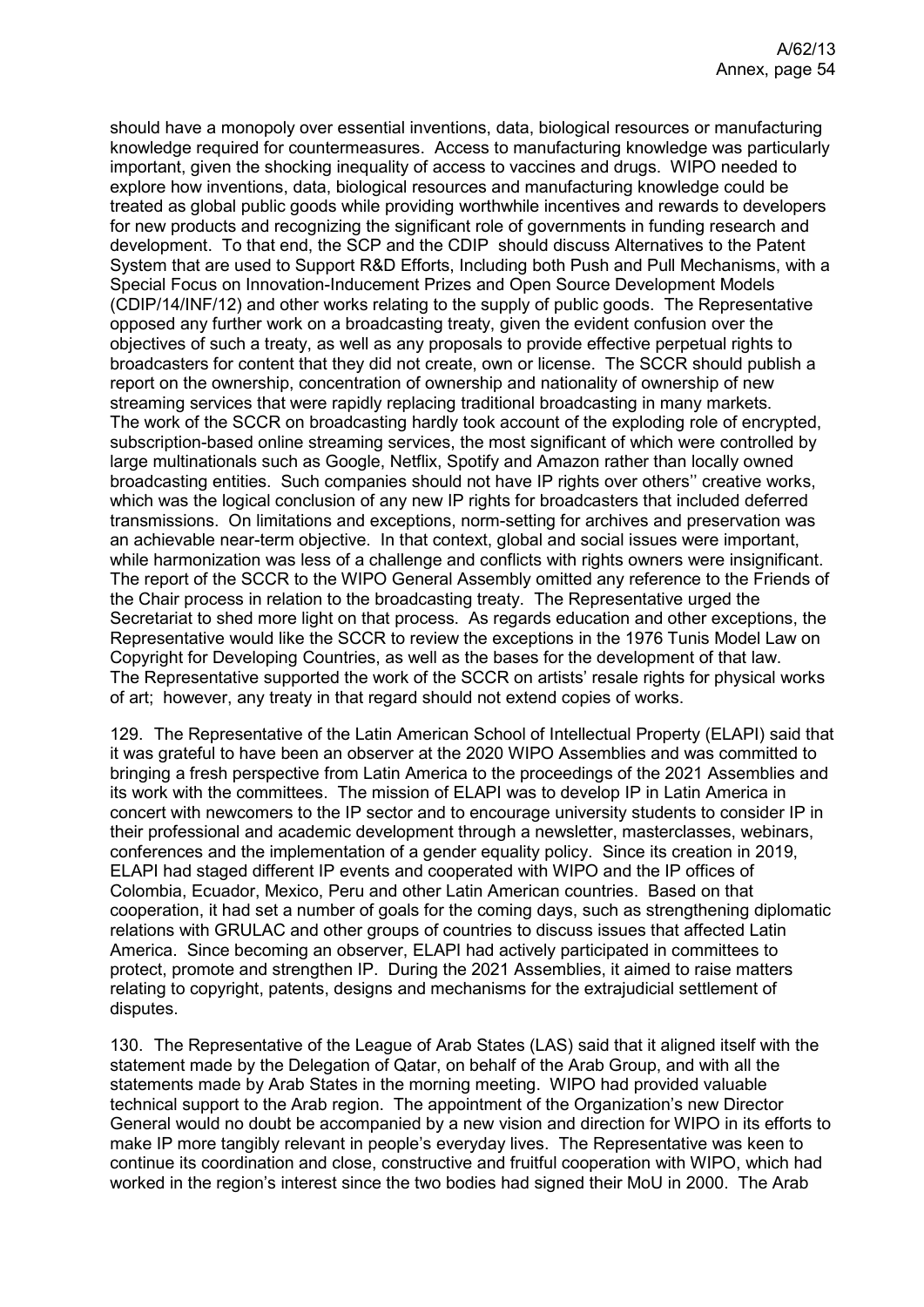region had benefited from the smart partnership between the two bodies through capacity-building and technical assistance, which had improved the performance of IP offices throughout the region, and from the commitment by Arab Governments to build effective and balanced IP systems in their countries. The Standing IP Technical Committee, which was made up of officials from the region's IP offices, met periodically at the League's Secretariat headquarters in Cairo to regulate IP cooperation between Arab countries. Many online activities had been organized in 2021 in conjunction with the WIPO Division for Arab Countries and had been attended by Hasan Kleib, Deputy Director General and Head of the Regional and National Development Sector at WIPO, and Walid Abdelnasser, Director of the Division for Arab Countries.

131. The Representative of the Organization of the Islamic Cooperation (OIC) commended WIPO on its pivotal role in promoting an inclusive international IP system and providing capacity-building and technical assistance to its Member States, thereby helping them to achieve the SDGs. The Representative welcomed the progress made by several member States of OIC in the GII rankings in 2021 and the recently updated MoU between WIPO and the Islamic Development Bank, which greatly supported the advancement of science, technology and innovation across its 57 member countries. In implementing its OIC-2025 Program of Action, OIC recognized that IP rights, especially patents, were key to advancing innovation and scientific development. Acknowledging the need to increase investment in science, technology and innovation, OIC had adopted its STI Agenda 2026 at a summit held in Kazakhstan in 2017. Science and technology transfer was key to accelerating the economic development of developing countries. At a second science and technology summit, held in Abu Dhabi in June 2021, OIC had issued a declaration on the need for its member States to work together to reduce IP-related barriers to the timely access to affordable medical products, including vaccines and medicines.

132. The Representative of the South Centre (CS) said that a balanced and flexible international IP system, with adequate safeguards, could be supportive of the SDGs. Increasing the global supply and access to COVID-19 countermeasures could be accelerated with greater cooperation and a removal of IP-related barriers; to that end, WIPO should support its Member States in reaching an agreement on a temporary waiver of the TRIPS Agreement. The Representative looked forward to accelerated work within WIPO on the protection of GRs, TK and TCEs. It would also welcome the organization by WIPO, together with WHO and WTO, of a global conference on IP and public health that would be open to all interested stakeholders. WIPO should also produce patent landscapes on potential treatments, vaccines, diagnostics and other medical technologies for COVID-19, and disseminate relevant technologies in the public domain. In the context of the PCT, Member States should discuss how to promote the early publication of COVID-19 patent applications. The SCP should discuss trends in patent applications and patent grants on, *inter alia*, monoclonal antibodies, and share recent jurisprudence and experiences on the application of patentability criteria. The CS, for its part, offered free technical assistance to developing countries on the intersection of IP and public health.

133. The Director General said that he was heartened by the positive responses of the delegations to the Organization's new vision and MTSP 2022-2026, which had been drafted after broad and transparent consultations with the Member States. He shared the desire of many Member States for progress on unresolved normative matters and WIPO would do all in its power to facilitate progress in that regard. WIPO would continue to serve as a neutral platform for discussing common challenges and exchanging ideas as part of a global IP community. In addition to fostering greater geographical, linguistic and gender inclusivity, WIPO would focus on bringing hitherto underserved sectors of the community, such as SMEs, young people and women, into the IP fold. WIPO had a key role to play in addressing the impact of the COVID-19 pandemic and building back better and it would continue to work with WHO and WTO on implementing trilateral cooperation to that end. Close cooperation with Member States